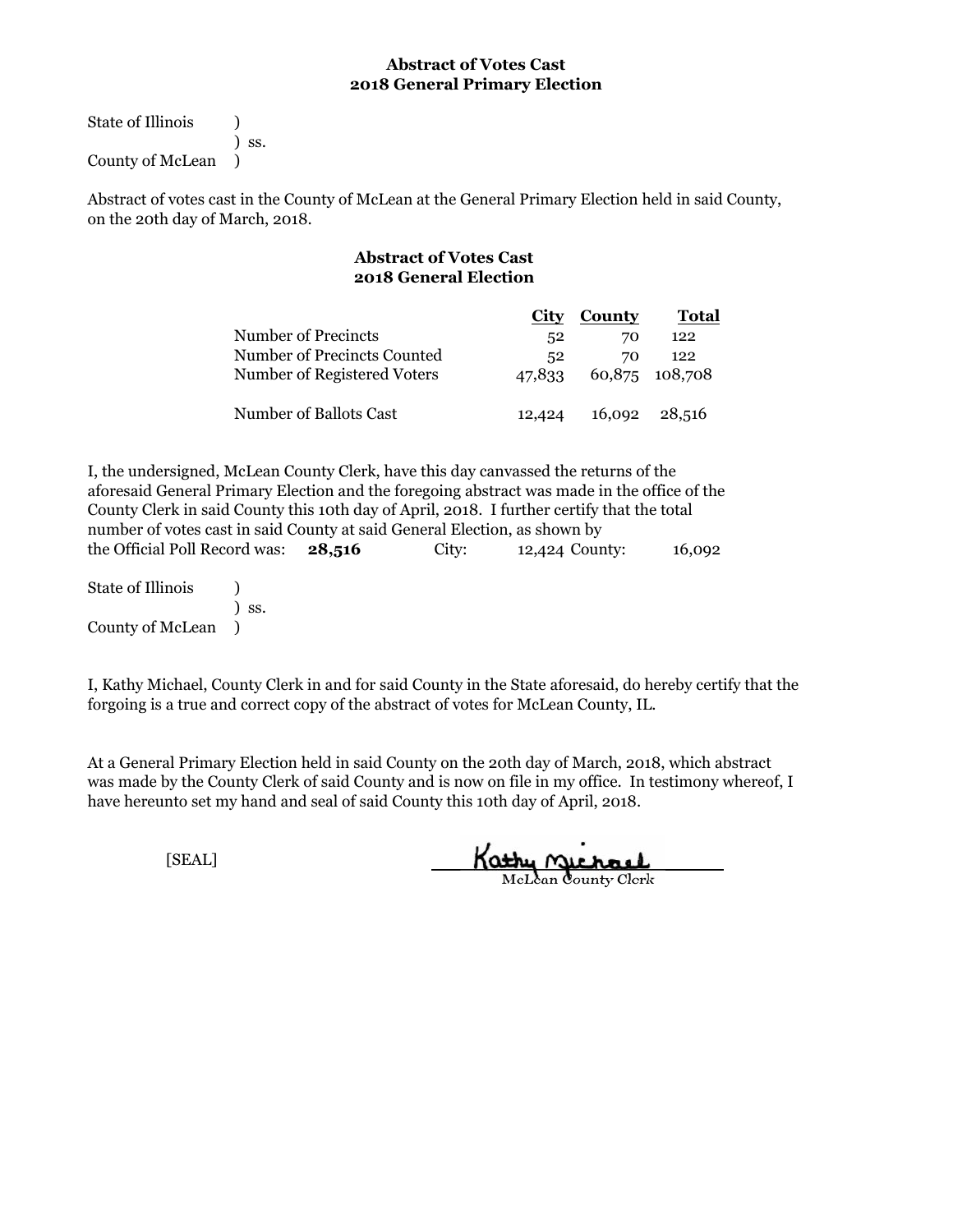State of Illinois (a) ) ss. County of McLean )

Abstract of votes cast in the County of McLean at the General Primary Election held on the 20th day of March, 2018.

#### **Democratic Party State of Illinois Governor & Lieutenant Governor**

| <b>Party</b> | Candidate                   | City  | <b>County Total</b> |       |
|--------------|-----------------------------|-------|---------------------|-------|
| Democratic   | <b>JB</b> Pritzker          | 2,342 | 2,590               | 4,932 |
|              | Juliana Stratton (Pritzker) |       |                     |       |
| Democratic   | Chris Kennedy               | 889   | 991                 | 1,880 |
|              | Ra Joy (Kennedy)            |       |                     |       |
| Democratic   | Daniel Biss                 | 2,883 | 3,069               | 5,952 |
|              | Litesa E. Wallace (Biss)    |       |                     |       |
| Democratic   | <b>Bob Daiber</b>           | 48    | 64                  | 112   |
|              | Jonathan W. Todd (Daiber)   |       |                     |       |
| Democratic   | Tio Hardiman                | 66    | 66                  | 132   |
|              | Patricia Avery (Hardiman)   |       |                     |       |
| Democratic   | Robert Marshall             | 58    | 58                  | 116   |
|              | Dennis Cole (Marshall)      |       |                     |       |

I, the undersigned, McLean County Clerk, have this day canvassed the returns of the aforesaid General Primary Election and the foregoing abstract was made in the office of the McLean County Clerk this 10th day of April, 2018. I further certify that the total number of votes cast in McLean County at said General Primary Election, as shown by the Official Poll Record was: 28,516 City: 12,424 County: 16,092

State of Illinois (a) ) ss. County of McLean )

| [SEAL] | Kathy nechael              |
|--------|----------------------------|
|        | <b>McLean County Clerk</b> |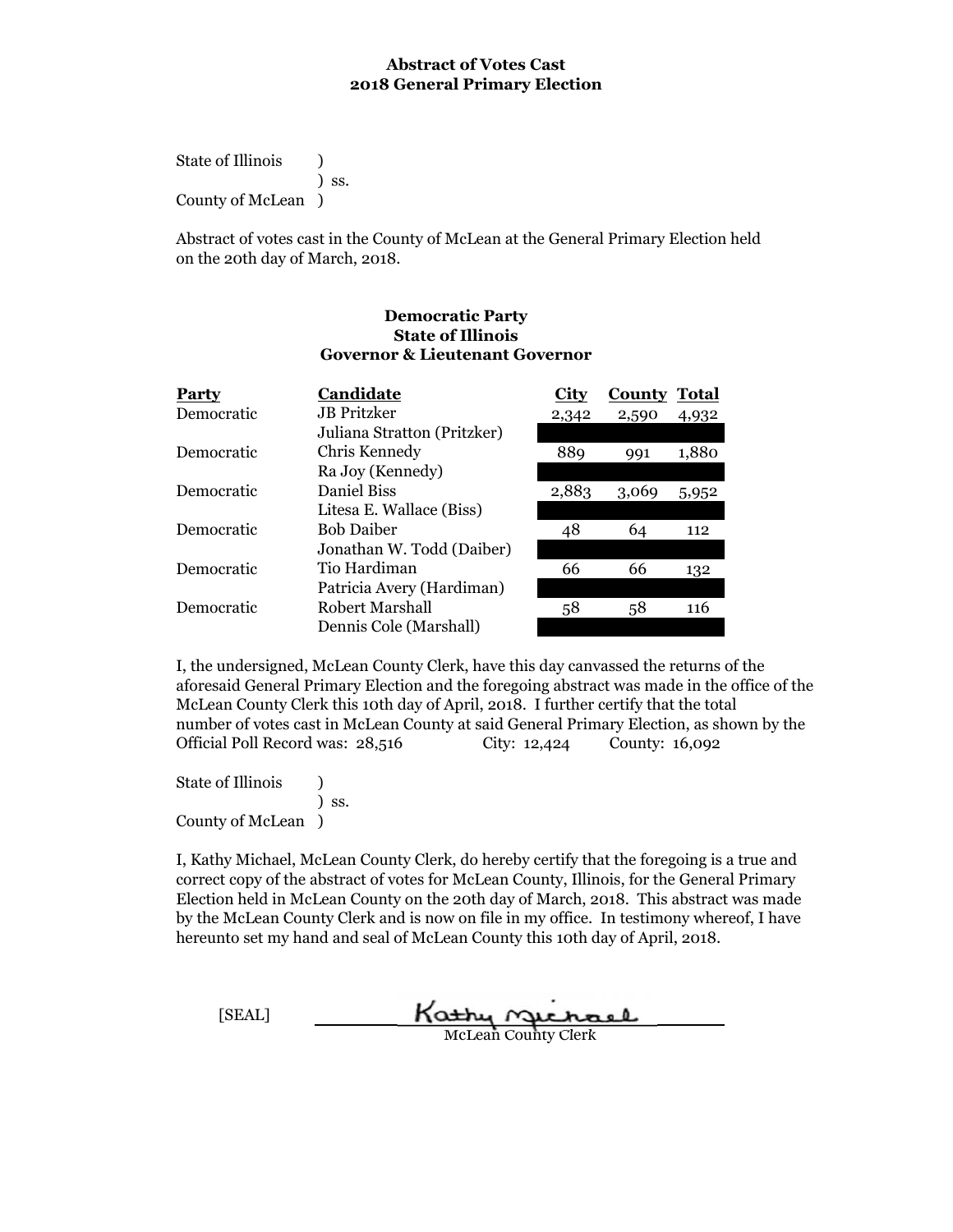State of Illinois (a) ) ss. County of McLean )

Abstract of votes cast in the County of McLean at the General Primary Election held on the 20th day of March, 2018.

# **Democratic Party State of Illinois Attorney General**

| <b>Party</b> | Candidate             | <b>City</b> | <b>County</b> | Total |
|--------------|-----------------------|-------------|---------------|-------|
| Democratic   | Pat Quinn             | 1,817       | 2,012         | 3,829 |
| Democratic   | Renato Mariotti       | 501         | 528           | 1,029 |
| Democratic   | <b>Scott Drury</b>    | 717         | 898           | 1,615 |
| Democratic   | <b>Nancy Rotering</b> | 597         | 588           | 1,185 |
| Democratic   | Kwame Raoul           | 1,515       | 1,409         | 2,924 |
| Democratic   | Jesse Ruiz            | 225         | 249           | 474   |
| Democratic   | <b>Sharon Fairley</b> | 538         | 622           | 1,160 |
| Democratic   | Aaron Goldstein       | 182         | 232           | 414   |
| Democratic   | Write-in              | 11          | 4             | 15    |

I, the undersigned, McLean County Clerk, have this day canvassed the returns of the aforesaid General Primary Election and the foregoing abstract was made in the office of the McLean County Clerk this 10th day of April, 2018. I further certify that the total number of votes cast in McLean County at said General Primary Election, as shown by the Official Poll Record was: 28,516 City: 12,424 County: 16,092

State of Illinois (1) ) ss. County of McLean )

[SEAL] Kathy nichael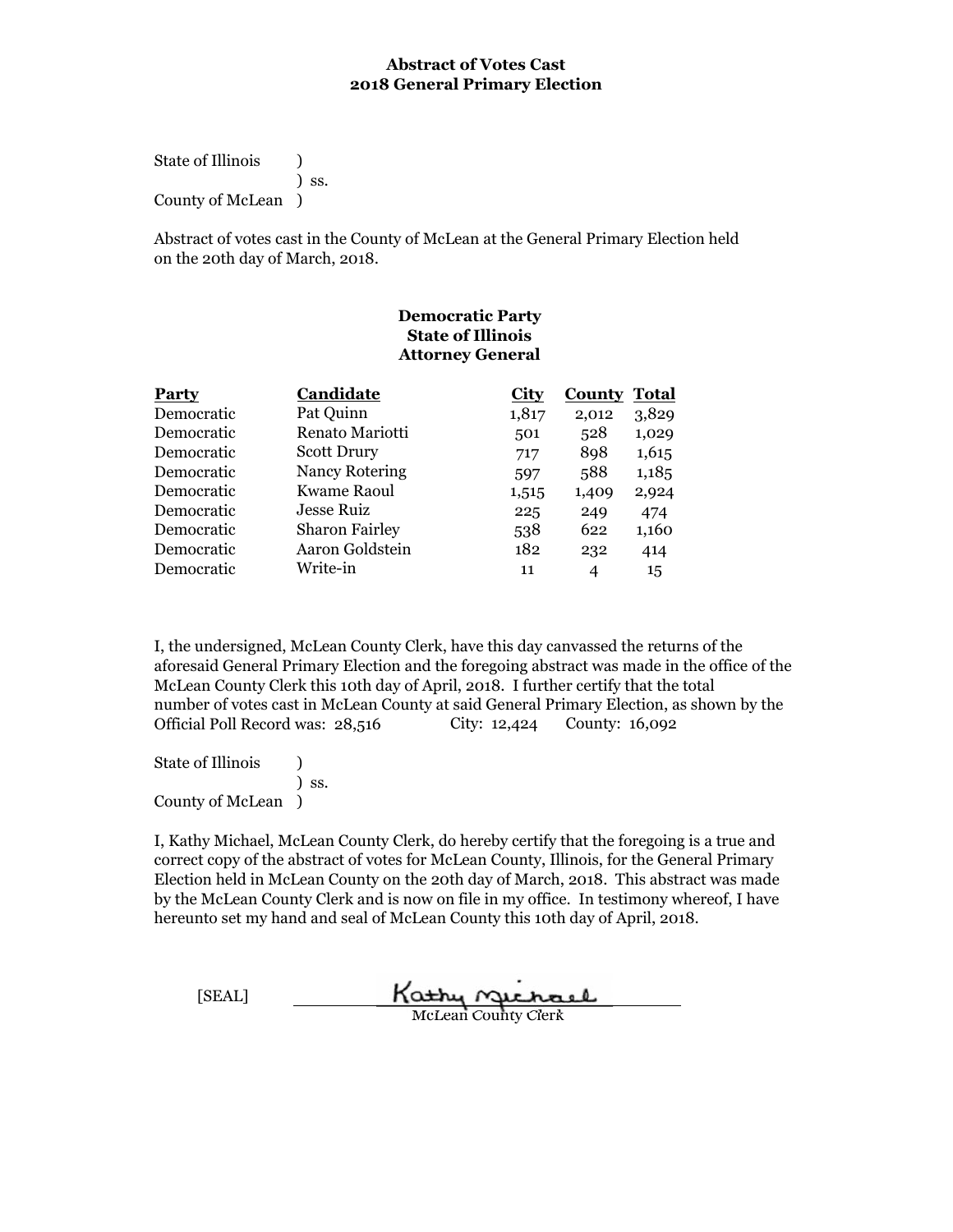State of Illinois (a) ) ss. County of McLean )

Abstract of votes cast in the County of McLean at the General Primary Election held on the 20th day of March, 2018.

# **Democratic Party State of Illinois Secretary Of State**

| <b>Party</b> | Candidate   | City County Total  |  |
|--------------|-------------|--------------------|--|
| Democratic   | Jesse White | 5,858 6,084 11,942 |  |

I, the undersigned, McLean County Clerk, have this day canvassed the returns of the aforesaid General Primary Election and the foregoing abstract was made in the office of the McLean County Clerk this 10th day of April, 2018. I further certify that the total number of votes cast in McLean County at said General Primary Election, as shown by the Official Poll Record was: 28,516 City: 12,424 County: 16,092

State of Illinois (a) ) ss. County of McLean )

I, Kathy Michael, McLean County Clerk, do hereby certify that the foregoing is a true and correct copy of the abstract of votes for McLean County, Illinois, for the General Primary Election held in McLean County on the 20th day of March, 2018. This abstract was made by the McLean County Clerk and is now on file in my office. In testimony whereof, I have hereunto set my hand and seal of McLean County this 10th day of April, 2018.

Kathy Michael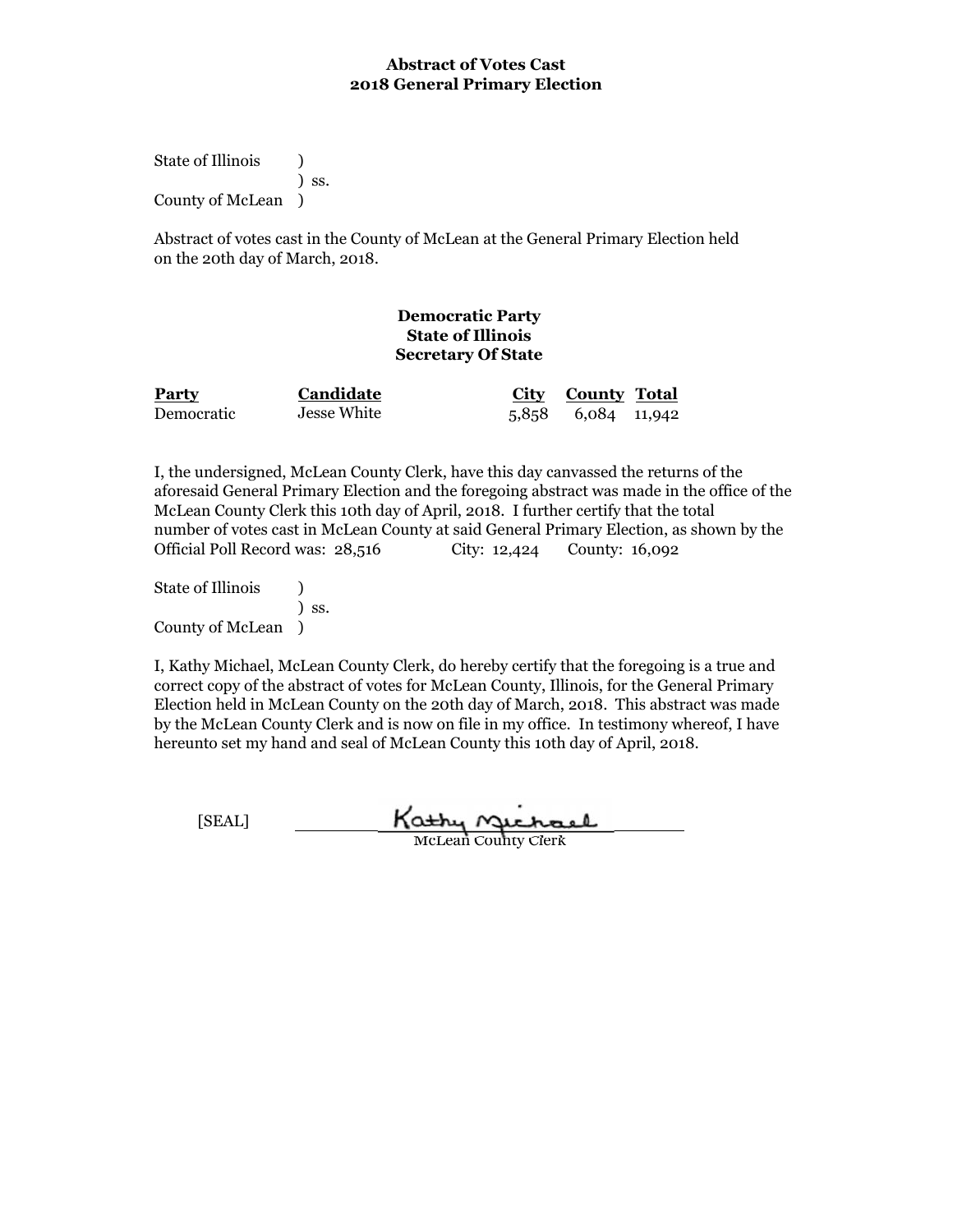State of Illinois (a) ) ss. County of McLean )

Abstract of votes cast in the County of McLean at the General Primary Election held on the 20th day of March, 2018.

# **Democratic Party State of Illinois Comptroller**

| <b>Party</b> | Candidate         | City County Total  |  |
|--------------|-------------------|--------------------|--|
| Democratic   | Susana A. Mendoza | 5,693 5,926 11,619 |  |

I, the undersigned, McLean County Clerk, have this day canvassed the returns of the aforesaid General Primary Election and the foregoing abstract was made in the office of the McLean County Clerk this 10th day of April, 2018. I further certify that the total number of votes cast in McLean County at said General Primary Election, as shown by the Official Poll Record was: 28,516 City: 12,424 County: 16,092

State of Illinois (b) ) ss. County of McLean )

I, Kathy Michael, McLean County Clerk, do hereby certify that the foregoing is a true and correct copy of the abstract of votes for McLean County, Illinois, for the General Primary Election held in McLean County on the 20th day of March, 2018. This abstract was made by the McLean County Clerk and is now on file in my office. In testimony whereof, I have hereunto set my hand and seal of McLean County this 10th day of April, 2018.

[SEAL] Kathy Michael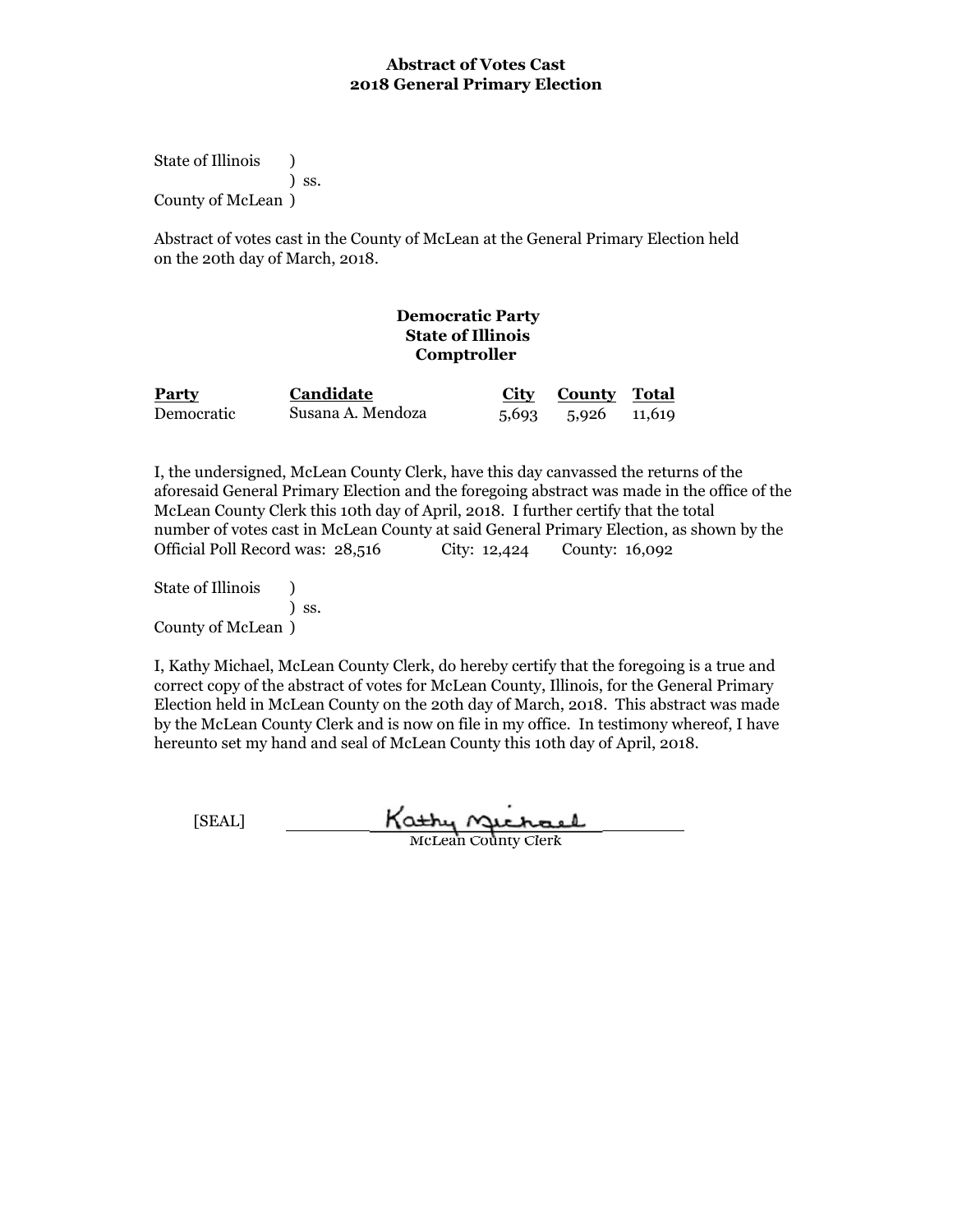State of Illinois (1) ) ss. County of McLean )

Abstract of votes cast in the County of McLean at the General Primary Election held on the 20th day of March, 2018.

# **Democratic Party State of Illinois Treasurer**

| <b>Party</b> | <b>Candidate</b>    | City County Total  |  |
|--------------|---------------------|--------------------|--|
| Democratic   | Michael W. Frerichs | 5,568 5,791 11,359 |  |

I, the undersigned, McLean County Clerk, have this day canvassed the returns of the aforesaid General Primary Election and the foregoing abstract was made in the office of the McLean County Clerk this 10th day of April, 2018. I further certify that the total number of votes cast in McLean County at said General Primary Election, as shown by the Official Poll Record was: 28,516 City: 12,424 County: 16,092

State of Illinois (1) ) ss. County of McLean )

I, Kathy Michael, McLean County Clerk, do hereby certify that the foregoing is a true and correct copy of the abstract of votes for McLean County, Illinois, for the General Primary Election held in McLean County on the 20th day of March, 2018. This abstract was made by the McLean County Clerk and is now on file in my office. In testimony whereof, I have hereunto set my hand and seal of McLean County this 10th day of April, 2018.

Kathy Michael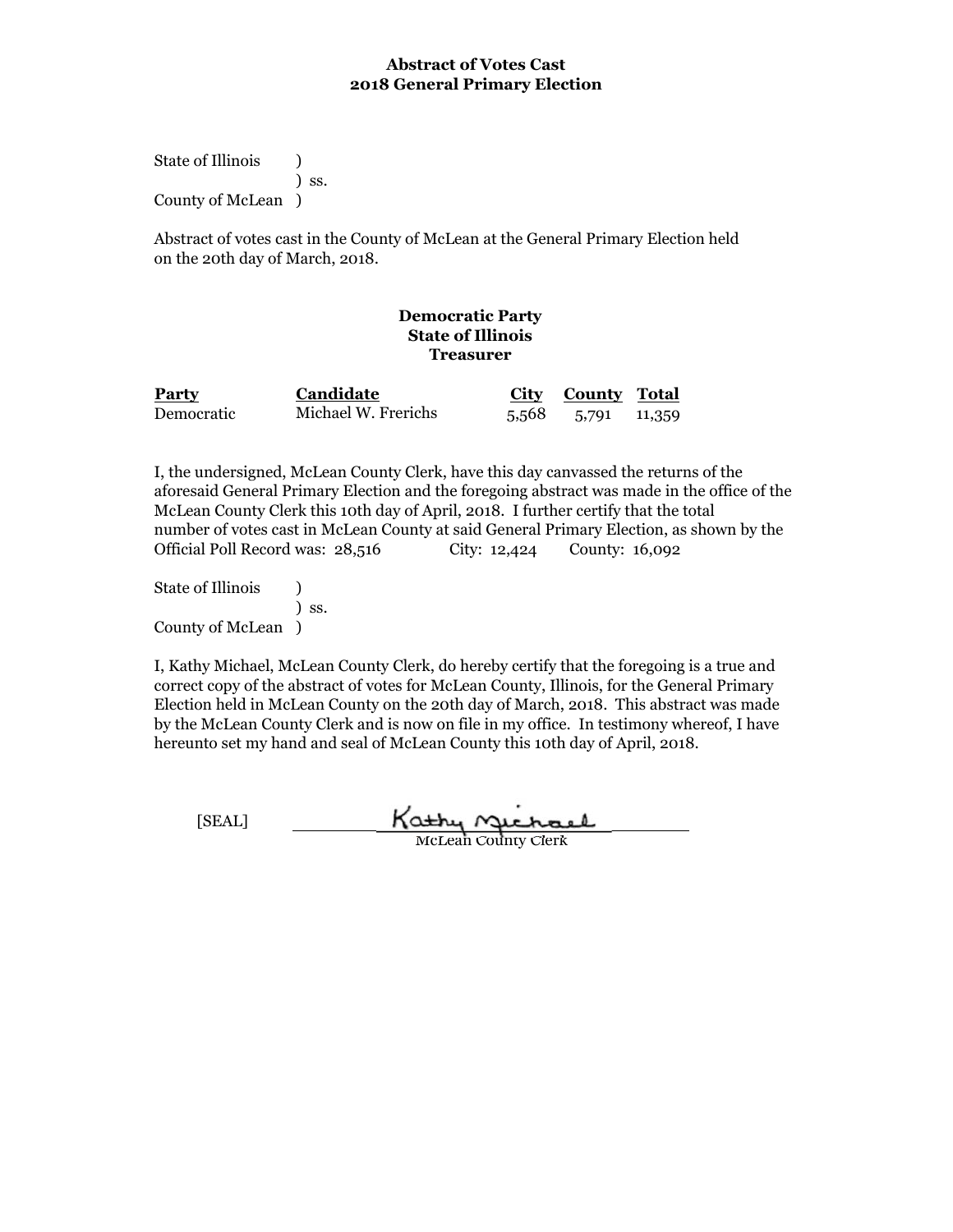State of Illinois (a) ) ss. County of McLean )

Abstract of votes cast in the County of McLean at the General Primary Election held on the 20th day of March, 2018.

#### **Democratic Party State of Illinois Representative In Congress Thirteenth Congressional District**

| <b>Party</b> | Candidate               | <b>City</b> | <b>County Total</b> |       |
|--------------|-------------------------|-------------|---------------------|-------|
| Democratic   | Betsy Dirksen Londrigan | 805         | 689                 | 1,494 |
| Democratic   | Erik Jones              | 784         | 571                 | 1,355 |
| Democratic   | Jon Ebel                | 87          | 108                 | 195   |
| Democratic   | David M. Gill           | 634         | 440                 | 1,074 |
| Democratic   | Angel Sides             | 129         | 94                  | 223   |

I, the undersigned, McLean County Clerk, have this day canvassed the returns of the aforesaid General Primary Election and the foregoing abstract was made in the office of the McLean County Clerk this 10th day of April, 2018. I further certify that the total number of votes cast in McLean County at said General Primary Election, as shown by the Official Poll Record was: 28,516 City: 12,424 County: 16,092

State of Illinois (a) ) ss. County of McLean )

| [SEAL] | Kathy nuchael              |
|--------|----------------------------|
|        | <b>McLean County Clerk</b> |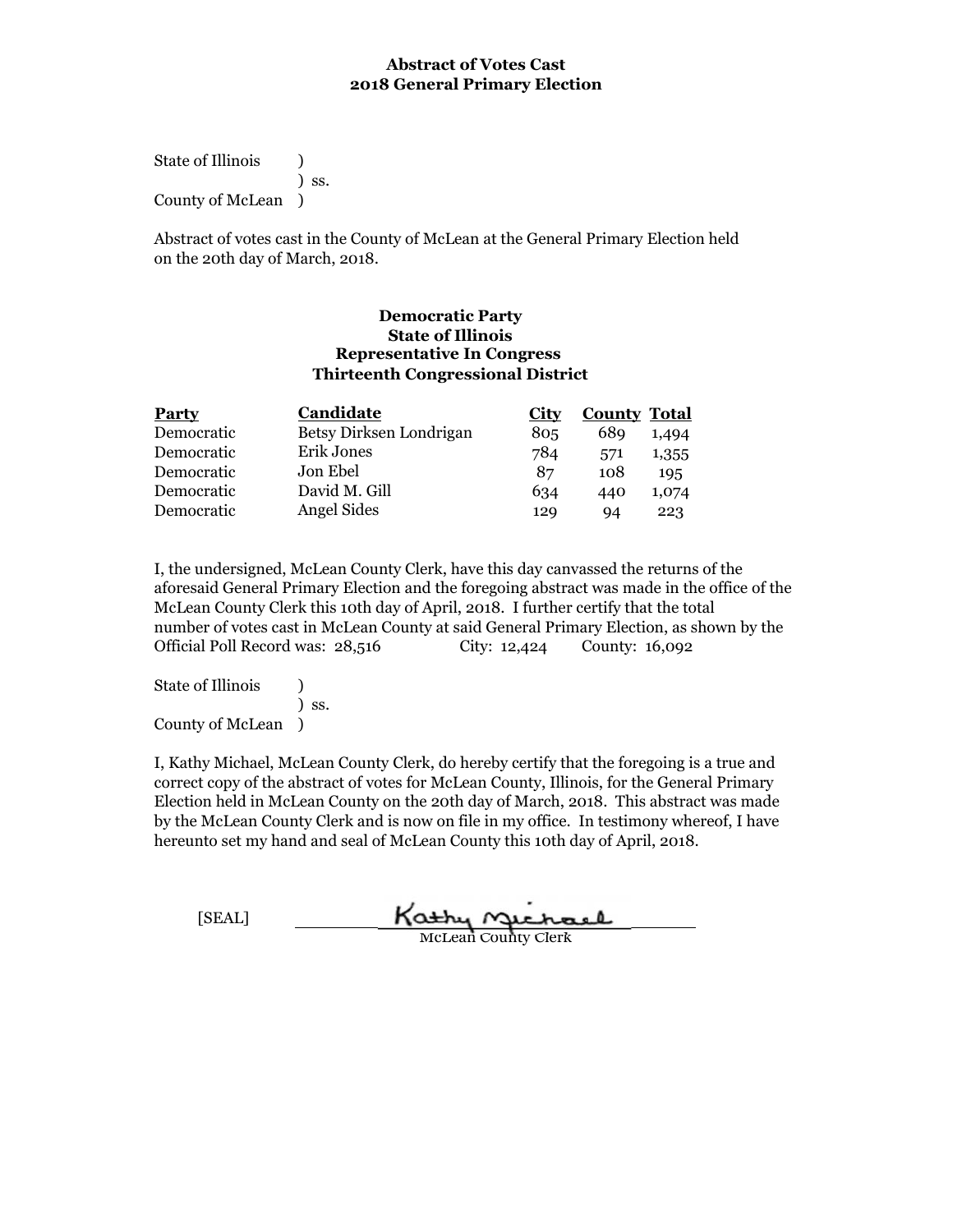State of Illinois (a) ) ss. County of McLean )

Abstract of votes cast in the County of McLean at the General Primary Election held on the 20th day of March, 2018.

#### **Democratic Party State of Illinois Representative In Congress Eighteenth Congressional District**

| <b>Party</b> | Candidate        |       | City County Total |  |
|--------------|------------------|-------|-------------------|--|
| Democratic   | Brian J. Deters  | 983   | 1,380 2,363       |  |
| Democratic   | Junius Rodriguez | 1.728 | 1,875 3,603       |  |
| Democratic   | Darrel Miller    | 668   | 1,032 1,700       |  |

I, the undersigned, McLean County Clerk, have this day canvassed the returns of the aforesaid General Primary Election and the foregoing abstract was made in the office of the McLean County Clerk this 10th day of April, 2018. I further certify that the total number of votes cast in McLean County at said General Primary Election, as shown by the Official Poll Record was: 28,516 City: 12,424 County: 16,092

State of Illinois (a) ) ss. County of McLean )

| [SEAL] | Kathy nuchael              |
|--------|----------------------------|
|        | <b>McLean County Clerk</b> |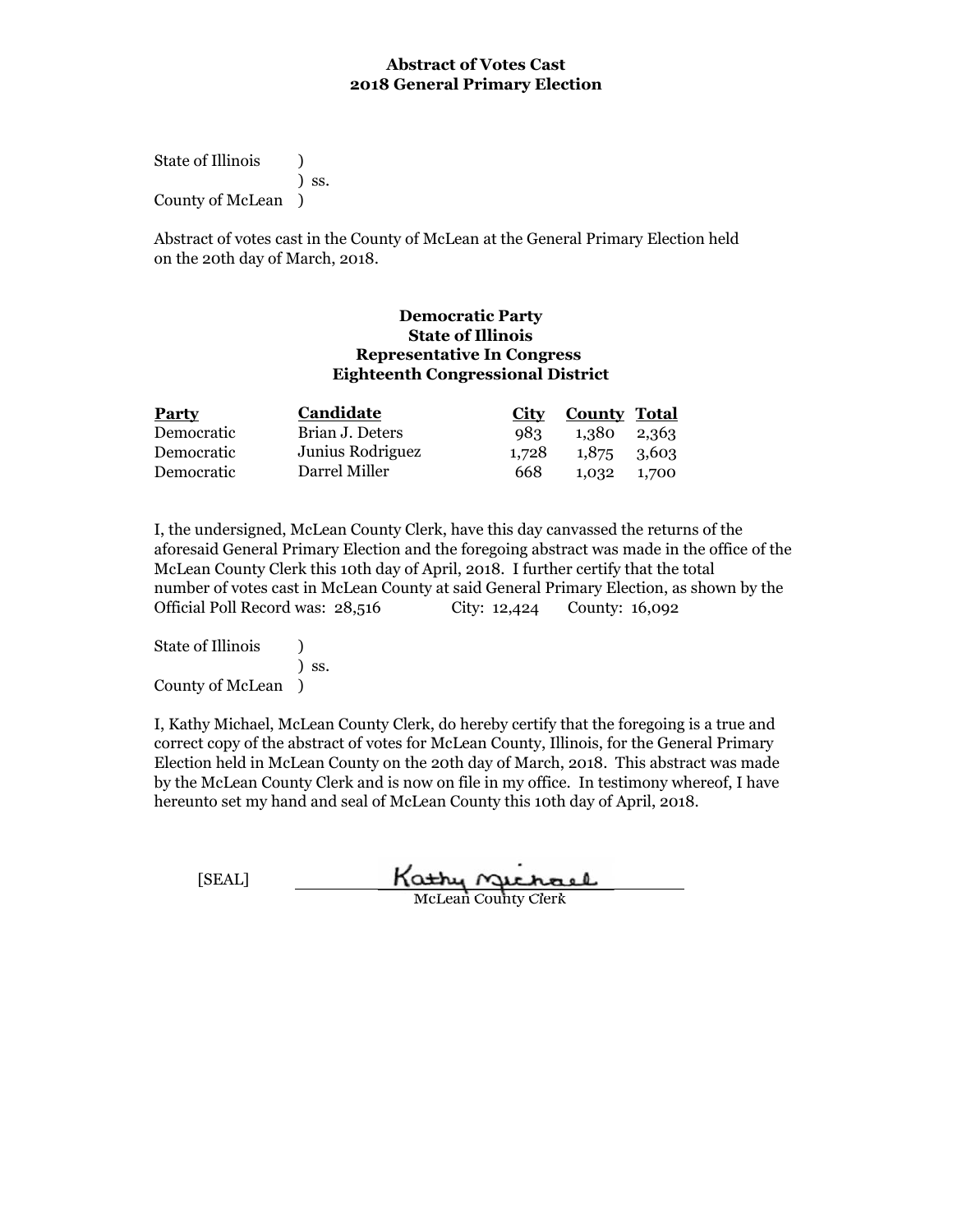State of Illinois (1) ) ss. County of McLean  $\qquad$  )

Abstract of votes cast in the County of McLean at the General Primary Election held on the 20th day of March, 2018.

#### **Thirteenth Congressional District State Central Committeewoman State of Illinois Democratic Party**

| <b>Party</b> | Candidate          |      | City County Total |       |
|--------------|--------------------|------|-------------------|-------|
| Democratic   | Jayne Mazzotti     | 1200 | 886 2.086         |       |
| Democratic   | Pamella Gronemeyer | 1018 | 810               | 1.828 |

I, the undersigned, McLean County Clerk, have this day canvassed the returns of the aforesaid General Primary Election and the foregoing abstract was made in the office of the McLean County Clerk this 10th day of April, 2018. I further certify that the total number of votes cast in McLean County at said General Primary Election, as shown by the Official Poll Record was: 28,516 City: 12,424 County: 16,092

| <b>State of Illinois</b> |            |
|--------------------------|------------|
|                          | $\sum$ SS. |
| County of McLean         |            |

| [SEAL] | Kathy nuchael              |
|--------|----------------------------|
|        | <b>McLean County Clerk</b> |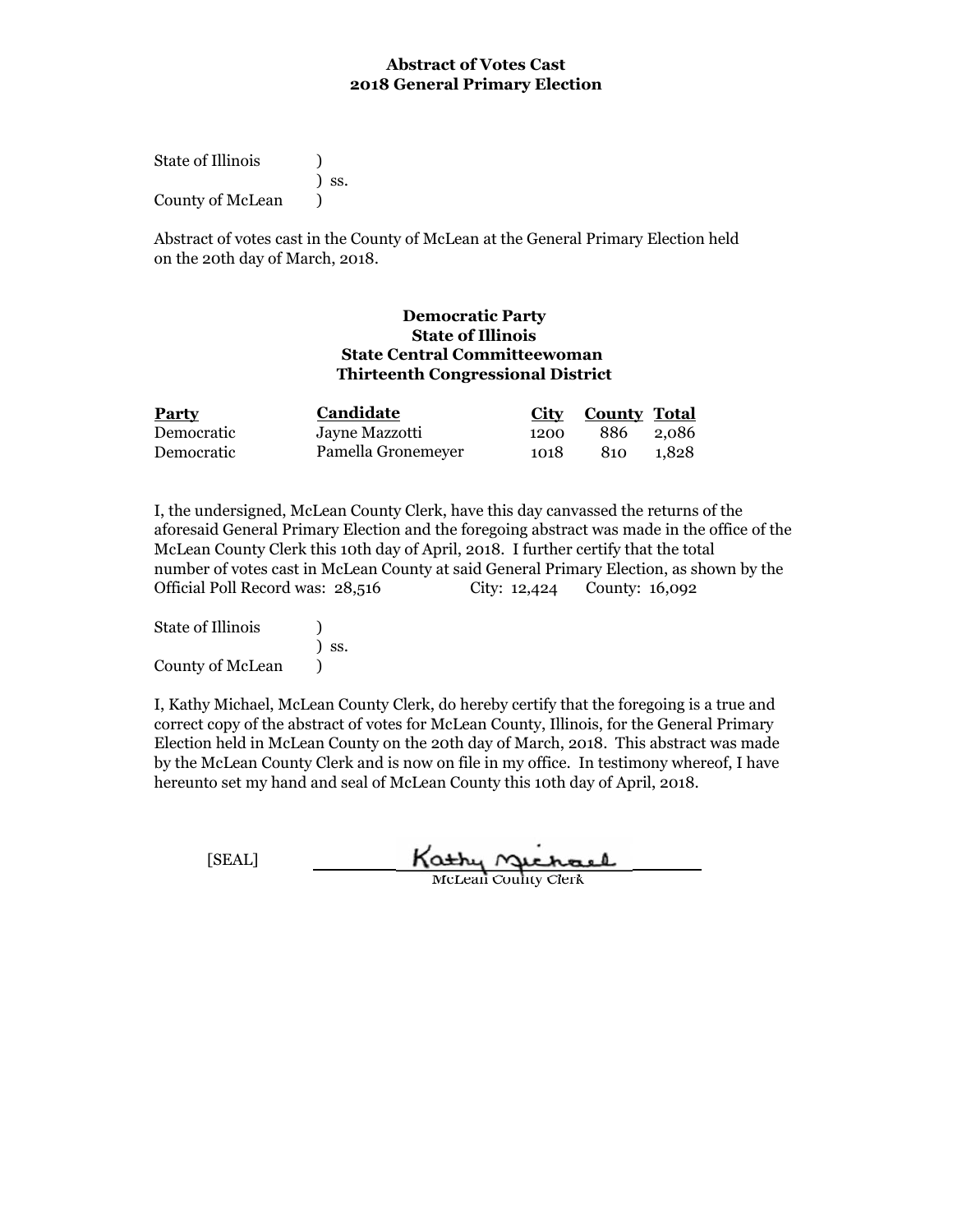State of Illinois (a) ) ss. County of McLean )

Abstract of votes cast in the County of McLean at the General Primary Election held on the 20th day of March, 2018.

#### **Democratic Party State of Illinois State Central Committeeman Thirteeenth Congressional District**

| <b>Party</b> | Candidate    | <b>City County</b> Total |  |
|--------------|--------------|--------------------------|--|
| Democratic   | Terry Redman | 2182 1,670 3,852         |  |

I, the undersigned, McLean County Clerk, have this day canvassed the returns of the aforesaid General Primary Election and the foregoing abstract was made in the office of the McLean County Clerk this 10th day of April, 2018. I further certify that the total number of votes cast in McLean County at said General Primary Election, as shown by the Official Poll Record was: 28,516 City: 12,424 County: 16,092

State of Illinois (1) ) ss. County of McLean )

I, Kathy Michael, McLean County Clerk, do hereby certify that the foregoing is a true and correct copy of the abstract of votes for McLean County, Illinois, for the General Primary Election held in McLean County on the 20th day of March, 2018. This abstract was made by the McLean County Clerk and is now on file in my office. In testimony whereof, I have hereunto set my hand and seal of McLean County this 10th day of April, 2018.

Kathy Michael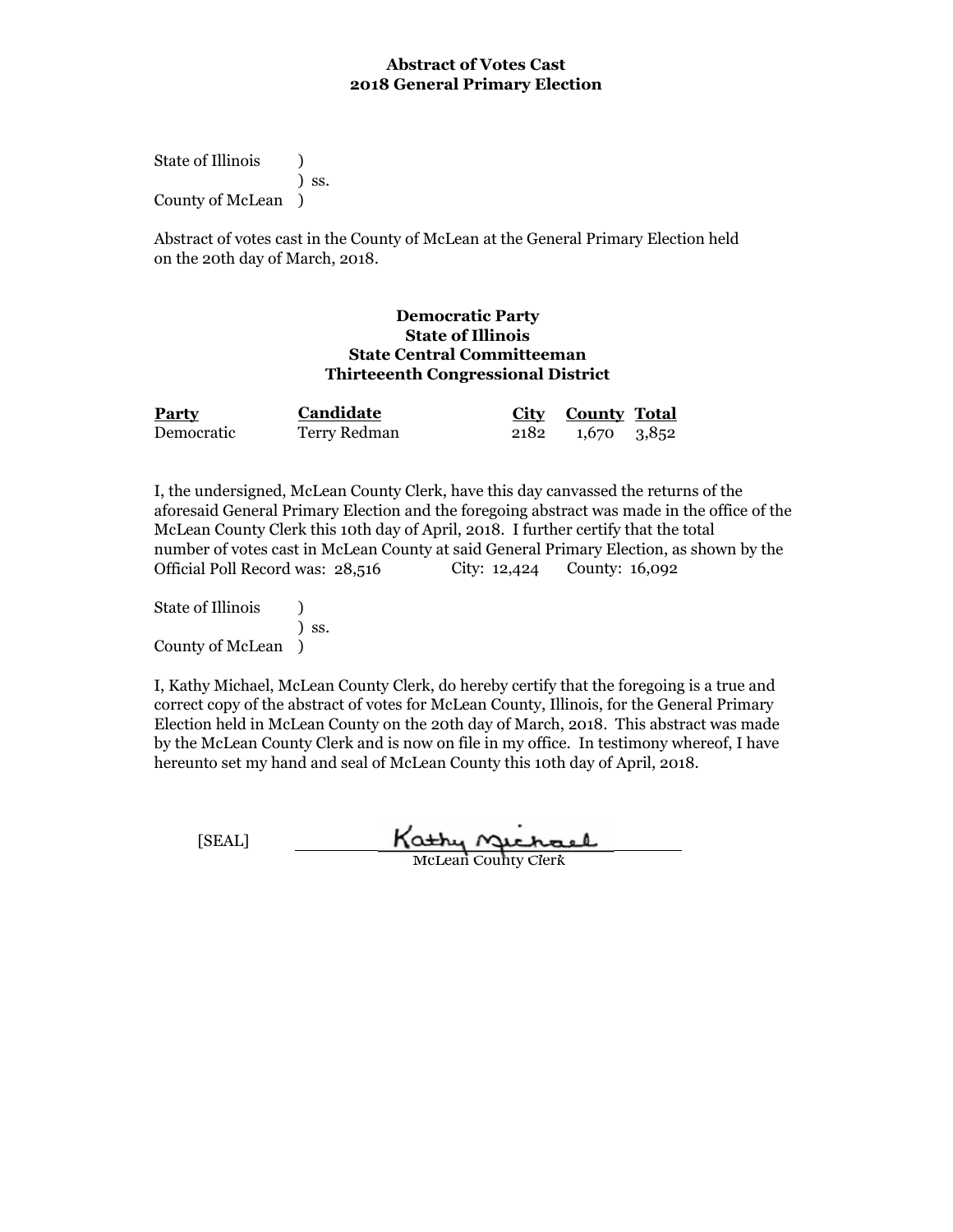State of Illinois (b) ) ss. County of McLean )

Abstract of votes cast in the County of McLean at the General Primary Election held on the 20th day of March, 2018.

#### **Democratic Party State of Illinois State Central Committeewoman Eighteenth Congressional District**

| <b>Party</b> | Candidate          | City County Total       |  |
|--------------|--------------------|-------------------------|--|
| Democratic   | Shirley A. McCombs | $3,246$ $4,127$ $7,373$ |  |

I, the undersigned, McLean County Clerk, have this day canvassed the returns of the aforesaid General Primary Election and the foregoing abstract was made in the office of the McLean County Clerk this 10th day of April, 2018. I further certify that the total number of votes cast in McLean County at said General Primary Election, as shown by the Official Poll Record was: 28,516 County: 16,092

State of Illinois (1) ) ss. County of McLean )

I, Kathy Michael, McLean County Clerk, do hereby certify that the foregoing is a true and correct copy of the abstract of votes for McLean County, Illinois, for the General Primary Election held in McLean County on the 20th day of March, 2018. This abstract was made by the McLean County Clerk and is now on file in my office. In testimony whereof, I have hereunto set my hand and seal of McLean County this 10th day of April, 2018.

Kathy Michael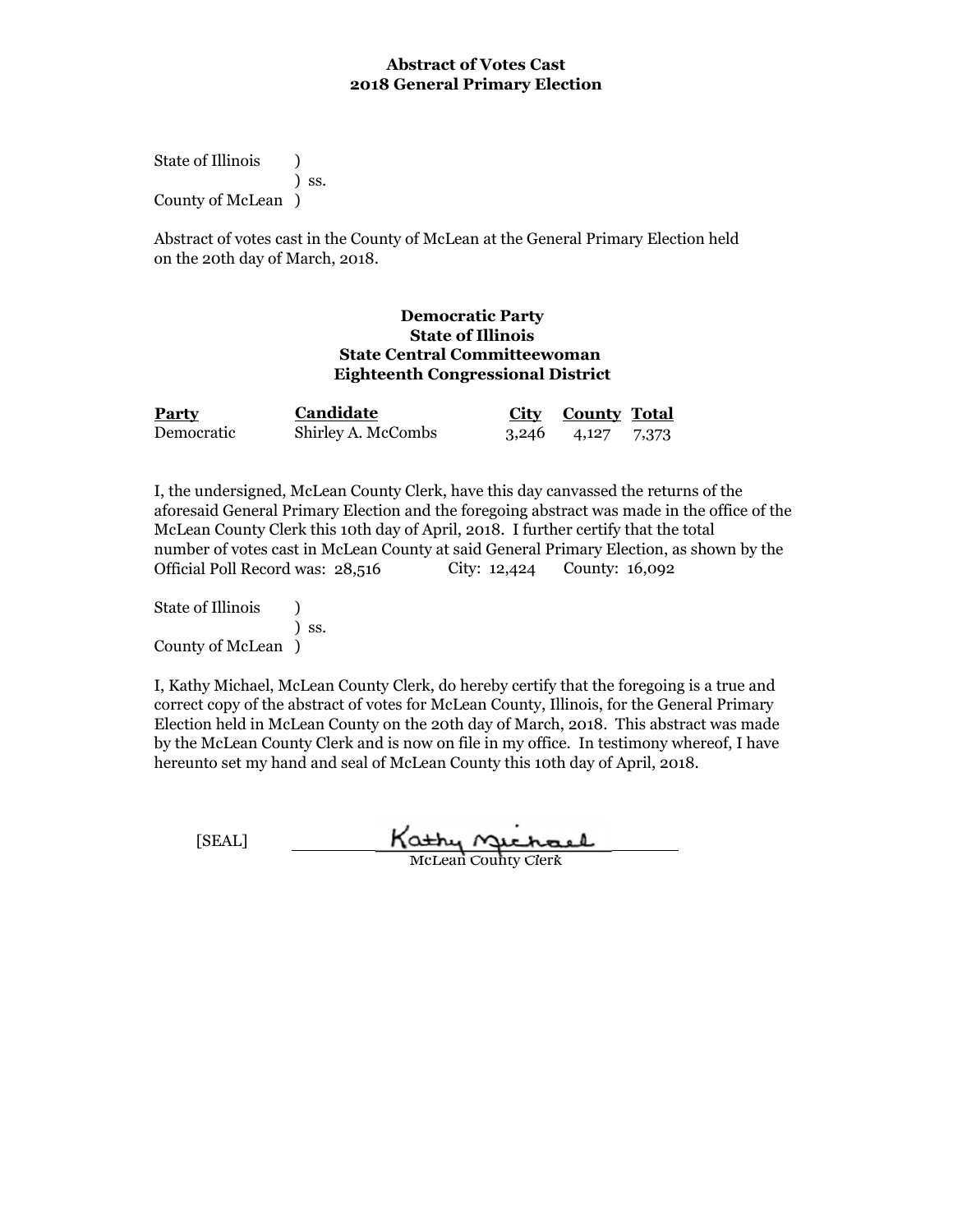State of Illinois (a) ) ss. County of McLean )

Abstract of votes cast in the County of McLean at the General Primary Election held on the 20th day of March, 2018.

#### **Democratic Party State of Illinois State Central Committeeman Eighteenth Congressional District**

| <b>Party</b> | <b>Candidate</b>        | City County Total |  |
|--------------|-------------------------|-------------------|--|
| Democratic   | William "Bill" Houlihan | 3,198 4,069 7,267 |  |

I, the undersigned, McLean County Clerk, have this day canvassed the returns of the aforesaid General Primary Election and the foregoing abstract was made in the office of the McLean County Clerk this 10th day of April, 2018. I further certify that the total number of votes cast in McLean County at said General Primary Election, as shown by the Official Poll Record was: 28,516 City: 12,424 County: 16,092

State of Illinois (1) ) ss. County of McLean )

I, Kathy Michael, McLean County Clerk, do hereby certify that the foregoing is a true and correct copy of the abstract of votes for McLean County, Illinois, for the General Primary Election held in McLean County on the 20th day of March, 2018. This abstract was made by the McLean County Clerk and is now on file in my office. In testimony whereof, I have hereunto set my hand and seal of McLean County this 10th day of April, 2018.

Kathy Michael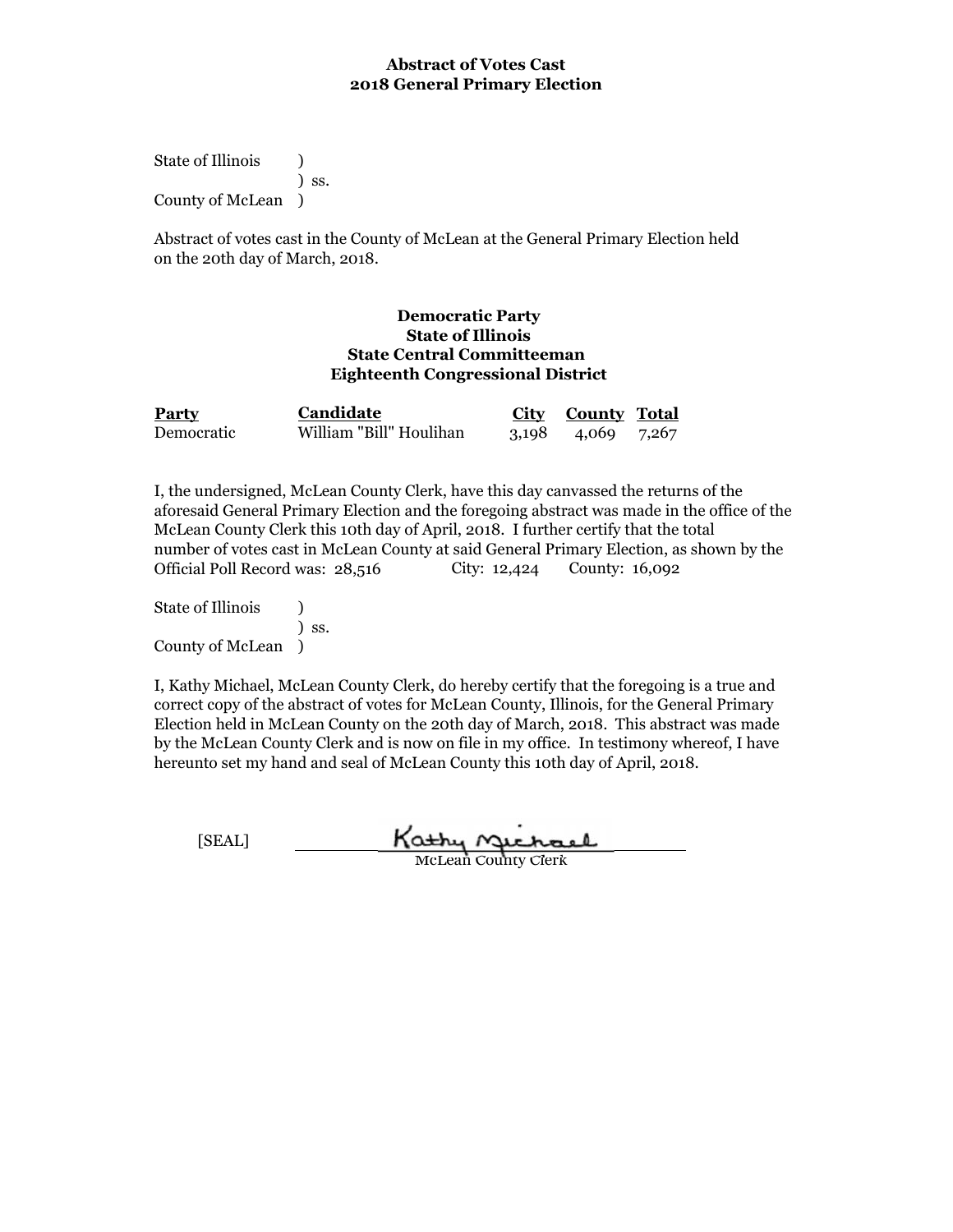State of Illinois (a) ) ss. County of McLean )

Abstract of votes cast in the County of McLean at the General Primary Election held on the 20th day of March, 2018.

#### **Democratic Party State of Illinois State Senator Forty-Fourth Legislative District**

| Party      | Candidate    | Total |
|------------|--------------|-------|
| Democratic | No Candidate |       |

I, the undersigned, McLean County Clerk, have this day canvassed the returns of the aforesaid General Primary Election and the foregoing abstract was made in the office of the McLean County Clerk this 10th day of April, 2018. I further certify that the total number of votes cast in McLean County at said General Primary Election, as shown by the Official Poll Record was: 28,516 City: 12,424 County: 16,092

State of Illinois (a) ) ss. County of McLean )

I, Kathy Michael, McLean County Clerk, do hereby certify that the foregoing is a true and correct copy of the abstract of votes for McLean County, Illinois, for the General Primary Election held in McLean County on the 20th day of March, 2018. This abstract was made by the McLean County Clerk and is now on file in my office. In testimony whereof, I have hereunto set my hand and seal of McLean County this 10th day of April, 2018.

Kathy Michael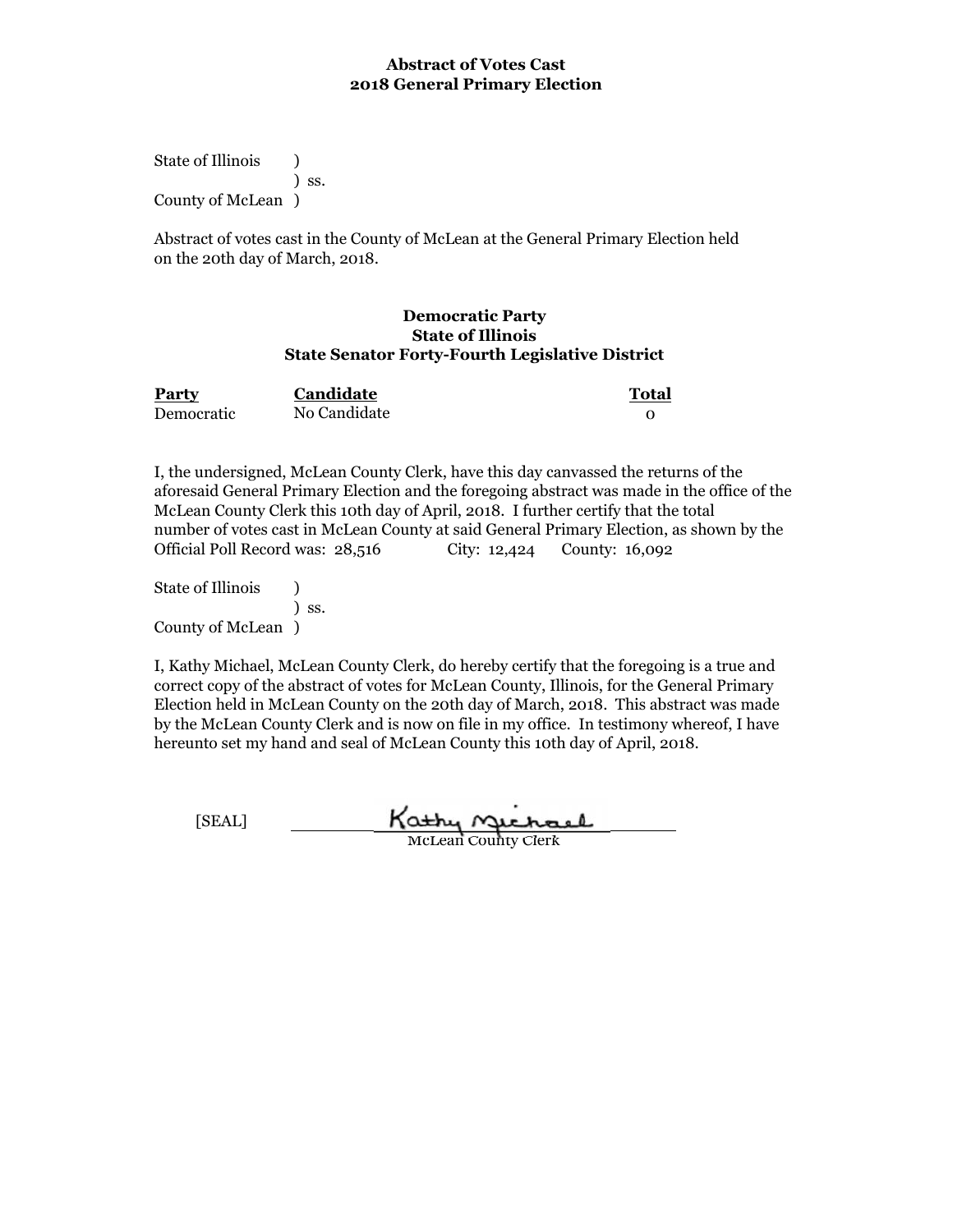State of Illinois (a) ) ss. County of McLean )

Abstract of votes cast in the County of McLean at the General Primary Election held on the 20th day of March, 2018.

#### **Democratic Party State of Illinois State Senator Fifty-Third Legislative District**

| Party      | Candidate    | Total |
|------------|--------------|-------|
| Democratic | No Candidate |       |

I, the undersigned, McLean County Clerk, have this day canvassed the returns of the aforesaid General Primary Election and the foregoing abstract was made in the office of the McLean County Clerk this 10th day of April, 2018. I further certify that the total number of votes cast in McLean County at said General Primary Election, as shown by the Official Poll Record was: 28,516 City: 12,424 County: 16,092

State of Illinois (a) ) ss. County of McLean )

I, Kathy Michael, McLean County Clerk, do hereby certify that the foregoing is a true and correct copy of the abstract of votes for McLean County, Illinois, for the General Primary Election held in McLean County on the 20th day of March, 2018. This abstract was made by the McLean County Clerk and is now on file in my office. In testimony whereof, I have hereunto set my hand and seal of McLean County this 10th day of April, 2018.

Kathy Michael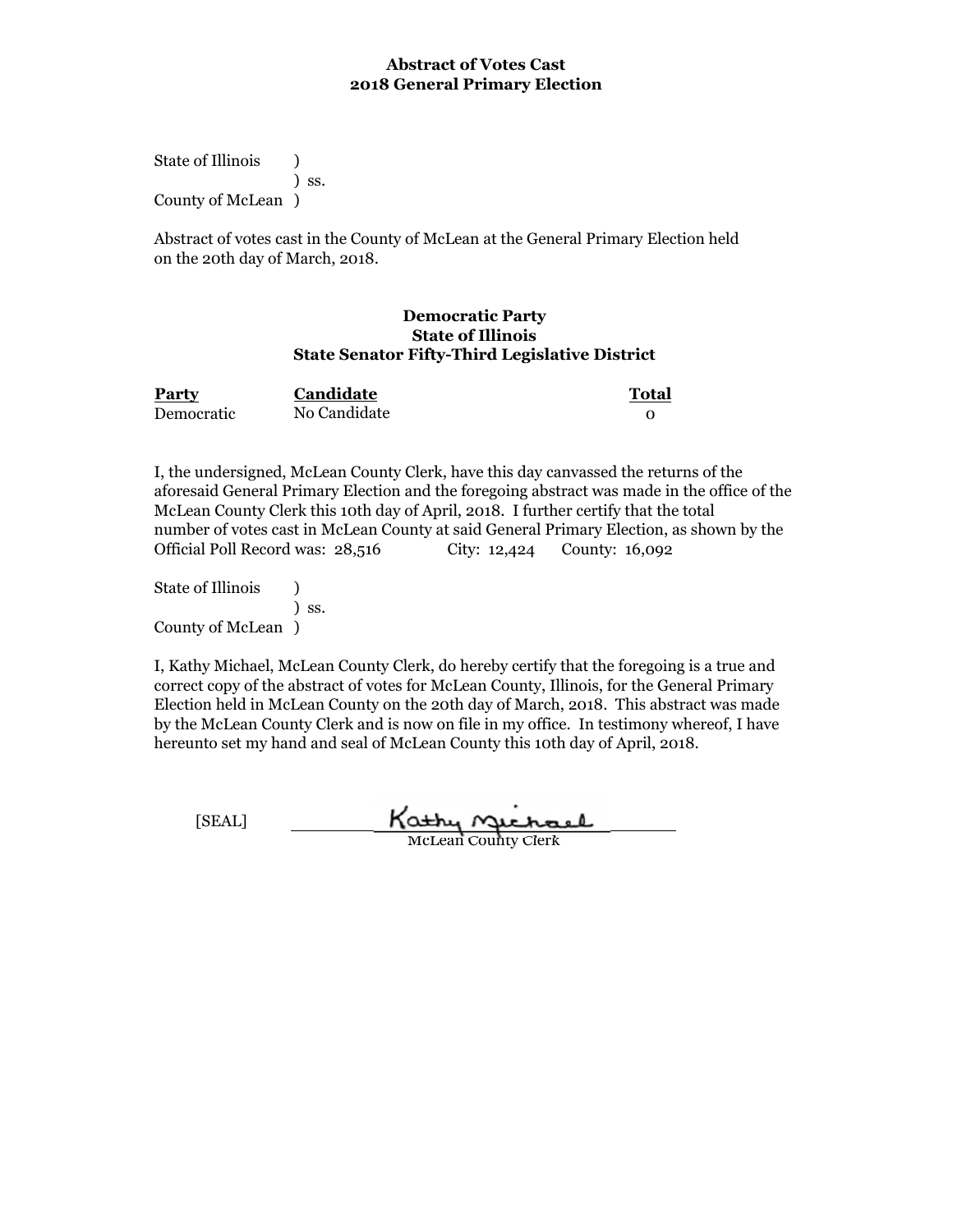State of Illinois (a) ) ss. County of McLean )

Abstract of votes cast in the County of McLean at the General Primary Election held on the 20th day of March, 2018.

#### **Democratic Party State of Illinois State Senator Fifty-First Legislative District**

| Party      | Candidate    | <b>Total</b> |
|------------|--------------|--------------|
| Democratic | No Candidate |              |

I, the undersigned, McLean County Clerk, have this day canvassed the returns of the aforesaid General Primary Election and the foregoing abstract was made in the office of the McLean County Clerk this 10th day of April, 2018. I further certify that the total number of votes cast in McLean County at said General Primary Election, as shown by the Official Poll Record was: 28,516 City: 12,424 County: 16,092

State of Illinois (a) ) ss. County of McLean )

I, Kathy Michael, McLean County Clerk, do hereby certify that the foregoing is a true and correct copy of the abstract of votes for McLean County, Illinois, for the General Primary Election held in McLean County on the 20th day of March, 2018. This abstract was made by the McLean County Clerk and is now on file in my office. In testimony whereof, I have hereunto set my hand and seal of McLean County this 10th day of April, 2018.

Kathy Michael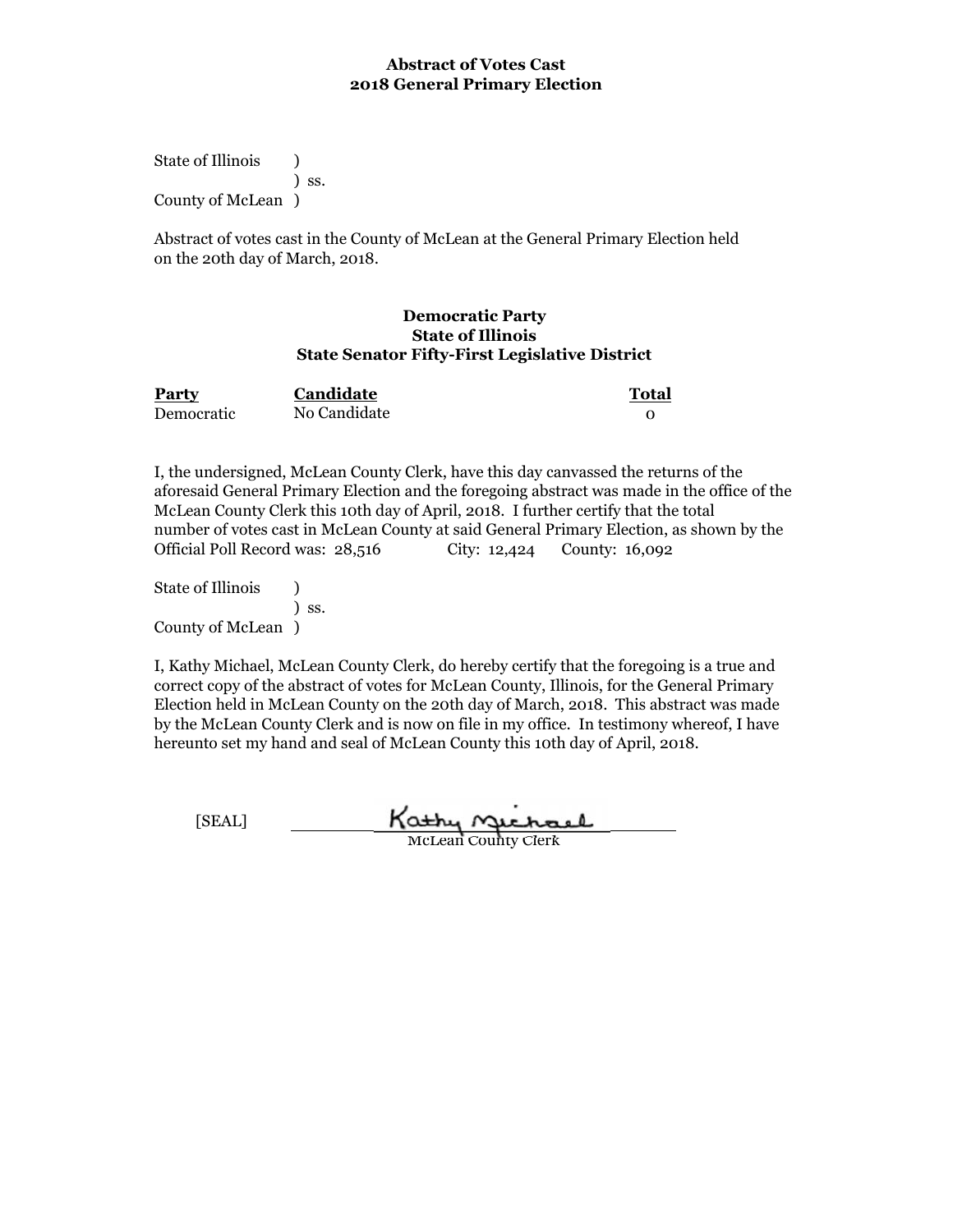State of Illinois (a) ) ss. County of McLean )

Abstract of votes cast in the County of McLean at the General Primary Election held on the 20th day of March, 2018.

#### **Democratic Party State of Illinois Representative In The General Assembly Eighty-Eighth Representative District**

| <b>Party</b> | <b>Candidate</b> | City County Total |  |
|--------------|------------------|-------------------|--|
| Democratic   | Jill Blair       | 3,244 640 3,884   |  |

I, the undersigned, McLean County Clerk, have this day canvassed the returns of the aforesaid General Primary Election and the foregoing abstract was made in the office of the McLean County Clerk this 10th day of April, 2018. I further certify that the total number of votes cast in McLean County at said General Primary Election, as shown by the Official Poll Record was: 28,516 City: 12,424 County: 16,092

State of Illinois (a) ) ss. County of McLean )

I, Kathy Michael, McLean County Clerk, do hereby certify that the foregoing is a true and correct copy of the abstract of votes for McLean County, Illinois, for the General Primary Election held in McLean County on the 20th day of March, 2018. This abstract was made by the McLean County Clerk and is now on file in my office. In testimony whereof, I have hereunto set my hand and seal of McLean County this 10th day of April, 2018.

Kathy Michael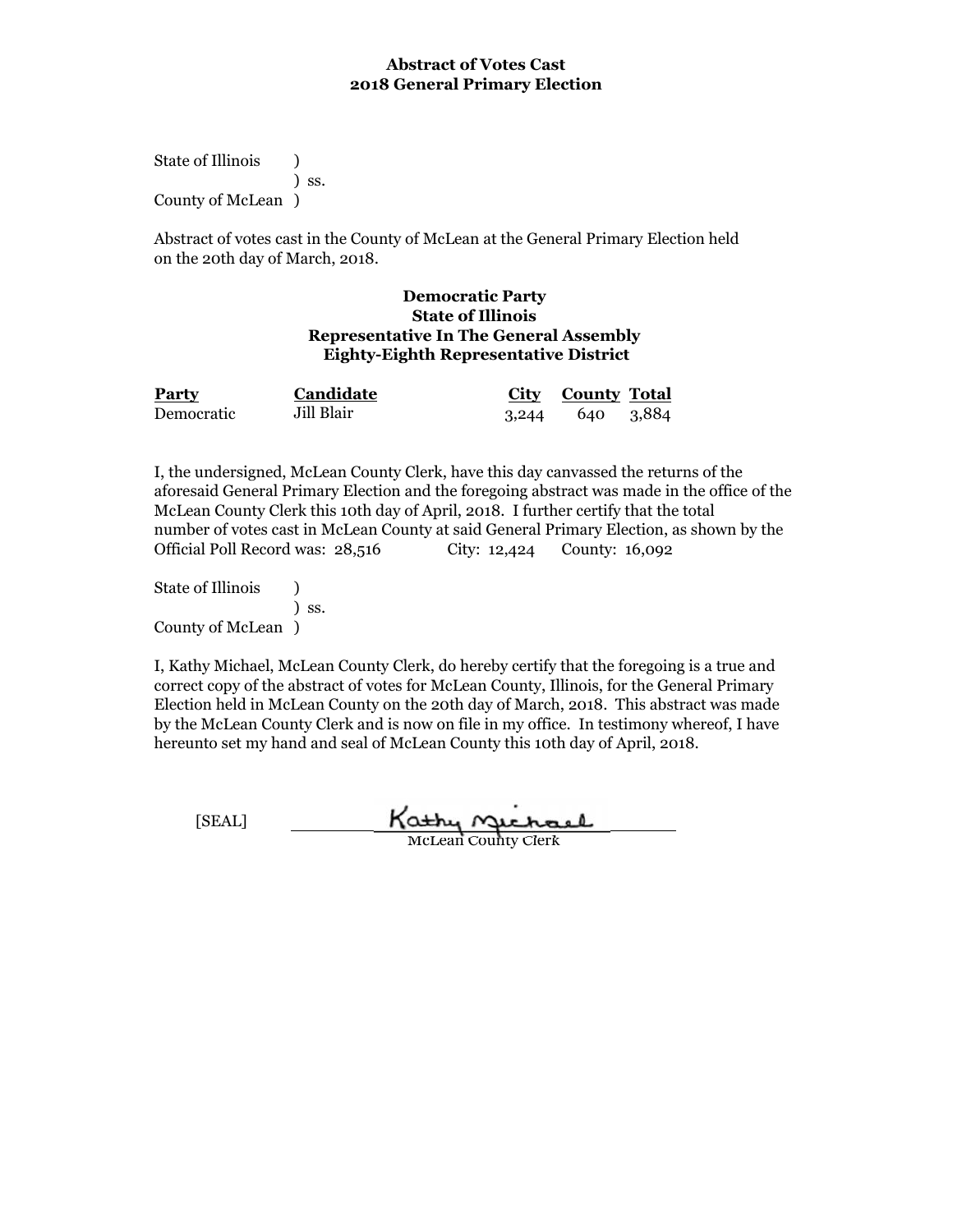State of Illinois (a) ) ss. County of McLean )

Abstract of votes cast in the County of McLean at the General Primary Election held on the 20th day of March, 2018.

### **Democratic Party State of Illinois Representative In The General Assembly One Hundred And First Representative District**

| Party      | Candidate         | <b>County Total</b> |  |
|------------|-------------------|---------------------|--|
| Democratic | Jennifer McMillin | 552 552             |  |

I, the undersigned, McLean County Clerk, have this day canvassed the returns of the aforesaid General Primary Election and the foregoing abstract was made in the office of the McLean County Clerk this 10th day of April, 2018. I further certify that the total number of votes cast in McLean County at said General Primary Election, as shown by the Official Poll Record was: 28,516 City: 12,424 County: 16,092

State of Illinois (1) ) ss. County of McLean )

I, Kathy Michael, McLean County Clerk, do hereby certify that the foregoing is a true and correct copy of the abstract of votes for McLean County, Illinois, for the General Primary Election held in McLean County on the 20th day of March, 2018. This abstract was made by the McLean County Clerk and is now on file in my office. In testimony whereof, I have hereunto set my hand and seal of McLean County this 10th day of April, 2018.

Kathy Michael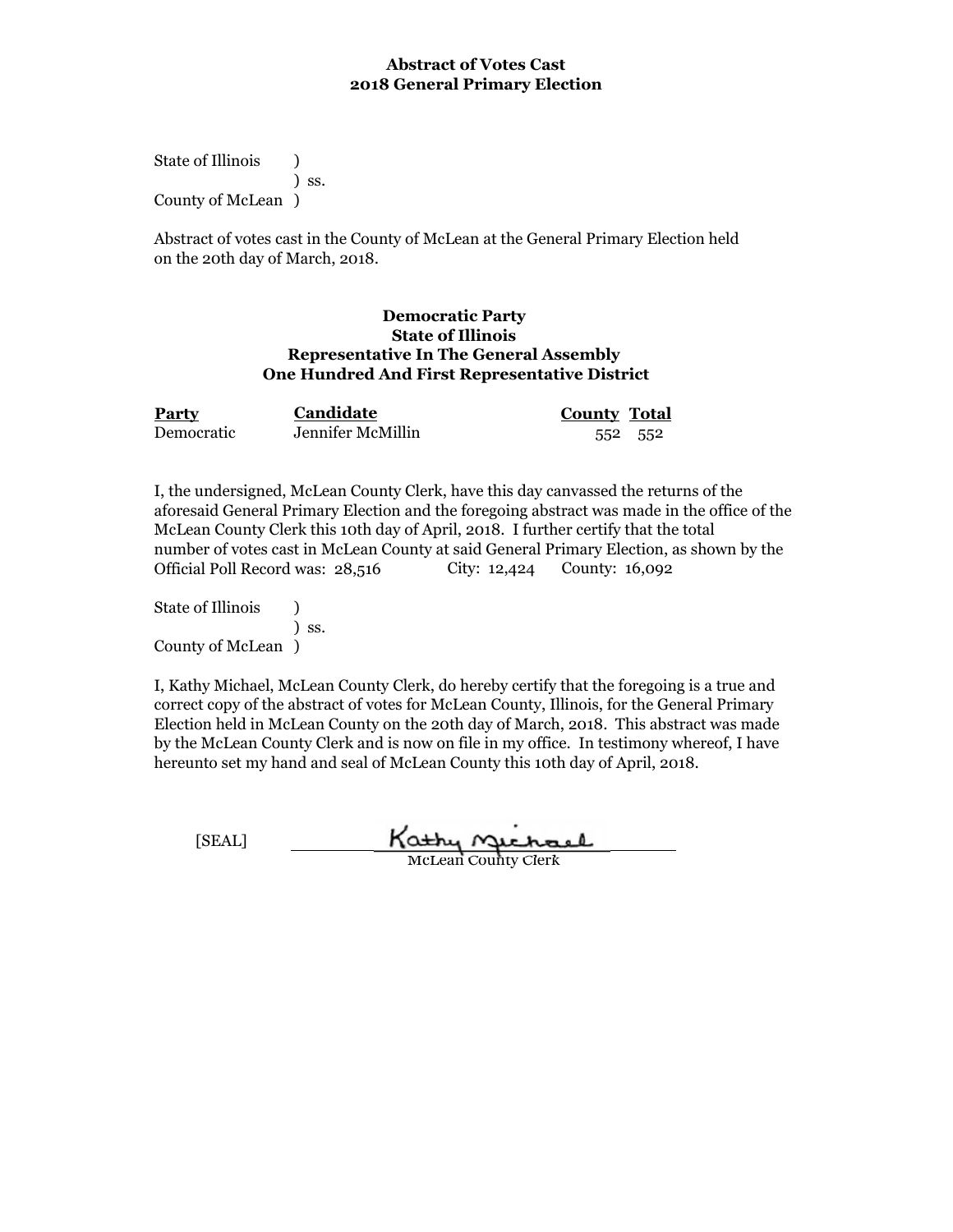State of Illinois (a) ) ss. County of McLean )

Abstract of votes cast in the County of McLean at the General Primary Election held on the 20th day of March, 2018.

#### **Democratic Party State of Illinois Representative In The General Assembly One Hundred And Fifth Representative District**

| <b>Party</b> | Candidate     | City County Total |  |
|--------------|---------------|-------------------|--|
| Democratic   | Benjamin Webb | 2,154 4,673 6,827 |  |

I, the undersigned, McLean County Clerk, have this day canvassed the returns of the aforesaid General Primary Election and the foregoing abstract was made in the office of the McLean County Clerk this 10th day of April, 2018. I further certify that the total number of votes cast in McLean County at said General Primary Election, as shown by the Official Poll Record was: 28,516 County: 16,092

State of Illinois (1) ) ss. County of McLean )

I, Kathy Michael, McLean County Clerk, do hereby certify that the foregoing is a true and correct copy of the abstract of votes for McLean County, Illinois, for the General Primary Election held in McLean County on the 20th day of March, 2018. This abstract was made by the McLean County Clerk and is now on file in my office. In testimony whereof, I have hereunto set my hand and seal of McLean County this 10th day of April, 2018.

Kathy Michael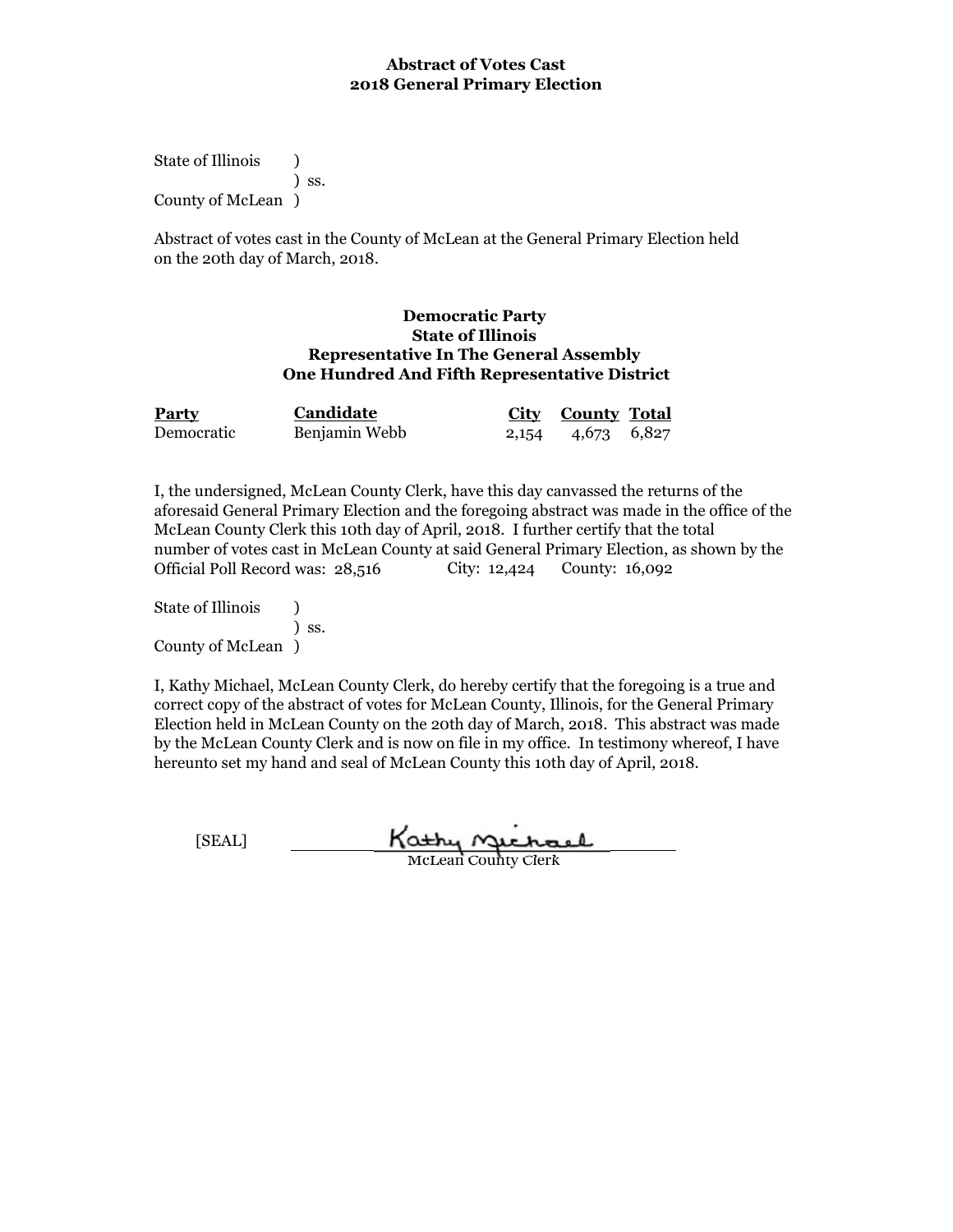State of Illinois (a) ) ss. County of McLean )

Abstract of votes cast in the County of McLean at the General Primary Election held on the 20th day of March, 2018.

## **Democratic Party McLean County Clerk**

| <b>Party</b> | <b>Candidate</b> | City County Total          |  |
|--------------|------------------|----------------------------|--|
| Democratic   | Nikita Richards  | $5,278$ $5,923$ $11,201$ * |  |

I, the undersigned, McLean County Clerk, have this day canvassed the returns of the aforesaid General Primary Election and the foregoing abstract was made in the office of the McLean County Clerk this 10th day of April, 2018. I further certify that the total number of votes cast in McLean County at said General Primary Election, as shown by the Official Poll Record was: 28,516 City: 12,424 County: 16,092

State of Illinois (a) ) ss. County of McLean )

I, Kathy Michael, McLean County Clerk, do hereby certify that the foregoing is a true and correct copy of the abstract of votes for McLean County, Illinois, for the General Primary Election held in McLean County on the 20th day of March, 2018. This abstract was made by the McLean County Clerk and is now on file in my office. In testimony whereof, I have hereunto set my hand and seal of McLean County this 10th day of April, 2018.

Kathy Michael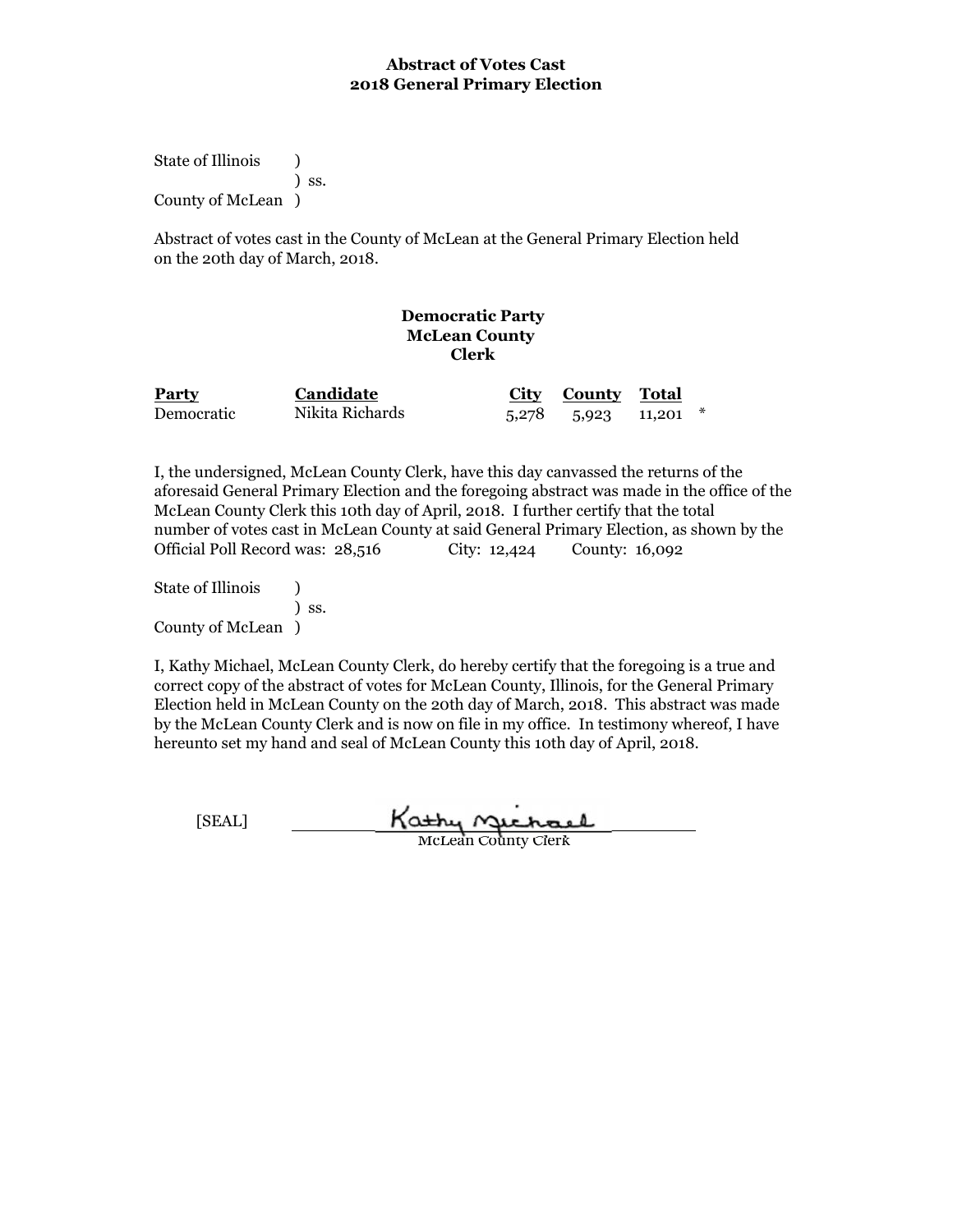State of Illinois (a) ) ss. County of McLean )

Abstract of votes cast in the County of McLean at the General Primary Election held on the 20th day of March, 2018.

# **Democratic Party McLean County Treasurer**

| <b>Party</b> | Candidate    | City County Total |  |
|--------------|--------------|-------------------|--|
| Democratic   | No Candidate |                   |  |

I, the undersigned, McLean County Clerk, have this day canvassed the returns of the aforesaid General Primary Election and the foregoing abstract was made in the office of the McLean County Clerk this 10th day of April, 2018. I further certify that the total number of votes cast in McLean County at said General Primary Election, as shown by the Official Poll Record was: 28,516 City: 12,424 County: 16,092

State of Illinois (a) ) ss. County of McLean )

I, Kathy Michael, McLean County Clerk, do hereby certify that the foregoing is a true and correct copy of the abstract of votes for McLean County, Illinois, for the General Primary Election held in McLean County on the 20th day of March, 2018. This abstract was made by the McLean County Clerk and is now on file in my office. In testimony whereof, I have hereunto set my hand and seal of McLean County this 10th day of April, 2018.

Kathy Michael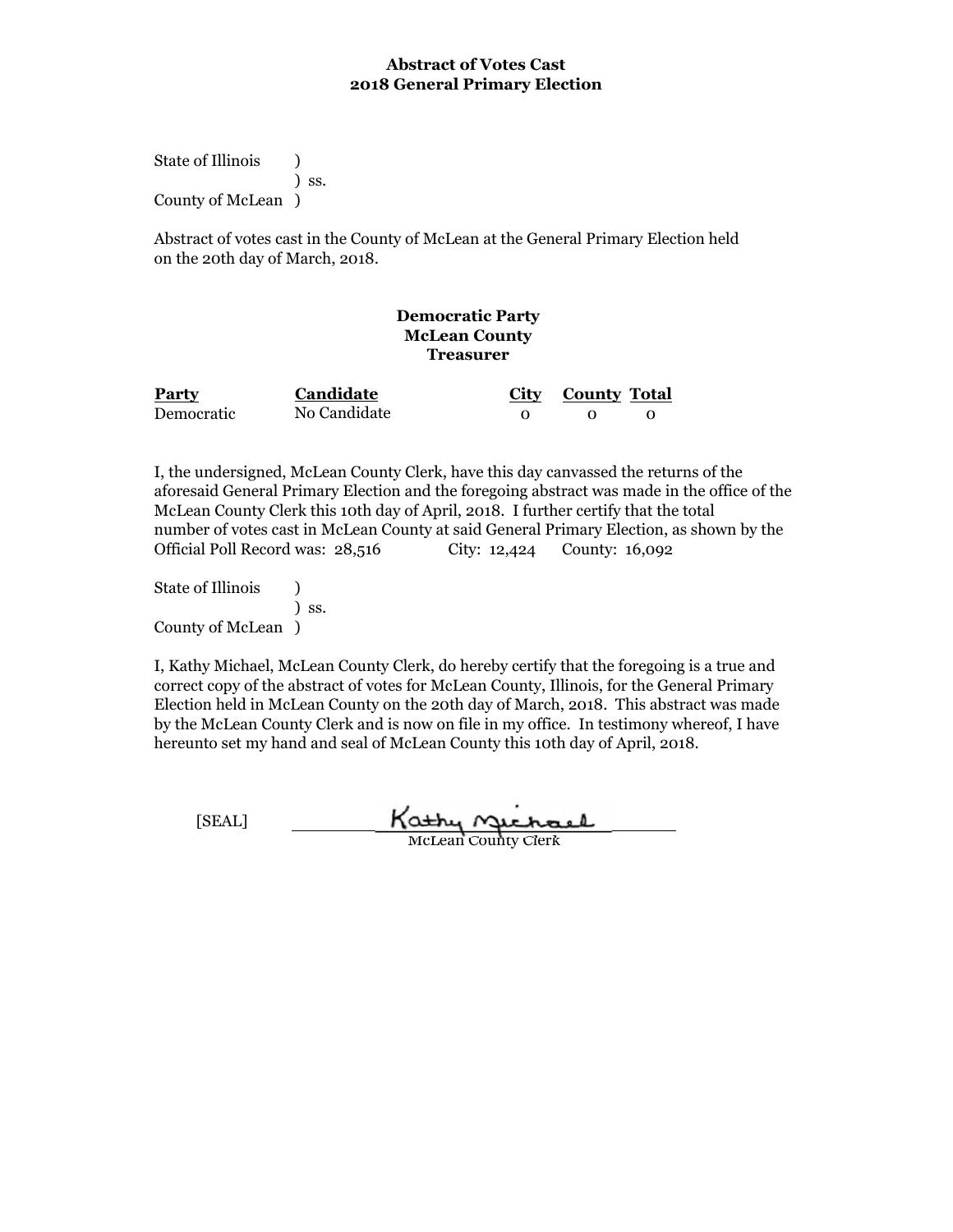State of Illinois (a) ) ss. County of McLean )

Abstract of votes cast in the County of McLean at the General Primary Election held on the 20th day of March, 2018.

# **Democratic Party McLean County Sheriff**

| <b>Party</b> | Candidate    | City County Total |  |
|--------------|--------------|-------------------|--|
| Democratic   | No Candidate |                   |  |

I, the undersigned, McLean County Clerk, have this day canvassed the returns of the aforesaid General Primary Election and the foregoing abstract was made in the office of the McLean County Clerk this 10th day of April, 2018. I further certify that the total number of votes cast in McLean County at said General Primary Election, as shown by the Official Poll Record was: 28,516 City: 12,424 County: 16,092

State of Illinois (a) ) ss. County of McLean )

I, Kathy Michael, McLean County Clerk, do hereby certify that the foregoing is a true and correct copy of the abstract of votes for McLean County, Illinois, for the General Primary Election held in McLean County on the 20th day of March, 2018. This abstract was made by the McLean County Clerk and is now on file in my office. In testimony whereof, I have hereunto set my hand and seal of McLean County this 10th day of April, 2018.

Kathy Michael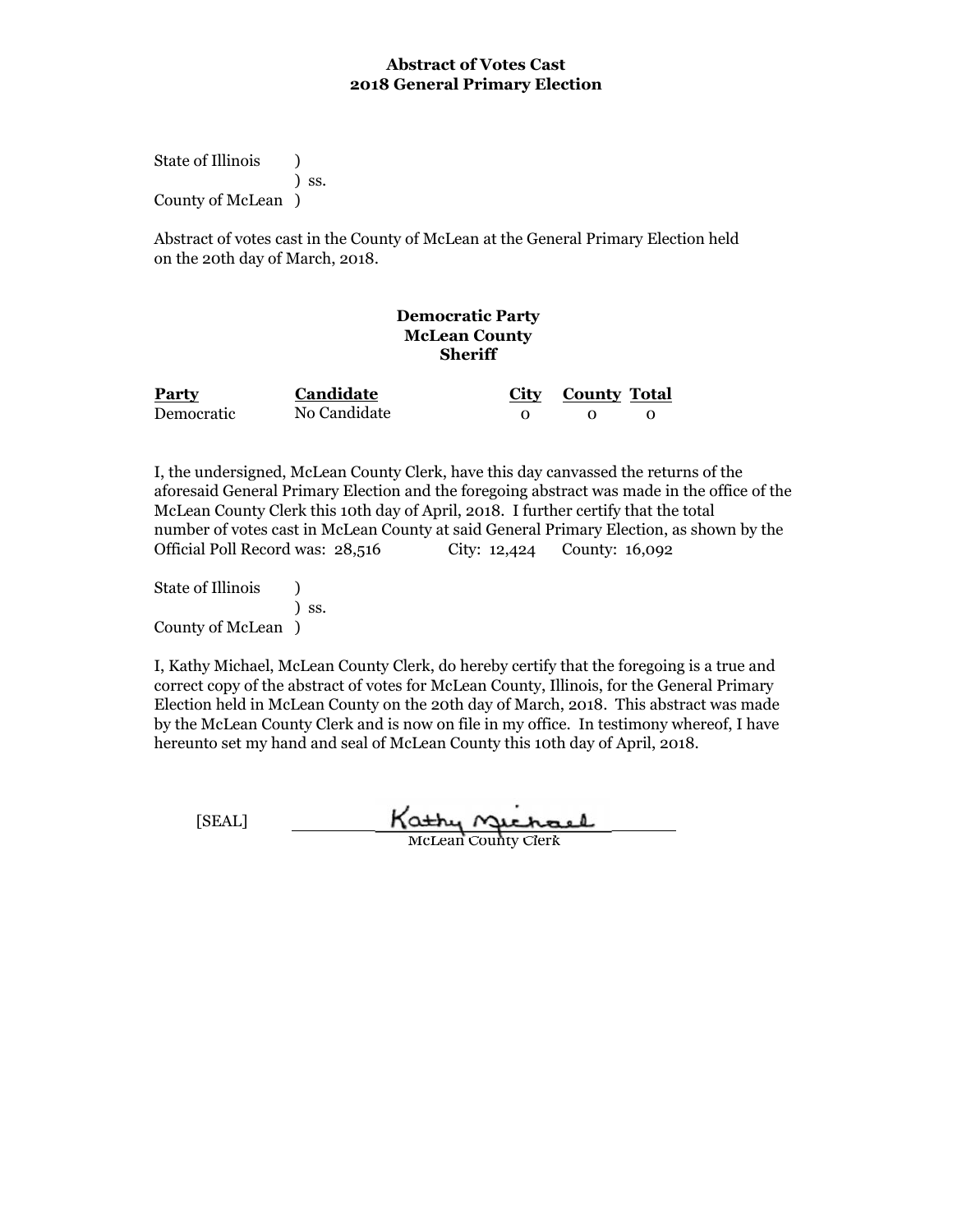State of Illinois (a) ) ss. County of McLean )

Abstract of votes cast in the County of McLean at the General Primary Election held on the 20th day of March, 2018.

### **Democratic Party State of Illinois Regional Superintendent of Schools (Mason, Tazewell and Woodford Counties)**

| Party      | <b>Candidate</b> | County Total |  |
|------------|------------------|--------------|--|
| Democratic | No Candidate     |              |  |

I, the undersigned, McLean County Clerk, have this day canvassed the returns of the aforesaid General Primary Election and the foregoing abstract was made in the office of the McLean County Clerk this 10th day of April, 2018. I further certify that the total number of votes cast in McLean County at said General Primary Election, as shown by the Official Poll Record was: 28,516 City: 12,424 County: 16,092

State of Illinois (1) ) ss. County of McLean )

| [SEAL] | Kathy Gichael              |
|--------|----------------------------|
|        | <b>McLean County Clerk</b> |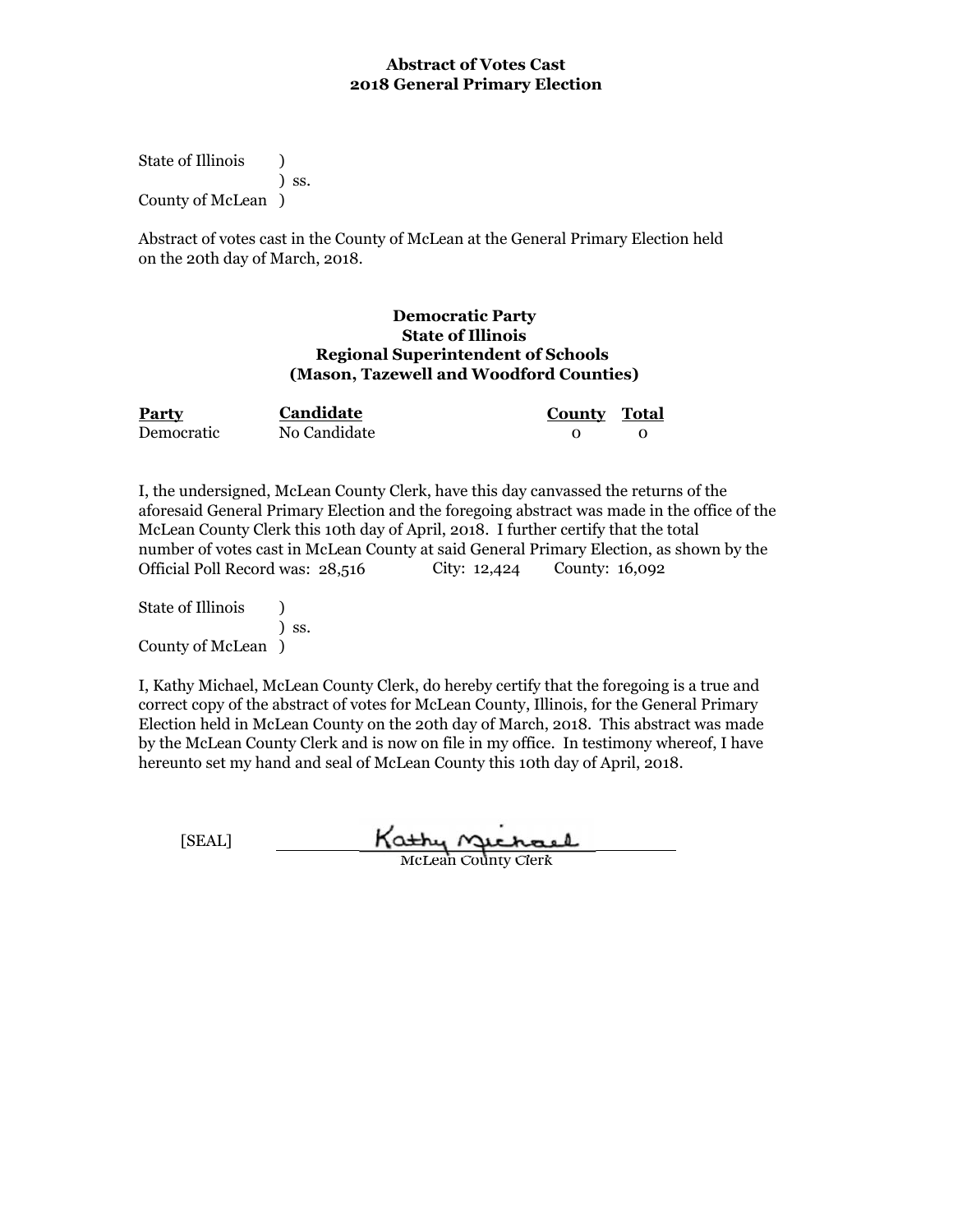State of Illinois (a) ) ss. County of McLean )

Abstract of votes cast in the County of McLean at the General Primary Election held on the 20th day of March, 2018.

### **Democratic Party State of Illinois Regional Superintendent of Schools (Champaign and Ford Counties)**

| Party      | Candidate    | <b>County Total</b> |  |
|------------|--------------|---------------------|--|
| Democratic | No Candidate |                     |  |

I, the undersigned, McLean County Clerk, have this day canvassed the returns of the aforesaid General Primary Election and the foregoing abstract was made in the office of the McLean County Clerk this 10th day of April, 2018. I further certify that the total number of votes cast in McLean County at said General Primary Election, as shown by the Official Poll Record was: 28,516 City: 12,424 County: 16,092

State of Illinois (a) ) ss. County of McLean )

I, Kathy Michael, McLean County Clerk, do hereby certify that the foregoing is a true and correct copy of the abstract of votes for McLean County, Illinois, for the General Primary Election held in McLean County on the 20th day of March, 2018. This abstract was made by the McLean County Clerk and is now on file in my office. In testimony whereof, I have hereunto set my hand and seal of McLean County this 10th day of April, 2018.

Kathy Michael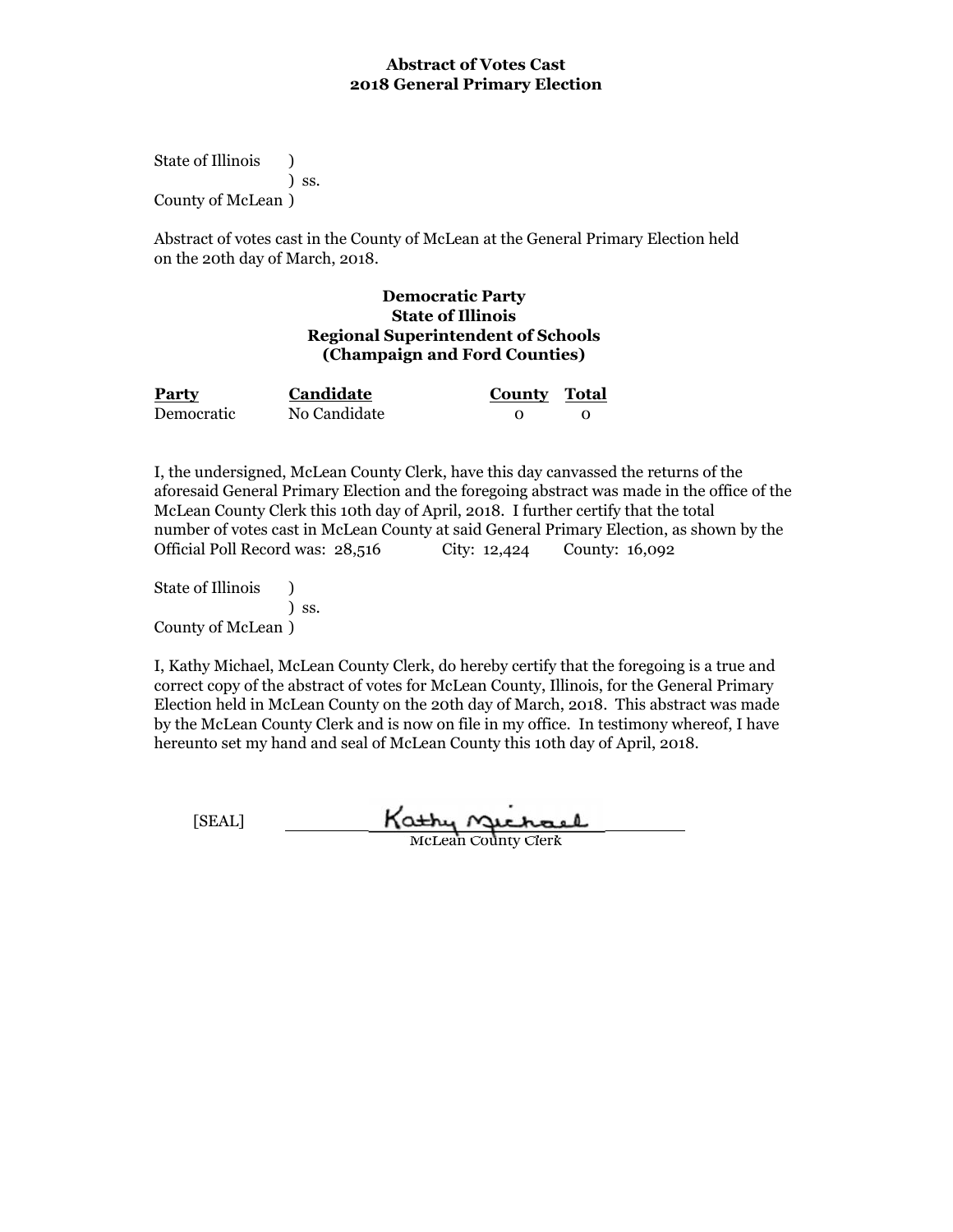State of Illinois (a) ) ss. County of McLean )

Abstract of votes cast in the County of McLean at the General Primary Election held on the 20th day of March, 2018.

#### **State of Illinois Democratic Party (DeWitt, Livingston, Logan and McLean Counties) Regional Superintendent of Schools**

| Party      | <b>Candidate</b> | City County Total |  |
|------------|------------------|-------------------|--|
| Democratic | No Candidate     |                   |  |

I, the undersigned, McLean County Clerk, have this day canvassed the returns of the aforesaid General Primary Election and the foregoing abstract was made in the office of the McLean County Clerk this 10th day of April, 2018. I further certify that the total number of votes cast in McLean County at said General Primary Election, as shown by the Official Poll Record was: 28,516 County: 16,092

State of Illinois (1) ) ss. County of McLean )

I, Kathy Michael, McLean County Clerk, do hereby certify that the foregoing is a true and correct copy of the abstract of votes for McLean County, Illinois, for the General Primary Election held in McLean County on the 20th day of March, 2018. This abstract was made by the McLean County Clerk and is now on file in my office. In testimony whereof, I have hereunto set my hand and seal of McLean County this 10th day of April, 2018.

Kathy Michael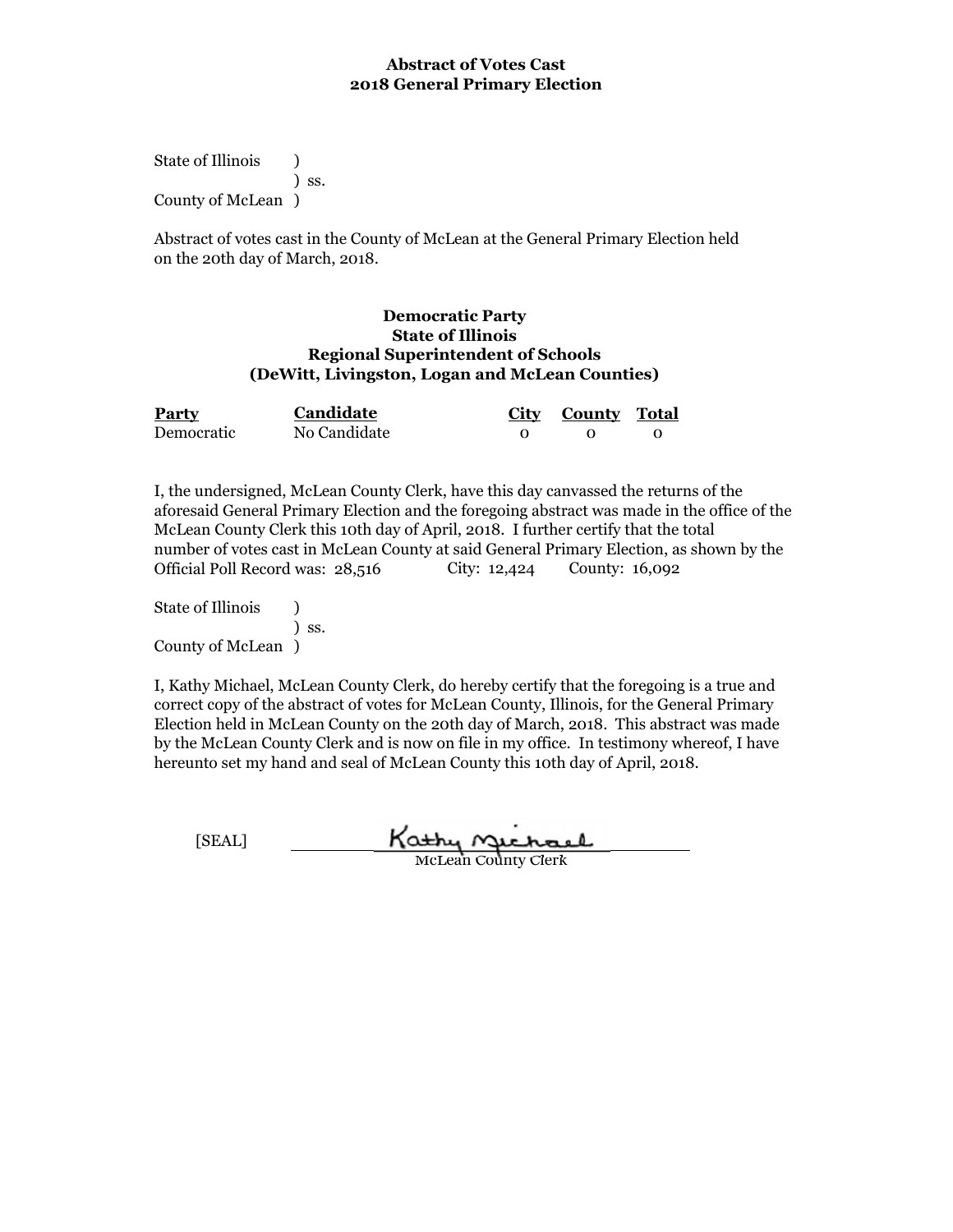State of Illinois (a) ) ss. County of McLean )

Abstract of votes cast in the County of McLean at the General Primary Election held on the 20th day of March, 2018.

### **Democratic Party McLean County Board District 1 Member of the County Board**

| Party      | Candidate    | <b>County Total</b> |  |
|------------|--------------|---------------------|--|
| Democratic | No Candidate |                     |  |

\* Indicates nominee to proceed to the General Election

I, the undersigned, McLean County Clerk, have this day canvassed the returns of the aforesaid General Primary Election and the foregoing abstract was made in the office of the McLean County Clerk this 10th day of April, 2018. I further certify that the total number of votes cast in McLean County at said General Primary Election, as shown by the Official Poll Record was: 28,516 City: 12,424 County: 16,092

State of Illinois (b) ) ss. County of McLean )

| [SEAL] | Kathy Gichael              |
|--------|----------------------------|
|        | <b>McLean County Clerk</b> |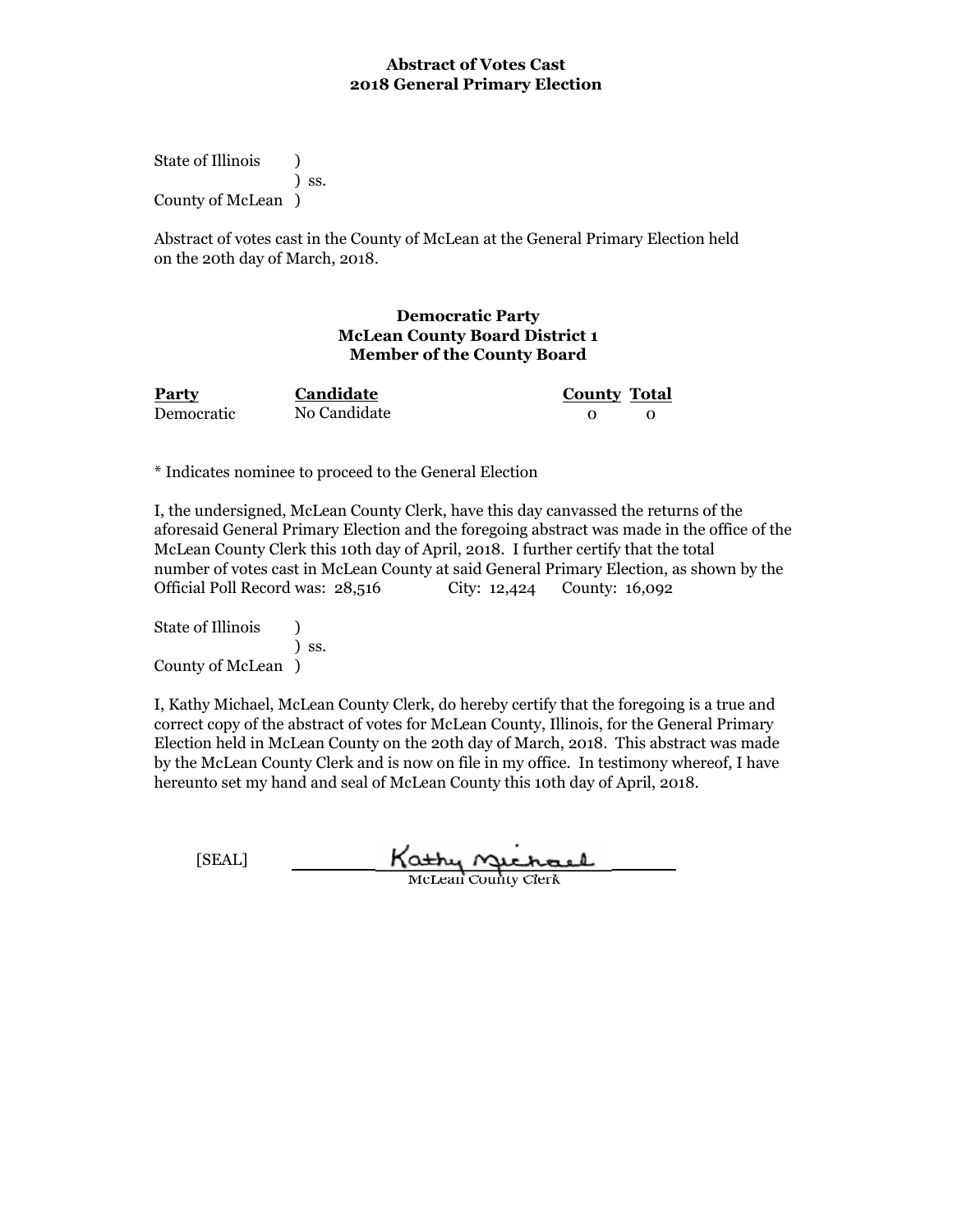State of Illinois (b) ) ss. County of McLean )

Abstract of votes cast in the County of McLean at the General Primary Election held on the 20th day of March, 2018.

### **Democratic Party McLean County Board District 2 Member of the County Board**

**Party Candidate County Total Candidate**

Democratic 930 930 \* David Siebert

\* Indicates nominee to proceed to the General Election

I, the undersigned, McLean County Clerk, have this day canvassed the returns of the aforesaid General Primary Election and the foregoing abstract was made in the office of the McLean County Clerk this 10th day of April, 2018. I further certify that the total number of votes cast in McLean County at said General Primary Election, as shown by the Official Poll Record was: 28,516 City: 12,424 County: 16,092

State of Illinois (1) ) ss. County of McLean )

| [SEAL] | Kathy nuchael              |
|--------|----------------------------|
|        | <b>McLean County Clerk</b> |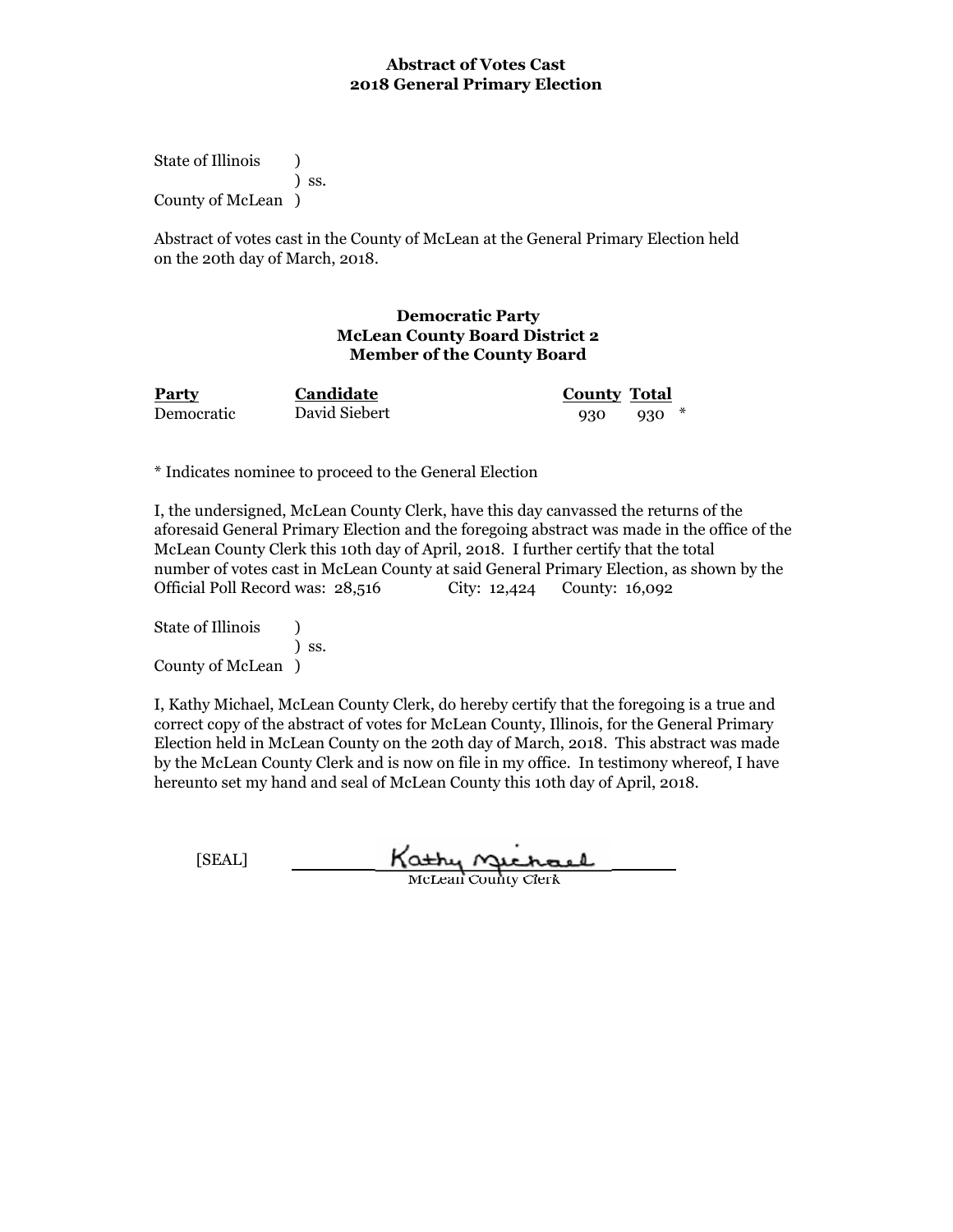State of Illinois (a) ) ss. County of McLean )

Abstract of votes cast in the County of McLean at the General Primary Election held on the 20th day of March, 2018.

#### **Democratic Party McLean County Board District 3 Member of the County Board**

| <b>Party</b> | Candidate    | City County Total |  |
|--------------|--------------|-------------------|--|
| Democratic   | No Candidate |                   |  |

\* Indicates nominee to proceed to the General Election

I, the undersigned, McLean County Clerk, have this day canvassed the returns of the aforesaid General Primary Election and the foregoing abstract was made in the office of the McLean County Clerk this 10th day of April, 2018. I further certify that the total number of votes cast in McLean County at said General Primary Election, as shown by the Official Poll Record was: 28,516 City: 12,424 County: 16,092

State of Illinois (b) ) ss. County of McLean )

| [SEAL] | Kathy nichael              |
|--------|----------------------------|
|        | <b>McLean County Clerk</b> |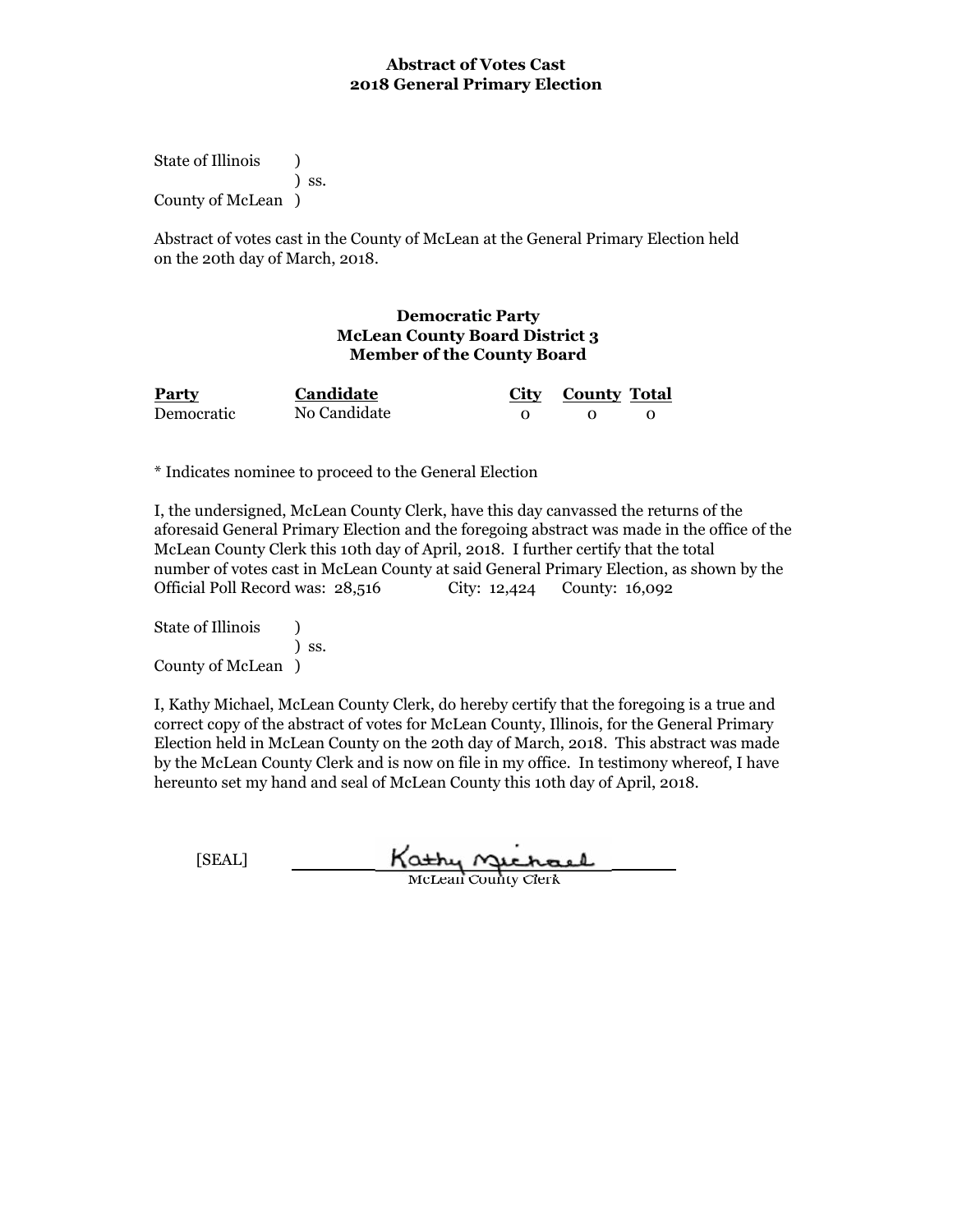State of Illinois (a) ) ss. County of McLean )

Abstract of votes cast in the County of McLean at the General Primary Election held on the 20th day of March, 2018.

#### **Democratic Party McLean County Board District 4 Member of the County Board**

| <b>Party</b> | Candidate   | City County Total     |  |
|--------------|-------------|-----------------------|--|
| Democratic   | Logan Smith | $124$ 1,194 1,318 $*$ |  |

\* Indicates nominee to proceed to the General Election

I, the undersigned, McLean County Clerk, have this day canvassed the returns of the aforesaid General Primary Election and the foregoing abstract was made in the office of the McLean County Clerk this 10th day of April, 2018. I further certify that the total number of votes cast in McLean County at said General Primary Election, as shown by the Official Poll Record was: 28,516 City: 12,424 County: 16,092

State of Illinois (b) ) ss. County of McLean )

| [SEAL] | Kathy nichael              |
|--------|----------------------------|
|        | <b>McLean County Clerk</b> |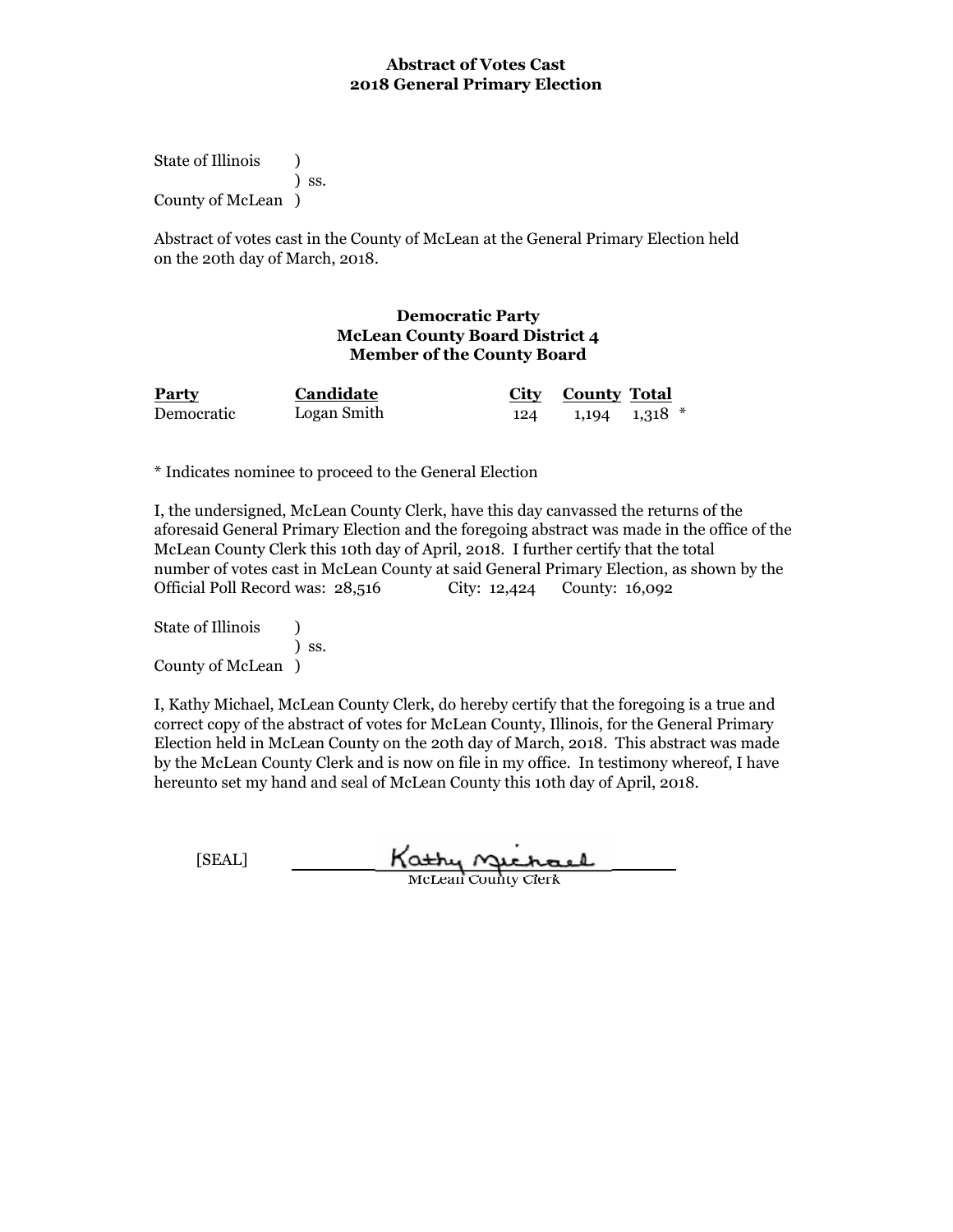State of Illinois (a) ) ss. County of McLean )

Abstract of votes cast in the County of McLean at the General Primary Election held on the 20th day of March, 2018.

# **Democratic Party McLean County Board District 5 Member of the County Board**

| <b>Party</b> | <b>Candidate</b>   | <b>County Total</b> |                     |
|--------------|--------------------|---------------------|---------------------|
| Democratic   | Elizabeth Johnston |                     | $1,331$ $1,331$ $*$ |

\* Indicates nominee to proceed to the General Election

I, the undersigned, McLean County Clerk, have this day canvassed the returns of the aforesaid General Primary Election and the foregoing abstract was made in the office of the McLean County Clerk this 10th day of April, 2018. I further certify that the total number of votes cast in McLean County at said General Primary Election, as shown by the Official Poll Record was: 28,516 City: 12,424 County: 16,092

State of Illinois (b) ) ss. County of McLean )

| [SEAL] | Kathy nuchael              |
|--------|----------------------------|
|        | <b>McLean County Clerk</b> |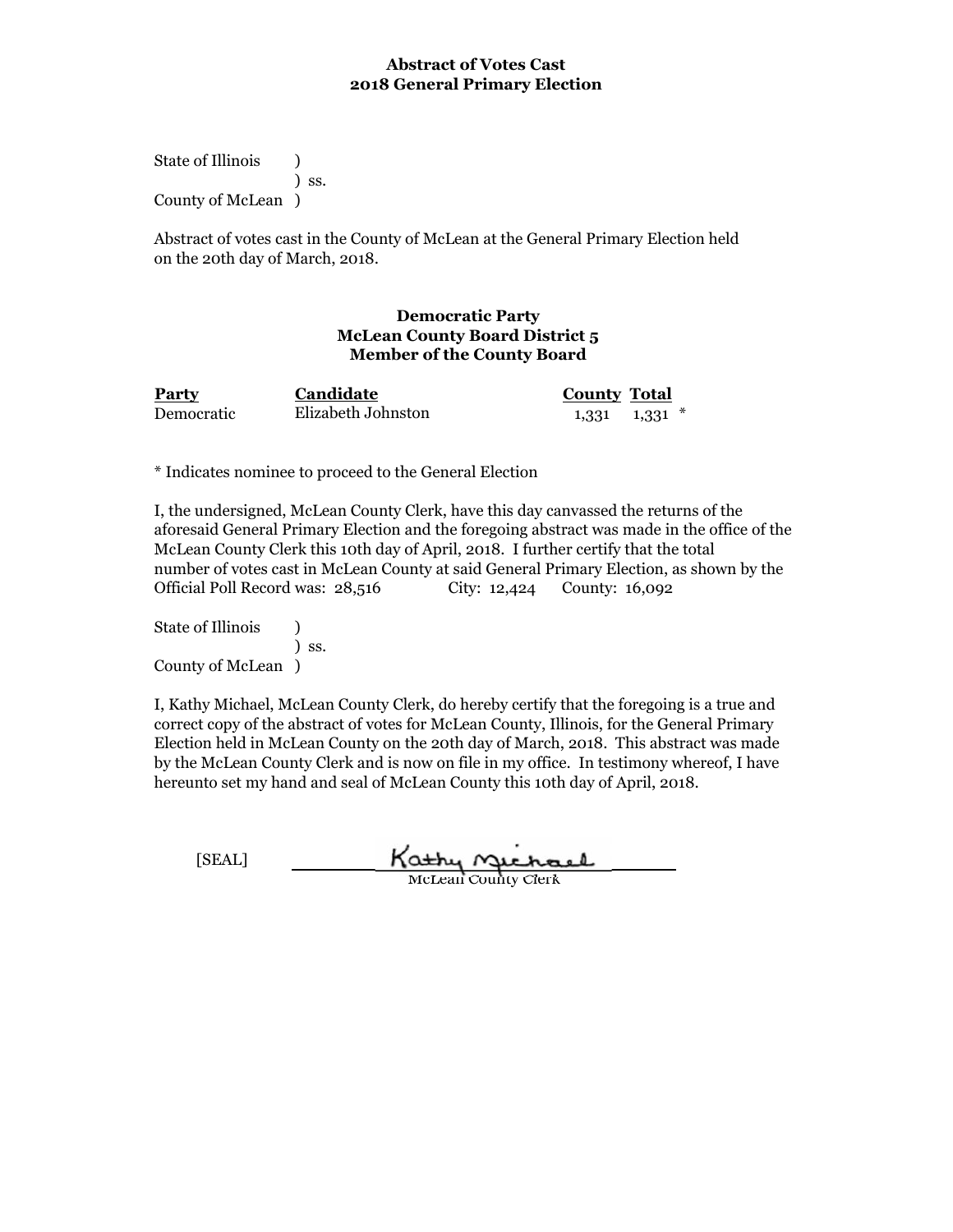State of Illinois (1) ) ss. County of McLean )

Abstract of votes cast in the County of McLean at the General Primary Election held on the 20th day of March, 2018.

#### **Democratic Party McLean County Board District 6 Member of the County Board**

**Party Candidate County Total Candidate** Laurie Wollrab

Democratic Laurie Wollrab 1,041 1,041  $*$ 

\* Indicates nominee to proceed to the General Election

I, the undersigned, McLean County Clerk, have this day canvassed the returns of the aforesaid General Primary Election and the foregoing abstract was made in the office of the McLean County Clerk this 10th day of April, 2018. I further certify that the total number of votes cast in McLean County at said General Primary Election, as shown by the Official Poll Record was: 28,516 City: 12,424 County: 16,092

State of Illinois (1) ) ss. County of McLean )

I, Kathy Michael, McLean County Clerk, do hereby certify that the foregoing is a true and correct copy of the abstract of votes for McLean County, Illinois, for the General Primary Election held in McLean County on the 20th day of March, 2018. This abstract was made by the McLean County Clerk and is now on file in my office. In testimony whereof, I have hereunto set my hand and seal of McLean County this 10th day of April, 2018.

Kathy nechael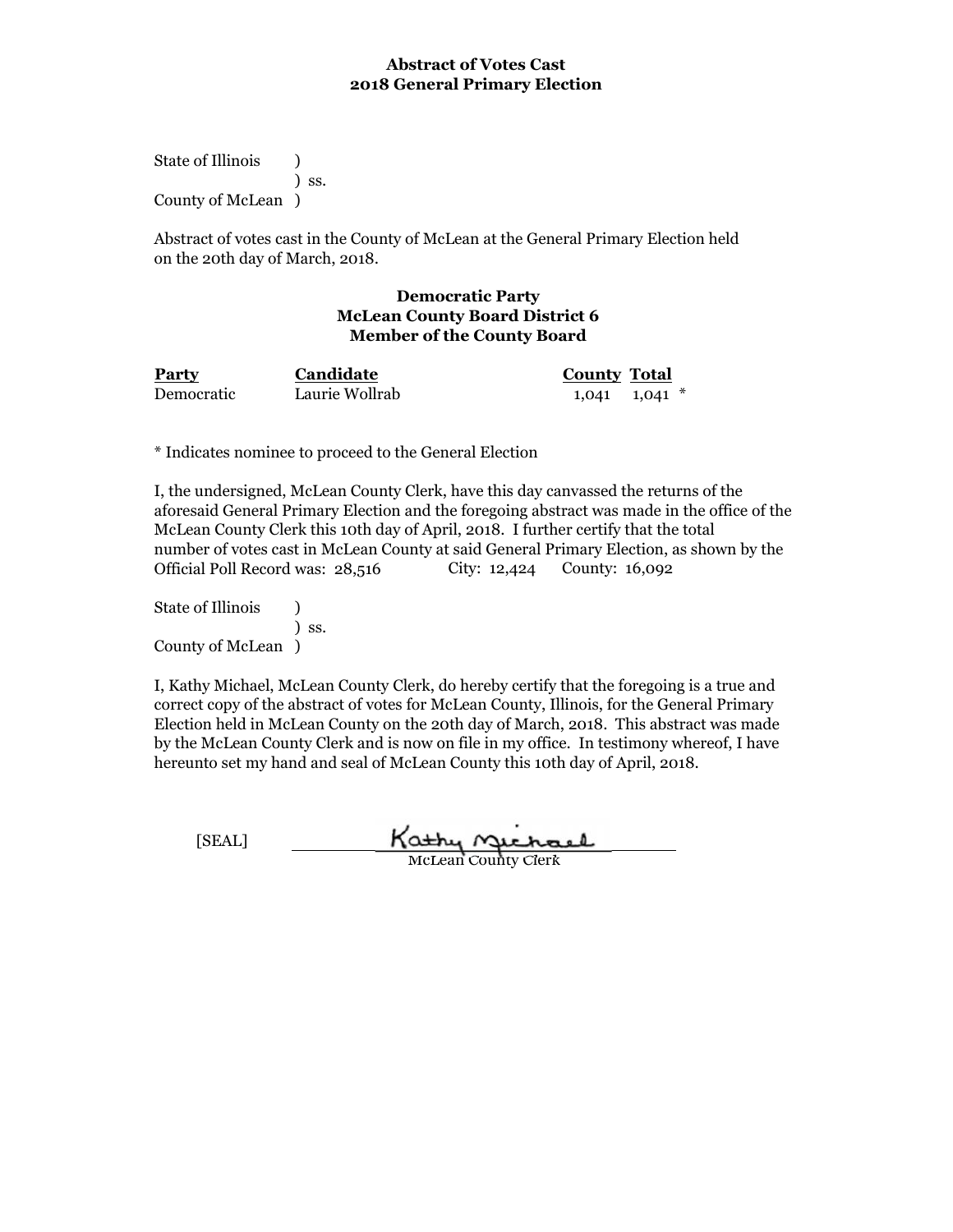State of Illinois (a) ) ss. County of McLean )

Abstract of votes cast in the County of McLean at the General Primary Election held on the 20th day of March, 2018.

## **Democratic Party McLean County Board District 7 Member of the County Board**

| <b>Party</b> | Candidate           | City Total |                     |
|--------------|---------------------|------------|---------------------|
| Democratic   | <b>Sharon Chung</b> |            | $1,155$ $1,155$ $*$ |

\* Indicates nominee to proceed to the General Election to proceed to the General Election

I, the undersigned, McLean County Clerk, have this day canvassed the returns of the aforesaid General Primary Election and the foregoing abstract was made in the office of the McLean County Clerk this 10th day of April, 2018. I further certify that the total number of votes cast in McLean County at said General Primary Election, as shown by the Official Poll Record was: 28,516 City: 12,424 County: 16,092

State of Illinois (b) ) ss. County of McLean )

| [SEAL] | Kathy nuchael              |
|--------|----------------------------|
|        | <b>McLean County Clerk</b> |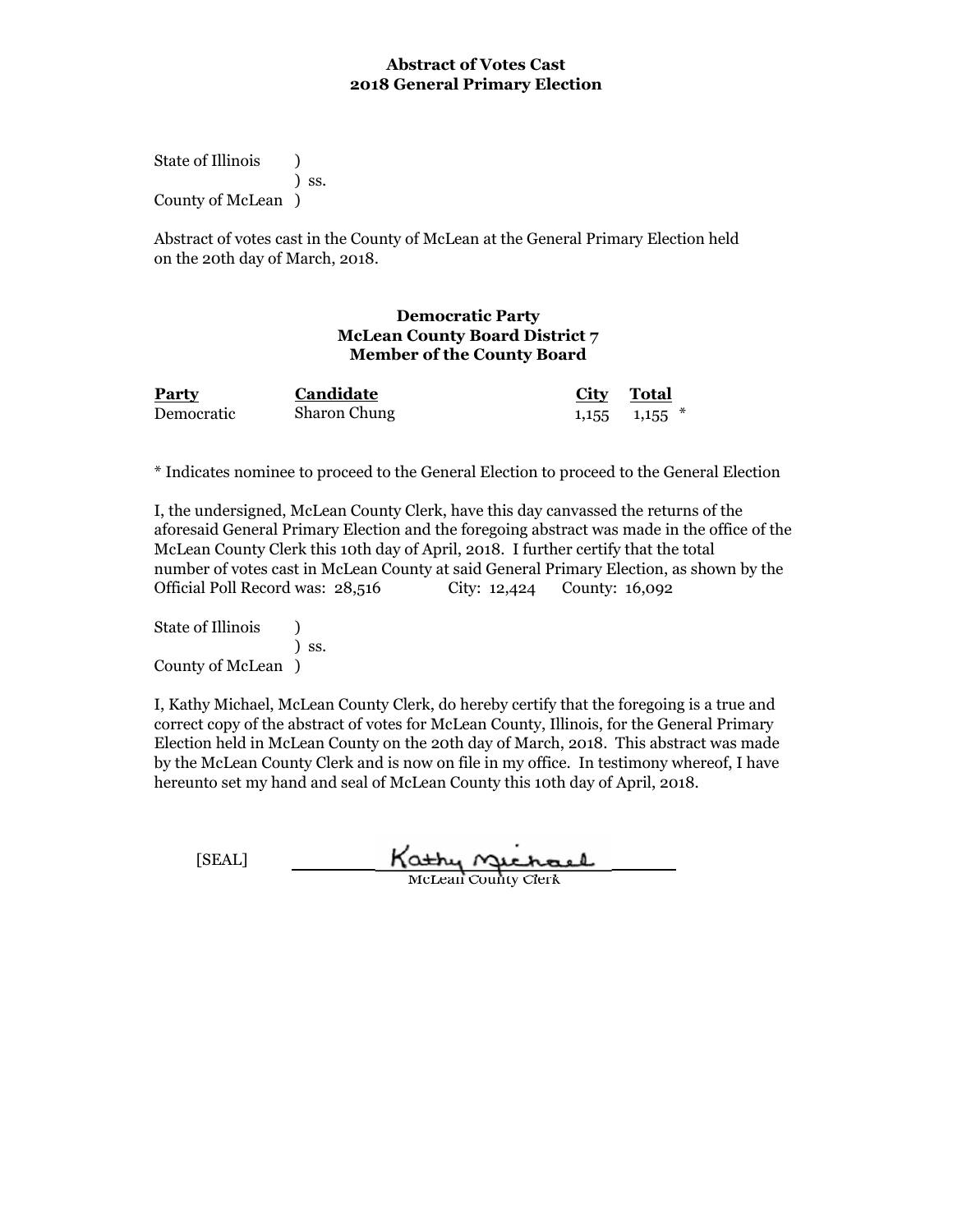State of Illinois (a) ) ss. County of McLean )

Abstract of votes cast in the County of McLean at the General Primary Election held on the 20th day of March, 2018.

### **Democratic Party McLean County Board District 8 Member of the County Board**

| <b>Party</b> | <b>Candidate</b>  | <b>City</b> Total |          |
|--------------|-------------------|-------------------|----------|
| Democratic   | Paul R. Segobiano | 415               | 415      |
| Democratic   | Shayna Watchinski | 1.000             | $1.000*$ |

\* Indicates nominee to proceed to the General Election

I, the undersigned, McLean County Clerk, have this day canvassed the returns of the aforesaid General Primary Election and the foregoing abstract was made in the office of the McLean County Clerk this 10th day of April, 2018. I further certify that the total number of votes cast in McLean County at said General Primary Election, as shown by the Official Poll Record was: 28,516 City: 12,424 County: 16,092

State of Illinois (b) ) ss. County of McLean )

| [SEAL] | Kathy Michael              |
|--------|----------------------------|
|        | <b>McLean County Clerk</b> |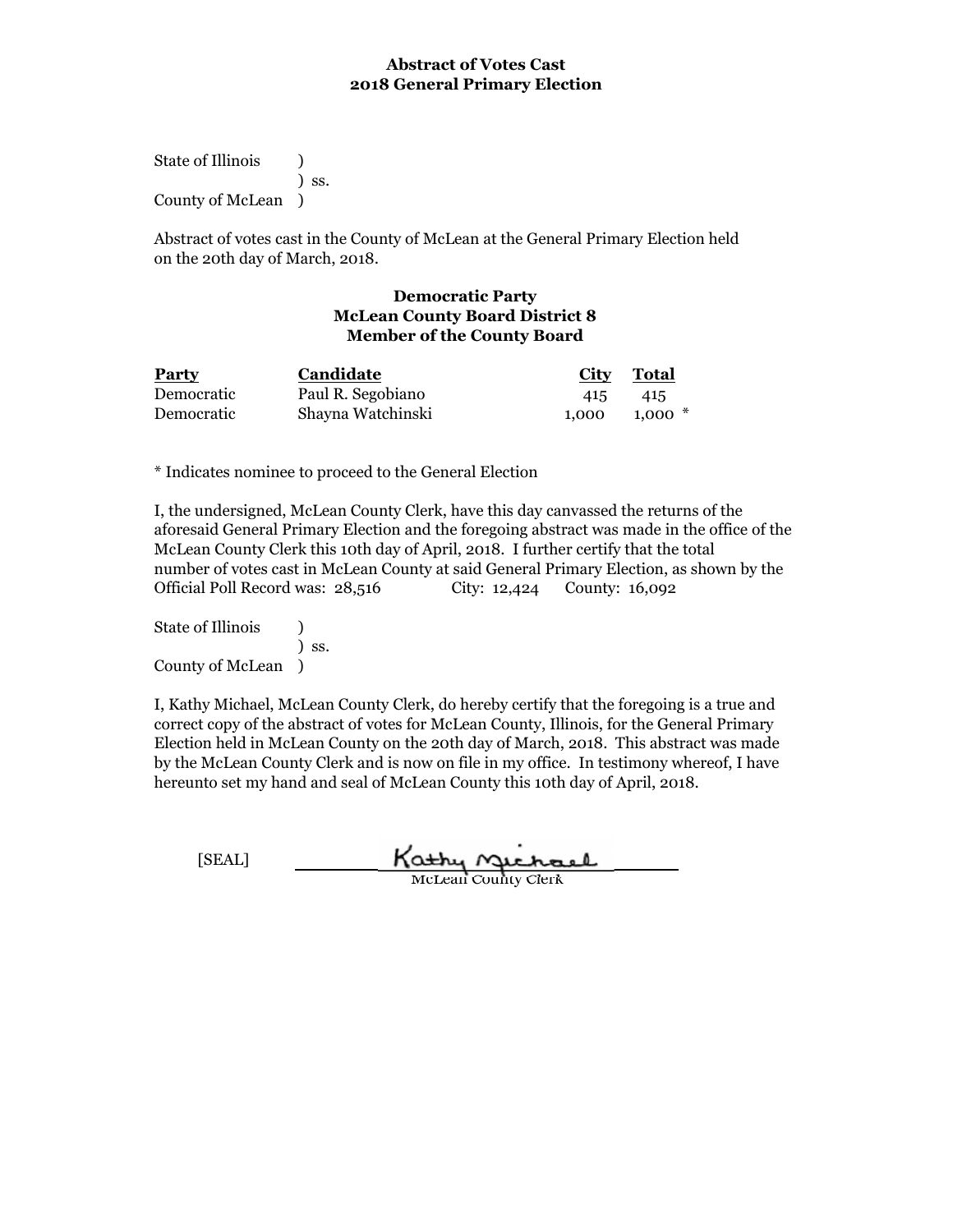State of Illinois (1) ) ss. County of McLean )

Abstract of votes cast in the County of McLean at the General Primary Election held on the 20th day of March, 2018.

#### **Democratic Party McLean County Board District 9 Member of the County Board**

| <b>Party</b> | <b>Candidate</b> | <u>City</u> | <b>Total</b>        |
|--------------|------------------|-------------|---------------------|
| Democratic   | David Parker     |             | $1.188$ $1.188$ $*$ |

\* Indicates nominee to proceed to the General Election to proceed to the General Election

I, the undersigned, McLean County Clerk, have this day canvassed the returns of the aforesaid General Primary Election and the foregoing abstract was made in the office of the McLean County Clerk this 10th day of April, 2018. I further certify that the total number of votes cast in McLean County at said General Primary Election, as shown by the Official Poll Record was: 28,516 City: 12,424 County: 16,092

State of Illinois (1) ) ss. County of McLean )

| [SEAL] | Kathy Michael              |  |
|--------|----------------------------|--|
|        | <b>McLean County Clerk</b> |  |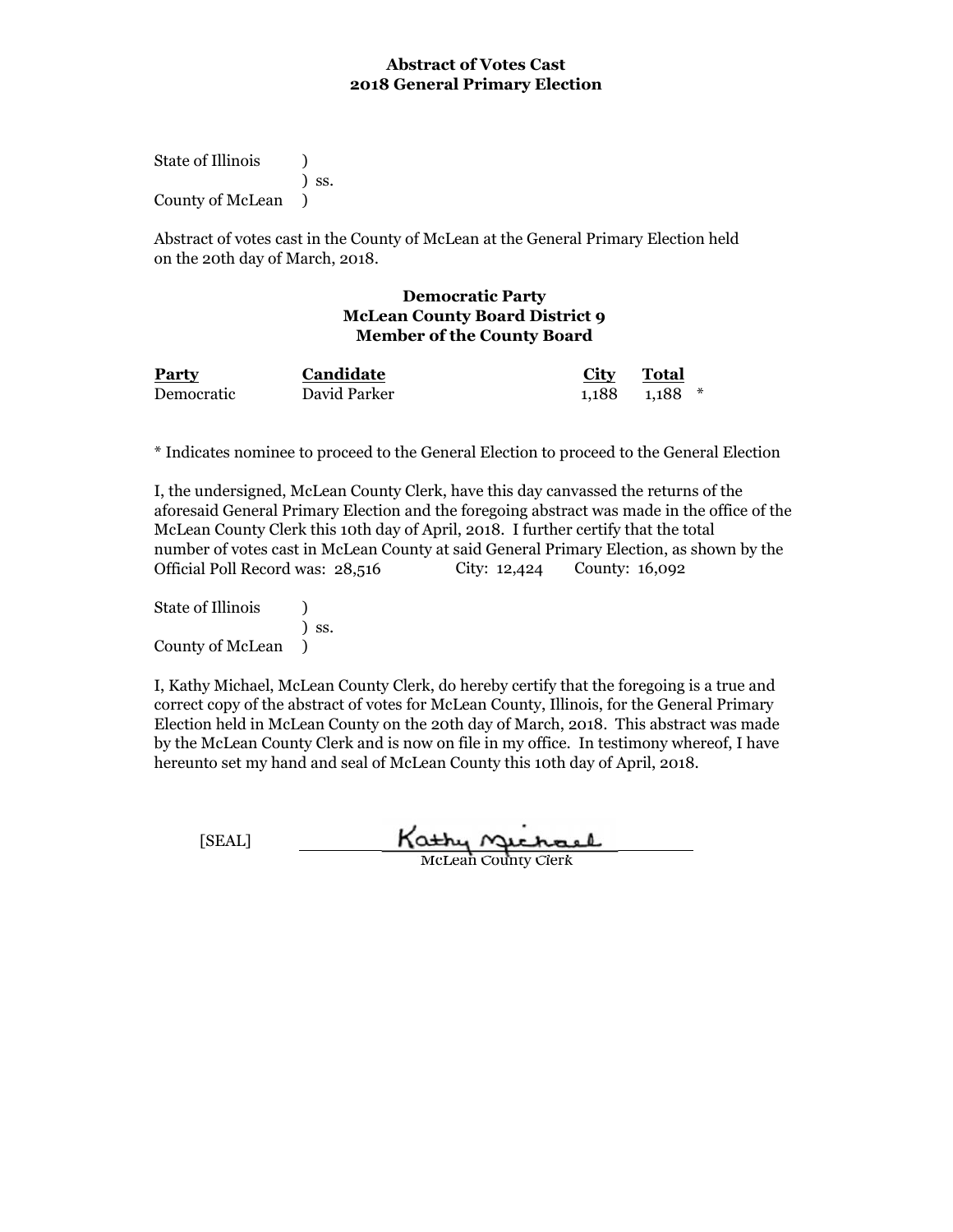State of Illinois (b) ) ss. County of McLean )

Abstract of votes cast in the County of McLean at the General Primary Election held on the 20th day of March, 2018.

#### **Democratic Party McLean County Board District 10 Member of the County Board**

| <b>Party</b> | Candidate    | <u>City</u> | <b>Total</b> |
|--------------|--------------|-------------|--------------|
| Democratic   | No Candidate |             |              |

\* Indicates nominee to proceed to the General Election to proceed to the General Election

I, the undersigned, McLean County Clerk, have this day canvassed the returns of the aforesaid General Primary Election and the foregoing abstract was made in the office of the McLean County Clerk this 10th day of April, 2018. I further certify that the total number of votes cast in McLean County at said General Primary Election, as shown by the Official Poll Record was: 28,516 City: 12,424 County: 16,092

State of Illinois (1) ) ss. County of McLean )

I, Kathy Michael, McLean County Clerk, do hereby certify that the foregoing is a true and correct copy of the abstract of votes for McLean County, Illinois, for the General Primary Election held in McLean County on the 20th day of March, 2018. This abstract was made by the McLean County Clerk and is now on file in my office. In testimony whereof, I have hereunto set my hand and seal of McLean County this 10th day of April, 2018.

Kathy Michael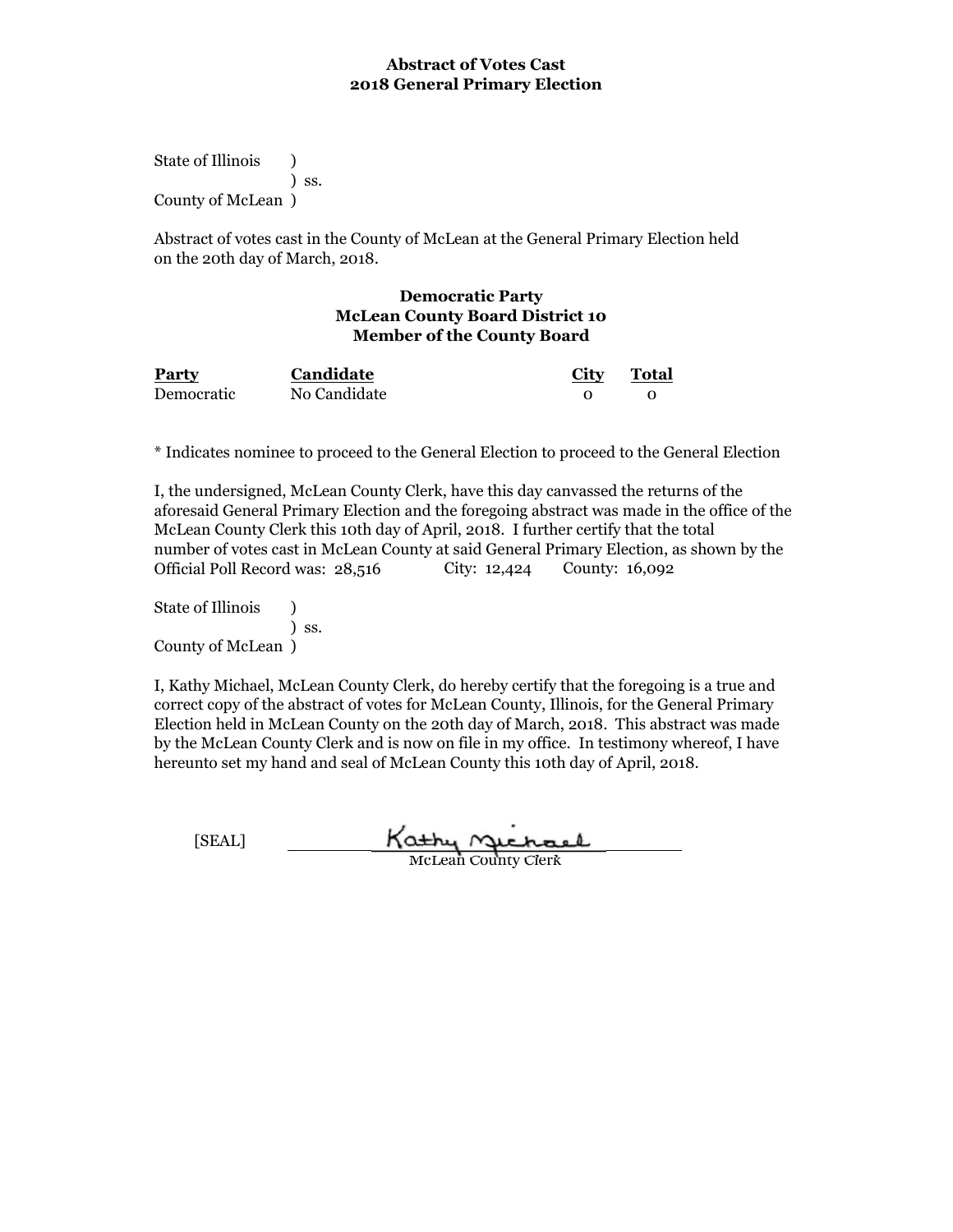State of Illinois (b) ) ss. County of McLean )

Abstract of votes cast in the County of McLean at the General Primary Election held on the 20th day of March, 2018.

#### **Democratic Party State of Illinois Judge of the Appellate Court Fourth Judicial District (To fill the vancancy of the Hon. M. Carol Pope)**

| Party      | <b>Candidate</b> | City County Total |  |
|------------|------------------|-------------------|--|
| Democratic | No Candidate     |                   |  |

I, the undersigned, McLean County Clerk, have this day canvassed the returns of the aforesaid General Primary Election and the foregoing abstract was made in the office of the McLean County Clerk this 10th day of April, 2018. I further certify that the total number of votes cast in McLean County at said General Primary Election, as shown by the Official Poll Record was: 28,516 City: 12,424 County: 16,092

State of Illinois (1) ) ss. County of McLean )

| [SEAL] | Kathy nuchael              |
|--------|----------------------------|
|        | <b>McLean County Clerk</b> |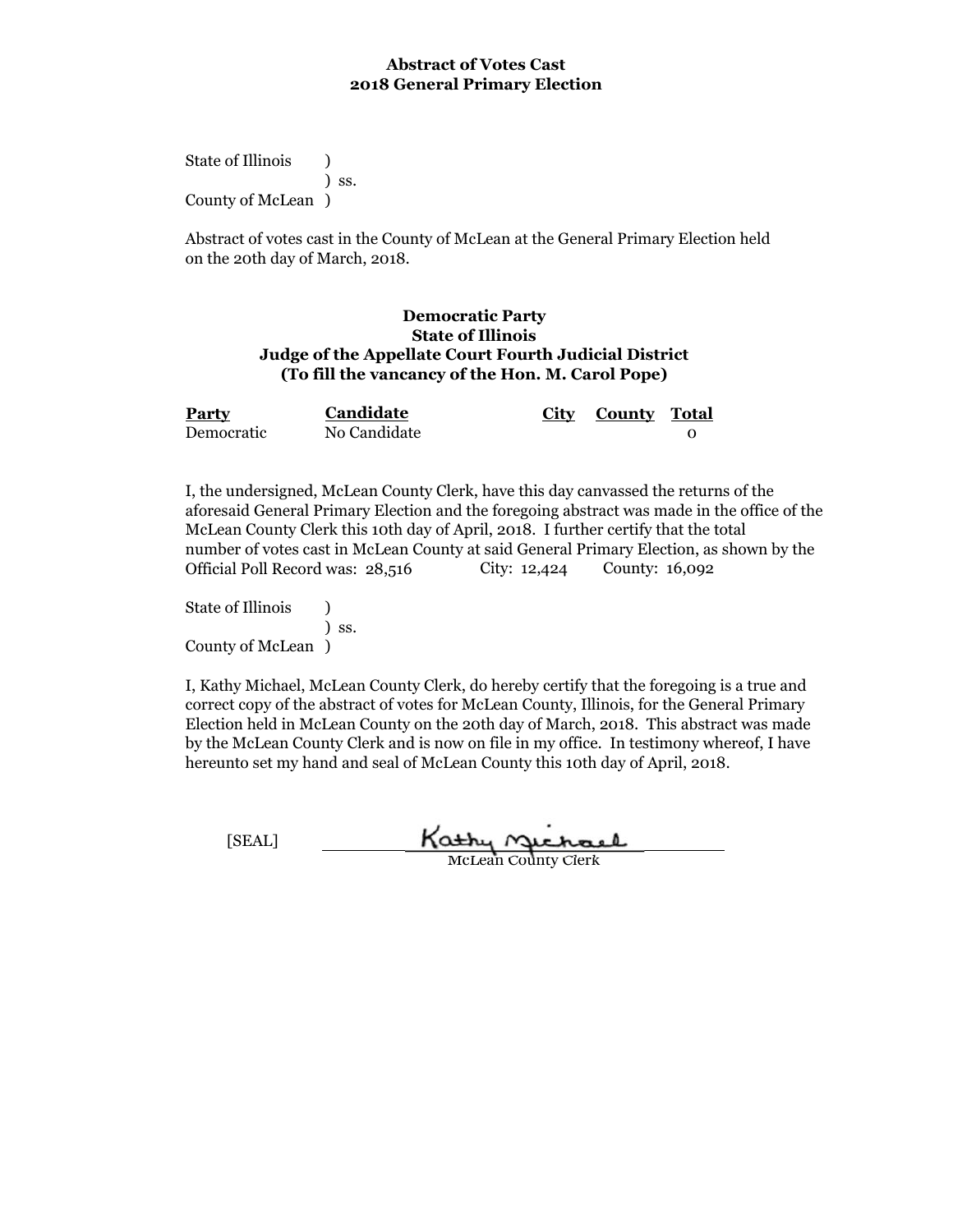State of Illinois (b) ) ss. County of McLean )

Abstract of votes cast in the County of McLean at the General Primary Election held on the 20th day of March, 2018.

#### **Democratic Party State of Illinois Judge of the Appellate Court Fourth Judicial District (To fill the vancancy of the Hon. Thomas R. Appleton)**

| Party      | Candidate    | City County Total |  |
|------------|--------------|-------------------|--|
| Democratic | No Candidate |                   |  |

I, the undersigned, McLean County Clerk, have this day canvassed the returns of the aforesaid General Primary Election and the foregoing abstract was made in the office of the McLean County Clerk this 10th day of April, 2018. I further certify that the total number of votes cast in McLean County at said General Primary Election, as shown by the Official Poll Record was: 28,516 City: 12,424 County: 16,092

State of Illinois (1) ) ss. County of McLean )

| <b>SEALT</b> | Kathy Michael              |
|--------------|----------------------------|
|              | <b>McLean County Clerk</b> |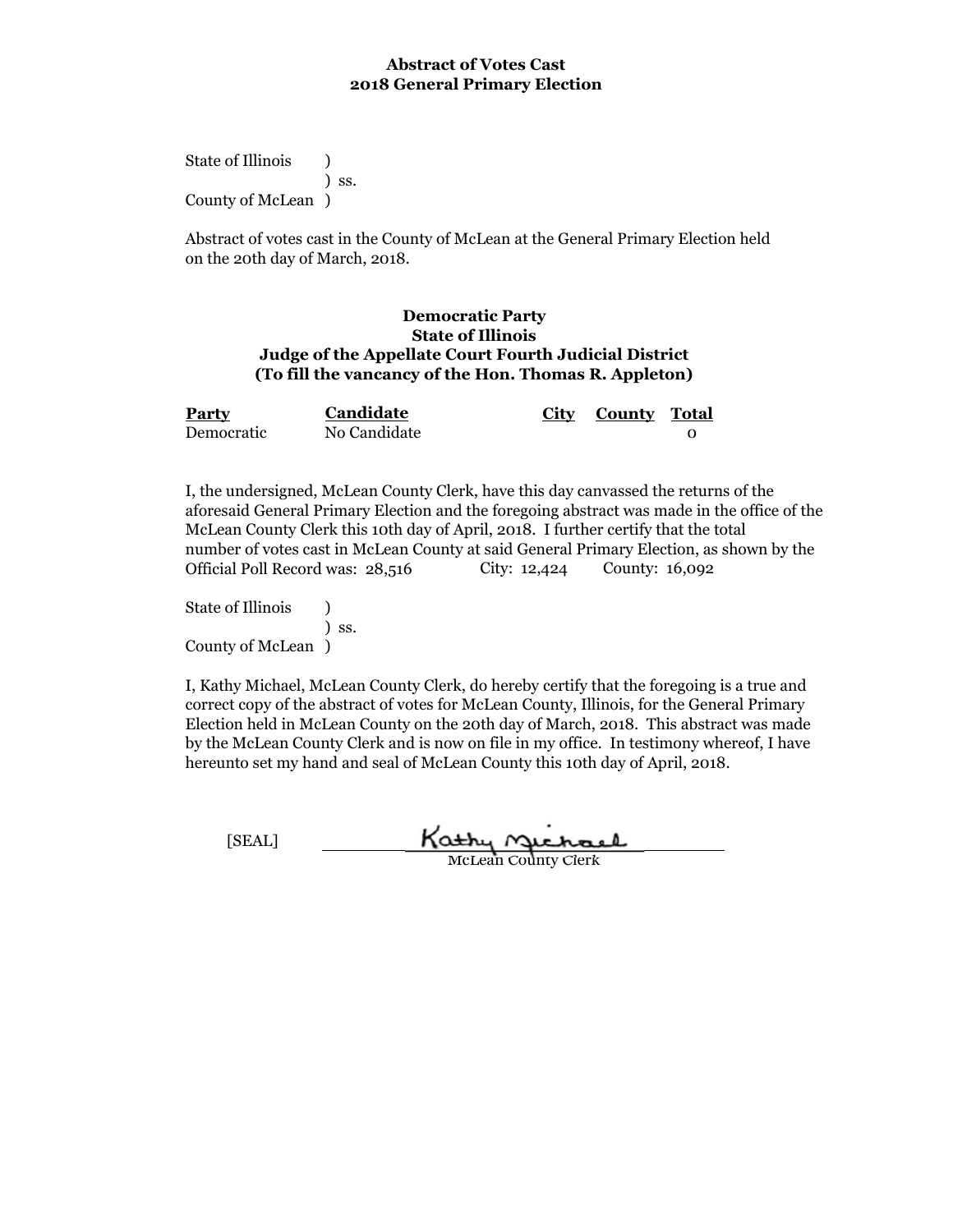State of Illinois (b) ) ss. County of McLean )

Abstract of votes cast in the County of McLean at the General Primary Election held on the 20th day of March, 2018.

#### **Democratic Party State of Illinois Judge of the Circuit Court Eleventh Judicial Circuit McLean County (To fill the vancancy of the Hon. Kevin P. Fitzgerald)**

| <b>Party</b> | Candidate    | City County Total |  |
|--------------|--------------|-------------------|--|
| Democratic   | No Candidate |                   |  |

I, the undersigned, McLean County Clerk, have this day canvassed the returns of the aforesaid General Primary Election and the foregoing abstract was made in the office of the McLean County Clerk this 10th day of April, 2018. I further certify that the total number of votes cast in McLean County at said General Primary Election, as shown by the Official Poll Record was: 28,516 City: 12,424 County: 16,092

State of Illinois (1) ) ss. County of McLean )

| [SEAL] | Kathy nichael       |
|--------|---------------------|
|        | McLean County Clerk |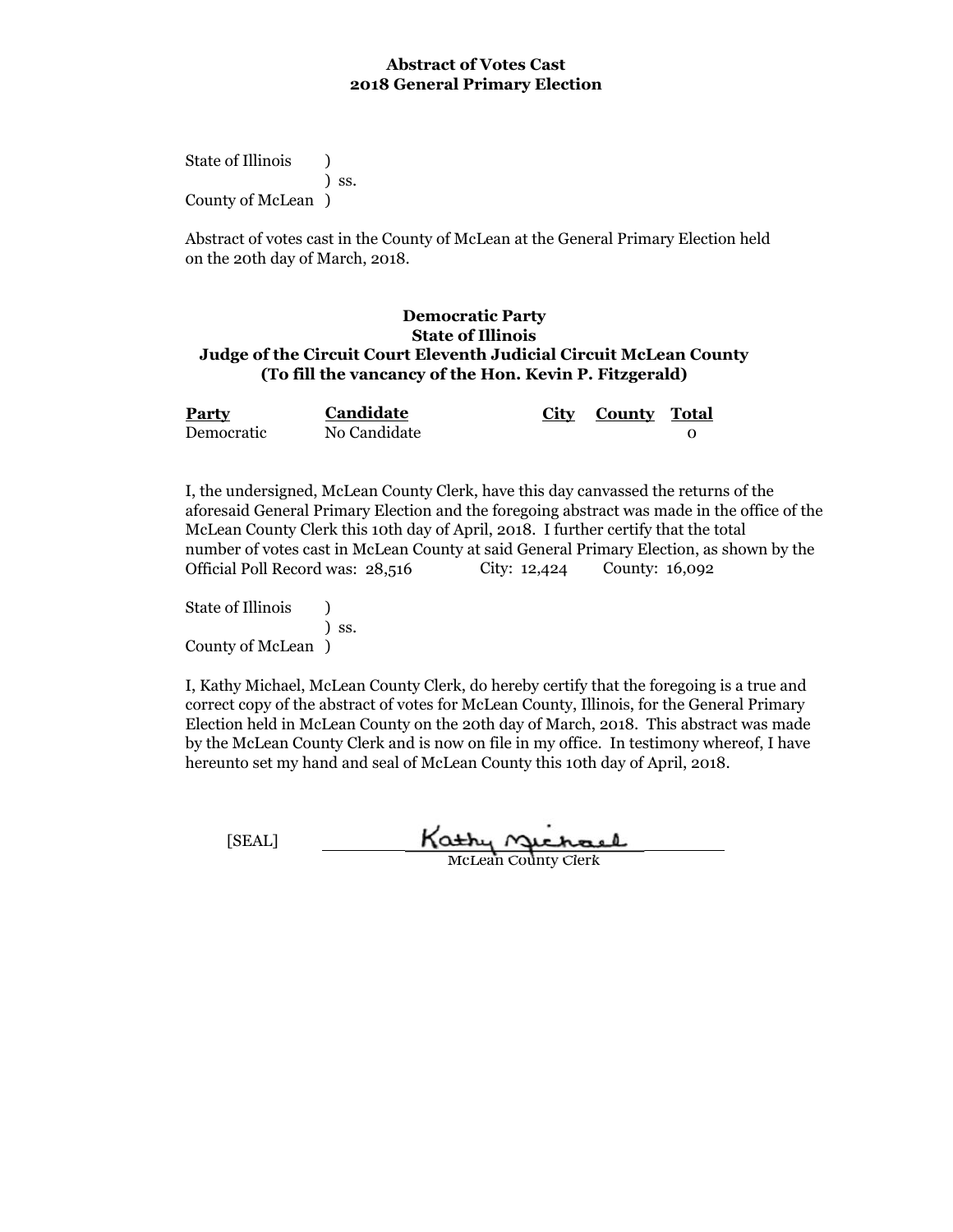State of Illinois (1) ) ss. County of McLean (1)

Abstract of votes cast in the County of McLean at the General Primary Election held on the 20th day of March, 2018.

## **Republican Party State of Illinois Governor & Lieutenant Governor**

| <b>Party</b> | Candidate                    | <b>City</b> | <b>County</b> | <b>Total</b> |
|--------------|------------------------------|-------------|---------------|--------------|
| Republican   | <b>Bruce Rauner</b>          | 3,145       | 4,751         | 7,896        |
| Republican   | Evelyn Sanguinetti (Rauner)  |             |               |              |
| Republican   | <b>Jeanne Ives</b>           | 2,781       | 4,113         | 6,894        |
| Republican   | <b>Rich Morthland (Ives)</b> |             |               |              |

I, the undersigned, McLean County Clerk, have this day canvassed the returns of the aforesaid General Primary Election and the foregoing abstract was made in the office of the McLean County Clerk this 10th day of April, 2018. I further certify that the total number of votes cast in McLean County at said General Primary Election, as shown by the Official Poll Record was: 28,516 County: 16,092 City: 12,424

| <b>State of Illinois</b> |                              |
|--------------------------|------------------------------|
|                          | $\overline{\phantom{a}}$ ss. |
| County of McLean         |                              |

I, Kathy Michael, McLean County Clerk, do hereby certify that the foregoing is a true and correct copy of the abstract of votes for McLean County, Illinois, for the General Primary Election held in McLean County on the 20th day of March, 2018. This abstract was made by the McLean County Clerk and is now on file in my office. In testimony whereof, I have hereunto set my hand and seal of McLean County this 10th day of April, 2018.

[SEAL]

McLean County Clerk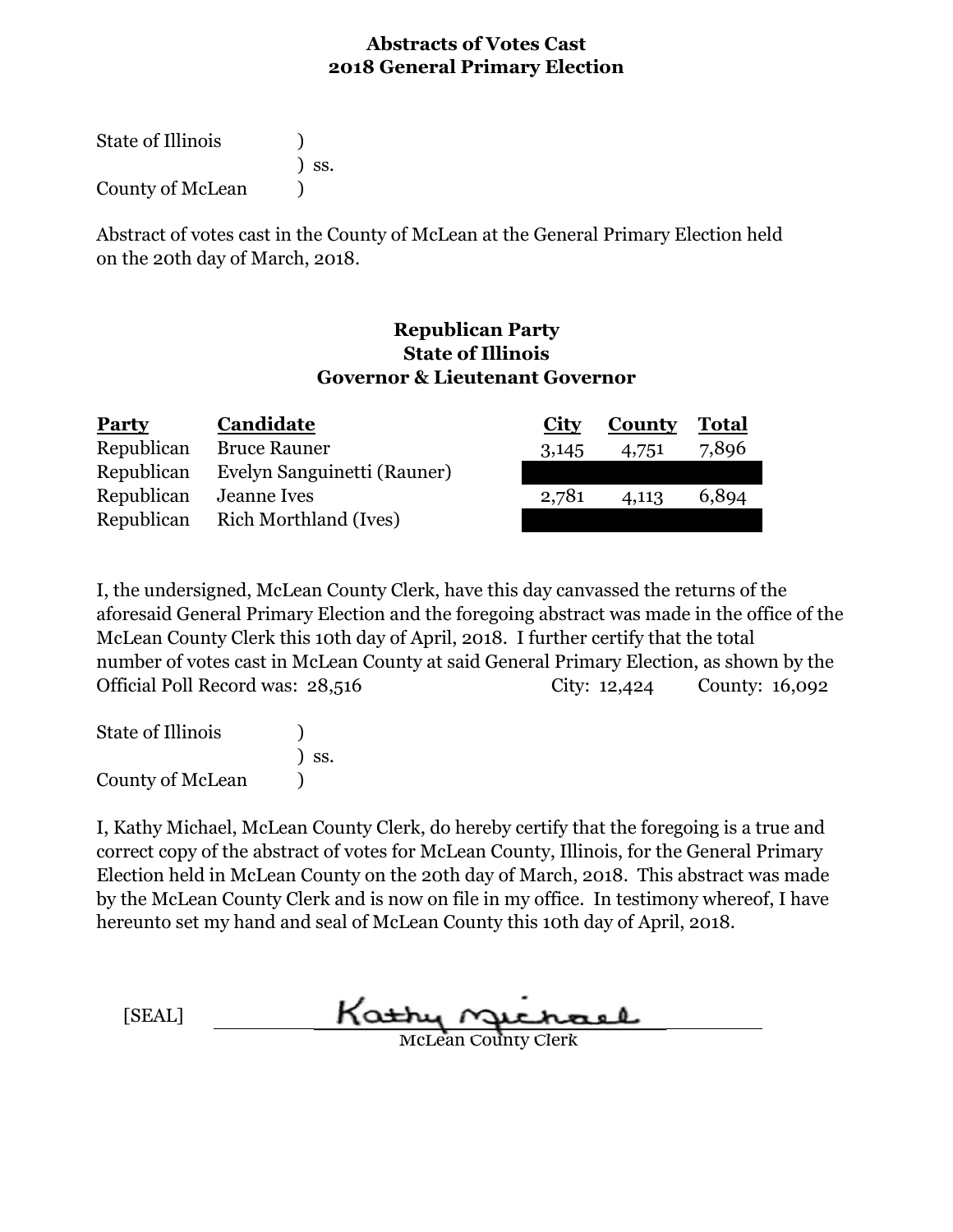State of Illinois (1) ) ss. County of McLean )

Abstract of votes cast in the County of McLean at the General Primary Election held on the 20th day of March, 2018.

# **Republican Party State of Illinois Attorney General**

| <b>Party</b> | Candidate          | <b>City County Total</b> |       |
|--------------|--------------------|--------------------------|-------|
| Republican   | Erika Harold       | 3,609 5,233 8,842        |       |
| Republicar   | <b>Gary Grasso</b> | 1,954 2,966              | 4,920 |

I, the undersigned, McLean County Clerk, have this day canvassed the returns of the aforesaid General Primary Election and the foregoing abstract was made in the office of the McLean County Clerk this 10th day of April, 2018. I further certify that the total number of votes cast in McLean County at said General Primary Election, as shown by the Official Poll Record was: 28,516 City: 12,424 County: 16,092

State of Illinois (a) ) ss. County of McLean )

[SEAL] Kathy Michael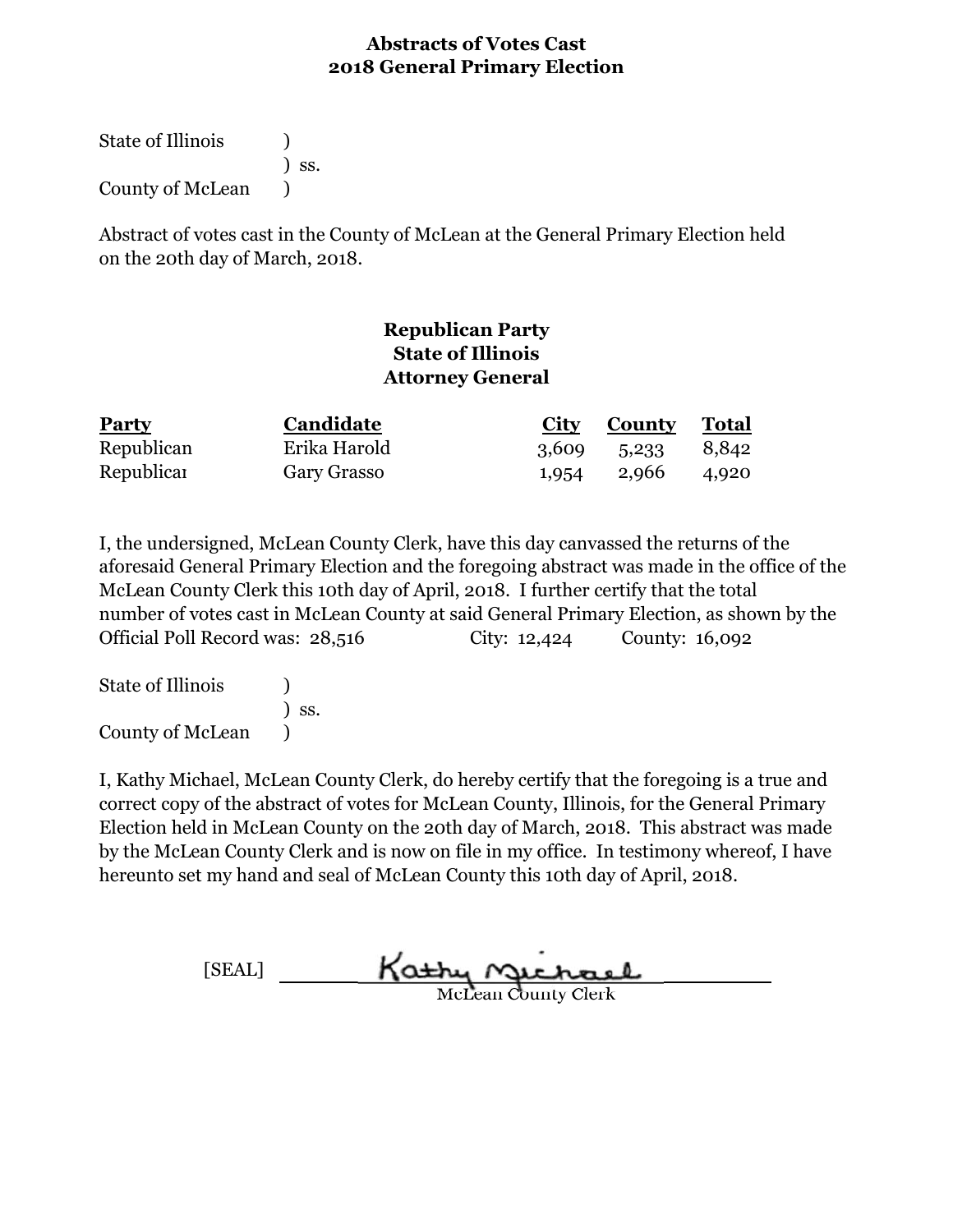State of Illinois (1) ) ss. County of McLean (1)

Abstract of votes cast in the County of McLean at the General Primary Election held on the 20th day of March, 2018.

## **Republican Party State of Illinois Secretary Of State**

| <b>Party</b> | Candidate                | <b>City County</b> Total |  |
|--------------|--------------------------|--------------------------|--|
|              | Republican Jason Helland | 5,234 7,734 12,968       |  |

I, the undersigned, McLean County Clerk, have this day canvassed the returns of the aforesaid General Primary Election and the foregoing abstract was made in the office of the McLean County Clerk this 10th day of April, 2018. I further certify that the total number of votes cast in McLean County at said General Primary Election, as shown by the Official Poll Record was: 28,516 City: 12,424 County: 16,092

State of Illinois (a) ) ss. County of McLean )

| [SEAL] | Kathy nuchael              |  |
|--------|----------------------------|--|
|        | <b>McLean County Clerk</b> |  |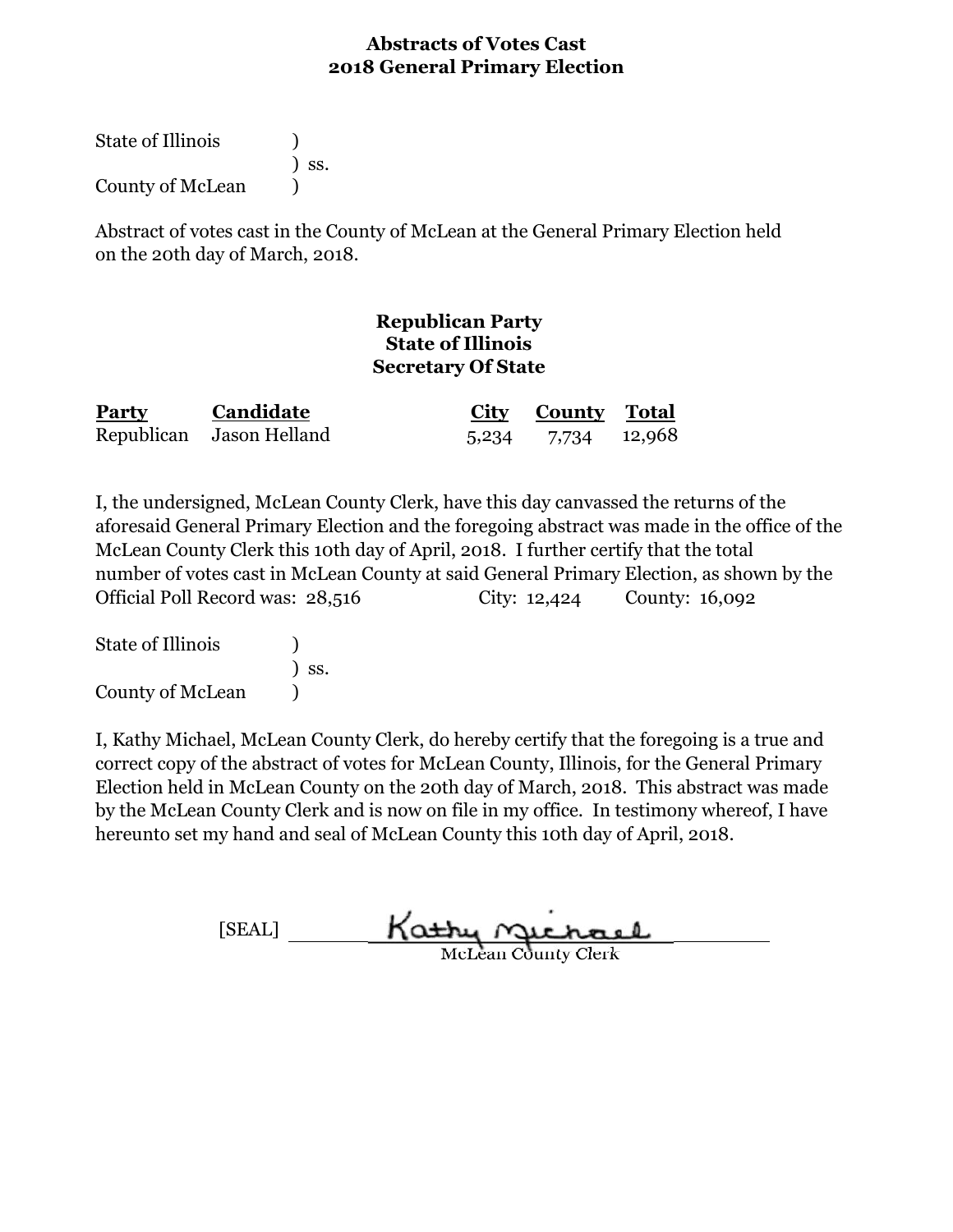| State of Illinois |                              |
|-------------------|------------------------------|
|                   | $\overline{\phantom{a}}$ SS. |
| County of McLean  |                              |

Abstract of votes cast in the County of McLean at the General Primary Election held on the 20th day of March, 2018.

## **Republican Party State of Illinois Comptroller**

| <b>Party</b> | Candidate      | <b>City County Total</b> |  |
|--------------|----------------|--------------------------|--|
| Republican   | Darlene Senger | 5,217 7,688 12,905       |  |

I, the undersigned, McLean County Clerk, have this day canvassed the returns of the aforesaid General Primary Election and the foregoing abstract was made in the office of the McLean County Clerk this 10th day of April, 2018. I further certify that the total number of votes cast in McLean County at said General Primary Election, as shown by the Official Poll Record was: 28,516 City: 12,424 County: 16,092

| <b>State of Illinois</b> |                              |
|--------------------------|------------------------------|
|                          | $\overline{\phantom{a}}$ SS. |
| County of McLean         |                              |

[SEAL] Kathy Michael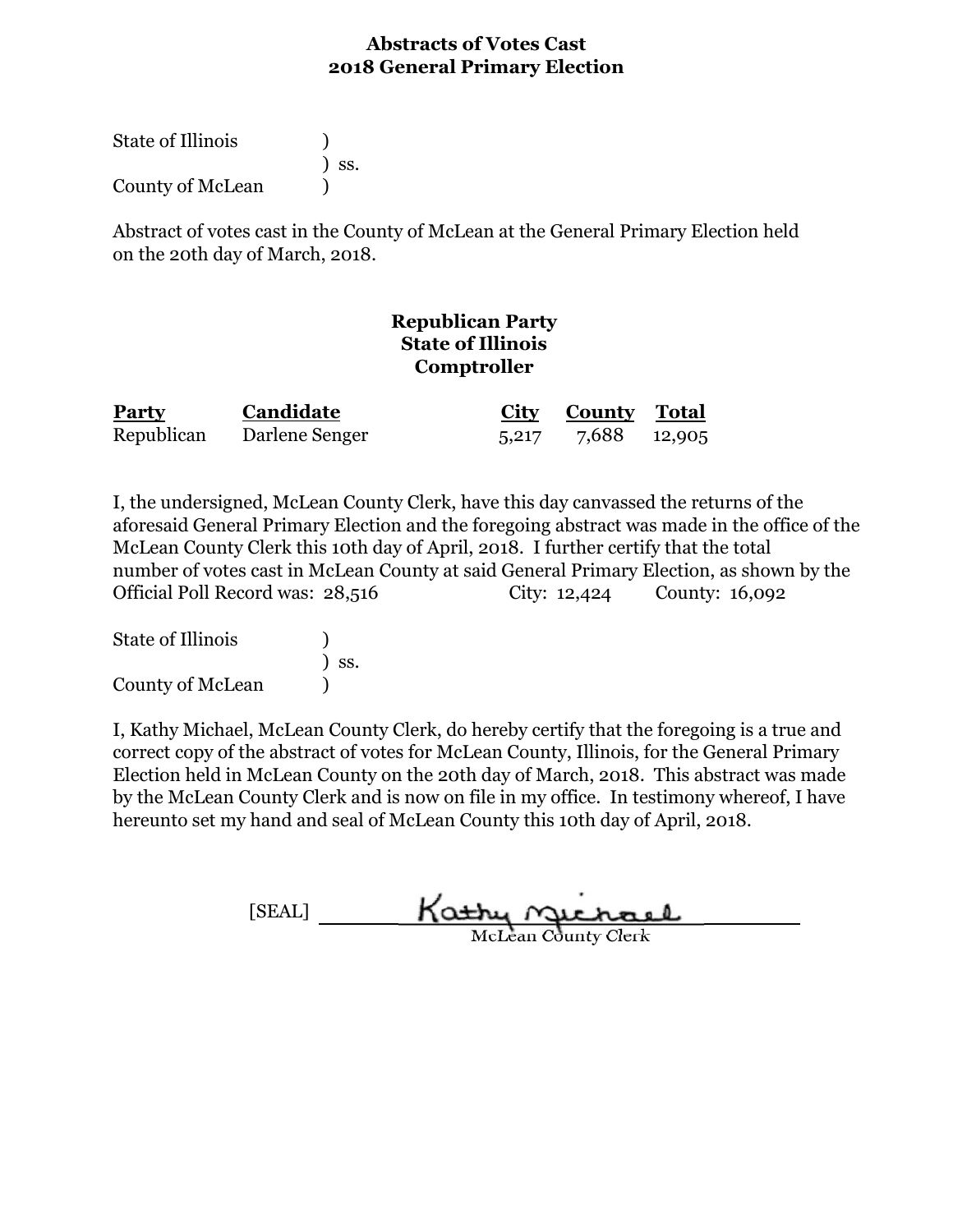| <b>State of Illinois</b> |                              |
|--------------------------|------------------------------|
|                          | $\overline{\phantom{a}}$ SS. |
| County of McLean         |                              |

Abstract of votes cast in the County of McLean at the General Primary Election held on the 20th day of March, 2018.

# **Republican Party State of Illinois Treasurer**

| Party | Candidate            | <b>City County Total</b> |  |
|-------|----------------------|--------------------------|--|
|       | Republican Jim Dodge | 5,200 7,662 12,862       |  |

I, the undersigned, McLean County Clerk, have this day canvassed the returns of the aforesaid General Primary Election and the foregoing abstract was made in the office of the McLean County Clerk this 10th day of April, 2018. I further certify that the total number of votes cast in McLean County at said General Primary Election, as shown by the Official Poll Record was: 28,516 City: 12,424 County: 16,092

| State of Illinois       | $\overline{\phantom{a}}$ SS. |
|-------------------------|------------------------------|
| <b>County of McLean</b> |                              |

[SEAL] Kathy Michael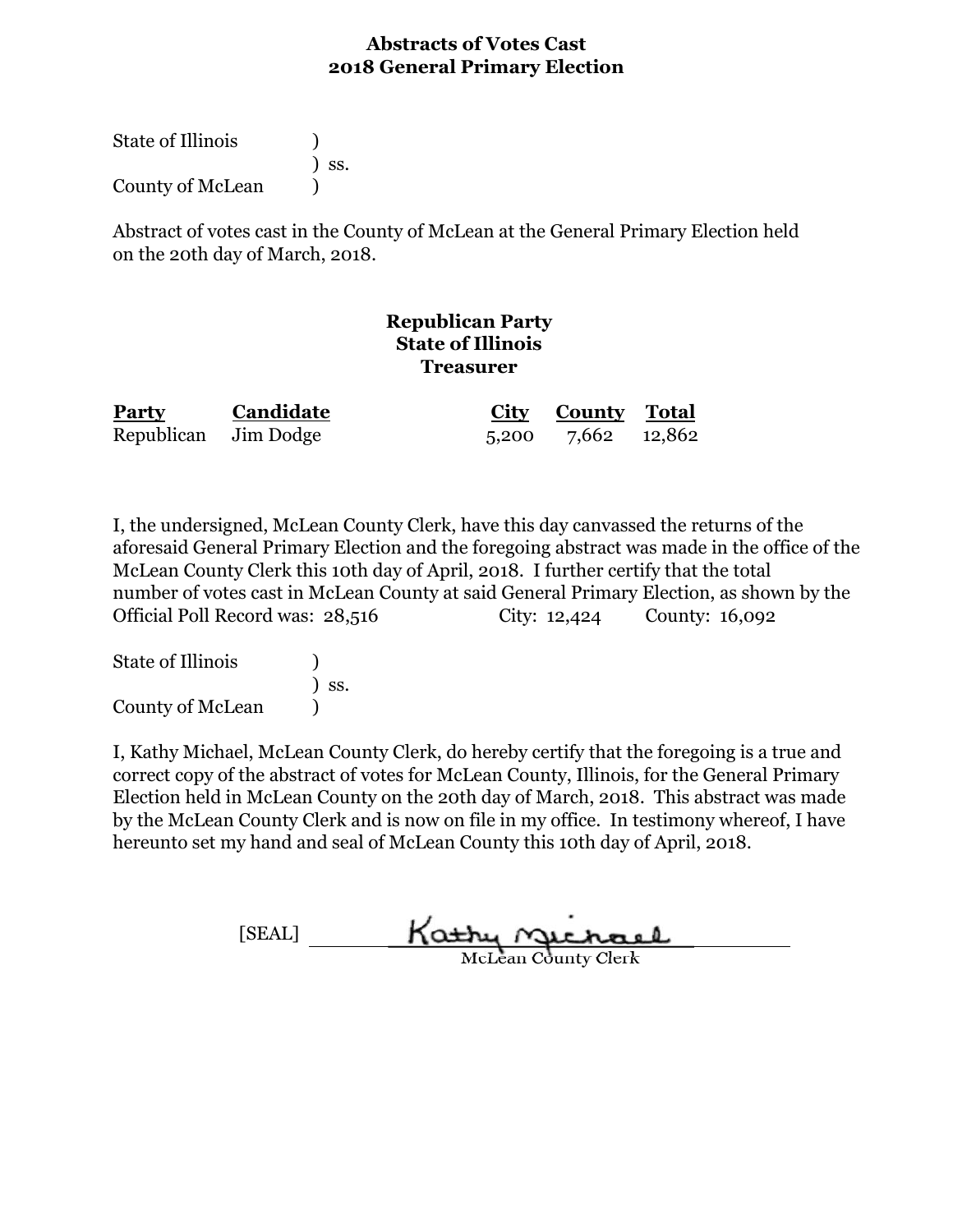| <b>State of Illinois</b> |                              |
|--------------------------|------------------------------|
|                          | $\overline{\phantom{a}}$ SS. |
| County of McLean         |                              |

Abstract of votes cast in the County of McLean at the General Primary Election held on the 20th day of March, 2018.

#### **Republican Party State of Illinois Representative in Congress Thirteenth Congressional District**

| Party | Candidate               | <b>City County Total</b> |  |
|-------|-------------------------|--------------------------|--|
|       | Republican Rodney Davis | $1,196$ $1,067$ $2,263$  |  |

I, the undersigned, McLean County Clerk, have this day canvassed the returns of the aforesaid General Primary Election and the foregoing abstract was made in the office of the McLean County Clerk this 10th day of April, 2018. I further certify that the total number of votes cast in McLean County at said General Primary Election, as shown by the Official Poll Record was: 28,516 City: 12,424 County: 16,092

| State of Illinois |                              |
|-------------------|------------------------------|
|                   | $\overline{\phantom{a}}$ SS. |
| County of McLean  |                              |

[SEAL] Kathy Michael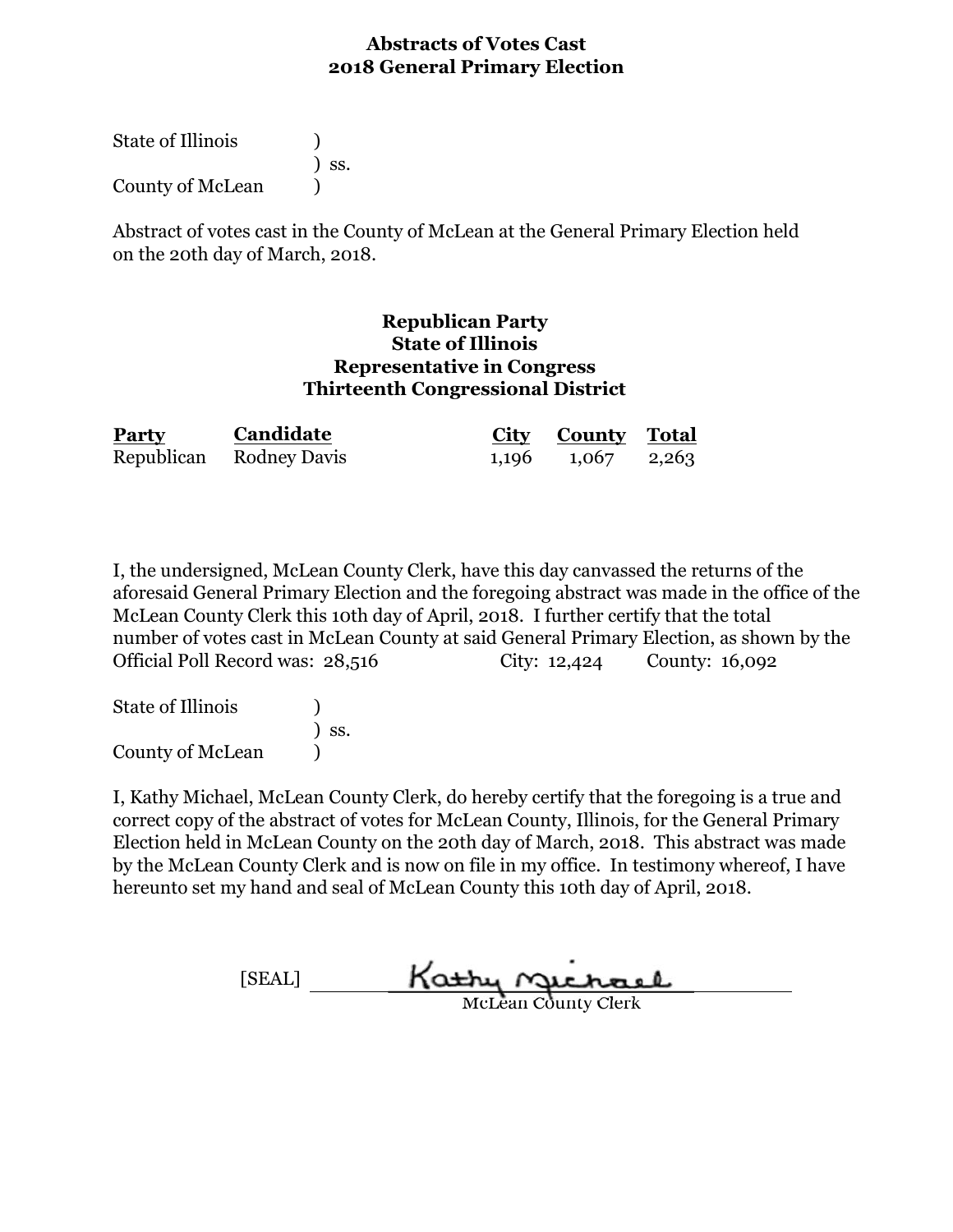| <b>State of Illinois</b> |                              |
|--------------------------|------------------------------|
|                          | $\overline{\phantom{a}}$ SS. |
| County of McLean         |                              |

Abstract of votes cast in the County of McLean at the General Primary Election held on the 20th day of March, 2018.

## **Republican Party State of Illinois Representative in Congress Eighteenth Congressional District**

| <b>Party</b> | Candidate                    | <b>City County Total</b> |  |
|--------------|------------------------------|--------------------------|--|
|              | Republican Donald Ray Rients | 1,166 2,084 3,250        |  |
|              | Republican Darin LaHood      | 3,354 5,369 8,723        |  |

I, the undersigned, McLean County Clerk, have this day canvassed the returns of the aforesaid General Primary Election and the foregoing abstract was made in the office of the McLean County Clerk this 10th day of April, 2018. I further certify that the total number of votes cast in McLean County at said General Primary Election, as shown by the Official Poll Record was: 28,516 City: 12,424 County: 16,092

| State of Illinois |                              |
|-------------------|------------------------------|
|                   | $\overline{\phantom{a}}$ SS. |
| County of McLean  |                              |

| <b>SEALT</b> |  | Kathy nuchael              |
|--------------|--|----------------------------|
|              |  | <b>McLean County Clerk</b> |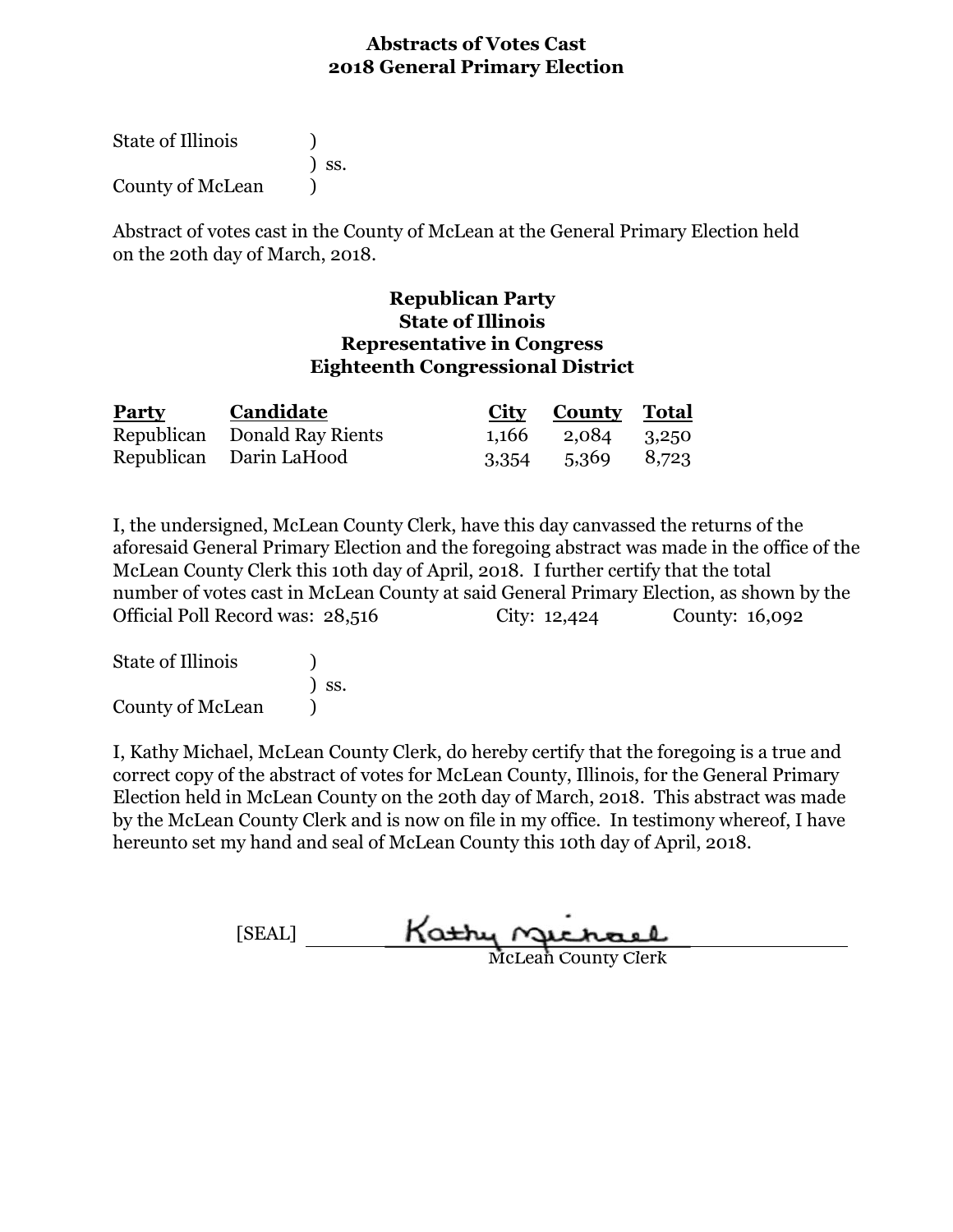State of Illinois (1) ) ss. County of McLean (1)

Abstract of votes cast in the County of McLean at the General Primary Election held on the 20th day of March, 2018.

#### **Republican Party State of Illinois State Senator Forty-Fourth Legislative District**

| <b>Party</b>          | Candidate | City County Total |  |
|-----------------------|-----------|-------------------|--|
| Republican Bill Brady |           | 2,396 1,251 3,647 |  |

I, the undersigned, McLean County Clerk, have this day canvassed the returns of the aforesaid General Primary Election and the foregoing abstract was made in the office of the McLean County Clerk this 10th day of April, 2018. I further certify that the total number of votes cast in McLean County at said General Primary Election, as shown by the Official Poll Record was: 28,516 City: 12,424 County: 16,092

State of Illinois (1) ) ss. County of McLean )

[SEAL]  $rac{\text{Kat}_M r}{\text{Mcl}_k}$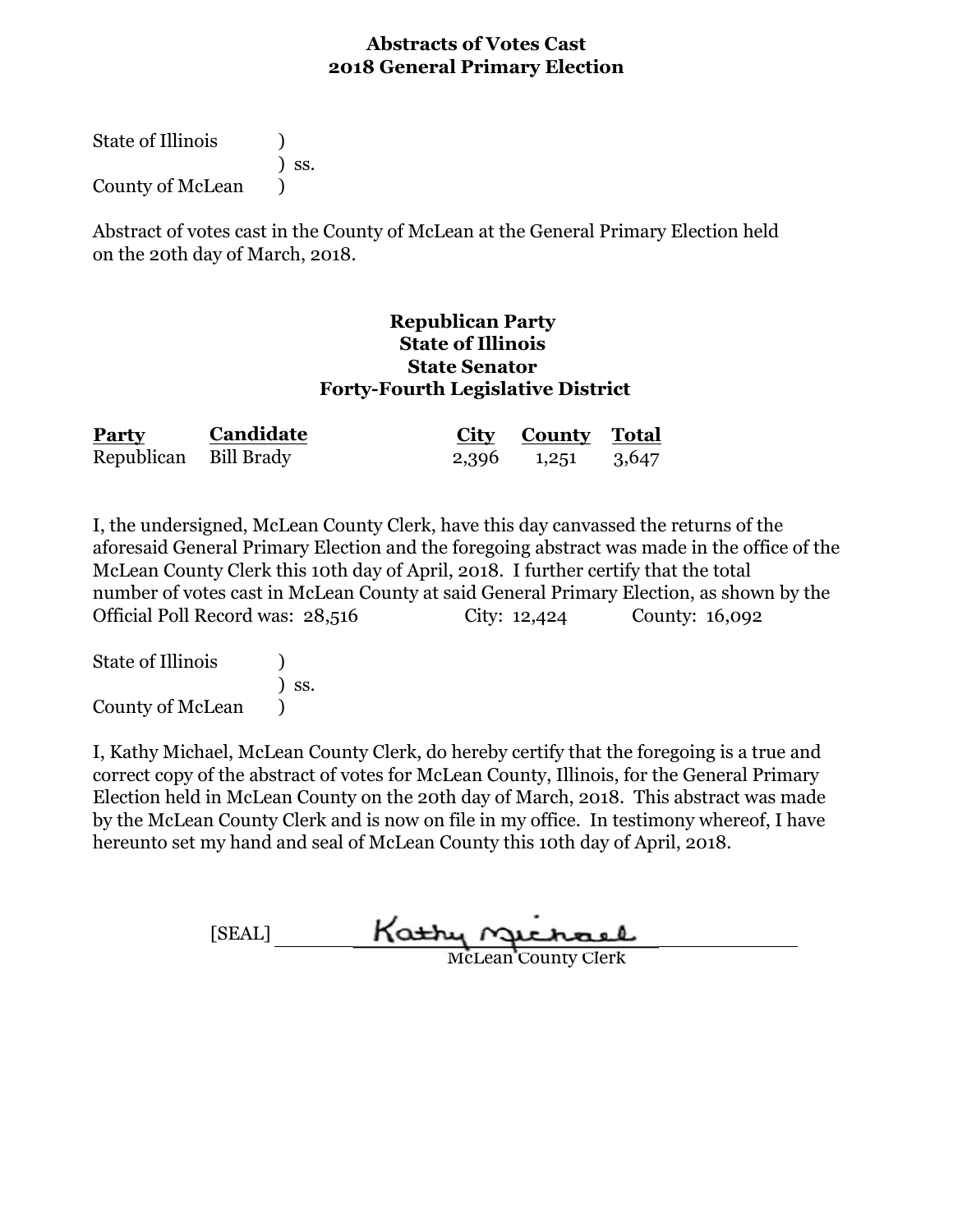State of Illinois (1) ) ss. County of McLean (1)

Abstract of votes cast in the County of McLean at the General Primary Election held on the 20th day of March, 2018.

#### **Republican Party State of Illinois State Senator Fifty-Third Legislative District**

| Party | Candidate                  | City | <b>County</b> | <b>Total</b> |
|-------|----------------------------|------|---------------|--------------|
|       | Republican Jason Barickman |      | 2,976 5,504   | 8,480        |

I, the undersigned, McLean County Clerk, have this day canvassed the returns of the aforesaid General Primary Election and the foregoing abstract was made in the office of the McLean County Clerk this 10th day of April, 2018. I further certify that the total number of votes cast in McLean County at said General Primary Election, as shown by the Official Poll Record was: 28,516 City: 12,424 County: 16,092

State of Illinois (1) ) ss. County of McLean )

I, Kathy Michael, McLean County Clerk, do hereby certify that the foregoing is a true and correct copy of the abstract of votes for McLean County, Illinois, for the General Primary Election held in McLean County on the 20th day of March, 2018. This abstract was made by the McLean County Clerk and is now on file in my office. In testimony whereof, I have hereunto set my hand and seal of McLean County this 10th day of April, 2018.

[SEAL]

McLean County Clerk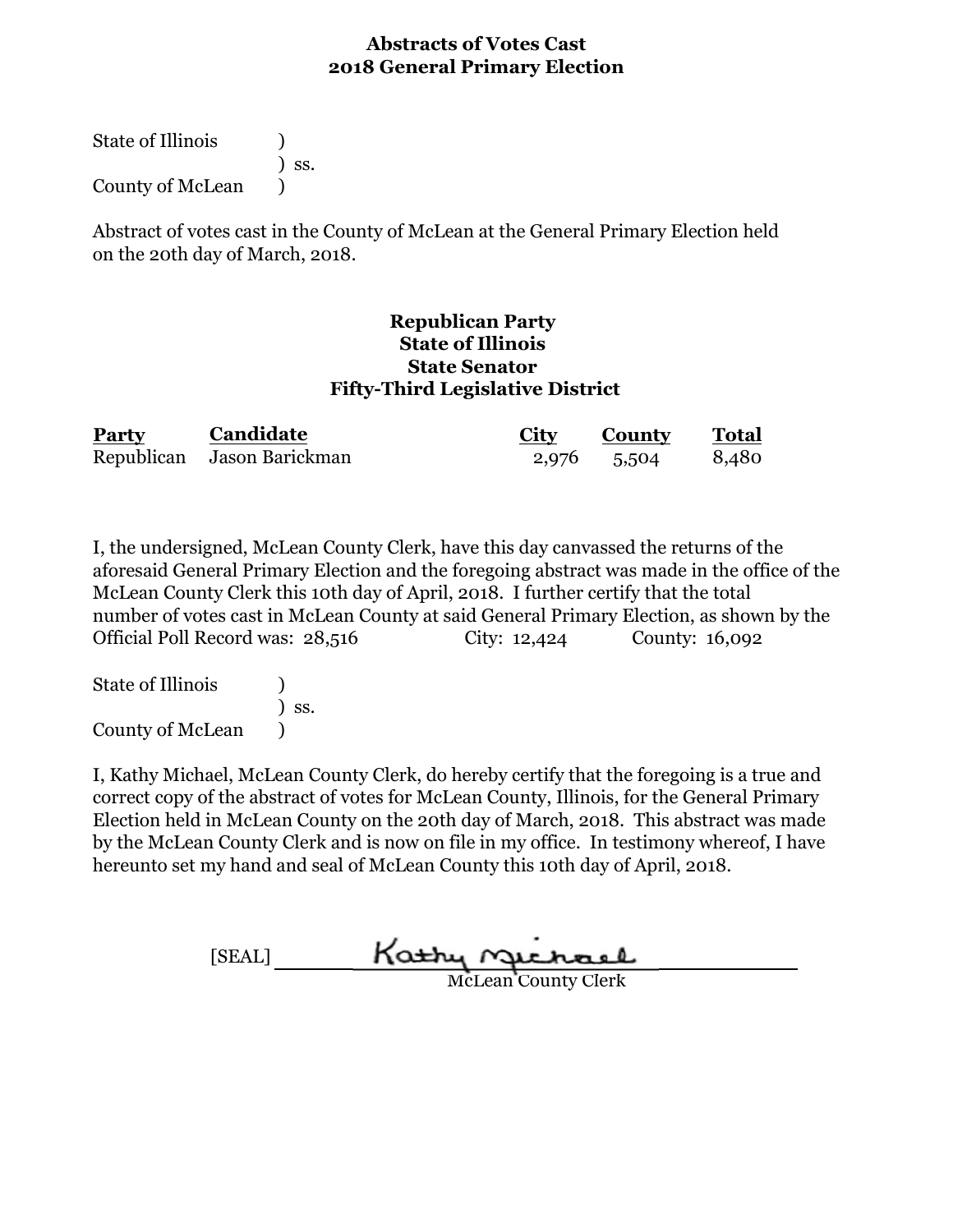State of Illinois (1) ) ss. County of McLean (1)

Abstract of votes cast in the County of McLean at the General Primary Election held on the 20th day of March, 2018.

#### **State Senator Republican Party State of Illinois Fifty-First Legislative District**

| <b>Party</b> | Candidate              | County | <b>Total</b> |  |
|--------------|------------------------|--------|--------------|--|
|              | Republican Chapin Rose | 1,197  | 1,197        |  |

I, the undersigned, McLean County Clerk, have this day canvassed the returns of the aforesaid General Primary Election and the foregoing abstract was made in the office of the McLean County Clerk this 10th day of April, 2018. I further certify that the total number of votes cast in McLean County at said General Primary Election, as shown by the Official Poll Record was: 28,516 City: 12,424 County: 16,092

State of Illinois (1) ) ss. County of McLean )

[SEAL]  $rac{\text{Kat}_M r}{\text{Mcl}_k}$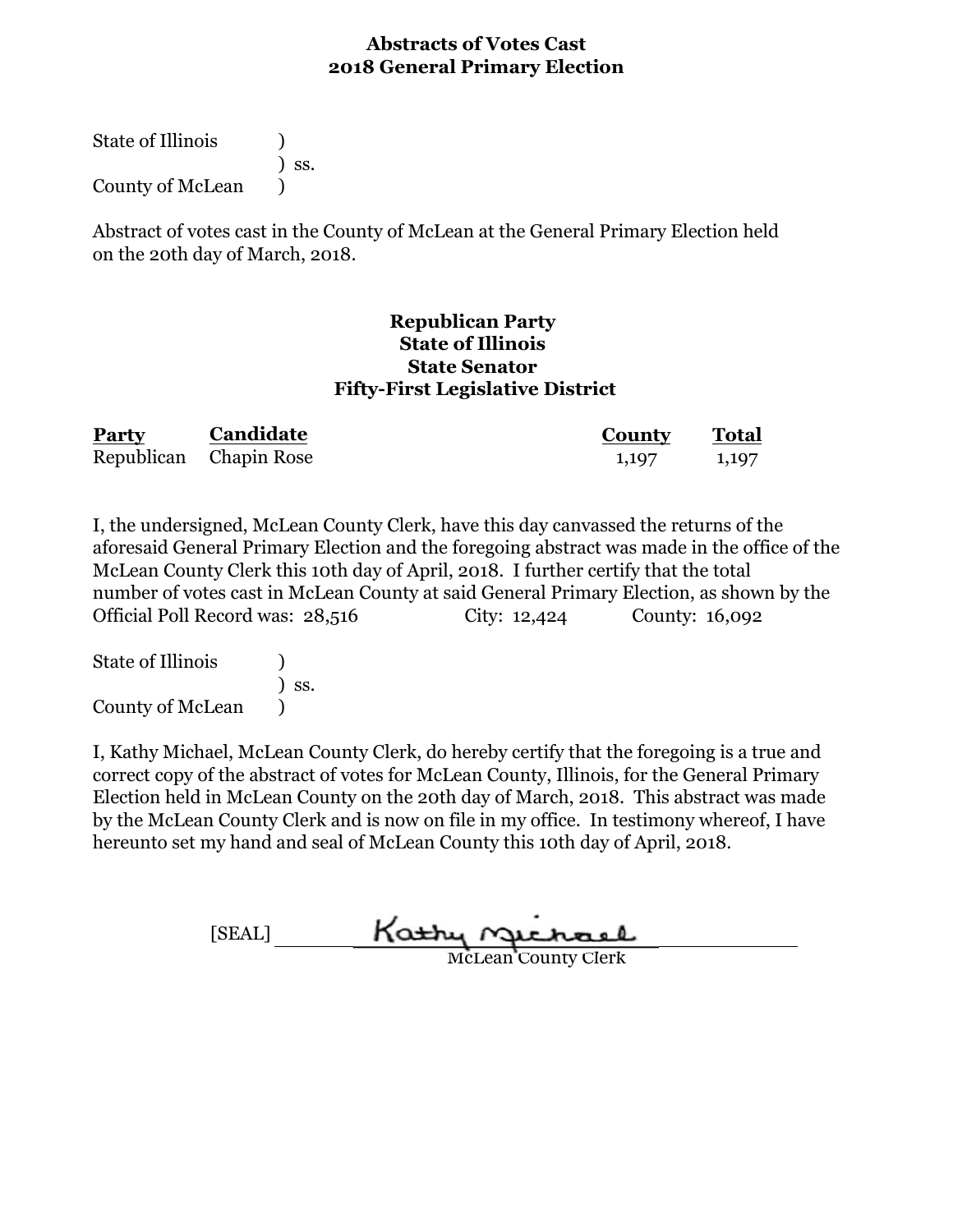State of Illinois (1) ) ss. County of McLean  $\qquad$ 

Abstract of votes cast in the County of McLean at the General Primary Election held on the 20th day of March, 2018.

## **Eighty-Eighth Representative District Republican Party State of Illinois Representative in the General Assembly**

| <b>Party</b> | Candidate                  | City County Total |  |
|--------------|----------------------------|-------------------|--|
|              | Republican Keith P. Sommer | 2,381 1,247 3,628 |  |

I, the undersigned, McLean County Clerk, have this day canvassed the returns of the aforesaid General Primary Election and the foregoing abstract was made in the office of the McLean County Clerk this 10th day of April, 2018. I further certify that the total number of votes cast in McLean County at said General Primary Election, as shown by the Official Poll Record was: 28,516 City: 12,424 County: 16,092

State of Illinois (a) ) ss. County of McLean )

[SEAL] Kathy Michael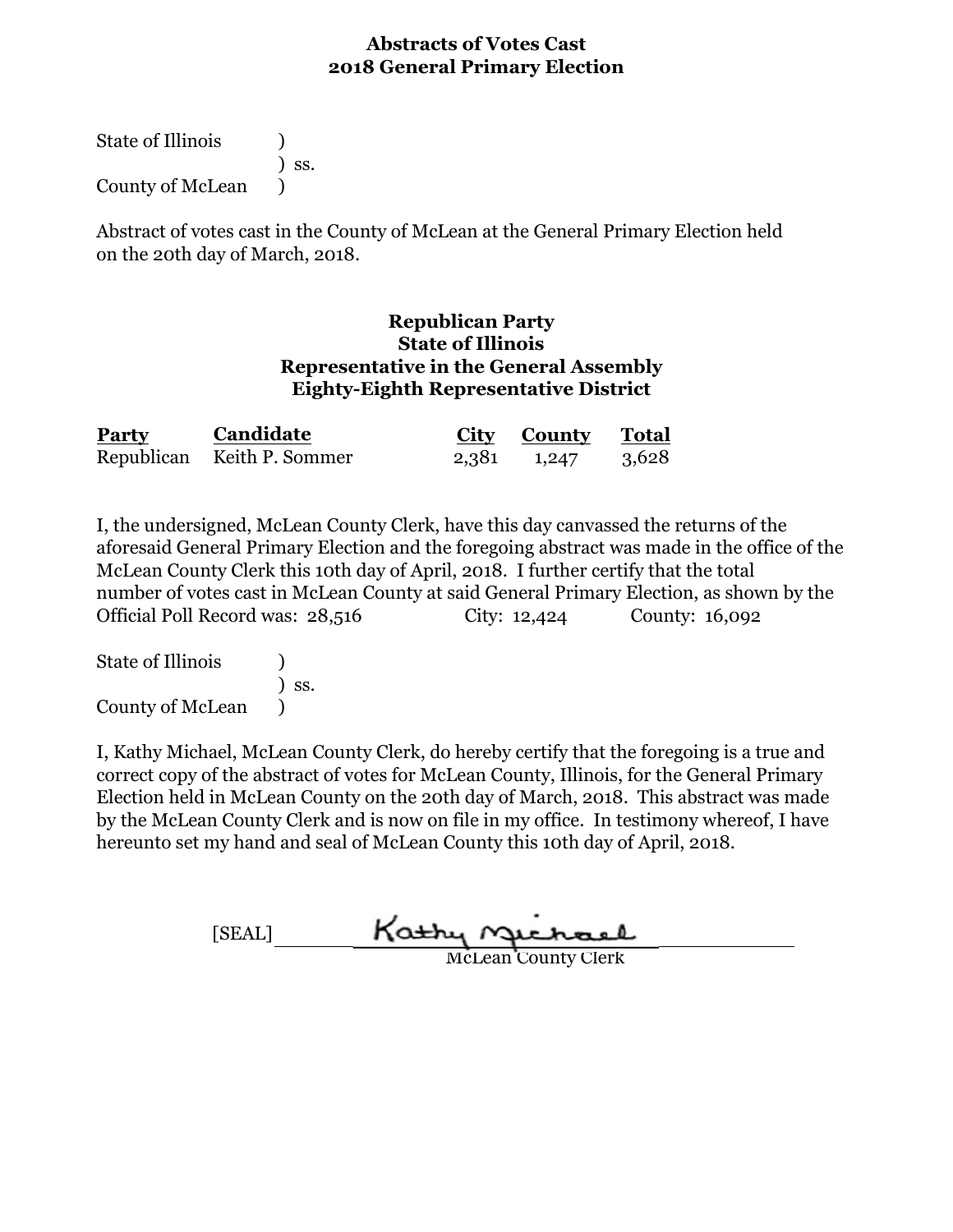State of Illinois ) ) ss. County of McLean )

Abstract of votes cast in the County of McLean at the General Primary Election held on the 20th day of March, 2018.

#### **Republican Party One Hundred and First Representative District Representative in the General Assembly State of Illinois**

| <b>Party</b> | Candidate         | <b>County</b> | Total |
|--------------|-------------------|---------------|-------|
| Republican   | Todd C. Hendricks | 277           | 277   |
| Republican   | Dan Caulkins      | 422           | 422   |
| Republican   | Randy J. Keith    | 563           | 563   |

I, the undersigned, McLean County Clerk, have this day canvassed the returns of the aforesaid General Primary Election and the foregoing abstract was made in the office of the McLean County Clerk this 10th day of April, 2018. I further certify that the total number of votes cast in McLean County at said General Primary Election, as shown by the Official Poll Record was: 28,516 City: 12,424 County: 16,092

State of Illinois (1) ) ss. County of McLean )

[SEAL] Kathy nichael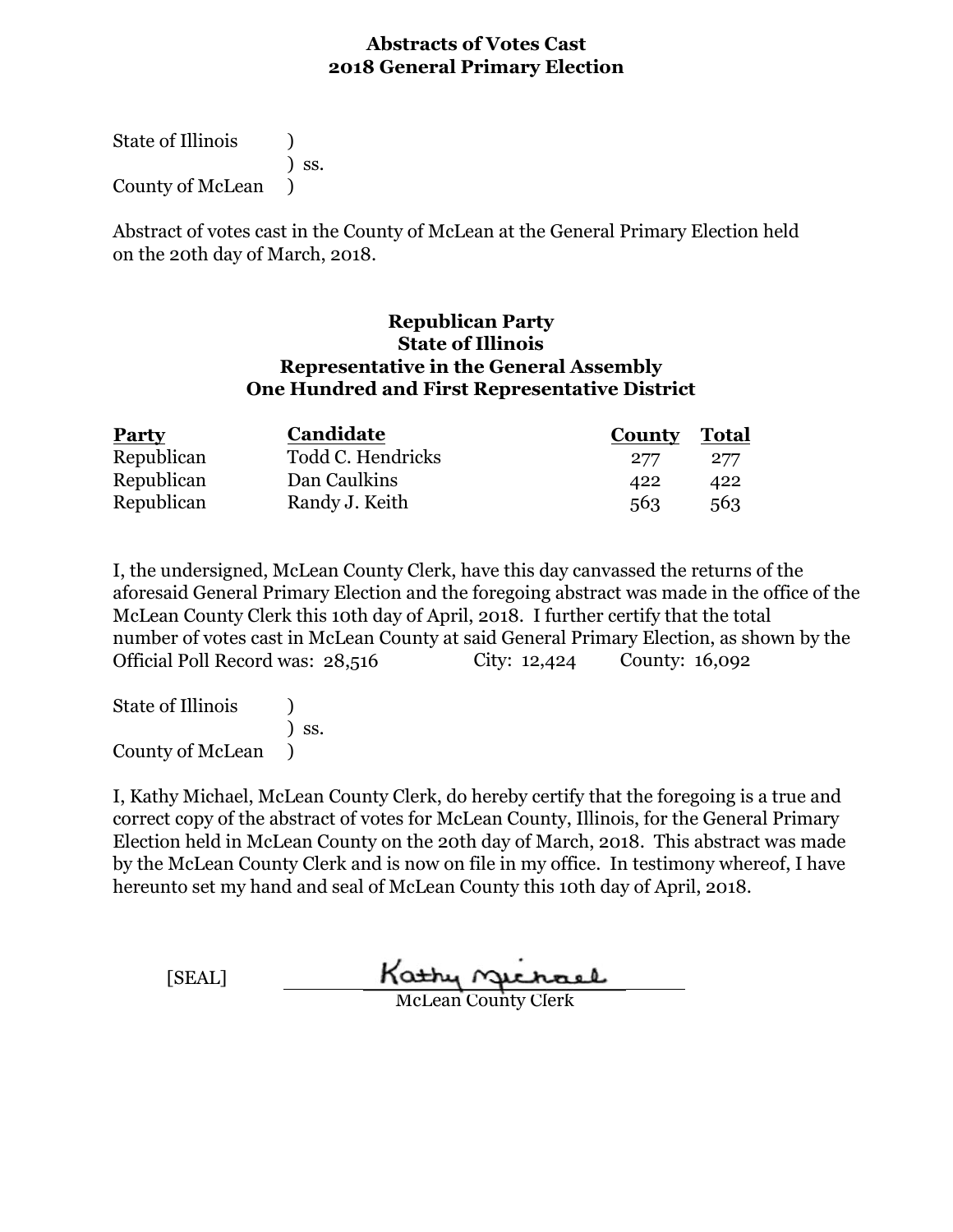| <b>State of Illinois</b> |                              |
|--------------------------|------------------------------|
|                          | $\overline{\phantom{a}}$ SS. |
| County of McLean         |                              |

Abstract of votes cast in the County of McLean at the General Primary Election held on the 20th day of March, 2018.

#### **Republican Party One Hundred and Fifth Representative District Representative in the General Assembly State of Illinois**

| <b>Party</b>         | Candidate                                           | City County Total |  |
|----------------------|-----------------------------------------------------|-------------------|--|
| Republican Dan Brady |                                                     | 2,300 4,585 6,885 |  |
|                      | Republican David Paul Blumenshine 1,020 1,546 2,566 |                   |  |

I, the undersigned, McLean County Clerk, have this day canvassed the returns of the aforesaid General Primary Election and the foregoing abstract was made in the office of the McLean County Clerk this 10th day of April, 2018. I further certify that the total number of votes cast in McLean County at said General Primary Election, as shown by the Official Poll Record was: 28,516 City: 12,424 County: 16,092

| State of Illinois |                              |
|-------------------|------------------------------|
|                   | $\overline{\phantom{a}}$ SS. |
| County of McLean  |                              |

[SEAL] Kathy nechael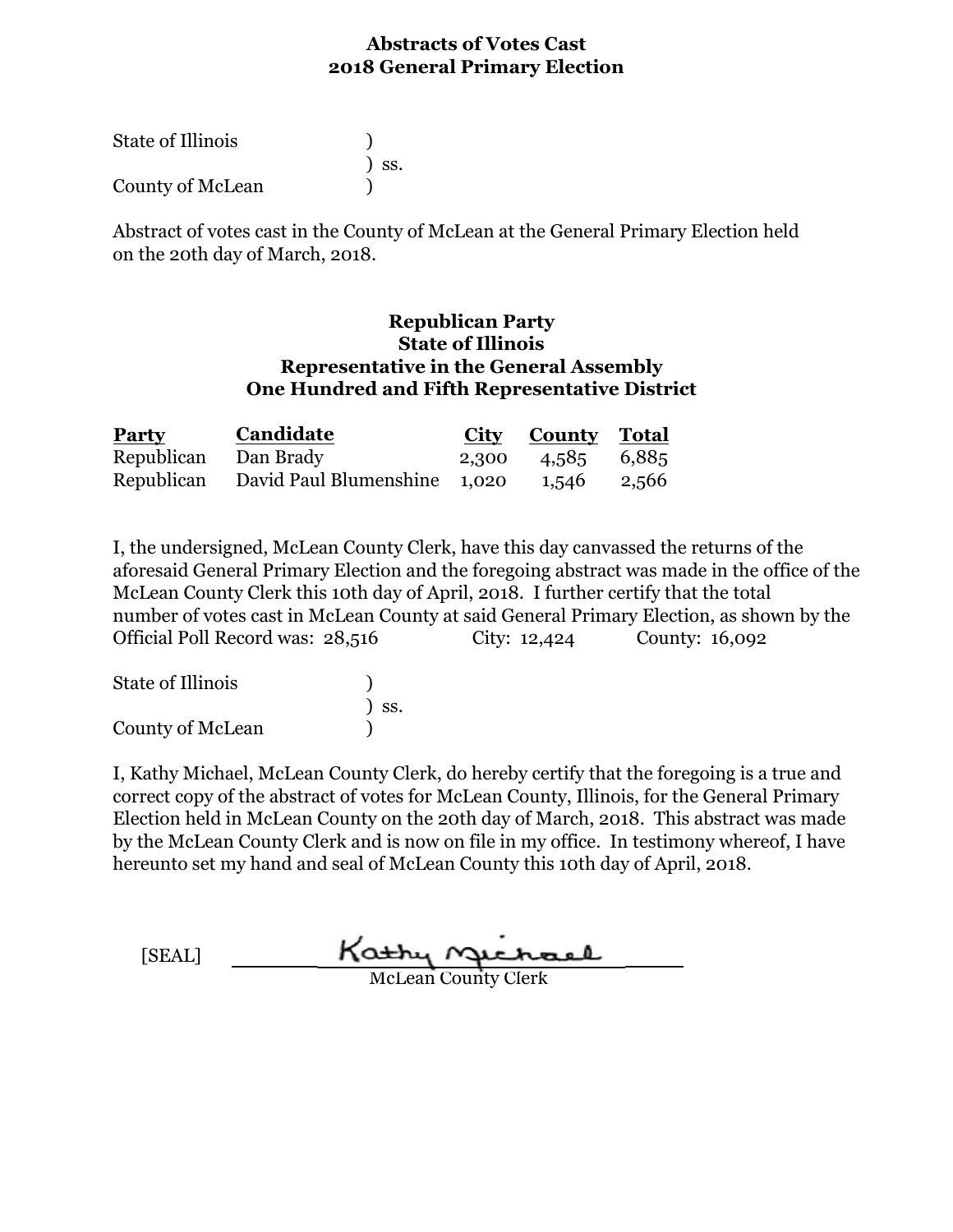State of Illinois (1) ) ss. County of McLean )

Abstract of votes cast in the County of McLean at the General Primary Election held on the 20th day of March, 2018.

## **Republican Party McLean County Clerk**

| <b>Party</b> | Candidate     | <b>City County</b> Total   |  |
|--------------|---------------|----------------------------|--|
| Republican   | Kathy Michael | $5,296$ $7,971$ $13,267$ * |  |

\* Indicates nominee to proceed to the General Election

I, the undersigned, McLean County Clerk, have this day canvassed the returns of the aforesaid General Primary Election and the foregoing abstract was made in the office of the McLean County Clerk this 10th day of April, 2018. I further certify that the total number of votes cast in McLean County at said General Primary Election, as shown by the Official Poll Record was: 28,516 City: 12,424 County: 16,092

State of Illinois (1) ) ss. County of McLean )

| [SEAL] | Kathy Gichael              |
|--------|----------------------------|
|        | <b>McLean County Clerk</b> |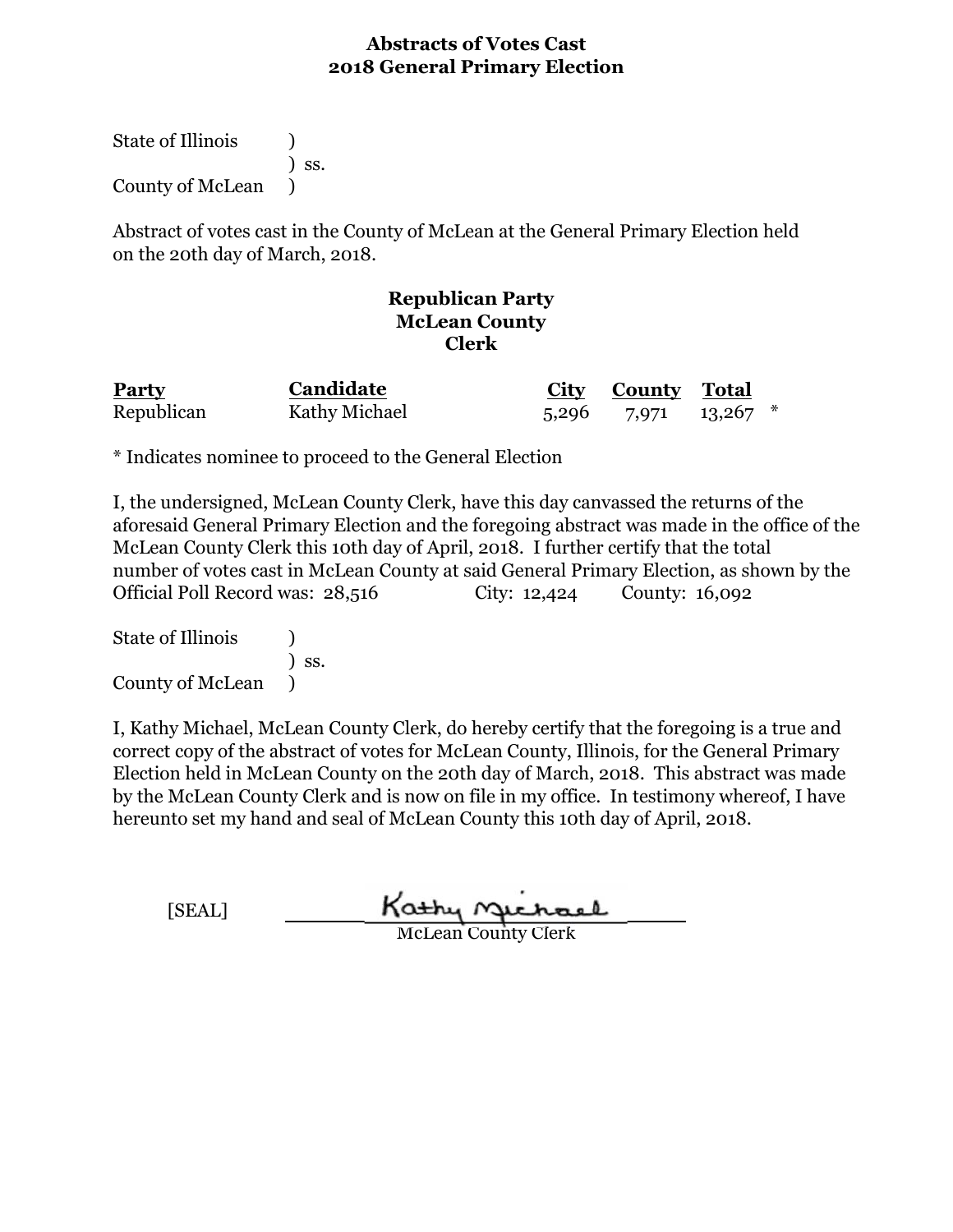State of Illinois (1) ) ss. County of McLean (1)

Abstract of votes cast in the County of McLean at the General Primary Election held on the 20th day of March, 2018.

## **Republican Party McLean County Treasurer**

| <b>Party</b> | Candidate         | City County Total            |  |
|--------------|-------------------|------------------------------|--|
| Republican   | Rebecca C. McNeil | $5,185$ $7,850$ $13,035$ $*$ |  |

\* Indicates nominee to proceed to the General Election

I, the undersigned, McLean County Clerk, have this day canvassed the returns of the aforesaid General Primary Election and the foregoing abstract was made in the office of the McLean County Clerk this 10th day of April, 2018. I further certify that the total number of votes cast in McLean County at said General Primary Election, as shown by the Official Poll Record was: 28,516 City: 12,424 County: 16,092

State of Illinois (1) ) ss. County of McLean (1)

| [SEAL] | Kathy Michael              |
|--------|----------------------------|
|        | <b>McLean County Clerk</b> |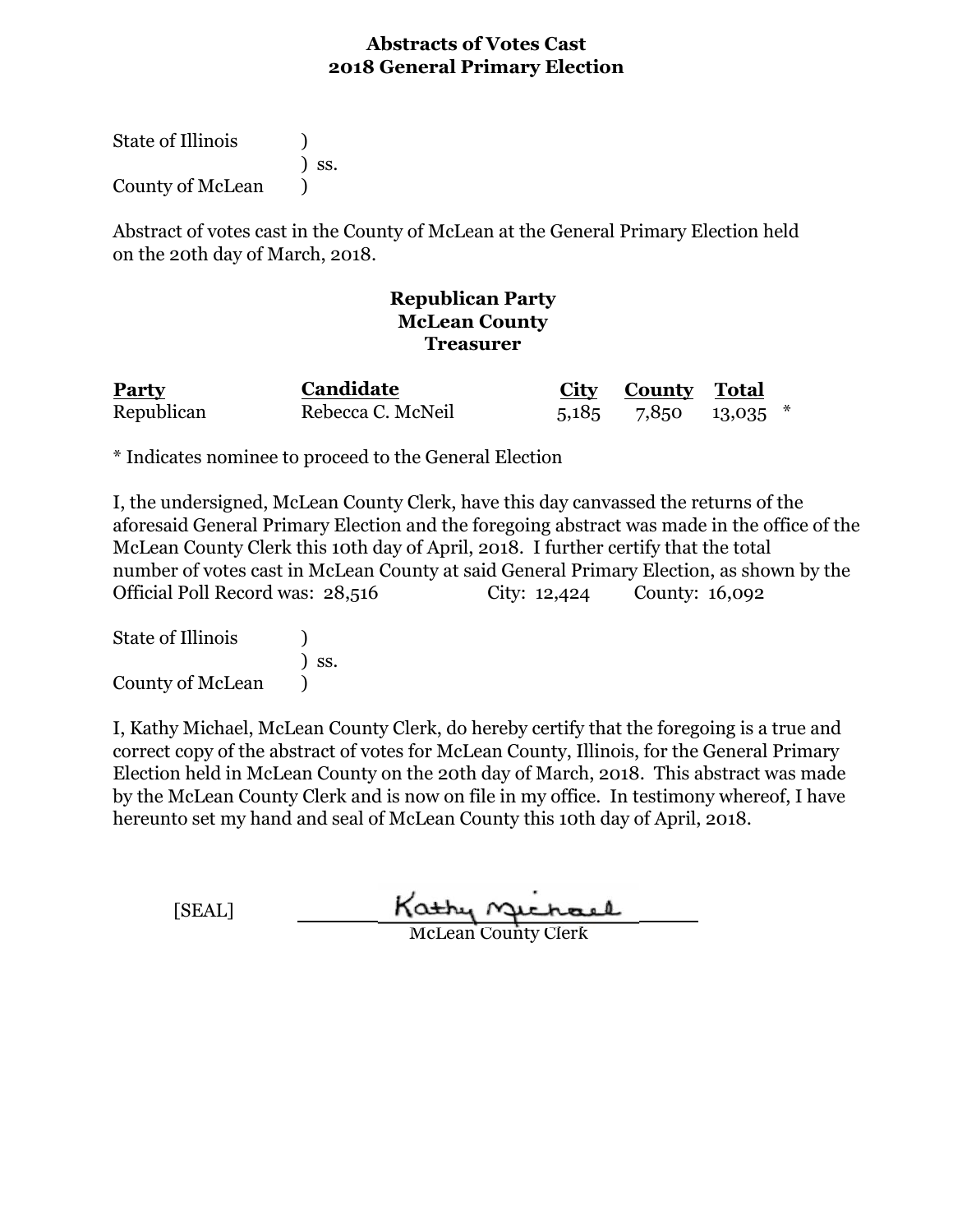State of Illinois (1) ) ss. County of McLean (1)

Abstract of votes cast in the County of McLean at the General Primary Election held on the 20th day of March, 2018.

## **Republican Party McLean County Sheriff**

| <b>Party</b> | Candidate   | City County Total            |  |
|--------------|-------------|------------------------------|--|
| Republican   | Jon Sandage | $5,285$ $7,928$ $13,213$ $*$ |  |

\* Indicates nominee to proceed to the General Election

I, the undersigned, McLean County Clerk, have this day canvassed the returns of the aforesaid General Primary Election and the foregoing abstract was made in the office of the McLean County Clerk this 10th day of April, 2018. I further certify that the total number of votes cast in McLean County at said General Primary Election, as shown by the Official Poll Record was: 28,516 City: 12,424 County: 16,092

State of Illinois (a) ) ss. County of McLean )

| <b>SEAL</b> | Kathy Michael              |
|-------------|----------------------------|
|             | <b>McLean County Clerk</b> |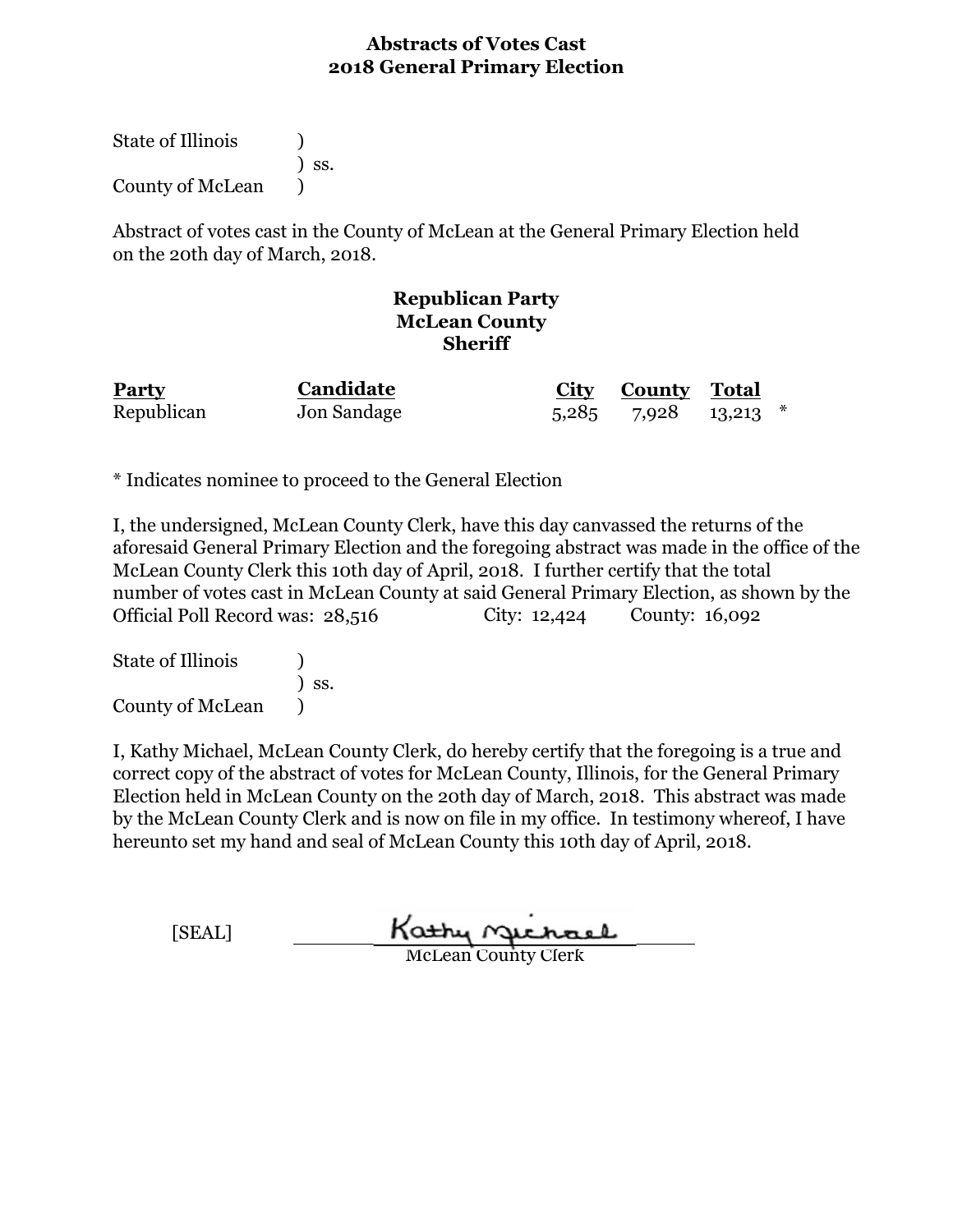State of Illinois ) ) ss. County of McLean )

Abstract of votes cast in the County of McLean at the General Primary Election held on the 20th day of March, 2018.

## **Republican Party State of Illinois Regional Superintendent of Schools (Mason, Tazewell and Woodford Counties)**

| <b>Party</b> | Candidate             | <b>County Total</b> |     |
|--------------|-----------------------|---------------------|-----|
| Republican   | <b>Patrick Durley</b> | 240                 | 240 |

I, the undersigned, McLean County Clerk, have this day canvassed the returns of the aforesaid General Primary Election and the foregoing abstract was made in the office of the McLean County Clerk this 10th day of April, 2018. I further certify that the total number of votes cast in McLean County at said General Primary Election, as shown by the Official Poll Record was: 28,516 City: 12,424 County: 16,092

State of Illinois (1) ) ss. County of McLean )

| [SEAL] | Kathy Michael              |  |
|--------|----------------------------|--|
|        | <b>McLean County Clerk</b> |  |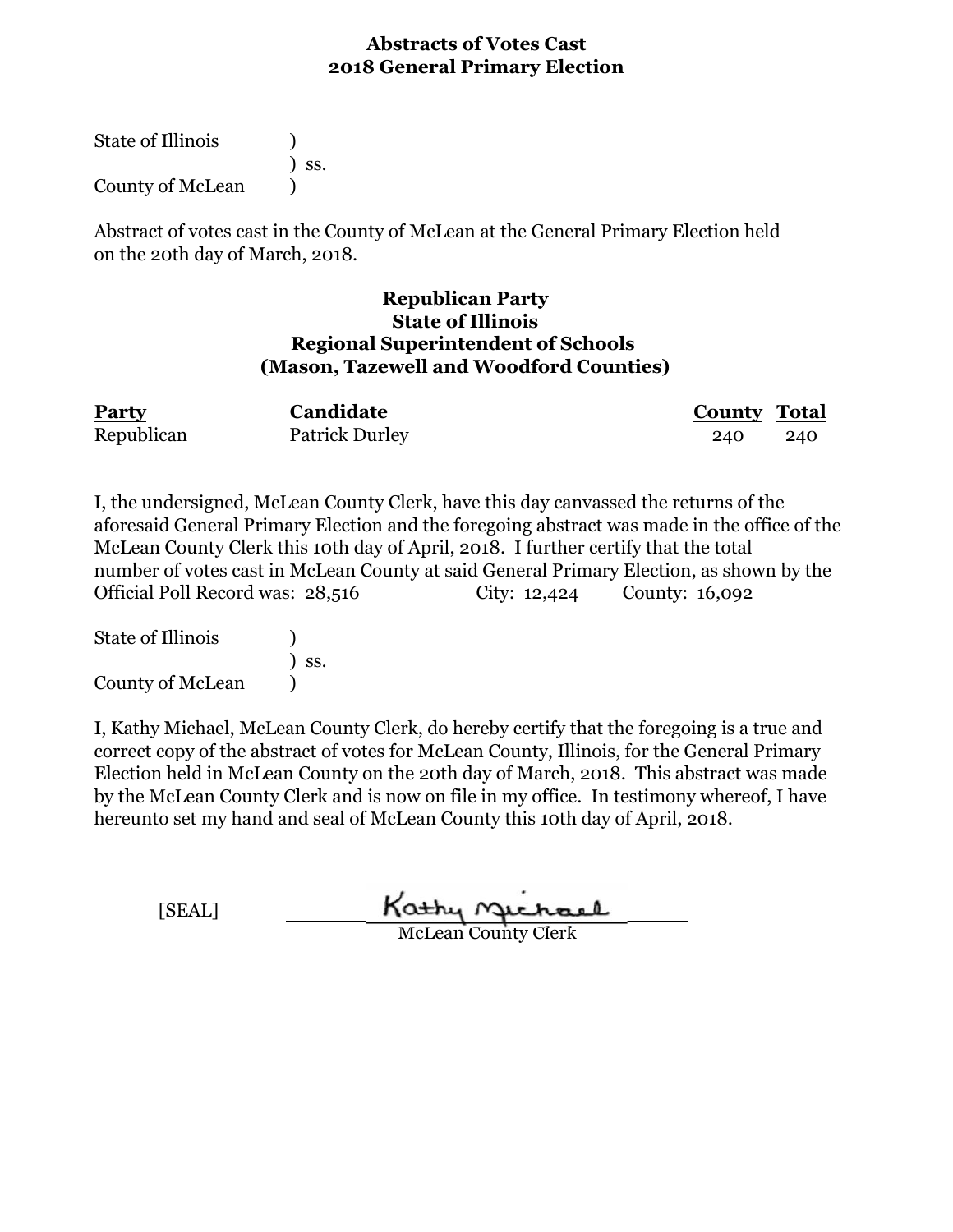| State of Illinois |                              |
|-------------------|------------------------------|
|                   | $\overline{\phantom{a}}$ ss. |
| County of McLean  |                              |

Abstract of votes cast in the County of McLean at the General Primary Election held on the 20th day of March, 2018.

## **Republican Party State of Illinois Regional Superintendent of Schools (Champaign and Ford Counties)**

| Party      | Candidate  | County | Total |
|------------|------------|--------|-------|
| Republican | Gary Lewis |        |       |

I, the undersigned, McLean County Clerk, have this day canvassed the returns of the aforesaid General Primary Election and the foregoing abstract was made in the office of the McLean County Clerk this 10th day of April, 2018. I further certify that the total number of votes cast in McLean County at said General Primary Election, as shown by the Official Poll Record was: 28,516 City: 12,424 County: 16,092

| State of Illinois |                              |
|-------------------|------------------------------|
|                   | $\overline{\phantom{a}}$ SS. |
| County of McLean  |                              |

| [SEAL] | Kathy Michael              |
|--------|----------------------------|
|        | <b>McLean County Clerk</b> |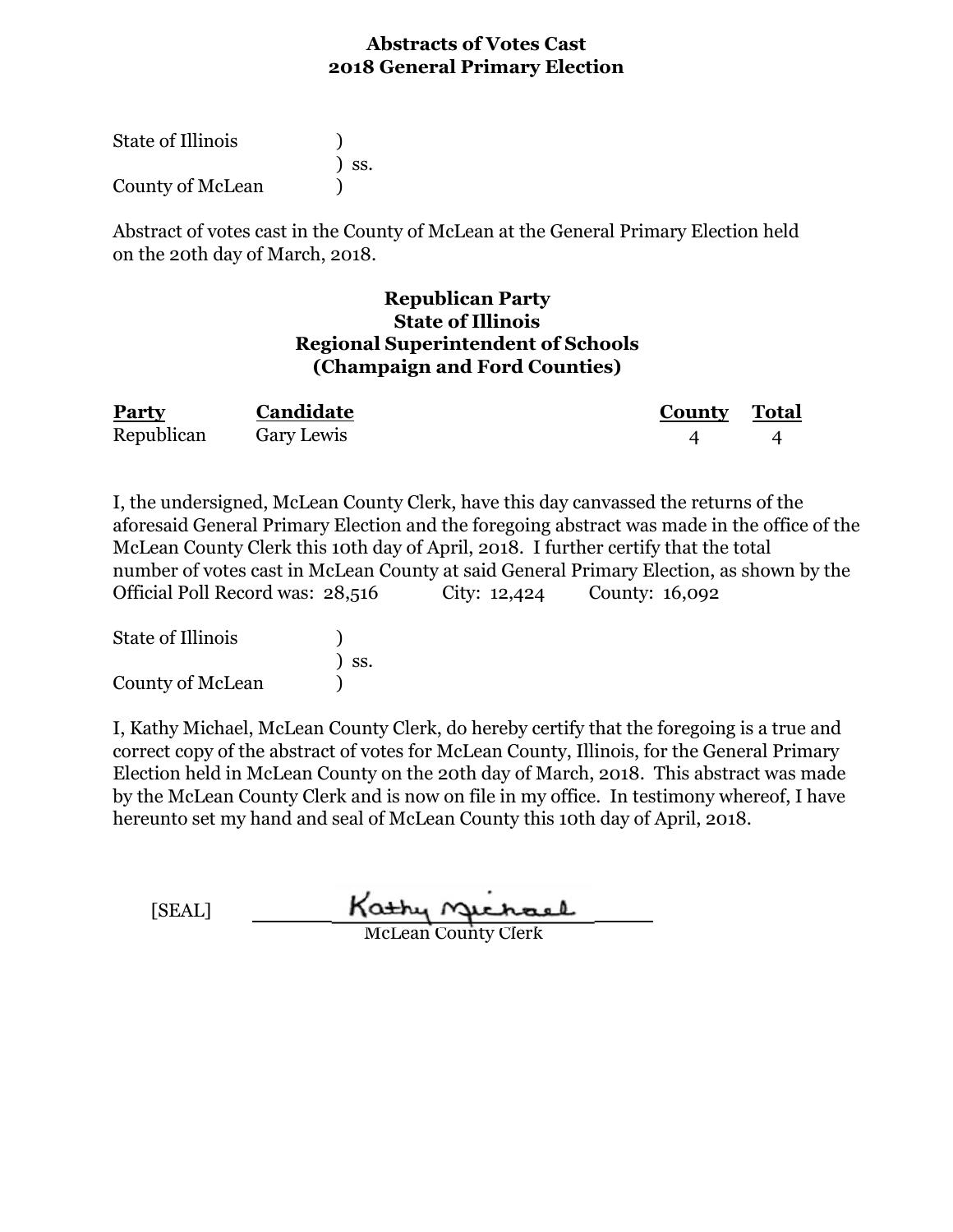State of Illinois (1) ) ss. County of McLean )

Abstract of votes cast in the County of McLean at the General Primary Election held on the 20th day of March, 2018.

#### **Republican Party State of Illinois Regional Superintendent of Schools (DeWitt, Livingston, Logan and McLean Counties)**

| Party      | Candidate          | <b>City County Total</b> |  |
|------------|--------------------|--------------------------|--|
| Republican | Mark Eugene Jontry | 5,128 7,473 12,601       |  |

I, the undersigned, McLean County Clerk, have this day canvassed the returns of the aforesaid General Primary Election and the foregoing abstract was made in the office of the McLean County Clerk this 10th day of April, 2018. I further certify that the total number of votes cast in McLean County at said General Primary Election, as shown by the Official Poll Record was: 28,516 City: 12,424 County: 16,092

State of Illinois (a) ) ss. County of McLean )

| [SEAL] | Kathy Michael              |  |
|--------|----------------------------|--|
|        | <b>McLean County Clerk</b> |  |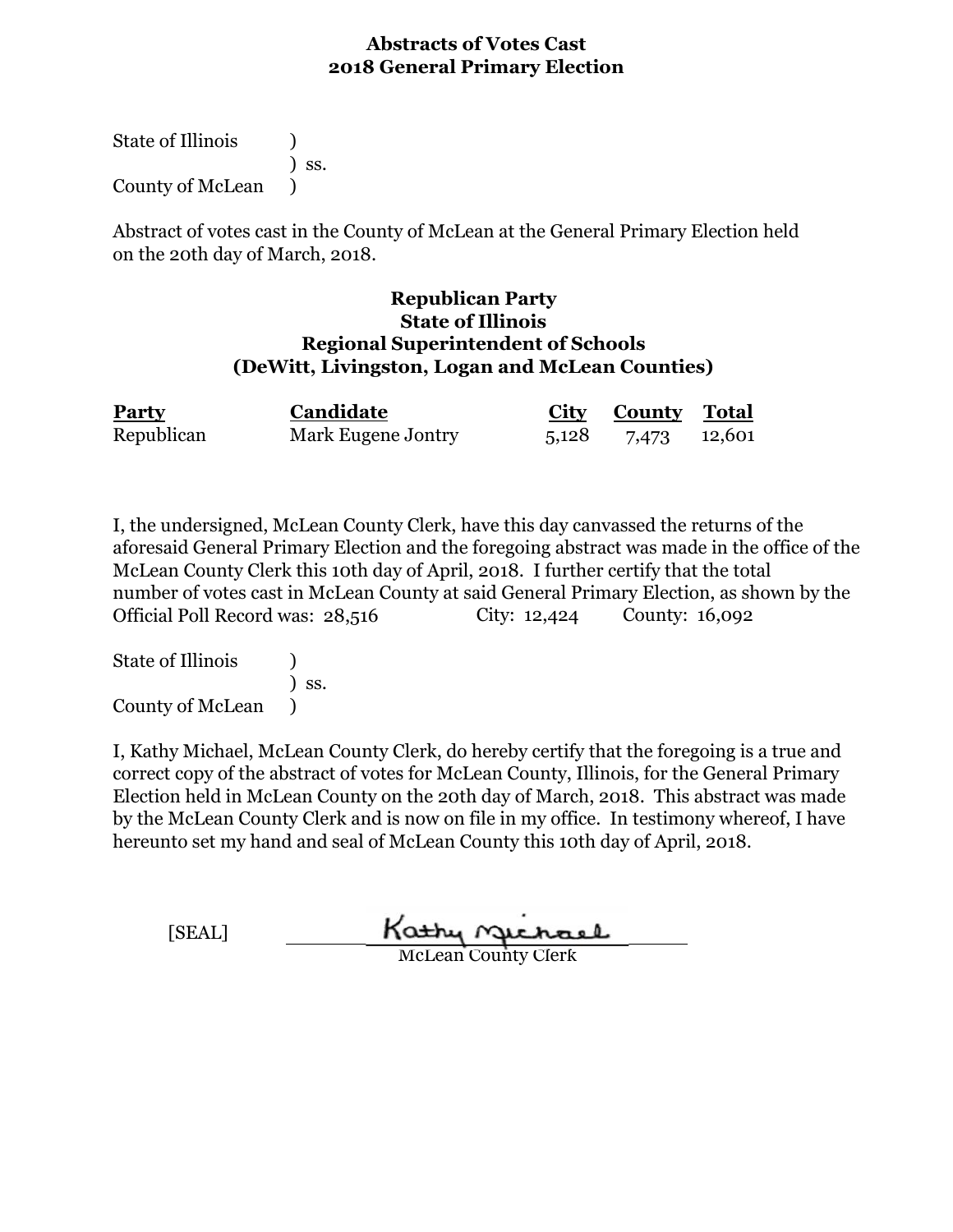State of Illinois (1) ) ss. County of McLean )

Abstract of votes cast in the County of McLean at the General Primary Election held on the 20th day of March, 2018.

## **Republican Party McLean County Board District 1 Member of the County Board**

| <b>Party</b> | Candidate        | <b>County Total</b> |       |  |
|--------------|------------------|---------------------|-------|--|
| Republican   | Jeremiah Houston | - 373               | - 373 |  |
| Republican   | Gerald Thompson  | 1,661               | 1.661 |  |

\* Indicates nominee to proceed to the General Election

I, the undersigned, McLean County Clerk, have this day canvassed the returns of the aforesaid General Primary Election and the foregoing abstract was made in the office of the McLean County Clerk this 10th day of April, 2018. I further certify that the total number of votes cast in McLean County at said General Primary Election, as shown by the Official Poll Record was: 28,516 City: 12,424 County: 16,092

State of Illinois (1) ) ss. County of McLean )

I, Kathy Michael, McLean County Clerk, do hereby certify that the foregoing is a true and correct copy of the abstract of votes for McLean County, Illinois, for the General Primary Election held in McLean County on the 20th day of March, 2018. This abstract was made by the McLean County Clerk and is now on file in my office. In testimony whereof, I have hereunto set my hand and seal of McLean County this 10th day of April, 2018.

[SEAL] Kathy nechael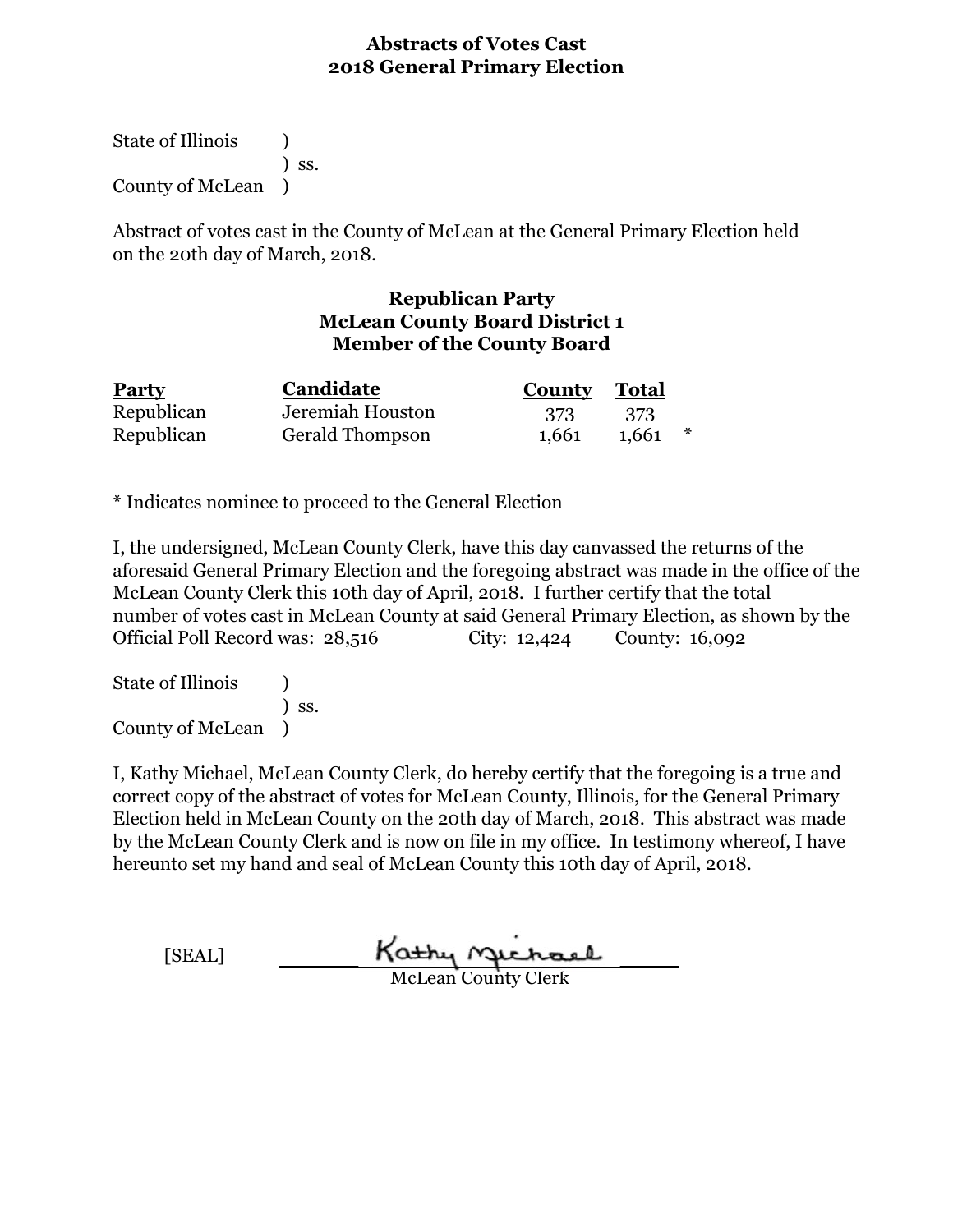State of Illinois (1) ) ss. County of McLean )

Abstract of votes cast in the County of McLean at the General Primary Election held on the 20th day of March, 2018.

## **Republican Party McLean County Board District 2 Member of the County Board**

| <b>Party</b> | Candidate      | <b>County Totals</b> |  |
|--------------|----------------|----------------------|--|
| Republican   | James Soeldner | 2,015 2,015          |  |

\* Indicates nominee to proceed to the General Election

I, the undersigned, McLean County Clerk, have this day canvassed the returns of the aforesaid General Primary Election and the foregoing abstract was made in the office of the McLean County Clerk this 10th day of April, 2018. I further certify that the total number of votes cast in McLean County at said General Primary Election, as shown by the Official Poll Record was: 28,516 City: 12,424 County: 16,092

State of Illinois (1) ) ss. County of McLean )

| [SEAL] | Kathy Michael              |
|--------|----------------------------|
|        | <b>McLean County Clerk</b> |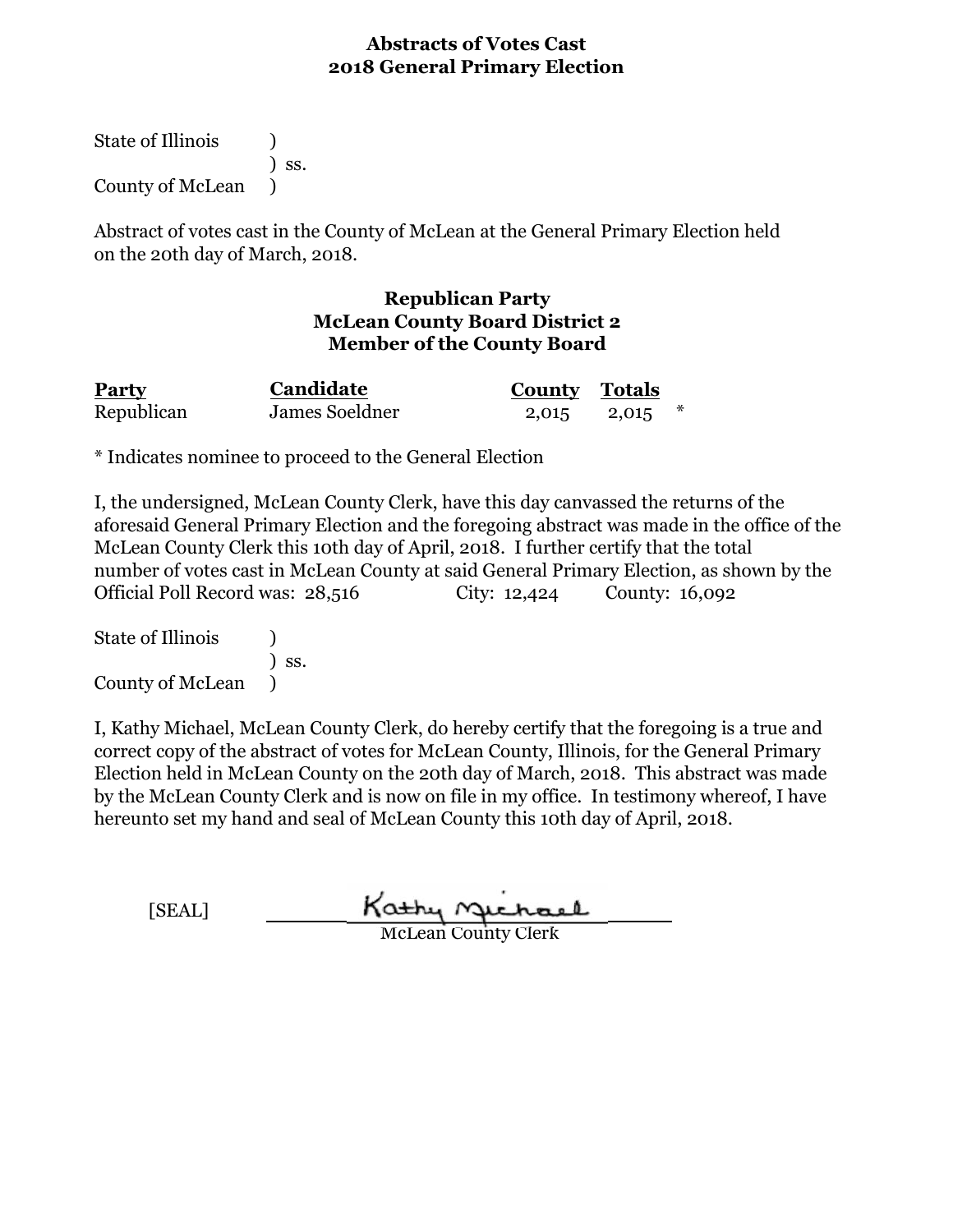State of Illinois (1) ) ss. County of McLean )

Abstract of votes cast in the County of McLean at the General Primary Election held on the 20th day of March, 2018.

## **Republican Party McLean County Board District 3 Member of the County Board**

| <b>Party</b> | Candidate    |     | City County Total   |  |
|--------------|--------------|-----|---------------------|--|
| Republican   | Randy Martin | 240 | $1,128$ $1,368$ $*$ |  |

\* Indicates nominee to proceed to the General Election

I, the undersigned, McLean County Clerk, have this day canvassed the returns of the aforesaid General Primary Election and the foregoing abstract was made in the office of the McLean County Clerk this 10th day of April, 2018. I further certify that the total number of votes cast in McLean County at said General Primary Election, as shown by the Official Poll Record was: 28,516 City: 12,424 County: 16,092

State of Illinois (1) ) ss. County of McLean )

| [SEAL] | Kathy Gichael              |
|--------|----------------------------|
|        | <b>McLean County Clerk</b> |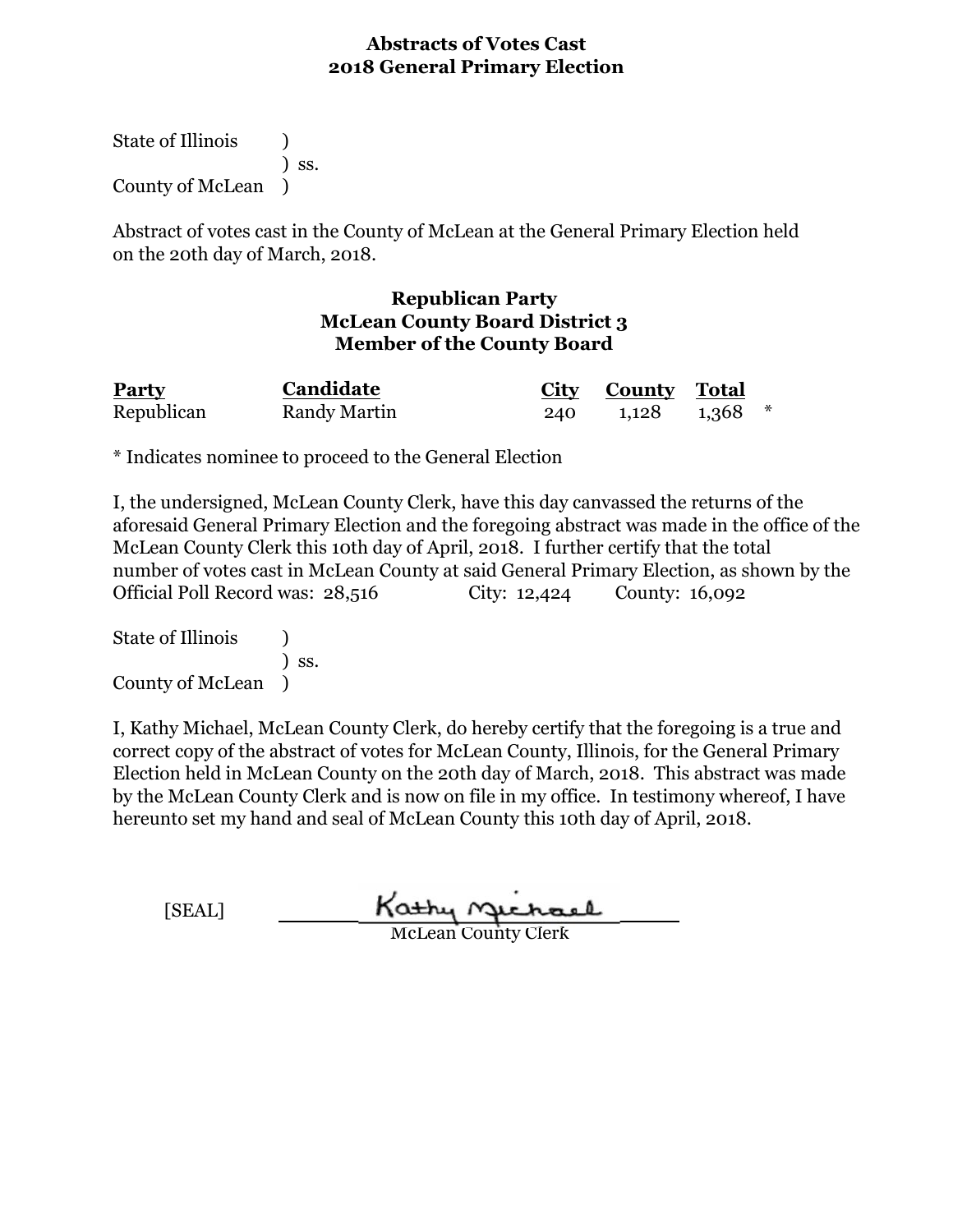State of Illinois (1) ) ss. County of McLean )

Abstract of votes cast in the County of McLean at the General Primary Election held on the 20th day of March, 2018.

#### **Republican Party McLean County Board District 4 Member of the County Board**

| Party      | Candidate       |    | City County Total |     |  |
|------------|-----------------|----|-------------------|-----|--|
| Republican | Mark W. Johnson | 75 | 910               | 985 |  |

\* Indicates nominee to proceed to the General Election

I, the undersigned, McLean County Clerk, have this day canvassed the returns of the aforesaid General Primary Election and the foregoing abstract was made in the office of the McLean County Clerk this 10th day of April, 2018. I further certify that the total number of votes cast in McLean County at said General Primary Election, as shown by the Official Poll Record was: 28,516 City: 12,424 County: 16,092

State of Illinois (a) ) ss. County of McLean )

I, Kathy Michael, McLean County Clerk, do hereby certify that the foregoing is a true and correct copy of the abstract of votes for McLean County, Illinois, for the General Primary Election held in McLean County on the 20th day of March, 2018. This abstract was made by the McLean County Clerk and is now on file in my office. In testimony whereof, I have hereunto set my hand and seal of McLean County this 10th day of April, 2018.

| <b>SEAL1</b> | Kathy Gichael       |
|--------------|---------------------|
|              | MeLeon County Clerk |

McLean County Clerk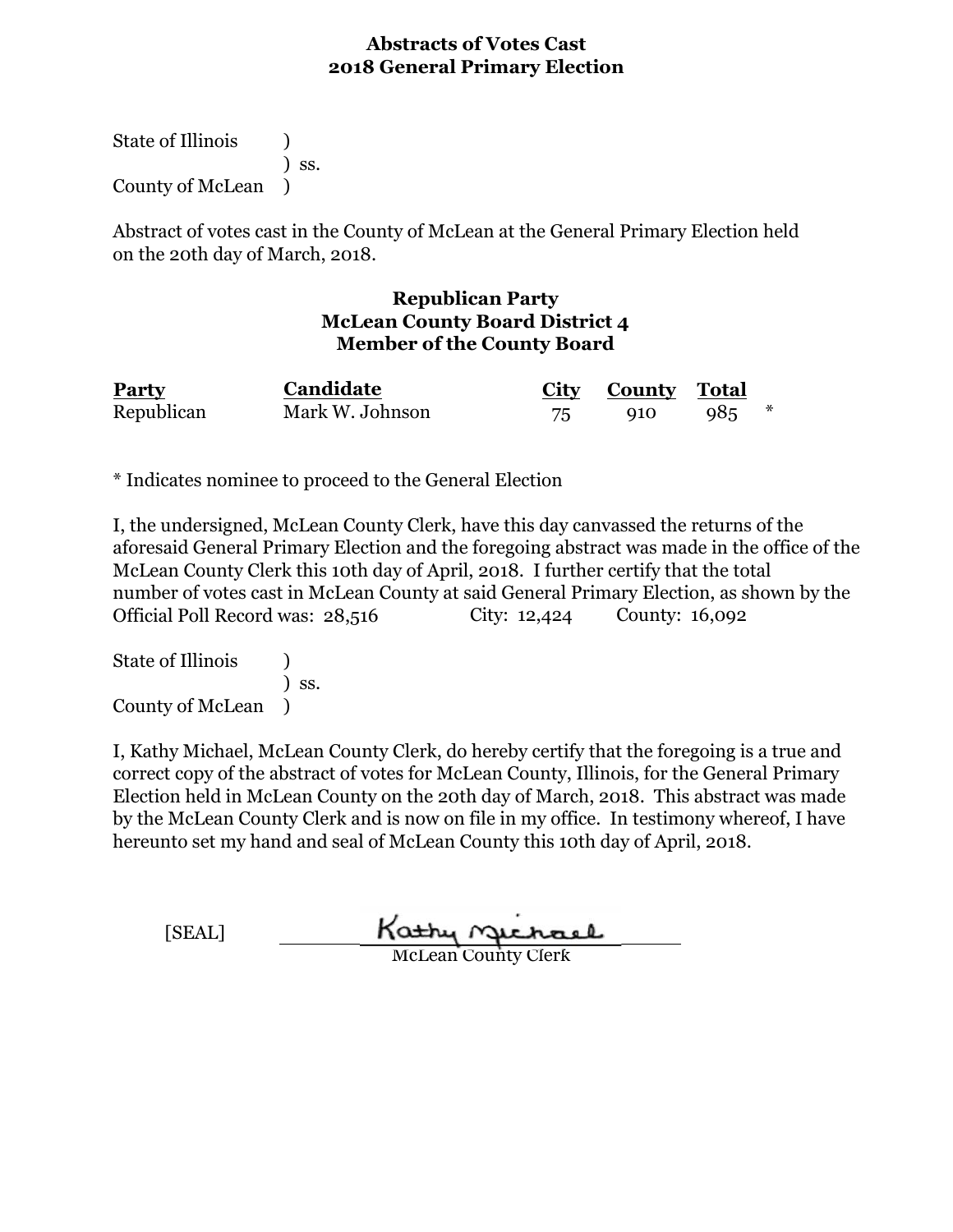State of Illinois (1) ) ss. County of McLean )

Abstract of votes cast in the County of McLean at the General Primary Election held on the 20th day of March, 2018.

## **Republican Party McLean County Board District 5 Member of the County Board**

| Party      | Candidate         | <b>County Total</b> |  |
|------------|-------------------|---------------------|--|
| Republican | David F.W. Selzer | $1,302$ $1,302$ $*$ |  |

\* Indicates nominee to proceed to the General Election

I, the undersigned, McLean County Clerk, have this day canvassed the returns of the aforesaid General Primary Election and the foregoing abstract was made in the office of the McLean County Clerk this 10th day of April, 2018. I further certify that the total number of votes cast in McLean County at said General Primary Election, as shown by the Official Poll Record was: 28,516 City: 12,424 County: 16,092

State of Illinois (1) ) ss. County of McLean )

| [SEAL] | Kathy Michael              |
|--------|----------------------------|
|        | <b>McLean County Clerk</b> |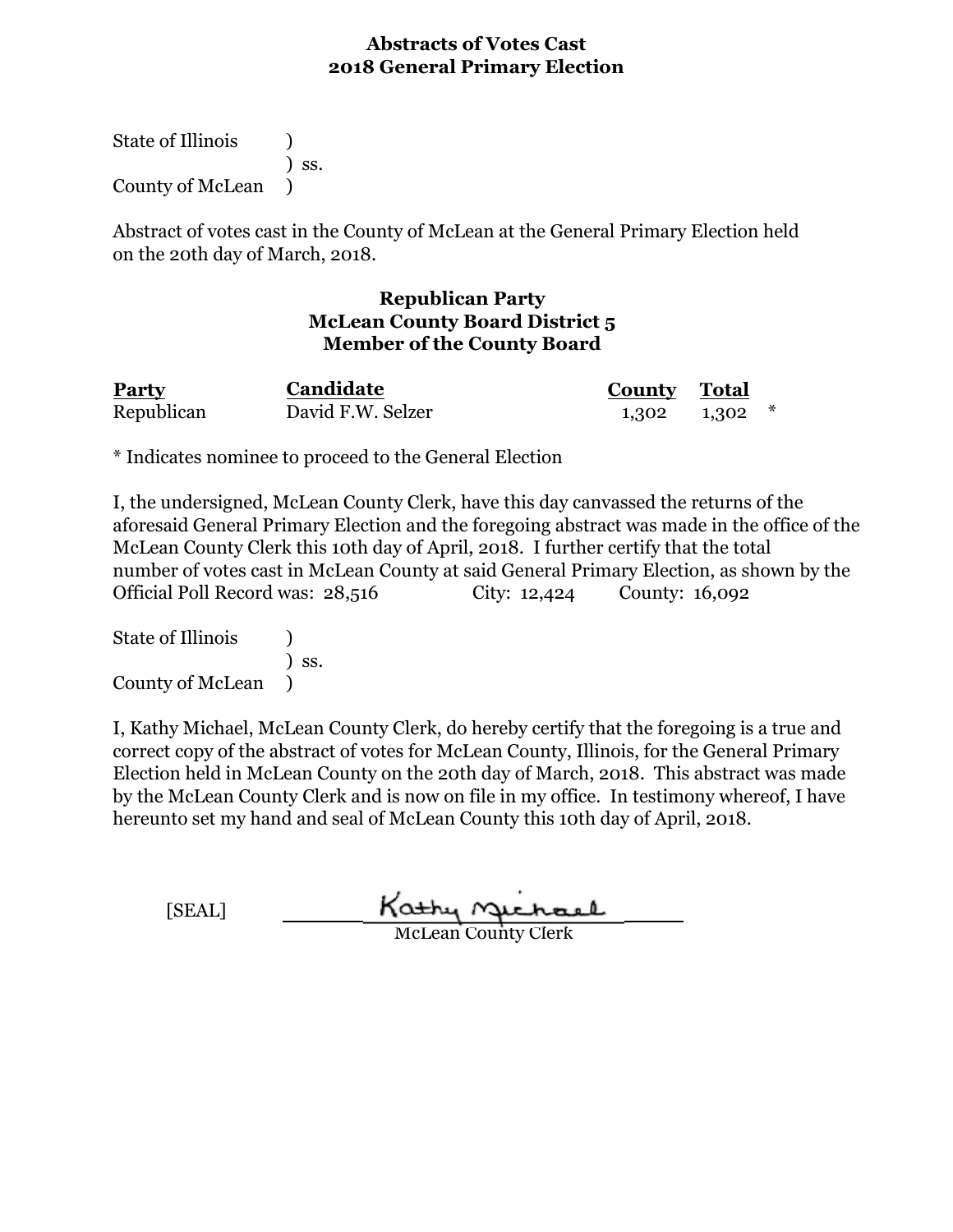State of Illinois (1) ) ss. County of McLean )

Abstract of votes cast in the County of McLean at the General Primary Election held on the 20th day of March, 2018.

## **Republican Party McLean County Board District 6 Member of the County Board**

| <b>Party</b> | Candidate    | <b>County Total</b> |  |
|--------------|--------------|---------------------|--|
| Republican   | No Candidate |                     |  |

I, the undersigned, McLean County Clerk, have this day canvassed the returns of the aforesaid General Primary Election and the foregoing abstract was made in the office of the McLean County Clerk this 10th day of April, 2018. I further certify that the total number of votes cast in McLean County at said General Primary Election, as shown by the Official Poll Record was: 28,516 City: 12,424 County: 16,092

State of Illinois (a) ) ss. County of McLean )

I, Kathy Michael, McLean County Clerk, do hereby certify that the foregoing is a true and correct copy of the abstract of votes for McLean County, Illinois, for the General Primary Election held in McLean County on the 20th day of March, 2018. This abstract was made by the McLean County Clerk and is now on file in my office. In testimony whereof, I have hereunto set my hand and seal of McLean County this 10th day of April, 2018.

[SEAL]

Kathy Michael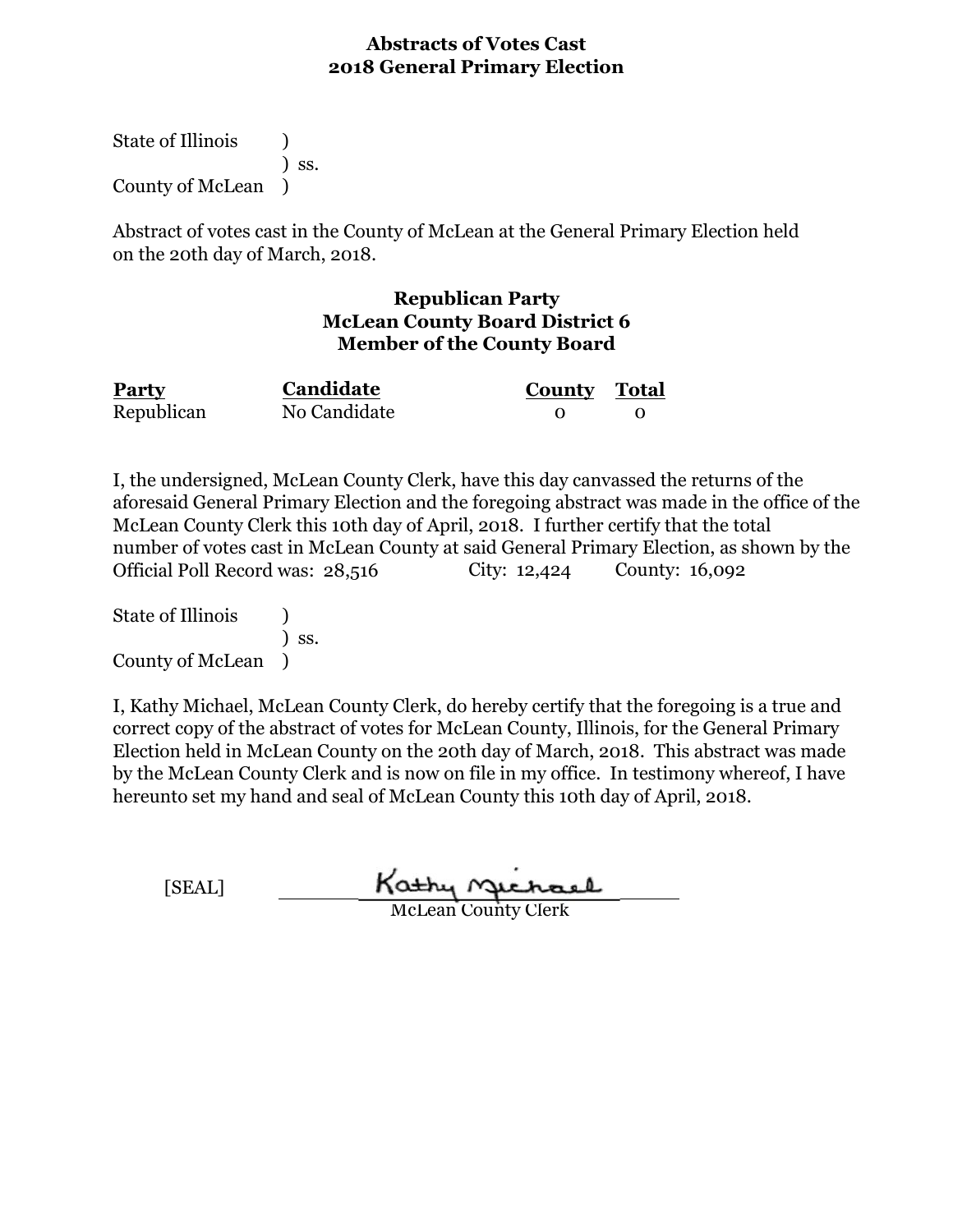State of Illinois (1) ) ss. County of McLean )

Abstract of votes cast in the County of McLean at the General Primary Election held on the 20th day of March, 2018.

## **Republican Party State of Illinois Judge of the Appellate Court Fourth Judicial District (To fill the vancancy of the Hon. Carol Pope)**

| <b>Party</b> | Candidate             |             | <b>City County Total</b> |        |
|--------------|-----------------------|-------------|--------------------------|--------|
| Republican   | Thomas M. Harris, Jr. | 5,042 7,530 |                          | 12,572 |

I, the undersigned, McLean County Clerk, have this day canvassed the returns of the aforesaid General Primary Election and the foregoing abstract was made in the office of the McLean County Clerk this 10th day of April, 2018. I further certify that the total number of votes cast in McLean County at said General Primary Election, as shown by the Official Poll Record was: 28,516 City: 12,424 County: 16,092

State of Illinois (1) ) ss. County of McLean )

| [SEAL] | Kathy Gichael              |
|--------|----------------------------|
|        | <b>McLean County Clerk</b> |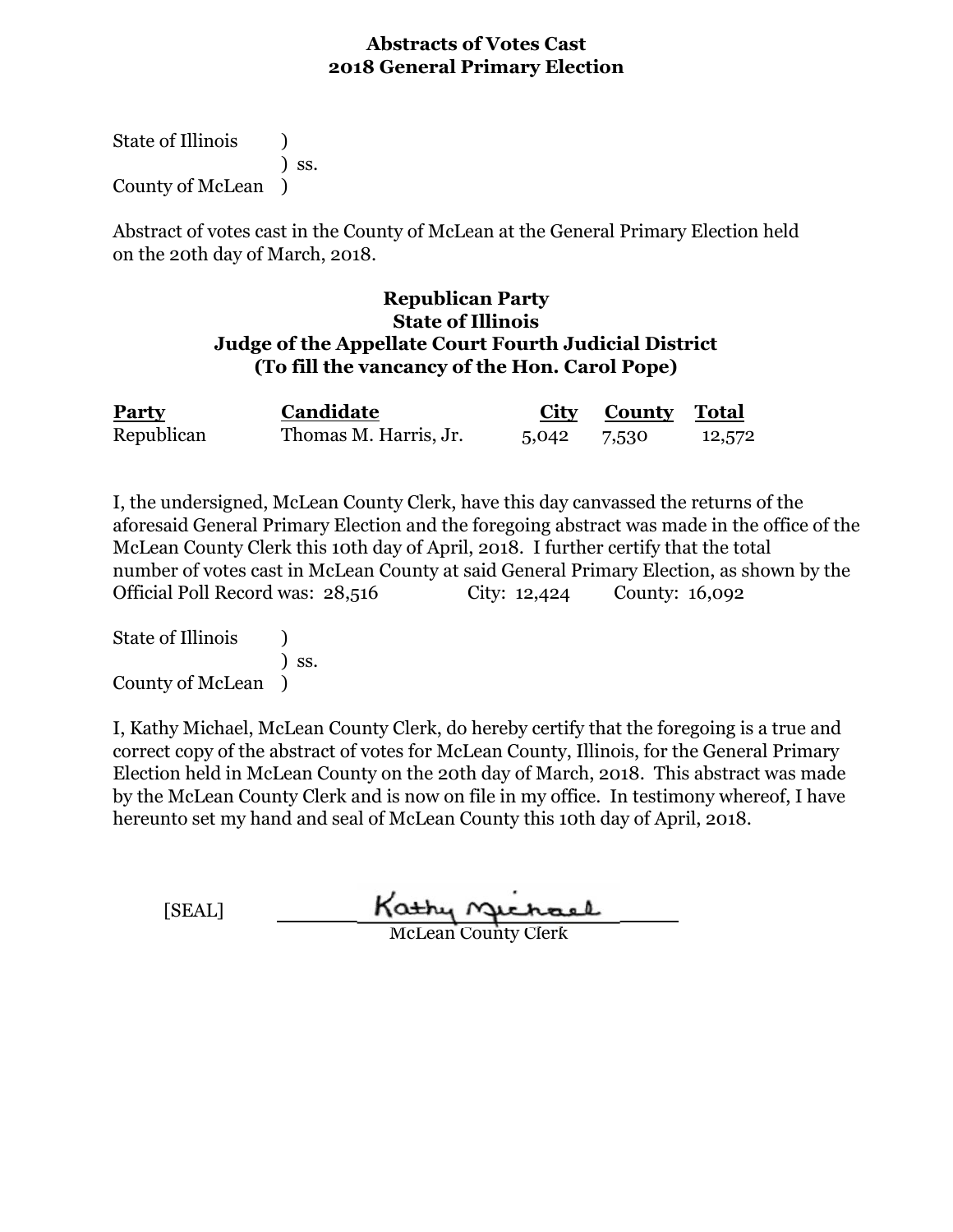State of Illinois (1) ) ss. County of McLean )

Abstract of votes cast in the County of McLean at the General Primary Election held on the 20th day of March, 2018.

## **Republican Party State of Illinois Judge of the Appellate Court Fourth Judicial District (To fill the vancancy of the Hon. Thomas R. Appleton)**

| Party      | Candidate                   |  | <b>City County</b> Total |     |
|------------|-----------------------------|--|--------------------------|-----|
| Republican | Pete Cavanaugh Write-in 311 |  | - 381                    | 692 |

I, the undersigned, McLean County Clerk, have this day canvassed the returns of the aforesaid General Primary Election and the foregoing abstract was made in the office of the McLean County Clerk this 10th day of April, 2018. I further certify that the total number of votes cast in McLean County at said General Primary Election, as shown by the Official Poll Record was: 28,516 City: 12,424 County: 16,092

State of Illinois (1) ) ss. County of McLean )

| [SEAL] | Kathy Michael              |
|--------|----------------------------|
|        | <b>McLean County Clerk</b> |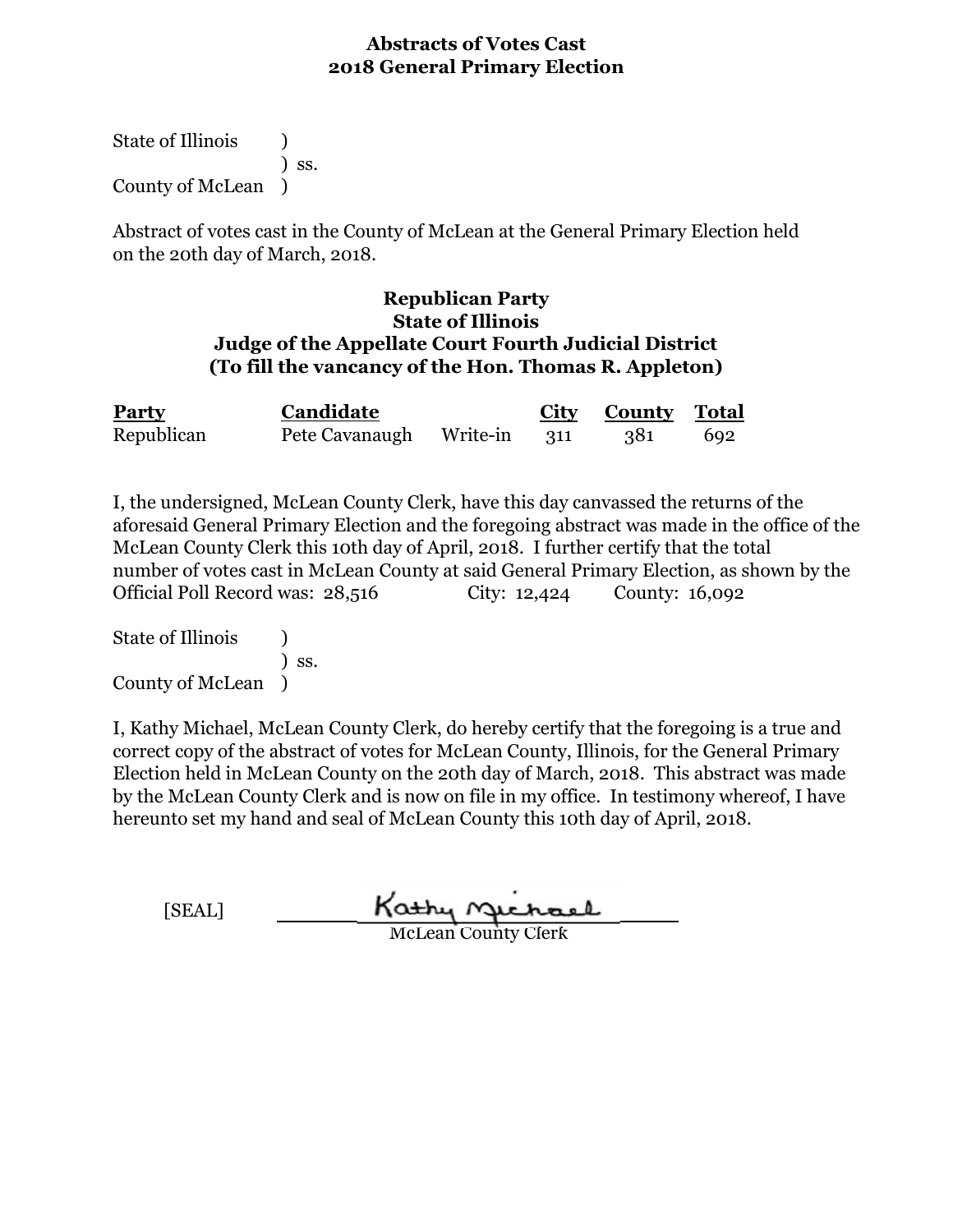State of Illinois (1) ) ss. County of McLean )

Abstract of votes cast in the County of McLean at the General Primary Election held on the 20th day of March, 2018.

## **Republican Party State of Illinois Judge of the Circuit Court Eleventh Judicial Circuit McLean County (To fill the vancancy of the Hon. Kevin P. Fitzgerald)**

| <b>Party</b> | Candidate        |             | <b>City County Total</b> |        |
|--------------|------------------|-------------|--------------------------|--------|
| Republican   | William A. Yoder | 5,149 7,758 |                          | 12,907 |

I, the undersigned, McLean County Clerk, have this day canvassed the returns of the aforesaid General Primary Election and the foregoing abstract was made in the office of the McLean County Clerk this 10th day of April, 2018. I further certify that the total number of votes cast in McLean County at said General Primary Election, as shown by the Official Poll Record was: 28,516 City: 12,424 County: 16,092

State of Illinois (1) ) ss. County of McLean )

| [SEAL] | Kathy Michael              |
|--------|----------------------------|
|        | <b>McLean County Clerk</b> |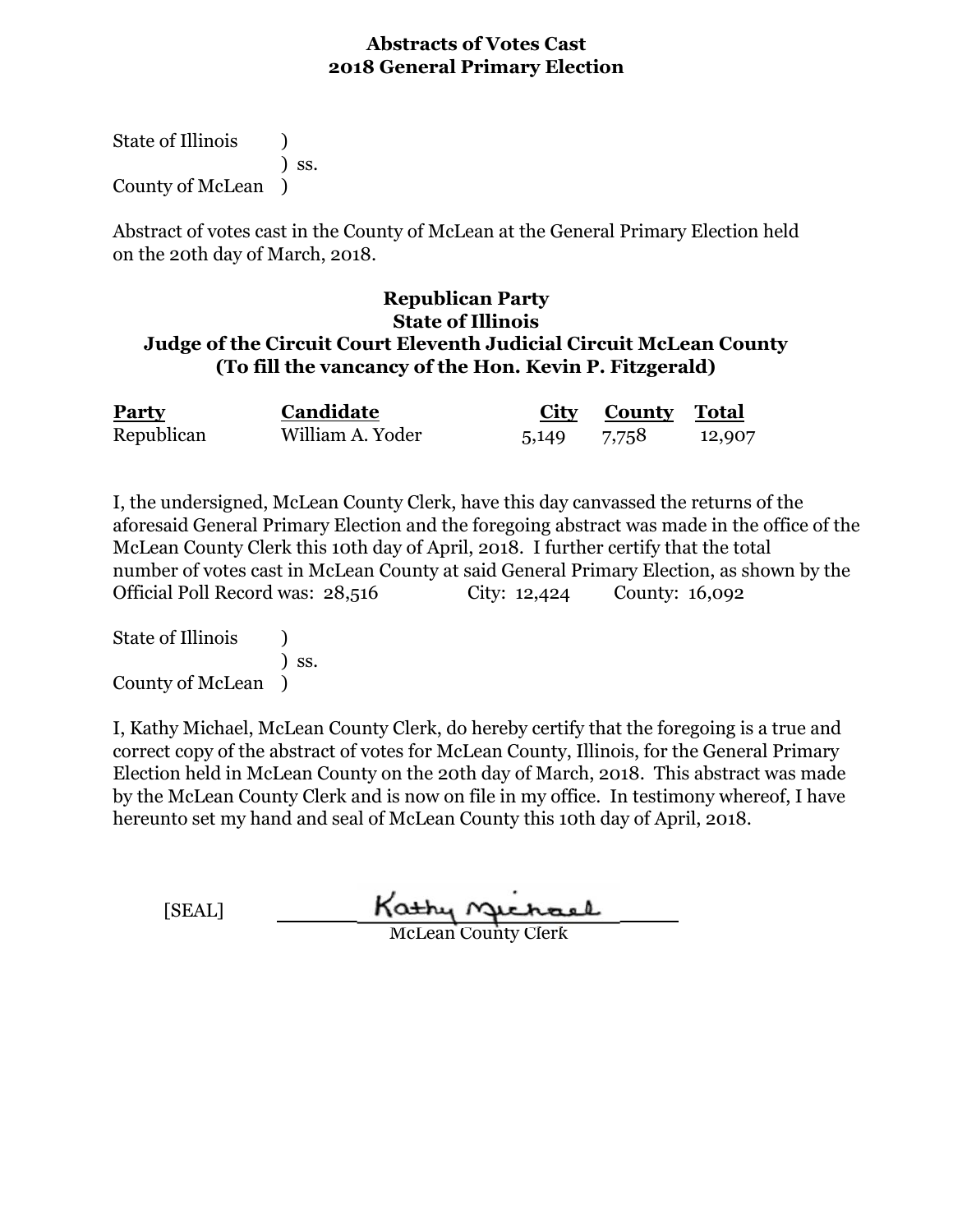State of Illinois (1) ) ss. County of McLean )

Abstract of votes cast in the County of McLean at the General Primary Election held on the 20th day of March, 2018.

#### **Republican Party McLean County Board District 7 Member of the County Board**

| <b>Party</b> | Candidate              | <b>City</b> | <b>Total</b>        |  |
|--------------|------------------------|-------------|---------------------|--|
| Republican   | <b>Ryan Scritchlow</b> |             | $1,257$ $1,257$ $*$ |  |

\* Indicates nominee to proceed to the General Election

I, the undersigned, McLean County Clerk, have this day canvassed the returns of the aforesaid General Primary Election and the foregoing abstract was made in the office of the McLean County Clerk this 10th day of April, 2018. I further certify that the total number of votes cast in McLean County at said General Primary Election, as shown by the Official Poll Record was: 28,516 City: 12,424 County: 16,092

State of Illinois (1) ) ss. County of McLean )

| [SEAL] | Kathy Michael              |  |
|--------|----------------------------|--|
|        | <b>McLean County Clerk</b> |  |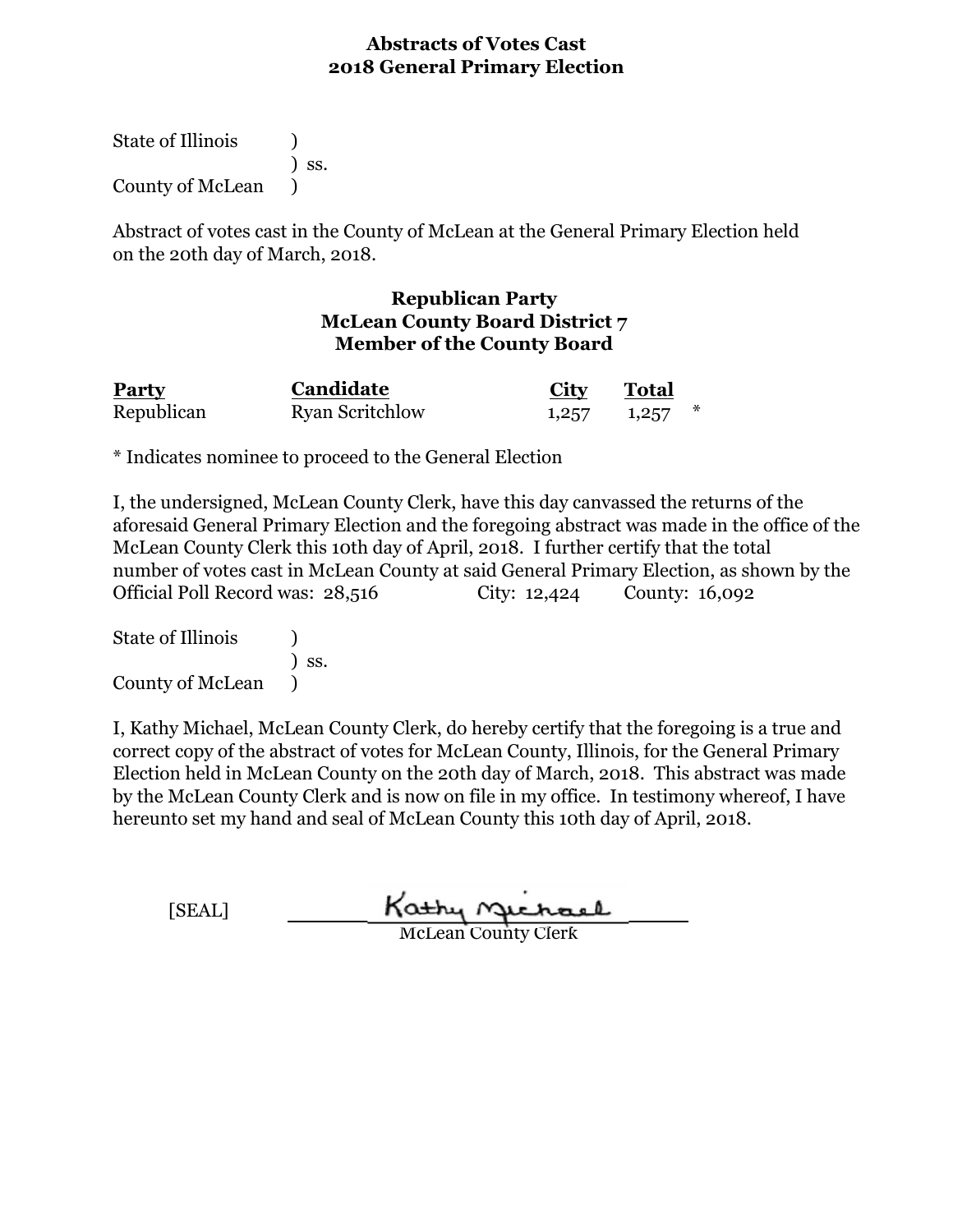State of Illinois (1) ) ss. County of McLean )

Abstract of votes cast in the County of McLean at the General Primary Election held on the 20th day of March, 2018.

## **Republican Party McLean County Board District 8 Member of the County Board**

| Party      | Candidate    | City | <b>Total</b> |
|------------|--------------|------|--------------|
| Republican | No Candidate |      |              |

\* Indicates nominee to proceed to the General Election

I, the undersigned, McLean County Clerk, have this day canvassed the returns of the aforesaid General Primary Election and the foregoing abstract was made in the office of the McLean County Clerk this 10th day of April, 2018. I further certify that the total number of votes cast in McLean County at said General Primary Election, as shown by the Official Poll Record was: 28,516 City: 12,424 County: 16,092

State of Illinois (1) ) ss. County of McLean )

| [SEAL] | Kathy Gichael              |
|--------|----------------------------|
|        | <b>McLean County Clerk</b> |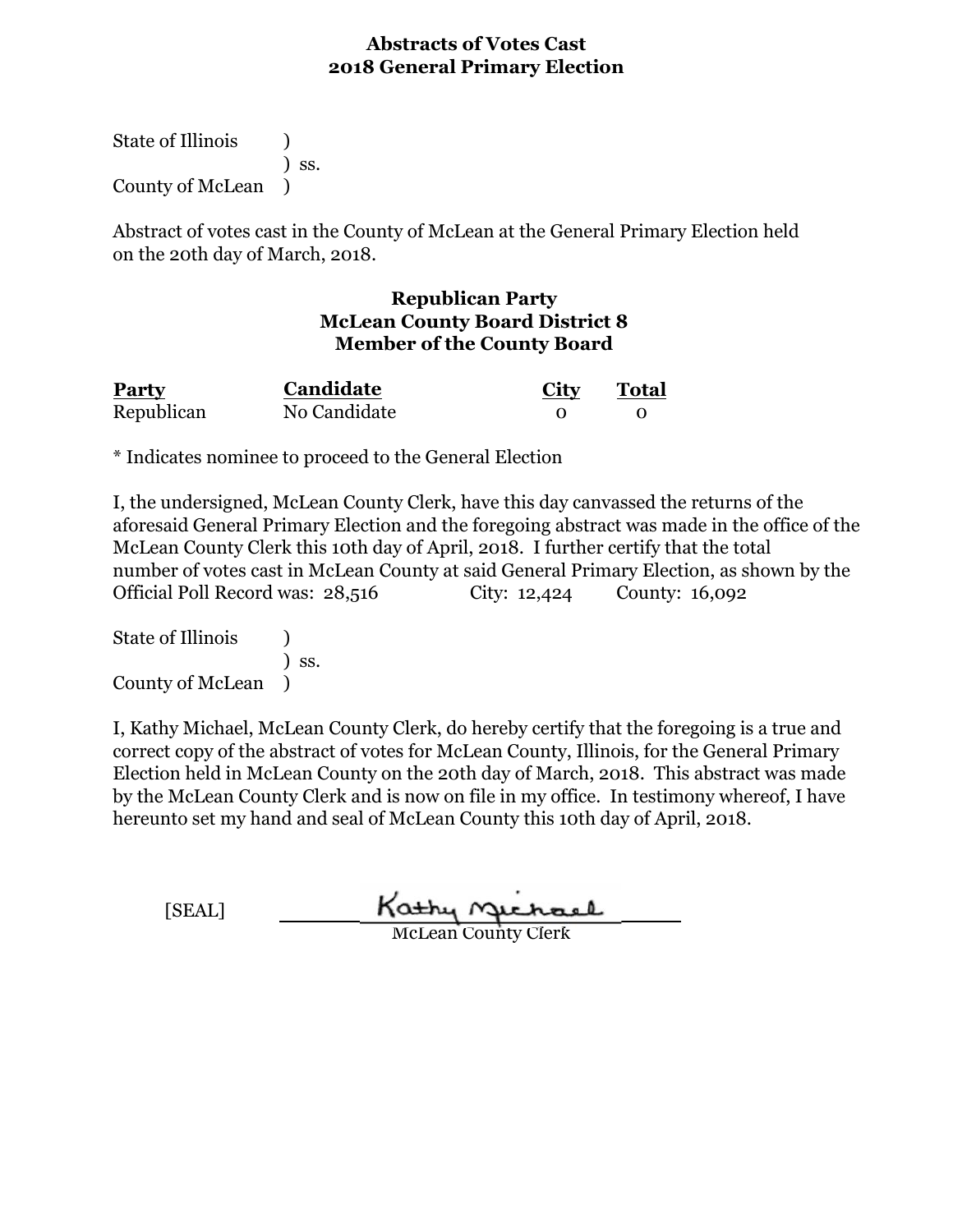State of Illinois (1) ) ss. County of McLean )

Abstract of votes cast in the County of McLean at the General Primary Election held on the 20th day of March, 2018.

#### **Republican Party McLean County Board District 9 Member of the County Board**

| <b>Party</b> | Candidate      | <b>City</b> | <b>Total</b>        |
|--------------|----------------|-------------|---------------------|
| Republican   | Jeremy Bradley |             | $1,309$ $1,309$ $*$ |

I, the undersigned, McLean County Clerk, have this day canvassed the returns of the aforesaid General Primary Election and the foregoing abstract was made in the office of the McLean County Clerk this 10th day of April, 2018. I further certify that the total number of votes cast in McLean County at said General Primary Election, as shown by the Official Poll Record was: 28,516 City: 12,424 County: 16,092

State of Illinois (a) ) ss. County of McLean )

I, Kathy Michael, McLean County Clerk, do hereby certify that the foregoing is a true and correct copy of the abstract of votes for McLean County, Illinois, for the General Primary Election held in McLean County on the 20th day of March, 2018. This abstract was made by the McLean County Clerk and is now on file in my office. In testimony whereof, I have hereunto set my hand and seal of McLean County this 10th day of April, 2018.

[SEAL]

Kathy nechael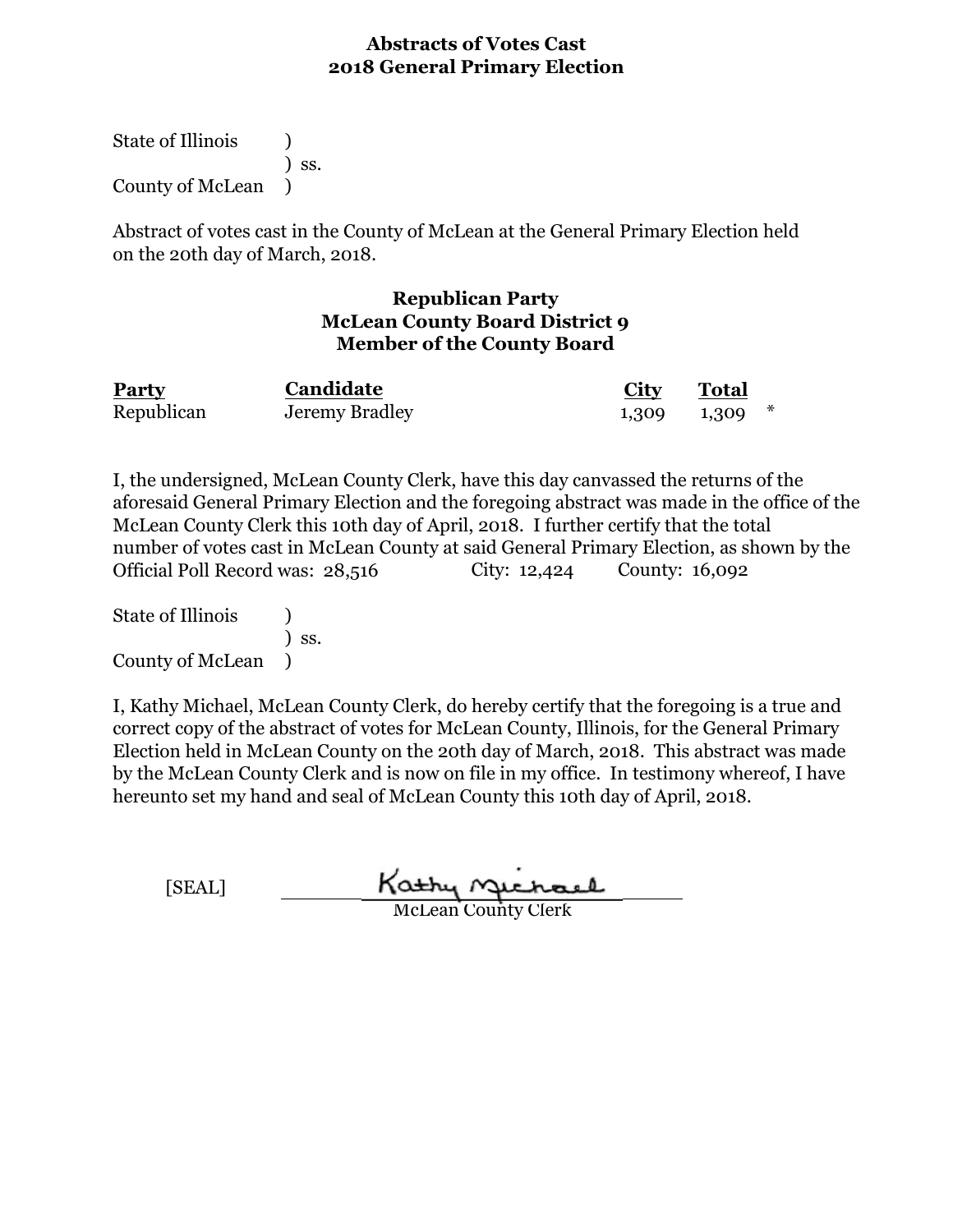State of Illinois (1) ) ss. County of McLean )

Abstract of votes cast in the County of McLean at the General Primary Election held on the 20th day of March, 2018.

# **Republican Party McLean County Board District 10 Member of the County Board**

| Party      | Candidate             | City | Total               |
|------------|-----------------------|------|---------------------|
| Republican | <b>Chuck Erickson</b> |      | $1,839$ $1,839$ $*$ |

\* Indicates nominee to proceed to the General Election

I, the undersigned, McLean County Clerk, have this day canvassed the returns of the aforesaid General Primary Election and the foregoing abstract was made in the office of the McLean County Clerk this 10th day of April, 2018. I further certify that the total number of votes cast in McLean County at said General Primary Election, as shown by the Official Poll Record was: 28,516 City: 12,424 County: 16,092

State of Illinois (1) ) ss. County of McLean )

| [SEAL] | Kathy Michael              |
|--------|----------------------------|
|        | <b>McLean County Clerk</b> |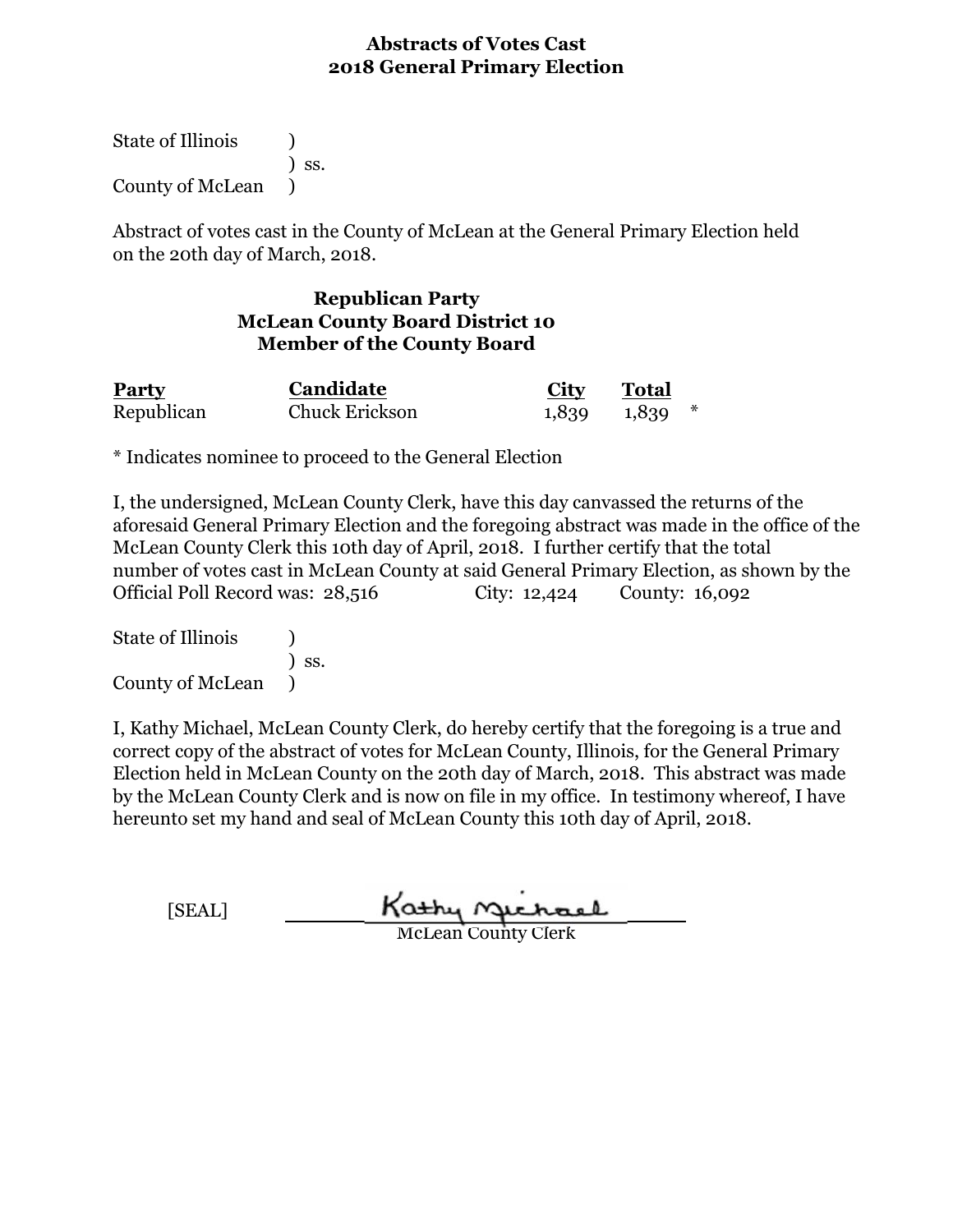| <b>State of Illinois</b> |                              |
|--------------------------|------------------------------|
|                          | $\overline{\phantom{a}}$ SS. |
| County of McLean         |                              |

Abstract of votes cast in the County of McLean at the General Primary Election held on the 20th day of March, 2018.

| <b>Republican Party</b>      |                        |                |  |  |
|------------------------------|------------------------|----------------|--|--|
| <b>Precinct Committeemen</b> |                        |                |  |  |
| <b>McLean County</b>         |                        |                |  |  |
| <b>Precinct</b>              | Candidate              | <b>Total</b>   |  |  |
| Allin                        | Kevin Enderlin         | $\star$<br>82  |  |  |
| Anchor                       | <b>No Candidate</b>    | $\mathbf 0$    |  |  |
| Arrowsmith                   | <b>Jeff Mosley</b>     | $\star$<br>60  |  |  |
| <b>Bellflower</b>            | Chelsie Leffelman      | $\ast$<br>77   |  |  |
| Bloomington 01               | <b>No Candidate</b>    | $\mathbf 0$    |  |  |
| Bloomington 02               | George O. Wendt        | $\star$<br>238 |  |  |
| <b>Blue Mound</b>            | No Candidate           | $\mathbf 0$    |  |  |
| <b>Cheneys Grove</b>         | <b>No Candidate</b>    | $\mathbf 0$    |  |  |
| Chenoa 01                    | <b>No Candidate</b>    | $\mathbf 0$    |  |  |
| Chenoa 02                    | <b>No Candidate</b>    | $\mathbf{O}$   |  |  |
| Cropsey                      | <b>No Candidate</b>    | $\mathbf 0$    |  |  |
| Dale                         | Mary A. Thompson       | $\star$<br>171 |  |  |
| Danvers 01                   | <b>No Candidate</b>    | $\mathbf{O}$   |  |  |
| Danvers 02                   | W. Thomas Caisley II   | $\ast$<br>110  |  |  |
| <b>Dawson</b>                | <b>James Soeldner</b>  | $\ast$<br>68   |  |  |
| <b>Dawson</b>                | Diane Benjamin         | 46             |  |  |
| Downs                        | $**$<br>J Snyder       | 3              |  |  |
| Dry Grove                    | John A. Chambers       | $\ast$<br>225  |  |  |
| Empire 01                    | Donna Bruhl            | ∗<br>100       |  |  |
| Empire 02                    | No Candidate           | $\Omega$       |  |  |
| Empire 03                    | Jason T. Williamson    | $\ast$<br>95   |  |  |
| <b>Funks Grove</b>           | <b>No Candidate</b>    | $\mathbf{O}$   |  |  |
| Gridley 01                   | Paul Laiming           | ∗<br>104       |  |  |
| Gridley 02                   | Perry A. Klopfenstein  | ∗<br>166       |  |  |
| Hudson 01                    | <b>James Fisher</b>    | $\ast$<br>132  |  |  |
| Hudson 02                    | Mark j. Kotte          | $\star$<br>157 |  |  |
| Lawndale                     | Brandon A. Hepner      | ∗<br>30        |  |  |
| Lexington 01                 | <b>No Candidate</b>    | $\mathbf 0$    |  |  |
| Lexington 02                 | <b>No Candidate</b>    | $\mathbf 0$    |  |  |
| Martin                       | <b>Gerald Thompson</b> | ∗<br>149       |  |  |
| <b>Money Creek</b>           | Winifred Lee Feken     | ∗<br>155       |  |  |
| Mt. Hope                     | Daryl Yoder            | ∗<br>131       |  |  |
| Old Town 01                  |                        |                |  |  |
|                              | Dan Ausili             | ∗<br>387       |  |  |

\* Indicates winner \*\*Indicates write-in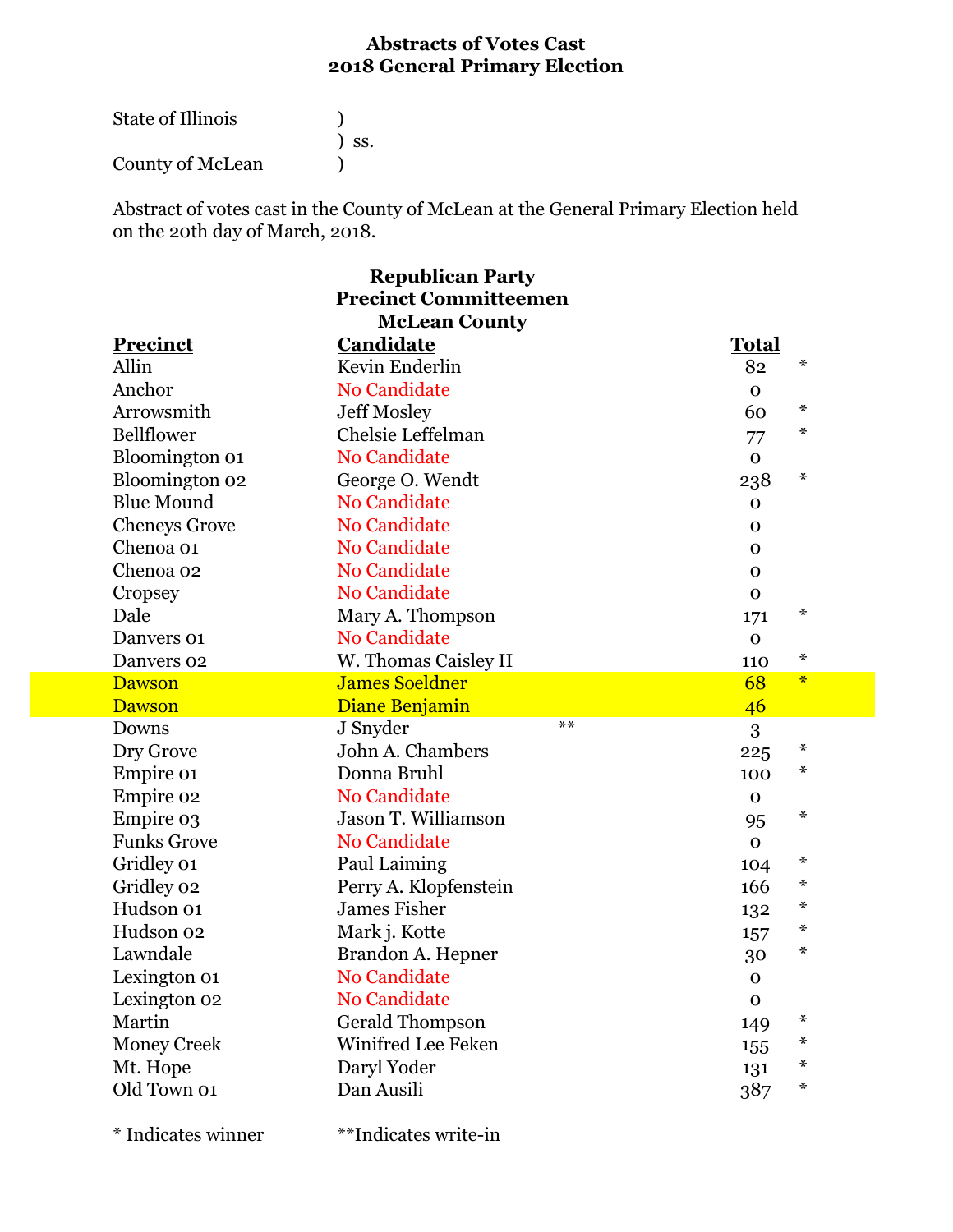| <b>Abstracts of Votes Cast</b><br><b>2018 General Primary Election</b> |                          |                        |  |  |
|------------------------------------------------------------------------|--------------------------|------------------------|--|--|
| <b>Republican Party</b><br><b>Precinct Committeemen</b>                |                          |                        |  |  |
|                                                                        | <b>McLean County</b>     |                        |  |  |
| <b>Precinct</b>                                                        | Candidate                | <b>Total</b>           |  |  |
| Old Town 02                                                            | <b>No Candidate</b>      | $\mathbf{O}$           |  |  |
| Randolph 01                                                            | Carl V. Hinshaw          | *                      |  |  |
| Randolph 02                                                            | Carol J. Simpkins        | 115<br>$\ast$          |  |  |
|                                                                        | <b>No Candidate</b>      | 125                    |  |  |
| Randolph 03<br>Towanda                                                 | Denise Cesario           | $\mathbf 0$<br>$\star$ |  |  |
| West                                                                   | Leslie Franzen           | 174<br>$\ast$          |  |  |
| <b>White Oak</b>                                                       | <b>Catherine Metsker</b> | 45<br>$\ast$           |  |  |
| Yates                                                                  | <b>No Candidate</b>      | 131                    |  |  |
| Normal <sub>1</sub>                                                    | <b>No Candidate</b>      | $\mathbf 0$            |  |  |
|                                                                        |                          | $\mathbf{O}$<br>$\ast$ |  |  |
| Normal <sub>2</sub>                                                    | <b>Jason Chambers</b>    | 76<br>$\ast$           |  |  |
| Normal 3                                                               | <b>Janet Hood</b>        | 96                     |  |  |
| Normal 4                                                               | <b>No Candidate</b>      | $\mathbf{O}$           |  |  |
| Normal <sub>5</sub>                                                    | <b>No Candidate</b>      | $\Omega$               |  |  |
| Normal 6                                                               | <b>No Candidate</b>      | $\mathbf{O}$<br>$\ast$ |  |  |
| Normal 7                                                               | Jim "Woody" Woodward     | 116                    |  |  |
| Normal 8                                                               | <b>No Candidate</b>      | $\mathbf 0$<br>$\ast$  |  |  |
| Normal 9                                                               | Andrew D. Byars          | 46                     |  |  |
| Normal 10                                                              | <b>No Candidate</b>      | $\mathbf{O}$           |  |  |
| Normal 11                                                              | <b>No Candidate</b>      | $\mathbf{O}$<br>$\ast$ |  |  |
| Normal 12                                                              | Roy J. Willan            | 141<br>∗               |  |  |
| Normal 13                                                              | Paul E. Bender           | 138                    |  |  |
| Normal 14                                                              | <b>No Candidate</b>      | $\mathbf 0$<br>$\ast$  |  |  |
| Normal 15                                                              | <b>Andew Kubik</b>       | 120                    |  |  |
| Normal 16                                                              | <b>No Candidate</b>      | $\mathbf 0$            |  |  |
| Normal 17                                                              | No Candidate             | $\mathbf 0$            |  |  |
| Normal 18                                                              | <b>No Candidate</b>      | $\mathbf 0$            |  |  |
| Normal 19                                                              | No Candidate             | $\Omega$               |  |  |
| Normal 20                                                              | <b>No Candidate</b>      | $\mathbf{0}$<br>$\ast$ |  |  |
| Normal 21                                                              | John R. Whitlow          | 71                     |  |  |
| Normal 22                                                              | William T. Caisley       | ∗<br>90                |  |  |
| Normal 23                                                              | Gordon L. Ropp           | ∗<br>52                |  |  |
| Normal 24                                                              | Jonathan Skarzynski      | *<br>40                |  |  |
| Normal 25                                                              | <b>Scott Preston</b>     | $\ast$<br>218          |  |  |
| Normal 26                                                              | $**$<br>Kathleen Lorenz  | 8                      |  |  |
| Normal 27                                                              | Ryan Fiala<br>$**$       | $\Omega$               |  |  |
| Normal 28                                                              | No Candidate             | $\Omega$               |  |  |
| Normal 29                                                              | <b>No Candidate</b>      | $\mathbf{O}$           |  |  |
| Normal 30                                                              | No Candidate             | $\mathbf{O}$           |  |  |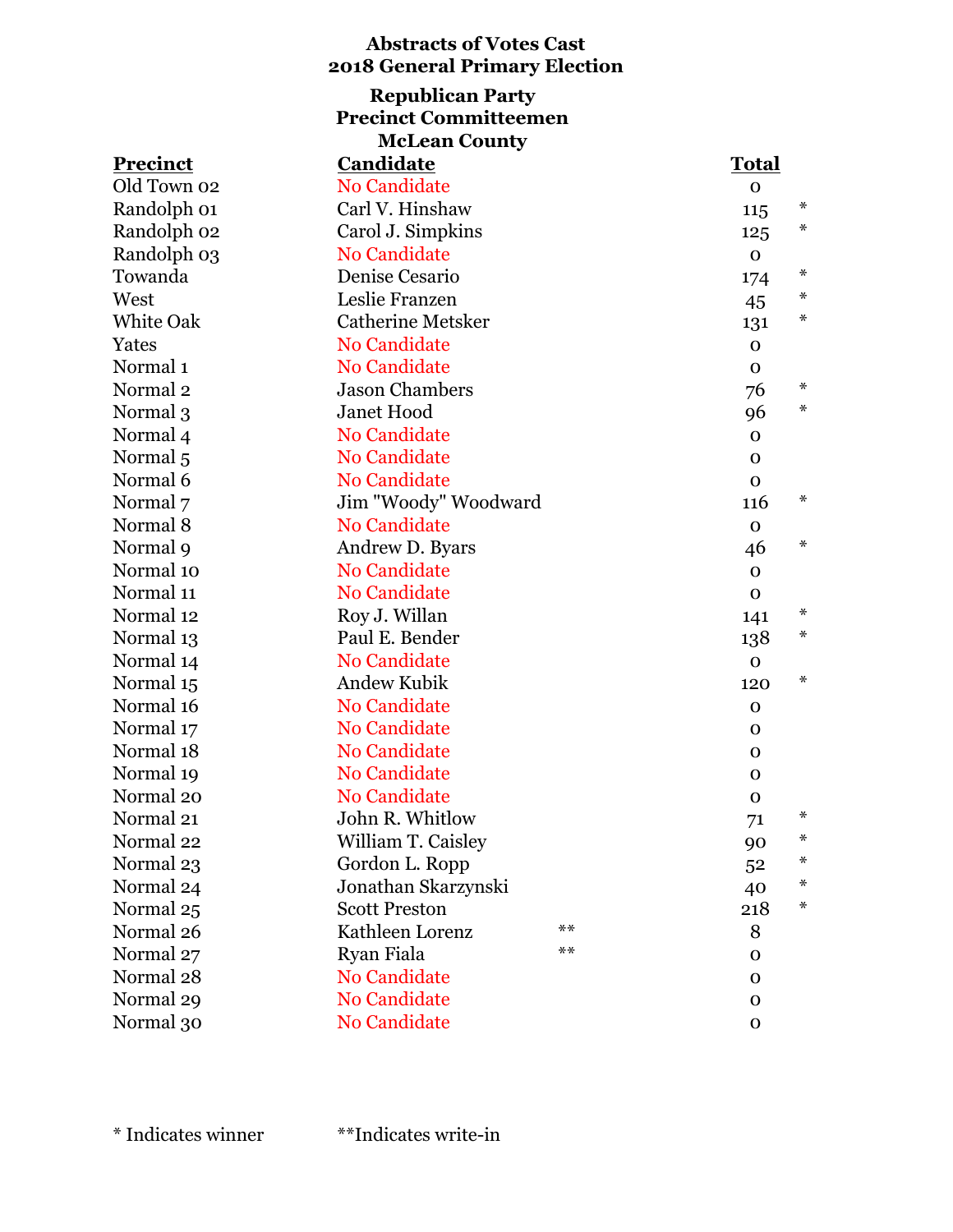# **Abstracts of Votes Cast 2018 General Primary Election Bloomington Election Commission Republican Party Precinct Committeemen**

| <b>Precinct</b>        | <b>Candidate</b>      |            | <b>Total</b> |        |
|------------------------|-----------------------|------------|--------------|--------|
| City of Bloomington 1  | <b>No Candidate</b>   |            | $\mathbf 0$  |        |
| City of Bloomington 2  | <b>Tyler Cravens</b>  |            | 77           | ∗      |
| City of Bloomington 3  | Greg Rodriguez        |            | 131          | ∗      |
| City of Bloomington 4  | Steven L. Purcell     |            | 48           | ∗      |
| City of Bloomington 5  | <b>No Candidate</b>   |            | $\mathbf 0$  |        |
| City of Bloomington 6  | No Candidate          |            | $\mathbf{O}$ |        |
| City of Bloomington 7  | <b>No Candidate</b>   |            | $\mathbf{O}$ |        |
| City of Bloomington 8  | John Walther          |            | 115          | ∗      |
| City of Bloomington 9  | <b>No Candidate</b>   |            | $\mathbf 0$  |        |
| City of Bloomington 10 | Jeremy Thayer         |            | 195          | ∗      |
| City of Bloomington 11 | Timothy M. Harris     |            | 168          | ∗      |
| City of Bloomington 12 | No Candidate          |            | $\mathbf{O}$ |        |
| City of Bloomington 13 | Virginia Akins        |            | 69           | ∗      |
| City of Bloomington 14 | Connie Beard          |            | 122          | ∗      |
| City of Bloomington 15 | <b>Bruce Hany</b>     |            | 70           | ∗      |
| City of Bloomington 16 | <b>No Candidate</b>   |            | $\mathbf{O}$ |        |
| City of Bloomington 17 | <b>No Candidate</b>   |            | $\mathbf O$  |        |
| City of Bloomington 18 | Kevin G. Lower        |            | 81           | $\ast$ |
| City of Bloomington 19 | <b>No Candidate</b>   |            | $\mathbf 0$  |        |
| City of Bloomington 20 | <b>No Candidate</b>   |            | $\mathbf 0$  |        |
| City of Bloomington 21 | No Candidate          |            | $\mathbf 0$  |        |
| City of Bloomington 22 | No Candidate          |            | $\mathbf{O}$ |        |
| City of Bloomington 23 | Faye Kalapp           |            | 61           | ∗      |
| City of Bloomington 24 | Ronald S. Schultz     |            | 85           | ∗      |
| City of Bloomington 25 | No Candidate          |            | $\mathbf 0$  |        |
| City of Bloomington 26 | No Candidate          |            | $\mathbf 0$  |        |
| City of Bloomington 27 | Ann R. Sullivan       |            | 118          | ∗      |
| City of Bloomington 28 | Randy A. Butts        |            | 100          | ∗      |
| City of Bloomington 29 | No Candidate          |            | $\mathbf 0$  |        |
| City of Bloomington 30 | Ryan Scritchlow       |            | 89           | $\ast$ |
| City of Bloomington 31 | No Candidate          |            | $\mathbf 0$  |        |
| City of Bloomington 32 | Justin Matthis        | $\ast\ast$ | 12           | ∗      |
| City of Bloomington 33 | Cody Speer            | $***$      | 18           | ∗      |
| City of Bloomington 34 | Chuck Erickson        |            | 150          | ∗      |
| City of Bloomington 35 | Maureen Barnes        |            | 108          | ∗      |
| City of Bloomington 36 | Elizabeth Blankenship |            | 153          | ∗      |
| City of Bloomington 37 | Tim McCarthy          | $***$      | $\mathbf{O}$ |        |
|                        |                       |            |              |        |

\* Indicates winner \*\*Indicates write-in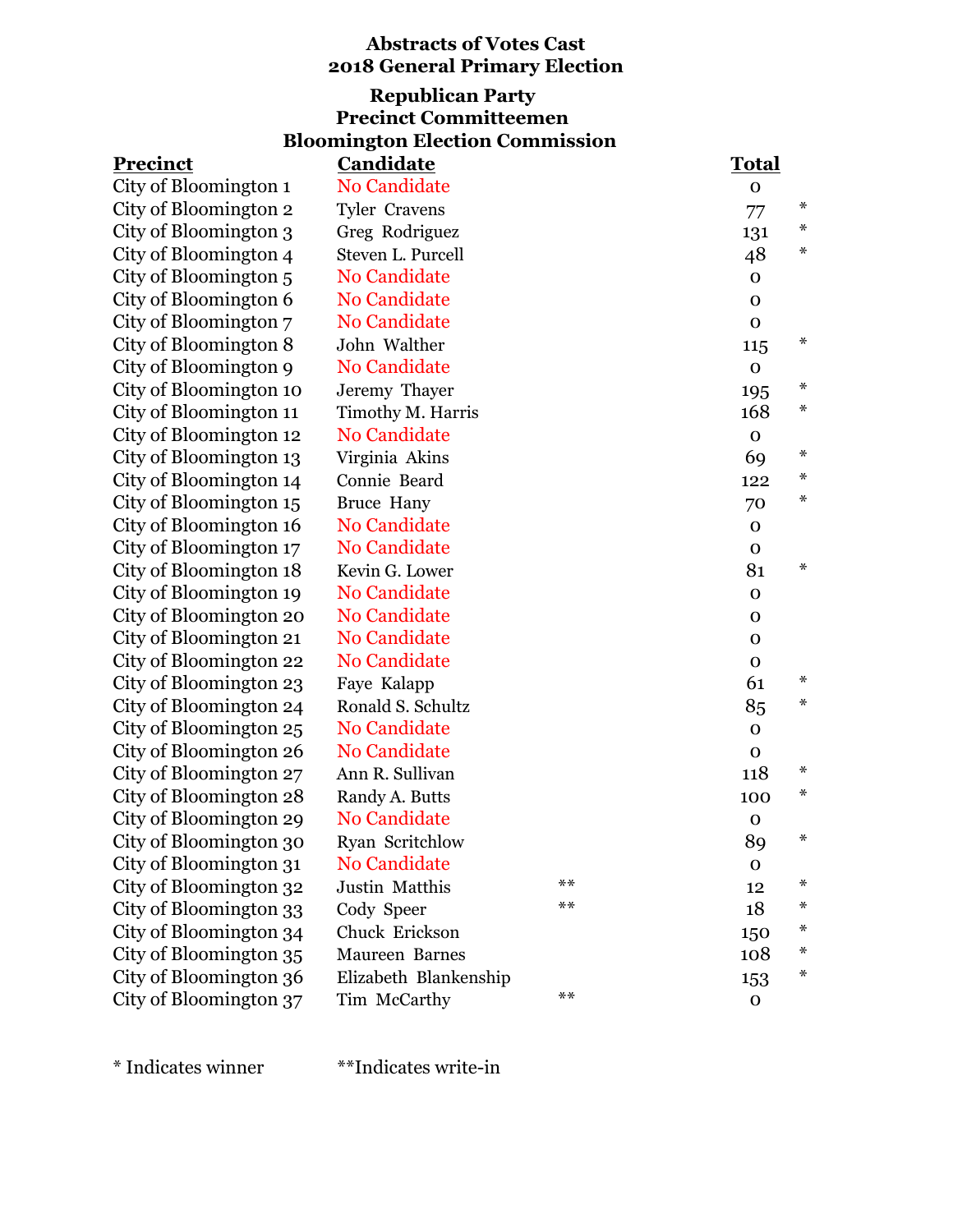# **Bloomington Election Commission Republican Party Precinct Committeemen**

| <b>Precinct</b>        | Candidate           |      | <b>Total</b> |        |
|------------------------|---------------------|------|--------------|--------|
| City of Bloomington 38 | Dan Brady           |      | 107          | *      |
| City of Bloomington 39 | Norma Jane Brown    |      | 153          | $\ast$ |
| City of Bloomington 40 | No Candidate        |      | 0            |        |
| City of Bloomington 41 | No Candidate        |      | $\Omega$     |        |
| City of Bloomington 42 | John W. Parrot, Jr. |      | 108          | $\ast$ |
| City of Bloomington 43 | William G. Shepherd |      | 163          | ∗      |
| City of Bloomington 44 | Lyndsay Bloomfield  |      | 179          | $\ast$ |
| City of Bloomington 45 | Robin Wilt          |      | 84           | $\ast$ |
| City of Bloomington 46 | No Candidate        |      | $\Omega$     |        |
| City of Bloomington 47 | No Candidate        |      | $\Omega$     |        |
| City of Bloomington 48 | Kathy Michael       |      | 59           | $\ast$ |
| City of Bloomington 49 | No Candidate        |      | $\Omega$     |        |
| City of Bloomington 50 | Donna Thoma         | $**$ | 1            |        |
| City of Bloomington 51 | No Candidate        |      | $\Omega$     |        |
| City of Bloomington 52 | Allison Breen       | $**$ | 5            |        |

\* Indicates winner \*\*Indicates write-in

I, the undersigned, McLean County Clerk, have this day canvassed the returns of the aforesaid General Primary Election and the foregoing abstract was made in the office of the McLean County Clerk this 10th day of April, 2018. I further certify that the total number of votes cast in McLean County at said General Primary Election, as shown by the Official Poll Record was: 28,516

| City: $12,424$           | County: 16,092               |
|--------------------------|------------------------------|
| <b>State of Illinois</b> |                              |
|                          | $\overline{\phantom{a}}$ SS. |
| County of McLean         |                              |

I, Kathy Michael, McLean County Clerk, do hereby certify that the foregoing is a true and correct copy of the abstract of votes for McLean County, Illinois, for the General Primary Election held in McLean County on the 20th day of March, 2018. This abstract was made by the McLean County Clerk and is now on file in my office. In testimony whereof, I have hereunto set my hand and seal of McLean County this 10th day of April, 2018.

> [SEAL] Kathy nechael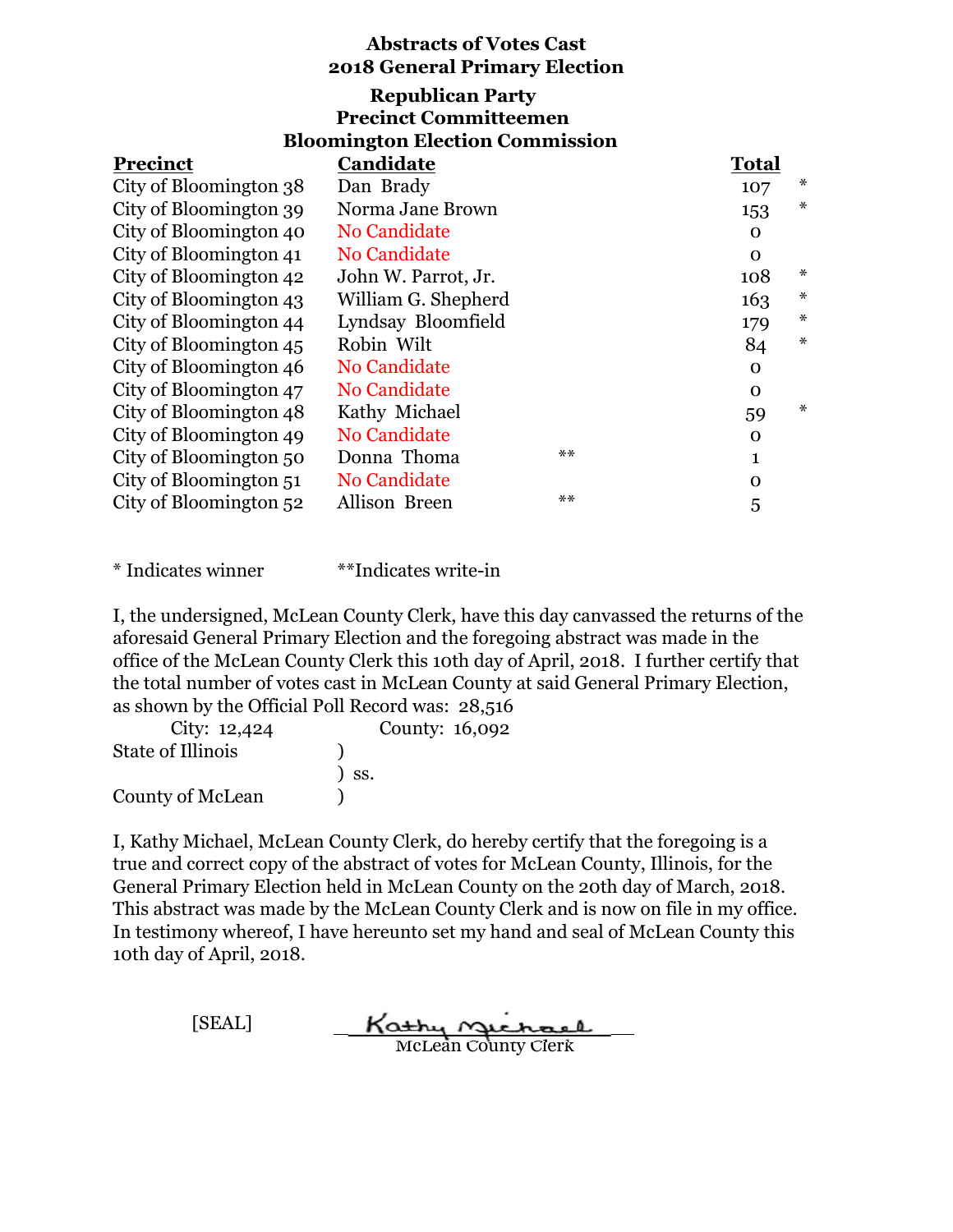State of Illinois (a) ) ss. County of McLean )

Abstract of votes cast in the County of McLean at the General Primary Election held on the 20th day of March, 2018.

#### **Libertarian Party McLean County Clerk**

| Party       | Candidate    | City County Total |  |
|-------------|--------------|-------------------|--|
| Libertarian | No Candidate |                   |  |

\* Indicates nominee to proceed to the General Election

I, the undersigned, McLean County Clerk, have this day canvassed the returns of the aforesaid General Primary Election and the foregoing abstract was made in the office of the McLean County Clerk this 10th day of April, 2018. I further certify that the total number of votes cast in McLean County at said General Primary Election, as shown by the Official Poll Record was: 28,516 City: 12,424 County: 16,092

State of Illinois (b) ) ss. County of McLean )

| [SEAL] | Kathy nuchael              |
|--------|----------------------------|
|        | <b>McLean County Clerk</b> |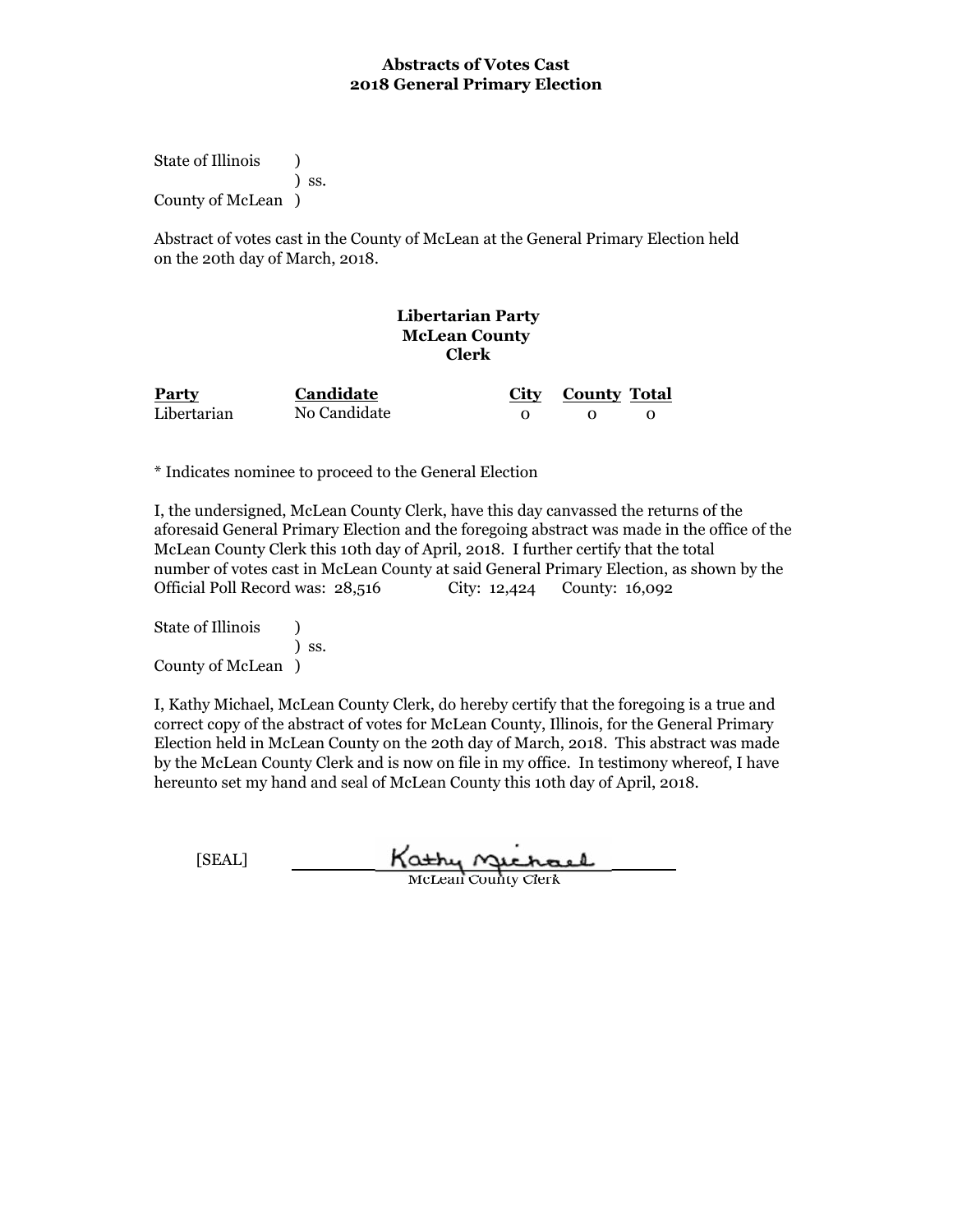State of Illinois (a) ) ss. County of McLean )

Abstract of votes cast in the County of McLean at the General Primary Election held on the 20th day of March, 2018.

#### **Libertarian Party McLean County Treasurer**

| Party       | <b>Candidate</b> | City County Total |           |
|-------------|------------------|-------------------|-----------|
| Libertarian | Lex Green        | 70                | $135$ $*$ |

\* Indicates nominee to proceed to the General Election

I, the undersigned, McLean County Clerk, have this day canvassed the returns of the aforesaid General Primary Election and the foregoing abstract was made in the office of the McLean County Clerk this 10th day of April, 2018. I further certify that the total number of votes cast in McLean County at said General Primary Election, as shown by the Official Poll Record was: 28,516 City: 12,424 County: 16,092

State of Illinois (b) ) ss. County of McLean )

| [SEAL] | Kathy nuchael              |
|--------|----------------------------|
|        | <b>McLean County Clerk</b> |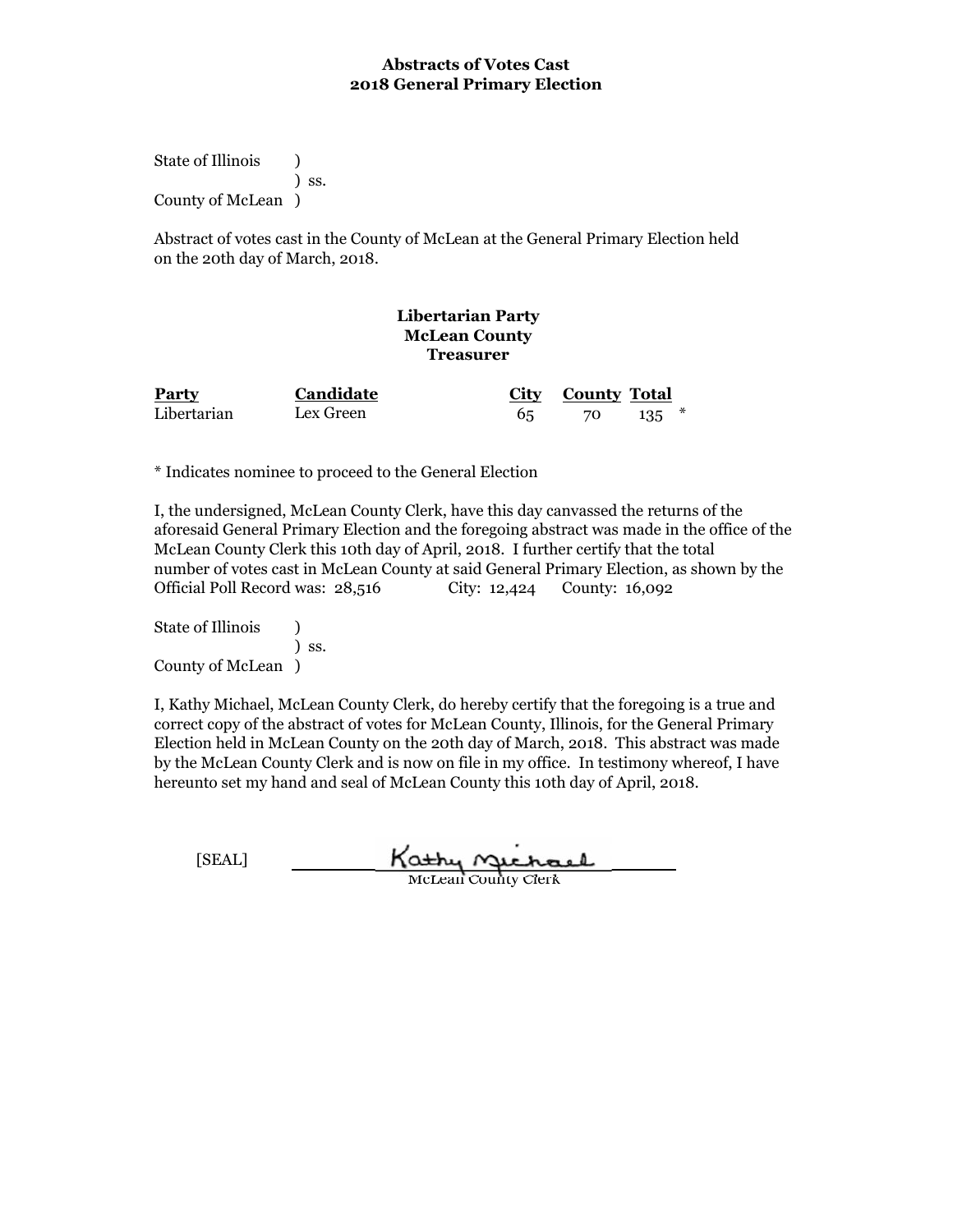State of Illinois (a) ) ss. County of McLean )

Abstract of votes cast in the County of McLean at the General Primary Election held on the 20th day of March, 2018.

### **Libertarian Party McLean County Sheriff**

| Party       | Candidate    | City County Total |  |
|-------------|--------------|-------------------|--|
| Libertarian | No Candidate |                   |  |

\* Indicates nominee to proceed to the General Election

I, the undersigned, McLean County Clerk, have this day canvassed the returns of the aforesaid General Primary Election and the foregoing abstract was made in the office of the McLean County Clerk this 10th day of April, 2018. I further certify that the total number of votes cast in McLean County at said General Primary Election, as shown by the Official Poll Record was: 28,516 City: 12,424 County: 16,092

State of Illinois (b) ) ss. County of McLean )

| [SEAL] | Kathy nuchael              |
|--------|----------------------------|
|        | <b>McLean County Clerk</b> |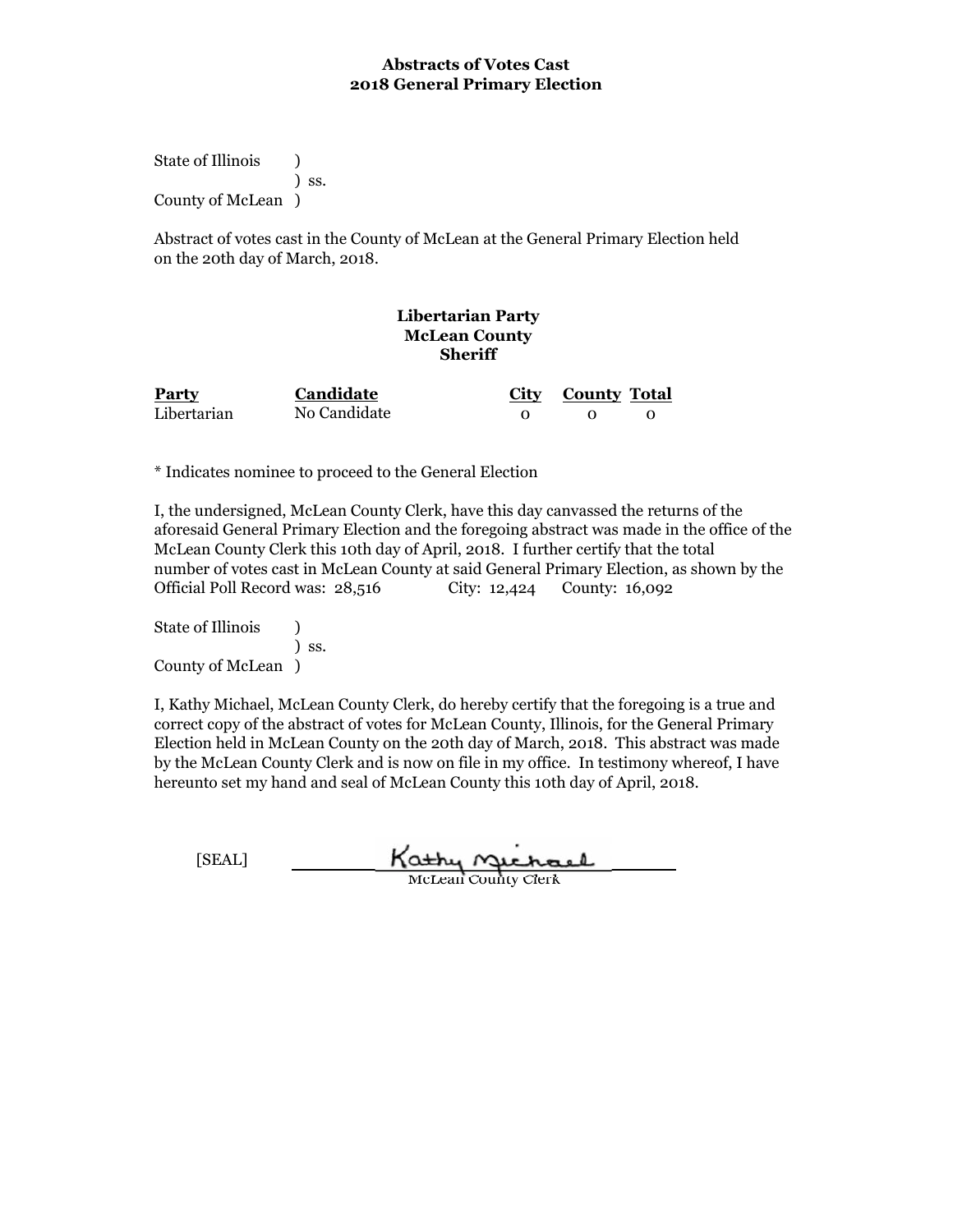State of Illinois (a) ) ss. County of McLean )

Abstract of votes cast in the County of McLean at the General Primary Election held on the 20th day of March, 2018.

#### **Libertarian Party McLean County Board District 1 Member of the County Board**

| Party       | Candidate    | <b>County Total</b> |  |
|-------------|--------------|---------------------|--|
| Libertarian | No Candidate |                     |  |

\* Indicates nominee to proceed to the General Election

I, the undersigned, McLean County Clerk, have this day canvassed the returns of the aforesaid General Primary Election and the foregoing abstract was made in the office of the McLean County Clerk this 10th day of April, 2018. I further certify that the total number of votes cast in McLean County at said General Primary Election, as shown by the Official Poll Record was: 28,516 City: 12,424 County: 16,092

State of Illinois (1) ) ss. County of McLean )

| [SEAL] | Kathy nuchael       |
|--------|---------------------|
|        | McLean County Clerk |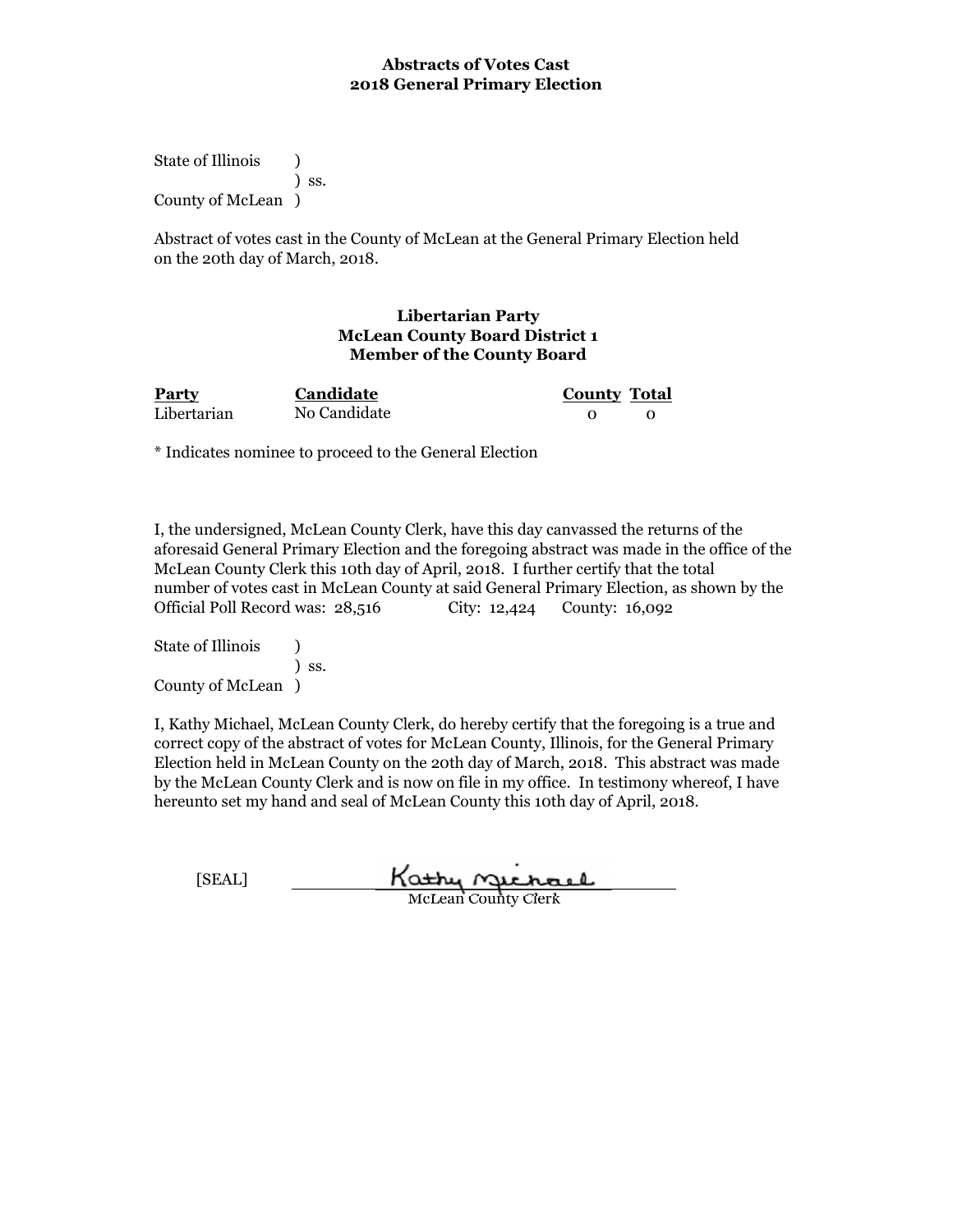State of Illinois (a) ) ss. County of McLean )

Abstract of votes cast in the County of McLean at the General Primary Election held on the 20th day of March, 2018.

#### **Libertarian Party McLean County Board District 2 Member of the County Board**

| <b>Party</b> | <b>Candidate</b>     | <b>County Total</b> |  |
|--------------|----------------------|---------------------|--|
| Libertarian  | Paul Michael Enerson |                     |  |

\* Indicates nominee to proceed to the General Election

I, the undersigned, McLean County Clerk, have this day canvassed the returns of the aforesaid General Primary Election and the foregoing abstract was made in the office of the McLean County Clerk this 10th day of April, 2018. I further certify that the total number of votes cast in McLean County at said General Primary Election, as shown by the Official Poll Record was: 28,516 City: 12,424 County: 16,092

State of Illinois (a) ) ss. County of McLean )

| [SEAL] | Kathy nuchael              |
|--------|----------------------------|
|        | <b>McLean County Clerk</b> |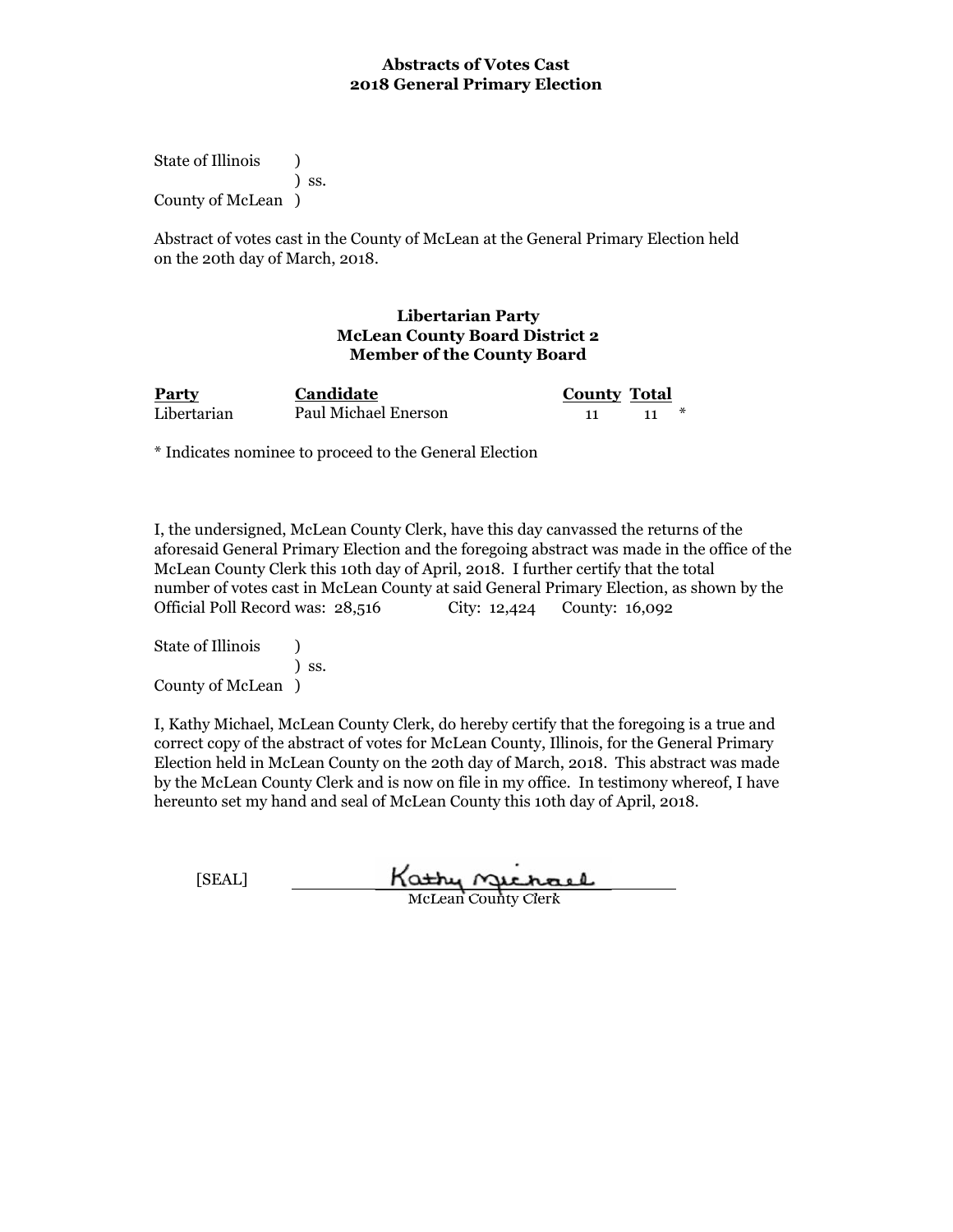State of Illinois (1) ) ss. County of McLean )

Abstract of votes cast in the County of McLean at the General Primary Election held on the 20th day of March, 2018.

#### **Libertarian Party McLean County Board District 3 Member of the County Board**

| <b>Party</b> | Candidate                 | City County Total |  |
|--------------|---------------------------|-------------------|--|
| Libertarian  | <b>Christopher Howick</b> |                   |  |

\* Indicates nominee to proceed to the General Election

I, the undersigned, McLean County Clerk, have this day canvassed the returns of the aforesaid General Primary Election and the foregoing abstract was made in the office of the McLean County Clerk this 10th day of April, 2018. I further certify that the total number of votes cast in McLean County at said General Primary Election, as shown by the Official Poll Record was: 28,516 County: 16,092

State of Illinois (1) ) ss. County of McLean )

I, Kathy Michael, McLean County Clerk, do hereby certify that the foregoing is a true and correct copy of the abstract of votes for McLean County, Illinois, for the General Primary Election held in McLean County on the 20th day of March, 2018. This abstract was made by the McLean County Clerk and is now on file in my office. In testimony whereof, I have hereunto set my hand and seal of McLean County this 10th day of April, 2018.

Kathy Michael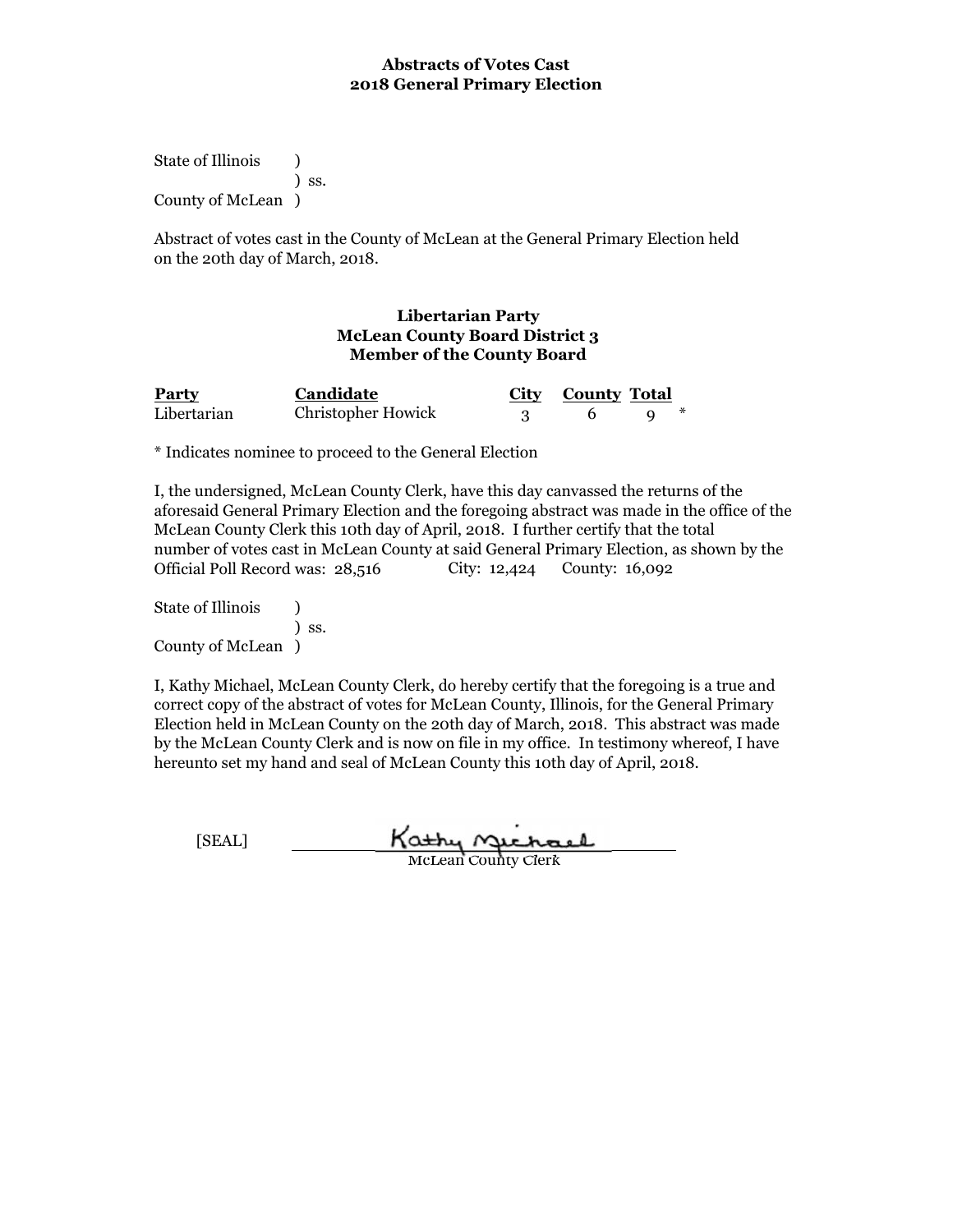State of Illinois (1) ) ss. County of McLean )

Abstract of votes cast in the County of McLean at the General Primary Election held on the 20th day of March, 2018.

#### **Libertarian Party McLean County Board District 4 Member of the County Board**

| <b>Party</b> | <b>Candidate</b> | City County Total |  |
|--------------|------------------|-------------------|--|
| Libertarian  | Alexandra Engle  |                   |  |

\* Indicates nominee to proceed to the General Election

I, the undersigned, McLean County Clerk, have this day canvassed the returns of the aforesaid General Primary Election and the foregoing abstract was made in the office of the McLean County Clerk this 10th day of April, 2018. I further certify that the total number of votes cast in McLean County at said General Primary Election, as shown by the Official Poll Record was: 28,516 County: 16,092

State of Illinois (1) ) ss. County of McLean )

I, Kathy Michael, McLean County Clerk, do hereby certify that the foregoing is a true and correct copy of the abstract of votes for McLean County, Illinois, for the General Primary Election held in McLean County on the 20th day of March, 2018. This abstract was made by the McLean County Clerk and is now on file in my office. In testimony whereof, I have hereunto set my hand and seal of McLean County this 10th day of April, 2018.

Kathy Michael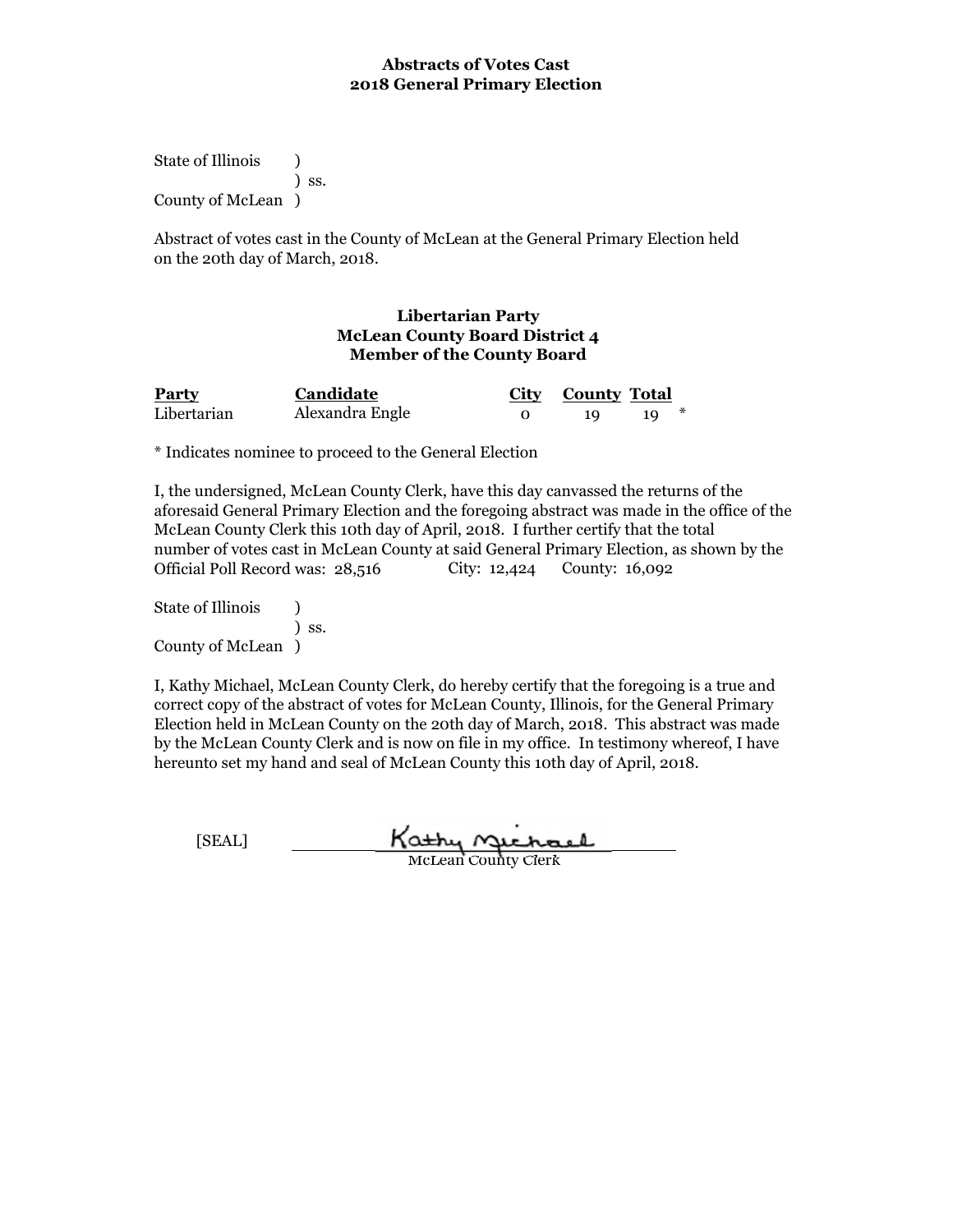State of Illinois (1) ) ss. County of McLean )

Abstract of votes cast in the County of McLean at the General Primary Election held on the 20th day of March, 2018.

#### **Libertarian Party McLean County Board District 5 Member of the County Board**

| <b>Party</b> | Candidate    | <b>County Total</b> |  |
|--------------|--------------|---------------------|--|
| Libertarian  | No Candidate |                     |  |

\* Indicates nominee to proceed to the General Election

I, the undersigned, McLean County Clerk, have this day canvassed the returns of the aforesaid General Primary Election and the foregoing abstract was made in the office of the McLean County Clerk this 10th day of April, 2018. I further certify that the total number of votes cast in McLean County at said General Primary Election, as shown by the Official Poll Record was: 28,516 County: 16,092

State of Illinois (1) ) ss. County of McLean )

I, Kathy Michael, McLean County Clerk, do hereby certify that the foregoing is a true and correct copy of the abstract of votes for McLean County, Illinois, for the General Primary Election held in McLean County on the 20th day of March, 2018. This abstract was made by the McLean County Clerk and is now on file in my office. In testimony whereof, I have hereunto set my hand and seal of McLean County this 10th day of April, 2018.

Kathy Michael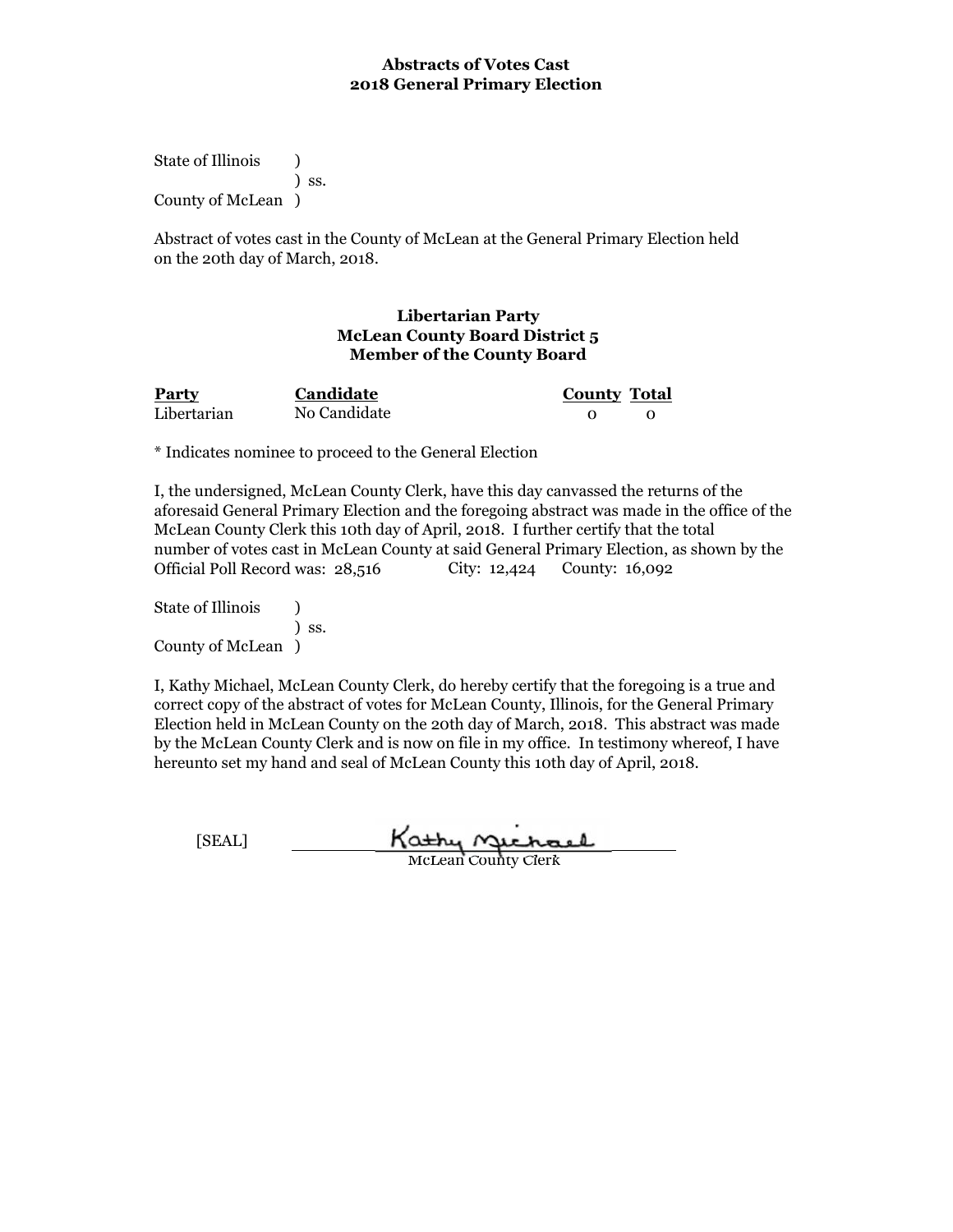State of Illinois (a) ) ss. County of McLean )

Abstract of votes cast in the County of McLean at the General Primary Election held on the 20th day of March, 2018.

#### **Libertarian Party McLean County Board District 6 Member of the County Board**

**Candidate**

**Party Candidate County Total** Libertarian 0 0 \* No Candidate

\* Indicates nominee to proceed to the General Election

I, the undersigned, McLean County Clerk, have this day canvassed the returns of the aforesaid General Primary Election and the foregoing abstract was made in the office of the McLean County Clerk this 10th day of April, 2018. I further certify that the total number of votes cast in McLean County at said General Primary Election, as shown by the Official Poll Record was: 28,516 City: 12,424 County: 16,092

State of Illinois (a) ) ss. County of McLean )

I, Kathy Michael, McLean County Clerk, do hereby certify that the foregoing is a true and correct copy of the abstract of votes for McLean County, Illinois, for the General Primary Election held in McLean County on the 20th day of March, 2018. This abstract was made by the McLean County Clerk and is now on file in my office. In testimony whereof, I have hereunto set my hand and seal of McLean County this 10th day of April, 2018.

Kathy Michael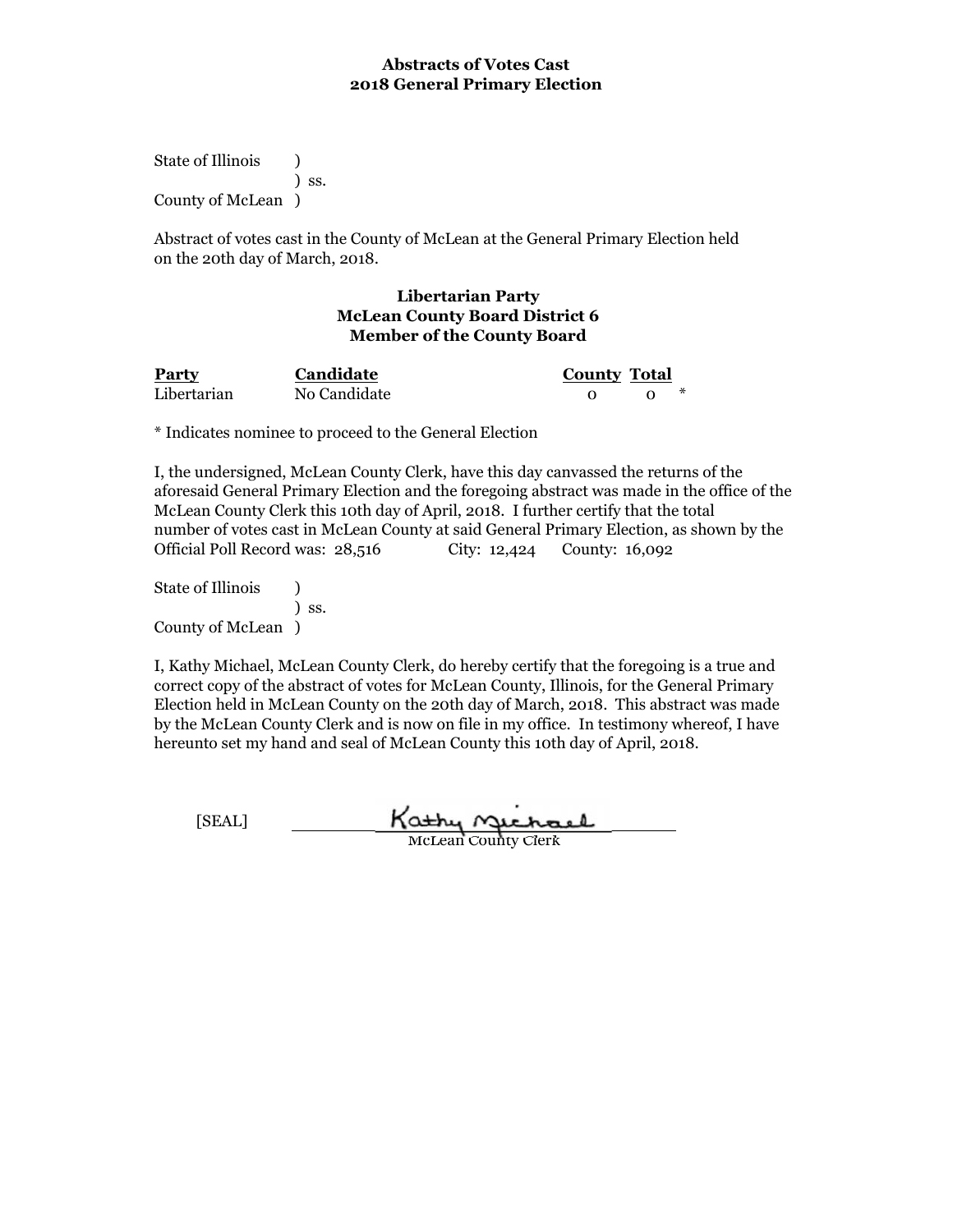State of Illinois (1) ) ss. County of McLean )

Abstract of votes cast in the County of McLean at the General Primary Election held on the 20th day of March, 2018.

### **Libertarian Party McLean County Board District 7 Member of the County Board**

| <b>Party</b> | Candidate             | <b>City</b> | Total |
|--------------|-----------------------|-------------|-------|
| Libertarian  | <b>Bennett Morris</b> |             |       |

\* Indicates nominee to proceed to the General Election

I, the undersigned, McLean County Clerk, have this day canvassed the returns of the aforesaid General Primary Election and the foregoing abstract was made in the office of the McLean County Clerk this 10th day of April, 2018. I further certify that the total number of votes cast in McLean County at said General Primary Election, as shown by the Official Poll Record was: 28,516 County: 16,092

State of Illinois (1) ) ss. County of McLean )

I, Kathy Michael, McLean County Clerk, do hereby certify that the foregoing is a true and correct copy of the abstract of votes for McLean County, Illinois, for the General Primary Election held in McLean County on the 20th day of March, 2018. This abstract was made by the McLean County Clerk and is now on file in my office. In testimony whereof, I have hereunto set my hand and seal of McLean County this 10th day of April, 2018.

Kathy Michael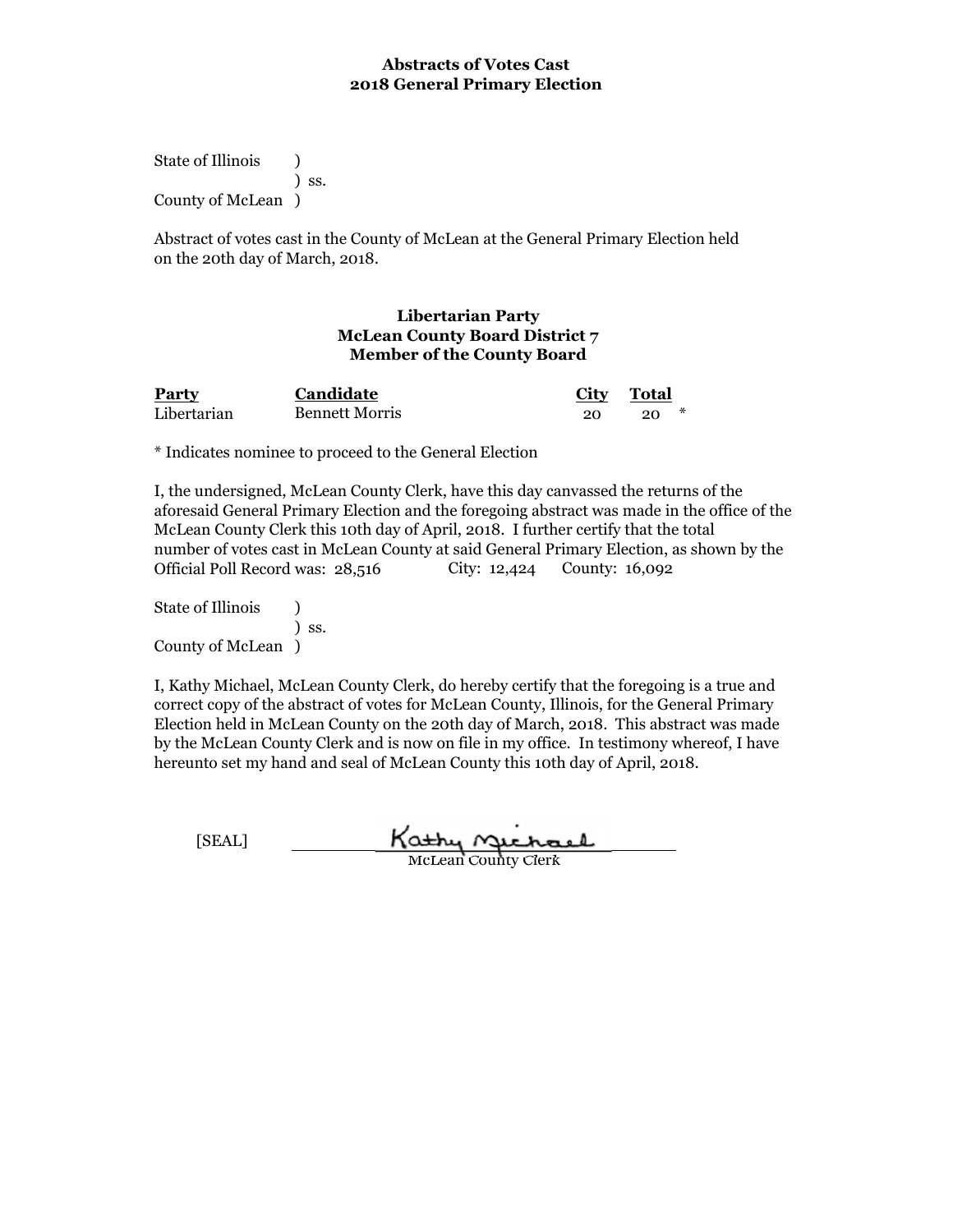State of Illinois (a) ) ss. County of McLean )

Abstract of votes cast in the County of McLean at the General Primary Election held on the 20th day of March, 2018.

### **Libertarian Party McLean County Board District 8 Member of the County Board**

**Party City Total Candidate** Libertarian 9 9 \* Steve Suess

\* Indicates nominee to proceed to the General Election

I, the undersigned, McLean County Clerk, have this day canvassed the returns of the aforesaid General Primary Election and the foregoing abstract was made in the office of the McLean County Clerk this 10th day of April, 2018. I further certify that the total number of votes cast in McLean County at said General Primary Election, as shown by the Official Poll Record was: 28,516 City: 12,424 County: 16,092

State of Illinois (a) ) ss. County of McLean )

I, Kathy Michael, McLean County Clerk, do hereby certify that the foregoing is a true and correct copy of the abstract of votes for McLean County, Illinois, for the General Primary Election held in McLean County on the 20th day of March, 2018. This abstract was made by the McLean County Clerk and is now on file in my office. In testimony whereof, I have hereunto set my hand and seal of McLean County this 10th day of April, 2018.

Kathy Michael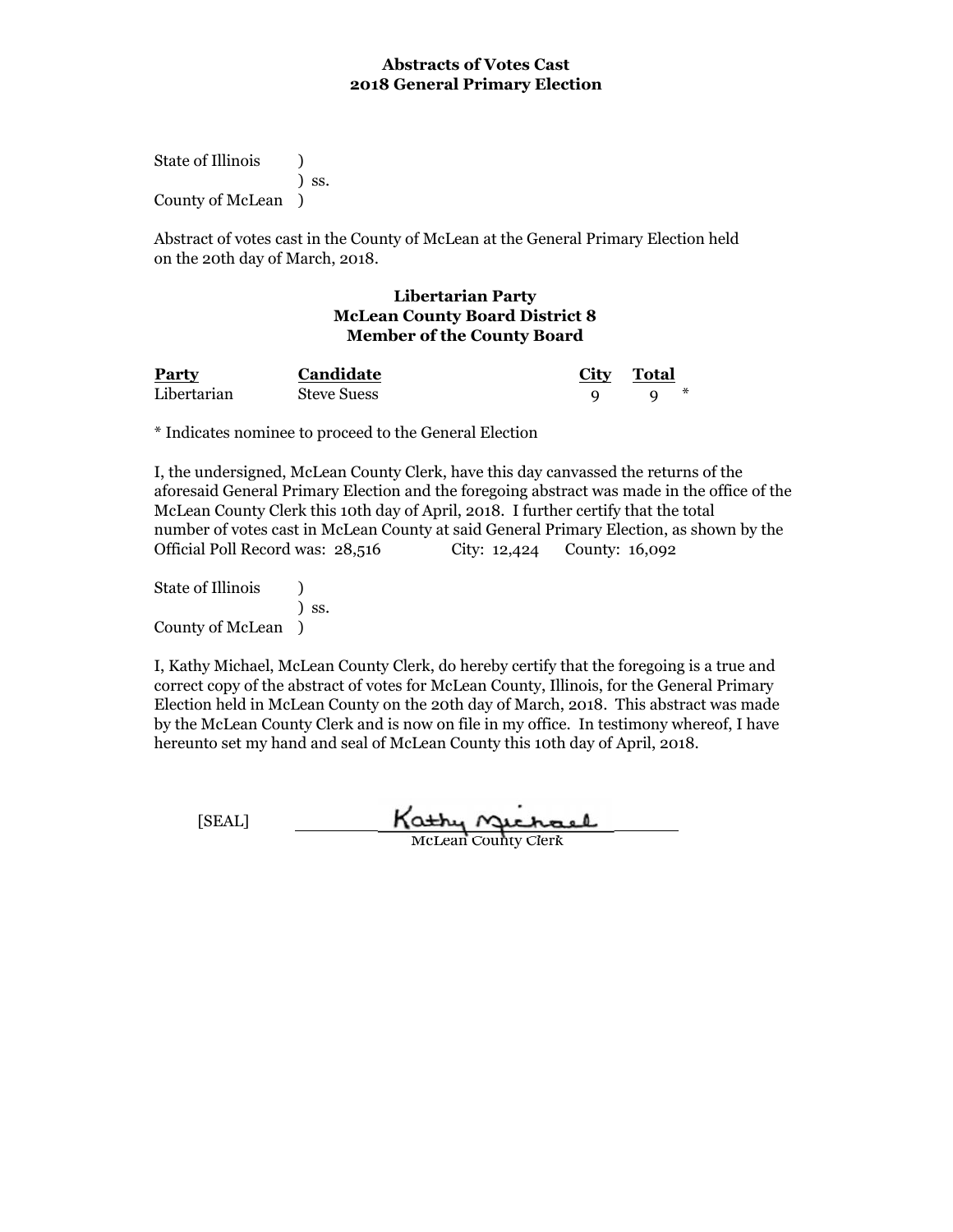State of Illinois (1) ) ss. County of McLean )

Abstract of votes cast in the County of McLean at the General Primary Election held on the 20th day of March, 2018.

### **Libertarian Party McLean County Board District 9 Member of the County Board**

| <b>Party</b> | Candidate              | <b>City</b> | Total |  |
|--------------|------------------------|-------------|-------|--|
| Libertarian  | <b>Richard Bennett</b> |             | ⋇     |  |

\* Indicates nominee to proceed to the General Election

I, the undersigned, McLean County Clerk, have this day canvassed the returns of the aforesaid General Primary Election and the foregoing abstract was made in the office of the McLean County Clerk this 10th day of April, 2018. I further certify that the total number of votes cast in McLean County at said General Primary Election, as shown by the Official Poll Record was: 28,516 City: 12,424 County: 16,092

State of Illinois (a) ) ss. County of McLean )

I, Kathy Michael, McLean County Clerk, do hereby certify that the foregoing is a true and correct copy of the abstract of votes for McLean County, Illinois, for the General Primary Election held in McLean County on the 20th day of March, 2018. This abstract was made by the McLean County Clerk and is now on file in my office. In testimony whereof, I have hereunto set my hand and seal of McLean County this 10th day of April, 2018.

Kathy **Michael**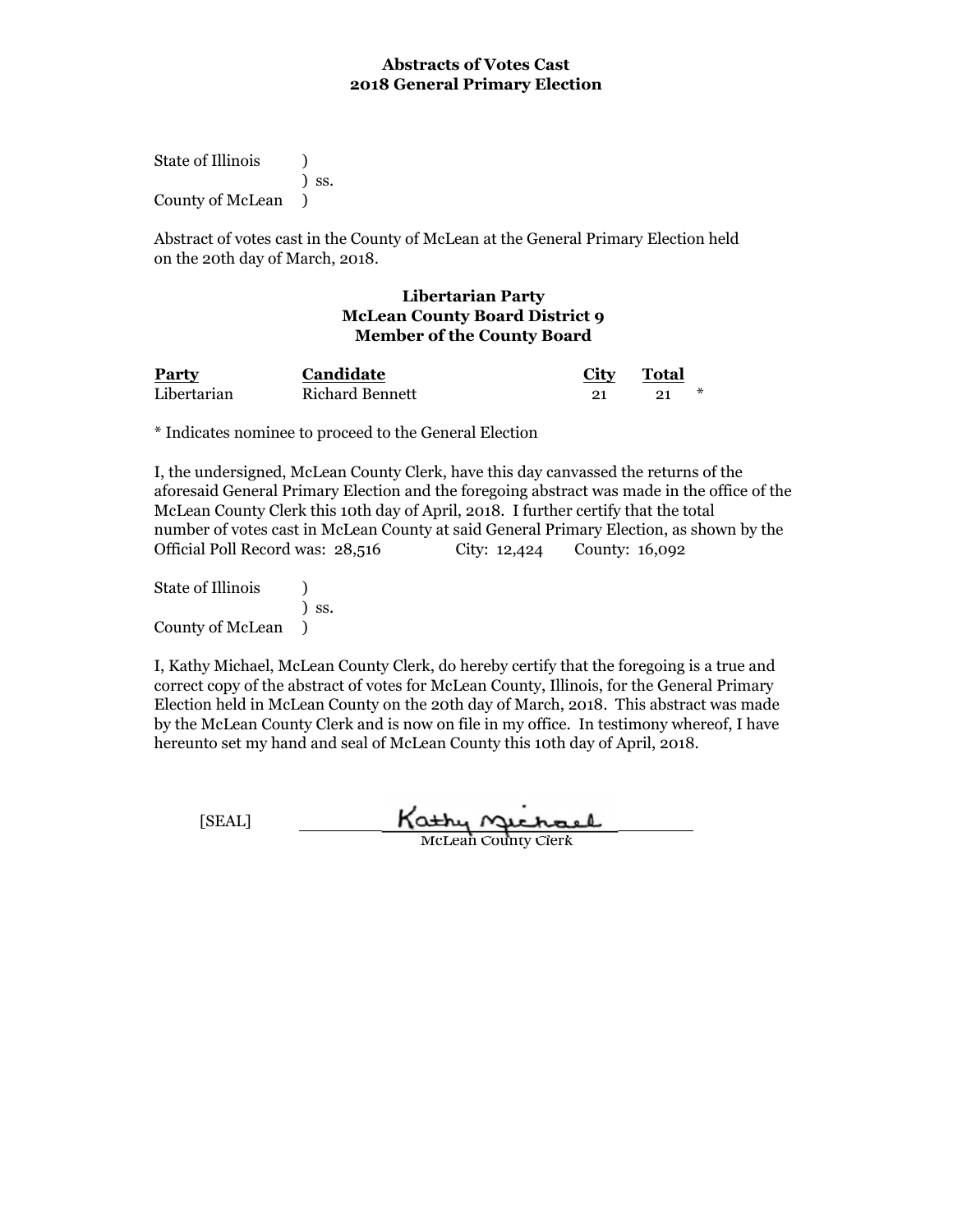State of Illinois (a) ) ss. County of McLean )

Abstract of votes cast in the County of McLean at the General Primary Election held on the 20th day of March, 2018.

### **Libertarian Party McLean County Board District 10 Member of the County Board**

| Party       | <b>Candidate</b> | <b>City</b> | Total |  |
|-------------|------------------|-------------|-------|--|
| Libertarian | Kevin Woodard    |             |       |  |

\* Indicates nominee to proceed to the General Election

I, the undersigned, McLean County Clerk, have this day canvassed the returns of the aforesaid General Primary Election and the foregoing abstract was made in the office of the McLean County Clerk this 10th day of April, 2018. I further certify that the total number of votes cast in McLean County at said General Primary Election, as shown by the Official Poll Record was: 28,516 City: 12,424 County: 16,092

State of Illinois (a) ) ss. County of McLean )

I, Kathy Michael, McLean County Clerk, do hereby certify that the foregoing is a true and correct copy of the abstract of votes for McLean County, Illinois, for the General Primary Election held in McLean County on the 20th day of March, 2018. This abstract was made by the McLean County Clerk and is now on file in my office. In testimony whereof, I have hereunto set my hand and seal of McLean County this 10th day of April, 2018.

[SEAL] Kathy Michael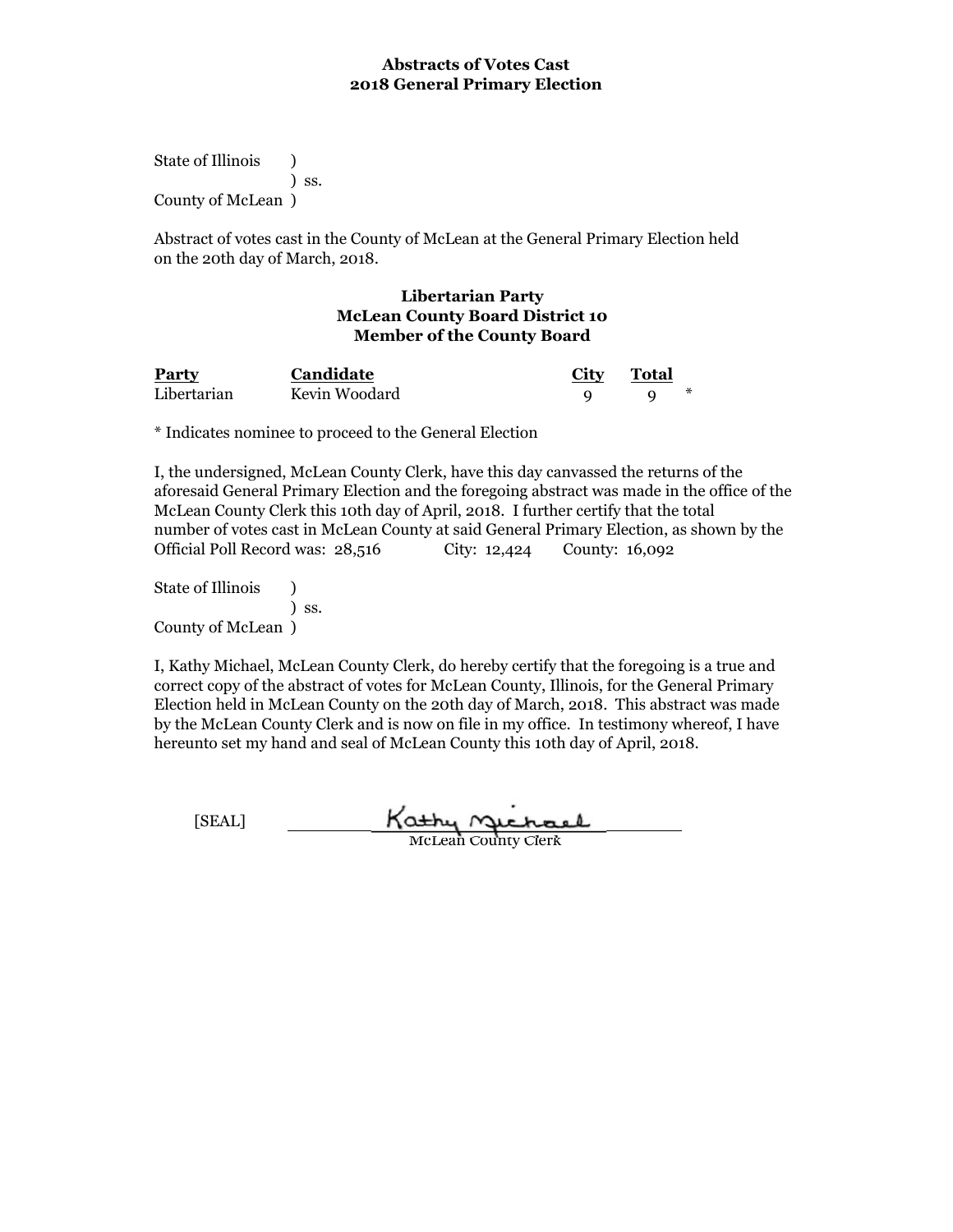| State of Illinois |            |
|-------------------|------------|
|                   | $\sum$ SS. |
| County of McLean  |            |

Abstract of votes cast in the County of McLean at the General Primary Election held on the 20th day of March, 2018.

# **Libertarian Party McLean County Precinct Committeemen**

| <b>Precinct</b>      | Candidate           | Total        |
|----------------------|---------------------|--------------|
| Allin                | <b>No Candidate</b> | $\mathbf 0$  |
| Anchor               | <b>No Candidate</b> | $\mathbf 0$  |
| Arrowsmith           | <b>No Candidate</b> | $\Omega$     |
| Bellflower           | No Candidate        | $\mathbf 0$  |
| Bloomington 01       | <b>No Candidate</b> | $\mathbf 0$  |
| Bloomington 02       | <b>No Candidate</b> | $\mathbf 0$  |
| <b>Blue Mound</b>    | No Candidate        | $\mathbf 0$  |
| <b>Cheneys Grove</b> | No Candidate        | $\mathbf 0$  |
| Chenoa 01            | <b>No Candidate</b> | $\mathbf 0$  |
| Chenoa 02            | <b>No Candidate</b> | $\mathbf{o}$ |
| Cropsey              | <b>No Candidate</b> | $\mathbf 0$  |
| Dale                 | <b>No Candidate</b> | 0            |
| Danvers 01           | <b>No Candidate</b> | $\mathbf 0$  |
| Danvers 02           | No Candidate        | $\mathbf 0$  |
| Dawson               | <b>No Candidate</b> | $\Omega$     |
| Downs                | <b>No Candidate</b> | $\mathbf 0$  |
| Dry Grove            | <b>No Candidate</b> | $\mathbf 0$  |
| Empire 01            | <b>No Candidate</b> | 0            |
| Empire 02            | No Candidate        | $\mathbf 0$  |
| Empire 03            | <b>No Candidate</b> | $\mathbf 0$  |
| <b>Funks Grove</b>   | <b>No Candidate</b> | $\mathbf 0$  |
| Gridley 01           | <b>No Candidate</b> | $\mathbf 0$  |
| Gridley 02           | <b>No Candidate</b> | $\mathbf 0$  |
| Hudson 01            | <b>No Candidate</b> | $\Omega$     |
| Hudson 02            | No Candidate        | $\mathbf 0$  |
| Lawndale             | <b>No Candidate</b> | $\mathbf 0$  |
| Lexington 01         | <b>No Candidate</b> | $\mathbf 0$  |
| Lexington 02         | No Candidate        | $\mathbf 0$  |
| Martin               | <b>No Candidate</b> | $\mathbf 0$  |
| <b>Money Creek</b>   | <b>No Candidate</b> | $\mathbf{O}$ |
| Mt. Hope             | No Candidate        | $\mathbf 0$  |
| Old Town 01          | <b>No Candidate</b> | $\mathbf 0$  |
| Old Town 02          | <b>No Candidate</b> | $\Omega$     |
|                      |                     |              |

\* Indicates winner \*\* Indicates write-in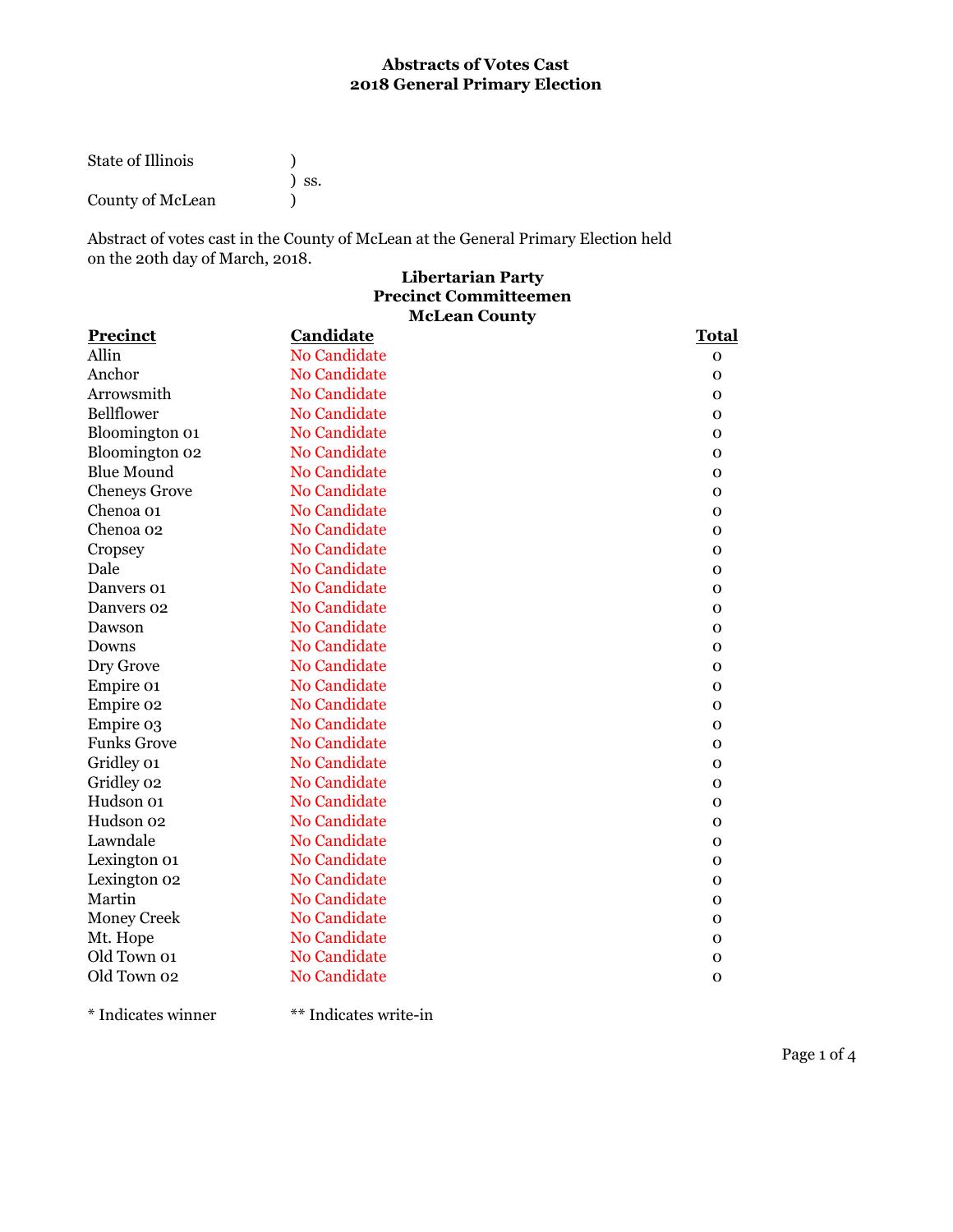# **Libertarian Party Precinct Committeemen McLean County**

| <b>Precinct</b>     | <b>Candidate</b>    | <b>Total</b> |
|---------------------|---------------------|--------------|
| Randolph 01         | <b>No Candidate</b> | $\mathbf{O}$ |
| Randolph 02         | <b>No Candidate</b> | $\mathbf 0$  |
| Randolph 03         | <b>No Candidate</b> | $\mathbf 0$  |
| Towanda             | <b>No Candidate</b> | $\mathbf 0$  |
| West                | No Candidate        | $\mathbf 0$  |
| White Oak           | <b>No Candidate</b> | $\mathbf 0$  |
| Yates               | No Candidate        | 0            |
| Normal <sub>1</sub> | <b>No Candidate</b> | $\mathbf{O}$ |
| Normal <sub>2</sub> | No Candidate        | $\mathbf{O}$ |
| Normal 3            | <b>No Candidate</b> | $\mathbf 0$  |
| Normal 4            | <b>No Candidate</b> | 0            |
| Normal <sub>5</sub> | No Candidate        | $\mathbf 0$  |
| Normal 6            | <b>No Candidate</b> | ${\bf O}$    |
| Normal 7            | No Candidate        | 0            |
| Normal 8            | No Candidate        | 0            |
| Normal 9            | <b>No Candidate</b> | $\mathbf 0$  |
| Normal 10           | <b>No Candidate</b> | $\mathbf 0$  |
| Normal 11           | <b>No Candidate</b> | $\mathbf 0$  |
| Normal 12           | No Candidate        | $\mathbf{O}$ |
| Normal 13           | <b>No Candidate</b> | $\mathbf 0$  |
| Normal 14           | No Candidate        | $\mathbf 0$  |
| Normal 15           | <b>No Candidate</b> | $\mathbf 0$  |
| Normal 16           | <b>No Candidate</b> | $\mathbf 0$  |
| Normal 17           | <b>No Candidate</b> | $\mathbf 0$  |
| Normal 18           | <b>No Candidate</b> | $\mathbf 0$  |
| Normal 19           | No Candidate        | $\mathbf{O}$ |
| Normal 20           | No Candidate        | $\mathbf 0$  |
| Normal 21           | <b>No Candidate</b> | $\mathbf 0$  |
| Normal 22           | <b>No Candidate</b> | $\mathbf 0$  |
| Normal 23           | <b>No Candidate</b> | 0            |
| Normal 24           | <b>No Candidate</b> | 0            |
| Normal 25           | <b>No Candidate</b> | $\mathbf 0$  |
| Normal 26           | <b>No Candidate</b> | $\mathbf 0$  |
| Normal 27           | <b>No Candidate</b> | $\mathbf 0$  |
| Normal 28           | No Candidate        | $\mathbf 0$  |
| Normal 29           | <b>No Candidate</b> | $\mathbf 0$  |
| Normal 30           | <b>No Candidate</b> | $\mathbf{O}$ |
|                     |                     |              |

\* Indicates winner \*\* Indicates write-in Page 2 of 4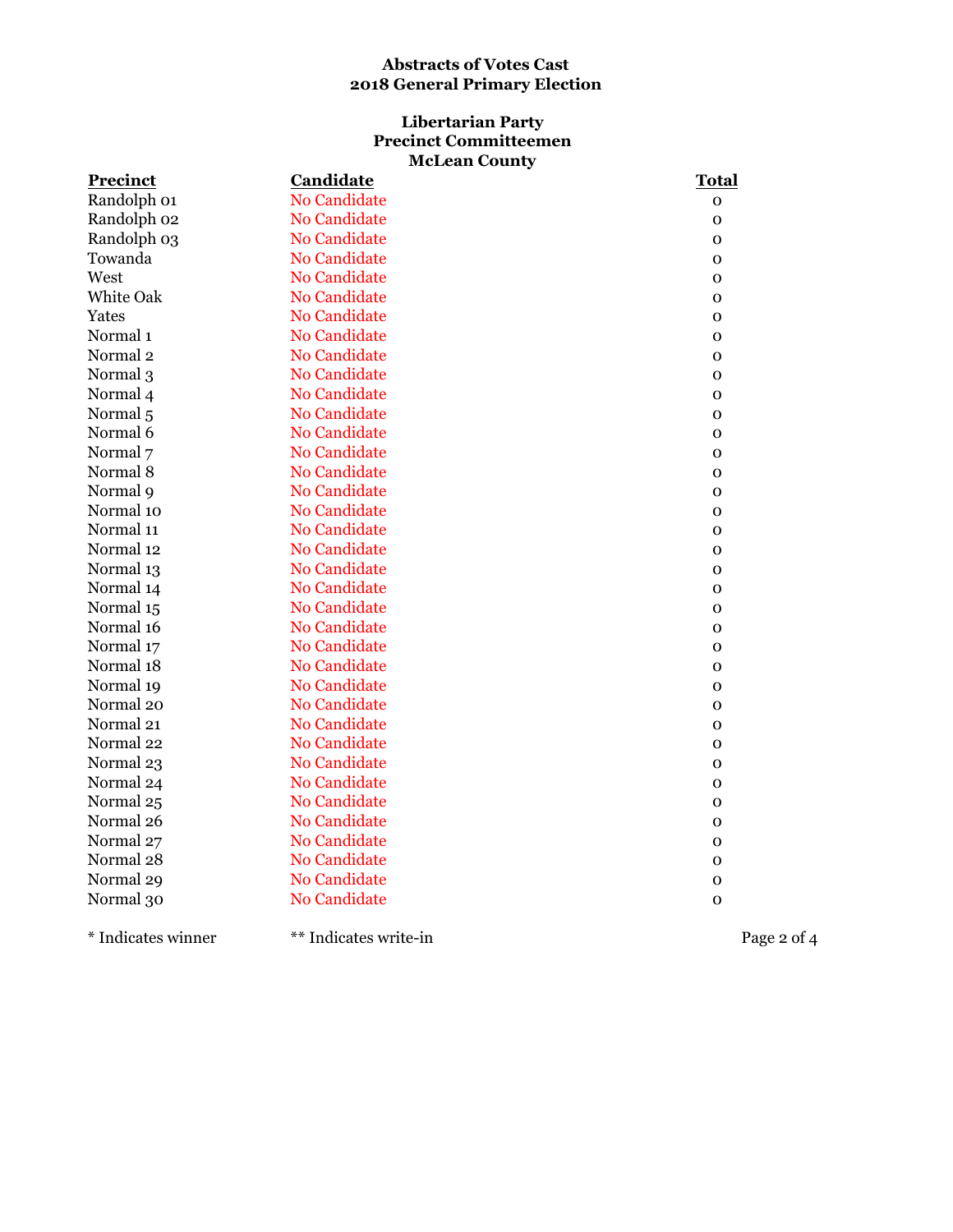# **Bloomington Election Commission Libertarian Party Precinct Committeemen**

| <b>Precinct</b>        | <b>Candidate</b>      | <b>Total</b>     |             |
|------------------------|-----------------------|------------------|-------------|
| City of Bloomington 1  | <b>No Candidate</b>   | 0                |             |
| City of Bloomington 2  | No Candidate          | 0                |             |
| City of Bloomington 3  | No Candidate          | $\mathbf{o}$     |             |
| City of Bloomington 4  | No Candidate          | $\mathbf{o}$     |             |
| City of Bloomington 5  | No Candidate          | $\mathbf 0$      |             |
| City of Bloomington 6  | No Candidate          | $\mathbf{o}$     |             |
| City of Bloomington 7  | No Candidate          | $\mathbf{o}$     |             |
| City of Bloomington 8  | No Candidate          | 0                |             |
| City of Bloomington 9  | <b>Scott Morris</b>   | 0                |             |
| City of Bloomington 10 | No Candidate          | $\mathbf{o}$     |             |
| City of Bloomington 11 | No Candidate          | $\mathbf{o}$     |             |
| City of Bloomington 12 | <b>Steve Suess</b>    | $\boldsymbol{3}$ | $\ast$      |
| City of Bloomington 13 | No Candidate          | $\mathbf 0$      |             |
| City of Bloomington 14 | No Candidate          | $\mathbf 0$      |             |
| City of Bloomington 15 | No Candidate          | $\mathbf{o}$     |             |
| City of Bloomington 16 | <b>Bennett Morris</b> | $\overline{4}$   | $\ast$      |
| City of Bloomington 17 | No Candidate          | $\mathbf 0$      |             |
| City of Bloomington 18 | <b>No Candidate</b>   | $\mathbf 0$      |             |
| City of Bloomington 19 | No Candidate          | $\mathbf 0$      |             |
| City of Bloomington 20 | Richard Bennett       | $\boldsymbol{3}$ | $\ast$      |
| City of Bloomington 21 | No Candidate          | 0                |             |
| City of Bloomington 22 | No Candidate          | $\mathbf 0$      |             |
| City of Bloomington 23 | No Candidate          | $\mathbf 0$      |             |
| City of Bloomington 24 | No Candidate          | $\mathbf 0$      |             |
| City of Bloomington 25 | No Candidate          | $\mathbf 0$      |             |
| City of Bloomington 26 | No Candidate          | $\mathbf 0$      |             |
| City of Bloomington 27 | No Candidate          | $\mathbf 0$      |             |
| City of Bloomington 28 | No Candidate          | $\mathbf 0$      |             |
| City of Bloomington 29 | No Candidate          | $\mathbf 0$      |             |
| City of Bloomington 30 | No Candidate          | $\mathbf 0$      |             |
| City of Bloomington 31 | <b>No Candidate</b>   | $\mathbf 0$      |             |
| City of Bloomington 32 | No Candidate          | $\mathbf 0$      |             |
| City of Bloomington 33 | <b>No Candidate</b>   | $\mathbf 0$      |             |
| City of Bloomington 34 | No Candidate          | 0                |             |
| City of Bloomington 35 | No Candidate          | 0                |             |
| City of Bloomington 36 | No Candidate          | $\mathbf 0$      |             |
| City of Bloomington 37 | No Candidate          | 0                |             |
| City of Bloomington 38 | No Candidate          | $\mathbf 0$      |             |
| City of Bloomington 39 | No Candidate          | $\mathbf 0$      |             |
| City of Bloomington 40 | Kevin Woodard         | $\mathbf{2}$     | ∗           |
| City of Bloomington 41 | No Candidate          | $\mathbf 0$      |             |
| City of Bloomington 42 | No Candidate          | o                |             |
| City of Bloomington 43 | No Candidate          | $\mathbf 0$      |             |
|                        |                       |                  |             |
| * Indicates winner     | ** Indicates write-in |                  | Page 3 of 4 |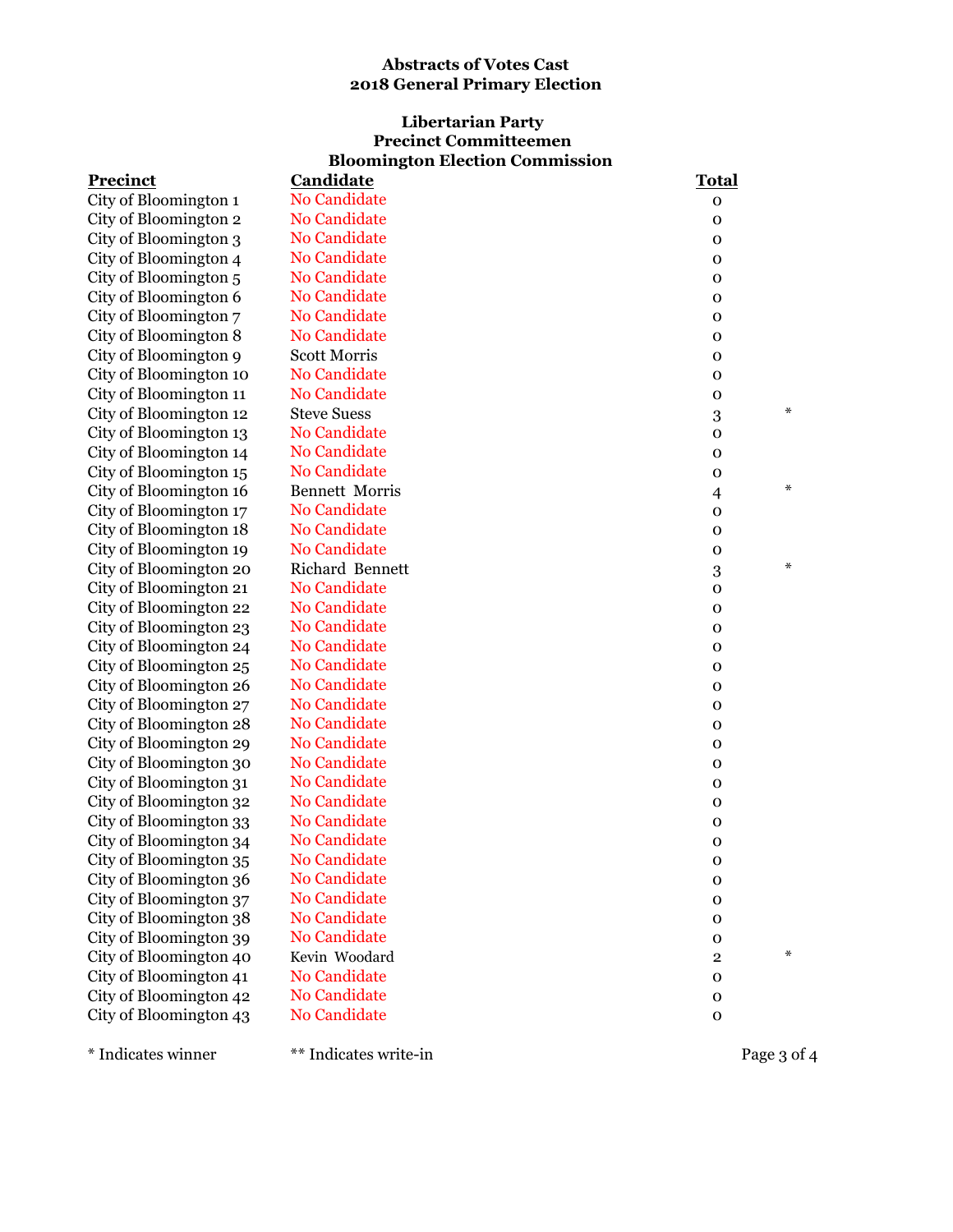#### **Bloomington Election Commission Libertarian Party Precinct Committeemen**

| <b>Precinct</b>        | Candidate           | <b>Total</b> |  |
|------------------------|---------------------|--------------|--|
| City of Bloomington 44 | <b>No Candidate</b> | 0            |  |
| City of Bloomington 45 | Sol Roberts-Lieb    | ⋇            |  |
| City of Bloomington 46 | <b>No Candidate</b> | $\Omega$     |  |
| City of Bloomington 47 | <b>No Candidate</b> | 0            |  |
| City of Bloomington 48 | No Candidate        | $\Omega$     |  |
| City of Bloomington 49 | <b>No Candidate</b> | $\Omega$     |  |
| City of Bloomington 50 | <b>No Candidate</b> | $\Omega$     |  |
| City of Bloomington 51 | <b>No Candidate</b> | $\Omega$     |  |
| City of Bloomington 52 | Lex Green           | ⋇            |  |
|                        |                     |              |  |

\* Indicates winner \*\* Indicates write-in

I, the undersigned, McLean County Clerk, have this day canvassed the returns of the aforesaid General Primary Election and the foregoing abstract was made in the office of the McLean County Clerk this 10th day of April, 2018. I further certify that the total number of votes cast in McLean County at said General Primary Election, as shown by the Official Poll Record was: 28,516 City: 12,424 County: 16,092

| <b>State of Illinois</b> |            |
|--------------------------|------------|
|                          | $\sum$ SS. |
| <b>County of McLean</b>  |            |

I, Kathy Michael, McLean County Clerk, do hereby certify that the foregoing is a true and correct copy of the abstract of votes for McLean County, Illinois, for the General Primary Election held in McLean County on the 20th day of March, 2018. This abstract was made by the McLean County Clerk and is now on file in my office. In testimony whereof, I have hereunto set my hand and seal of McLean County this 10th day of April, 2018.

[SEAL] Kathy Michael

Page 4 of 4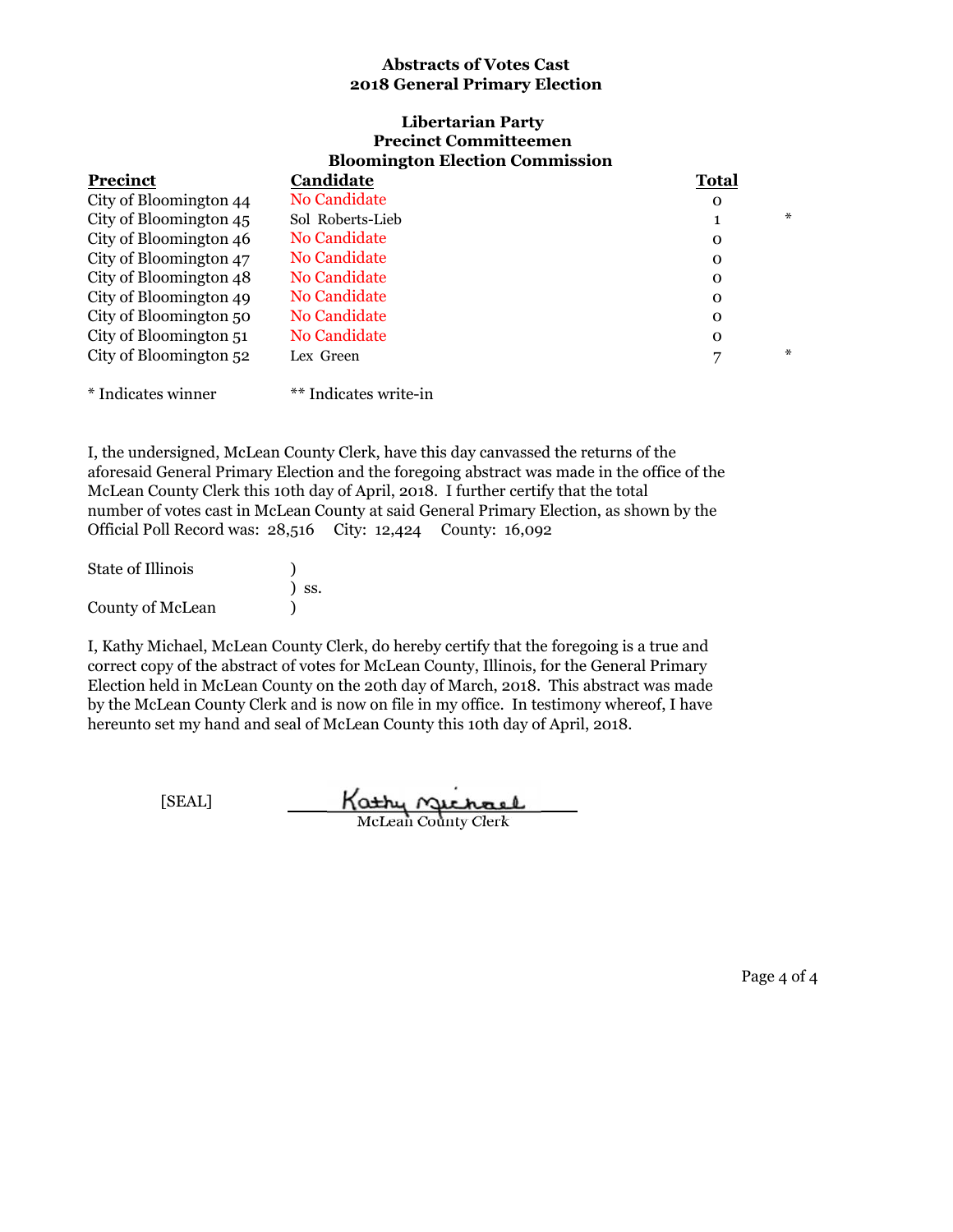State of Illinois (1) ) ss. County of McLean )

Abstract of votes cast in the County of McLean at the General Primary Election held on the 20th day of March, 2018.

# **Referendum Tri-Valley Community Unit School District Number 3 Tri-Valley Building Bond**

Shall the Board of Education of Tri-Valley Community Unit School District Number 3, McLean County, Illinois, improve the site of, build and equip an addition to and alter, repair and equip the high school building, said projects including without limitation renovating classrooms, installing security improvements and constructing parking lots, an auditorium and a gymnasium, and issue bonds of said School District to the amount of \$15,000,000 for the purpose of paying the costs thereof?

|                | County Total      |      |  |
|----------------|-------------------|------|--|
| Yes            | $1,268$ $1,268$ * |      |  |
| N <sub>0</sub> | 311               | -311 |  |

I, the undersigned, McLean County Clerk, have this day canvassed the returns of the aforesaid General Primary Election and the foregoing abstract was made in the office of the McLean County Clerk this 8th day of April, 2014. I further certify that the total number of votes cast in McLean County at said General Primary Election, as shown by the Official Poll Record was: 28,516 City: 12,424 County: 16,092

State of Illinois (1) ) ss. County of McLean )

[SEAL] McLean County Clerk